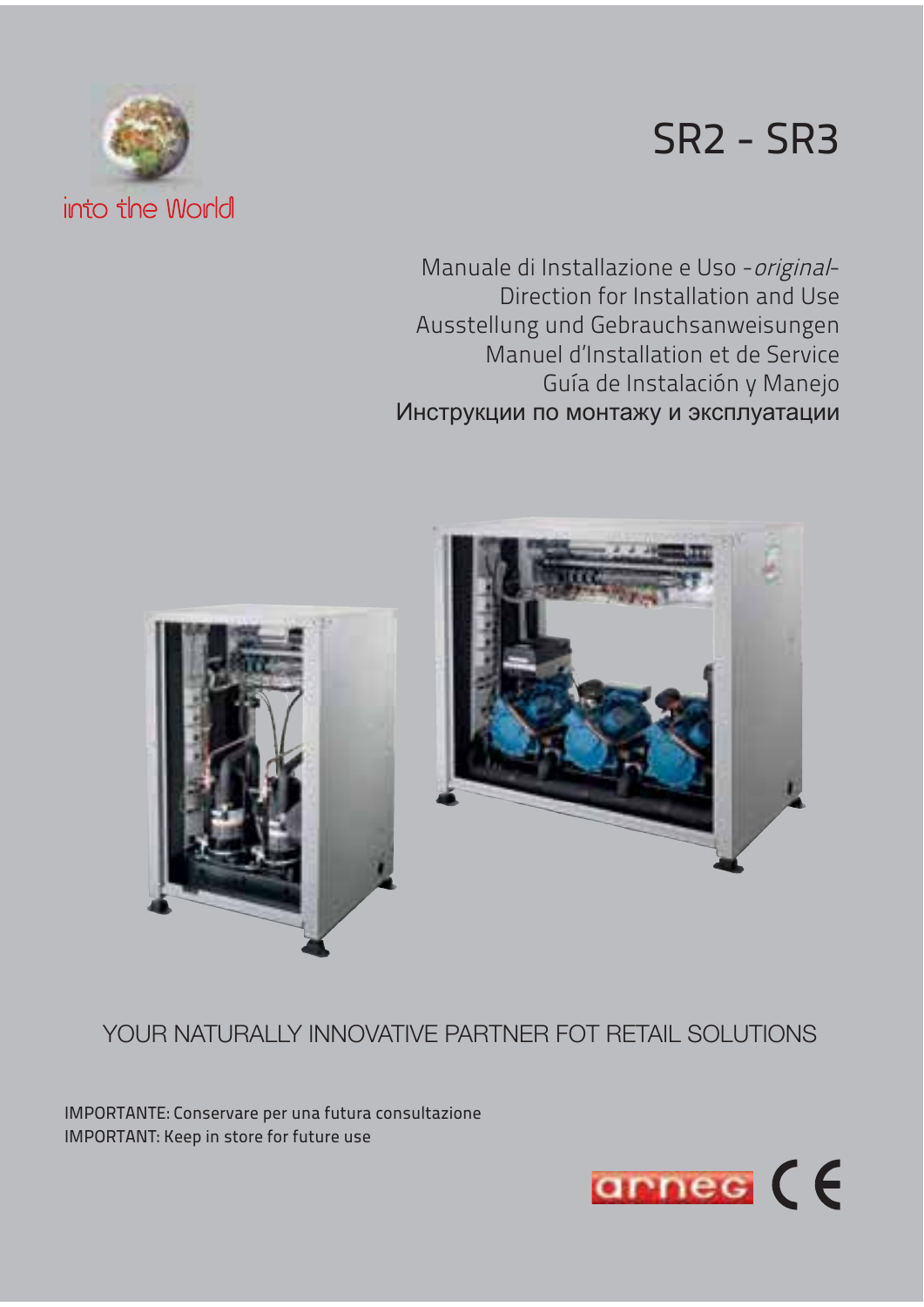

### **Presentazione della centrale - Refrigeration system presentation**







### **Targa matricolare - Serial number plate**

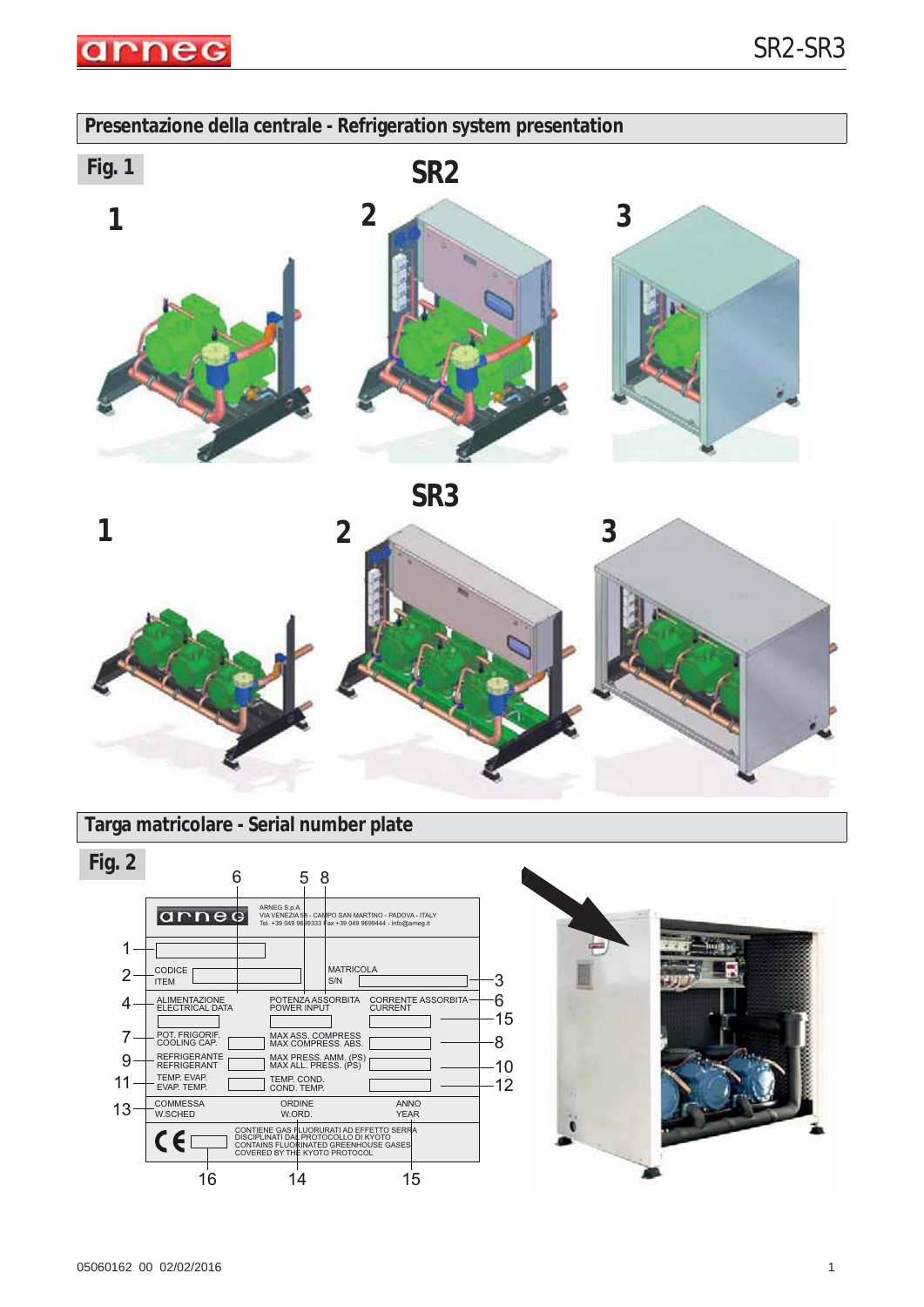arneg

# **Trasporto - Transportation**



**Installazione - Installation**



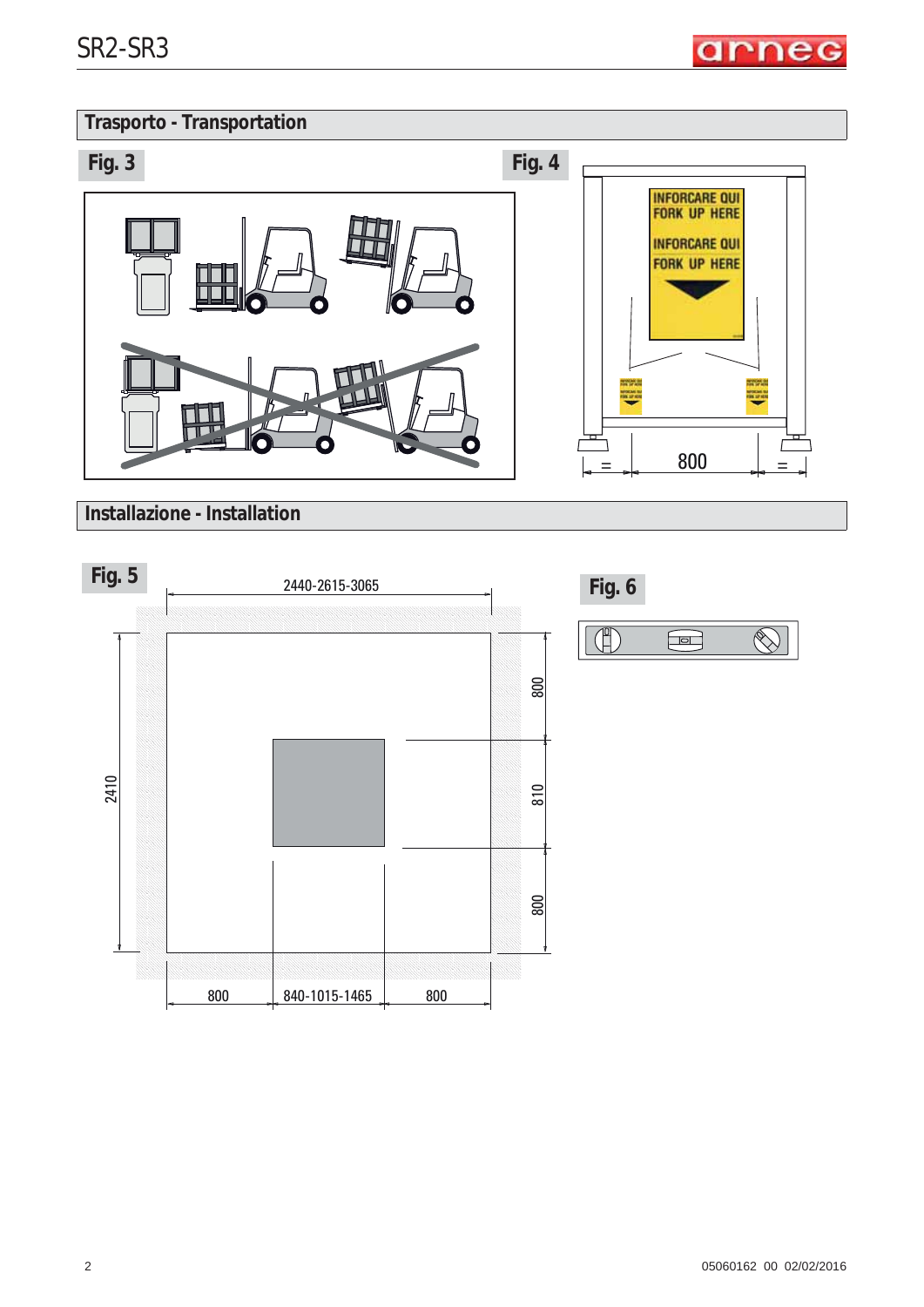

**Fig. 7**

## **Collegamento tubazioni/Pipes connections**





**Dispositivi di sicurezza - Pulizia/Safety equipment - Cleaning**





**Fig. 13**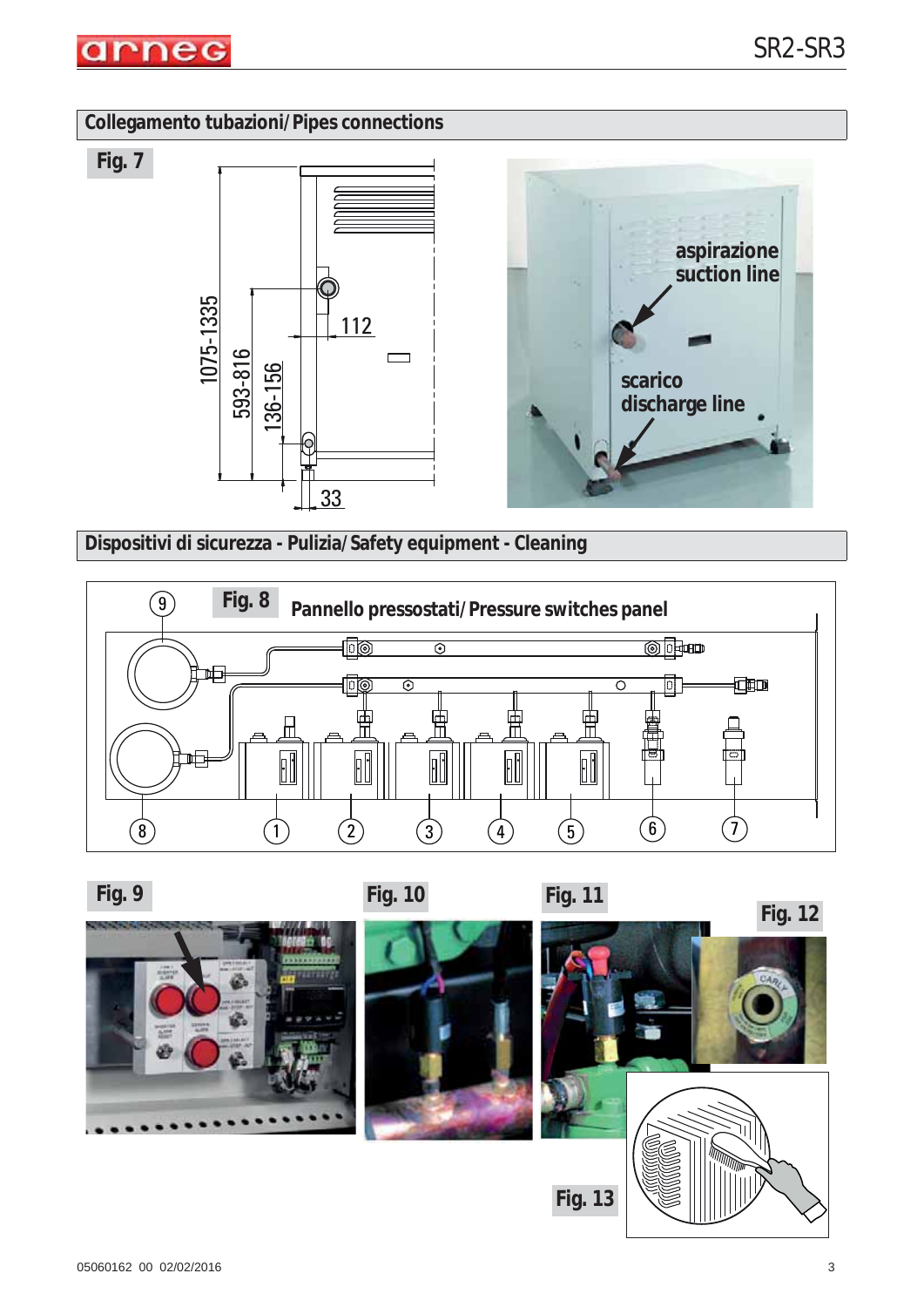arneg

# **Schema funzionale / Functional diagram**



|                             | Flusso                         | LZAL                  | Allarme di livello       |  |
|-----------------------------|--------------------------------|-----------------------|--------------------------|--|
|                             | Flow                           |                       | Level switch             |  |
|                             | Tubazione flessibile           |                       | Trasduttore di pressione |  |
|                             | Flexible pipe                  | $\left($ PT $\right)$ | Pressure trasducer       |  |
|                             | Tubazione isolata              |                       | Separatore d'olio        |  |
|                             | Insulation pipe                |                       | Oil separator            |  |
|                             | Resistenza o serpentina        | ♨                     | Valvola a solenoide      |  |
|                             | Heater or cooling coil         |                       | Solenoid valve           |  |
| $+$                         | Raccordo flangiato             | 園                     | Valvola in linea         |  |
|                             | Flange connection              |                       | Valve                    |  |
| $\overline{\omega}$         | Spia di vetro                  |                       | Valvola di ritegno       |  |
|                             | Sight-glass                    |                       | <b>Check valve</b>       |  |
|                             | Compressore alternativo        |                       | Valvola a sfera          |  |
|                             | Reciprocating compressor       | $\infty$              | <b>Ball valve</b>        |  |
|                             | <b>Compressore Scroll</b>      | ቝ                     | Valvola di sicurezza     |  |
|                             | Scroll compressor              |                       | Safety valve             |  |
|                             | Serbatoio                      | 咀                     | Valvola ad angolo        |  |
|                             | Vessel                         |                       | Angle valve              |  |
| $\left( \mathsf{PI}\right)$ | Manometro                      | 雷                     | Silenziatore             |  |
|                             | Manometer                      |                       | Muffler                  |  |
| <b>PZAH</b>                 | Pressostato di alta pressione  |                       | Filtro a cartuccia       |  |
|                             | High-pressure switch           |                       | Filter with cartridge    |  |
| PZAI                        | Pressostato di bassa pressione | $\triangledown$       | Presa di pressione       |  |
|                             | Low-pressure switch            |                       | Pressure connection      |  |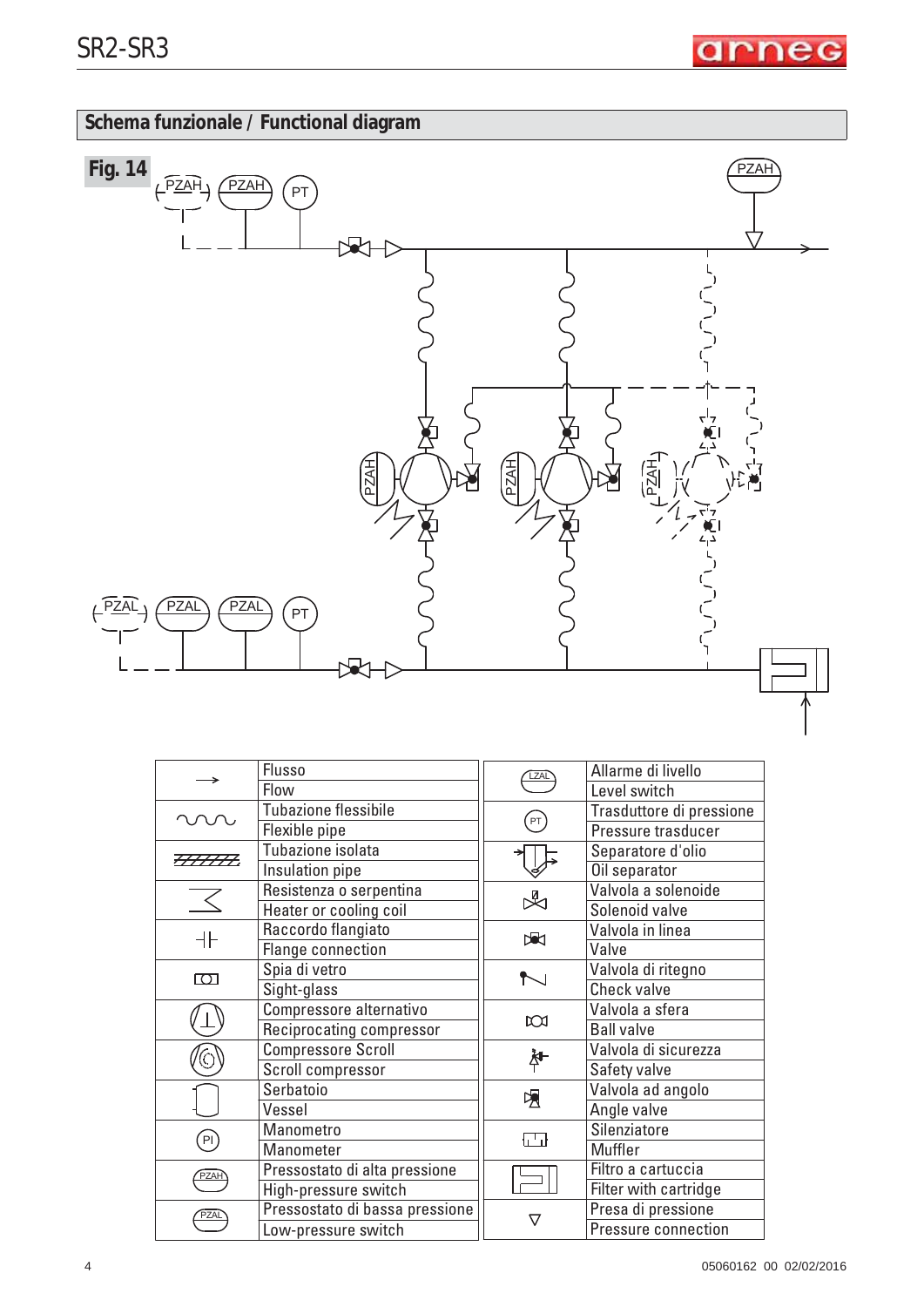

| Dati tecnici - Technical data - Technische Daten - Données techniques - Datos técnicos - Технические характеристики |    |                                                                                                                                                                                    |                                                                                                       |                                                                                                  |                                                                           |                                                                                                                         |                                        |                                               |                                                         |                                                                                                            |                                                                    |                                               |                            |                            |                            |
|---------------------------------------------------------------------------------------------------------------------|----|------------------------------------------------------------------------------------------------------------------------------------------------------------------------------------|-------------------------------------------------------------------------------------------------------|--------------------------------------------------------------------------------------------------|---------------------------------------------------------------------------|-------------------------------------------------------------------------------------------------------------------------|----------------------------------------|-----------------------------------------------|---------------------------------------------------------|------------------------------------------------------------------------------------------------------------|--------------------------------------------------------------------|-----------------------------------------------|----------------------------|----------------------------|----------------------------|
| SR <sub>2</sub>                                                                                                     |    | N. e Mod. compressore<br>N. & Mod. of compressor<br>N. et Marque compresseur<br>Kompressoranzahl und Marke<br>N. y Marca compresor<br>Количество компресоров<br>Модель компрессора |                                                                                                       |                                                                                                  |                                                                           | Pressione sonora<br>Sound pressure<br>Lärmniveau<br>Pression acoustique<br>Nivel sonoro<br>Уровень шума<br>dB(A) Lp 10m |                                        |                                               | Peso<br>Weight<br>Gewicht<br>Poids<br>Peso<br>Bec<br>kg | Dimensioni<br><b>Dimentions</b><br>Abmessungen<br><b>Dimensions</b><br><b>Dimensiones</b><br>Размеры<br>mm |                                                                    |                                               |                            |                            |                            |
|                                                                                                                     |    |                                                                                                                                                                                    |                                                                                                       | Hp                                                                                               | 1(0PEN)                                                                   | $2(0$ PEN+QE)                                                                                                           | $3$ (CLOSE+QE)                         | $1$ (OPEN)                                    | $2$ (OPEN+QE)                                           | $3$ (CLOSE+QE)                                                                                             | LxHxP                                                              |                                               |                            |                            |                            |
| COPELAND                                                                                                            |    |                                                                                                                                                                                    | ZB 15 KCE<br>ZB 19 KCE<br>ZB 21 KCE<br>ZB 26 KCE<br><b>ZB 30 KCE</b><br>ZB 38 KCE<br><b>ZB 45 KCE</b> | 4,0<br>5,0<br>3,0<br>7,0<br>8,0<br>5,0<br>12,0                                                   | 41<br>41<br>44<br>44<br>45<br>47<br>48                                    | 41<br>41<br>44<br>44<br>45<br>47<br>48                                                                                  | 35<br>35<br>38<br>38<br>39<br>41<br>42 | 132<br>138<br>140<br>143<br>161<br>163<br>169 | 166<br>172<br>174<br>177<br>195<br>197<br>203           | 248<br>254<br>256<br>259<br>277<br>279<br>285                                                              | 840 x 1335 x 810                                                   |                                               |                            |                            |                            |
| <b>SCROLL</b>                                                                                                       | 2x |                                                                                                                                                                                    |                                                                                                       | <b>ZB 50 KCE</b><br><b>ZB 58 KCE</b><br>ZB 66 KCE<br>ZB 76 KCE<br>ZB 95 KCE<br><b>ZB 114 KCE</b> | 7,0<br>16,0<br>18,0<br>10,0<br>26,0<br>30,0                               | 50<br>51<br>52<br>52<br>53<br>57                                                                                        | 50<br>51<br>52<br>52<br>53<br>57       | 44<br>45<br>46<br>46<br>47<br>51              | 200<br>201<br>206<br>209<br>216<br>221                  | 238<br>239<br>244<br>247<br>254<br>259                                                                     | 321<br>322<br>327<br>330<br>337<br>342                             | 1100 x 1335 x 810                             |                            |                            |                            |
| <b>BITZER</b>                                                                                                       |    |                                                                                                                                                                                    |                                                                                                       |                                                                                                  | 2FES-2Y<br>2DES-2Y<br>2CES-3Y<br>4FES-3Y<br>4EES-4Y<br>4DES-5Y<br>4CES-6Y | 4,0<br>4,0<br>6,0<br>6,0<br>8,0<br>10,0<br>12,0                                                                         | 41<br>42<br>42<br>42<br>45<br>47<br>48 | 41<br>42<br>42<br>42<br>45<br>47<br>48        | 35<br>36<br>36<br>36<br>39<br>41<br>42                  | 169<br>216<br>220<br>244<br>248<br>252<br>262                                                              | 201<br>248<br>252<br>276<br>280<br>284<br>294                      | 274<br>321<br>325<br>349<br>353<br>357<br>367 | 840 x 1075 x 810           |                            |                            |
|                                                                                                                     |    |                                                                                                                                                                                    |                                                                                                       |                                                                                                  | TN                                                                        | 4VES-6Y<br>4TES-8Y<br>4PES-10Y<br><b>4NES-12Y</b>                                                                       | 12,0<br>16,0<br>20,0<br>24,0           | 46<br>48<br>50<br>52                          | 46<br>48<br>50<br>52                                    | 40<br>42<br>44<br>46                                                                                       | 344<br>356<br>366<br>370                                           | 382<br>394<br>404<br>408                      | 465<br>477<br>487<br>491   | 1100 x 1335 x 810          |                            |
| <b>FRASCOLD</b>                                                                                                     |    |                                                                                                                                                                                    |                                                                                                       |                                                                                                  |                                                                           |                                                                                                                         |                                        |                                               |                                                         |                                                                                                            | D 3 16.1 Y<br>D 3 18.1 Y<br>Q 4 20.1 E<br>Q 5 28.1 E<br>Q 5 33.1 E | 6,0<br>6,0<br>8,0<br>10,0<br>10,0             | 50<br>51<br>47<br>50<br>51 | 50<br>51<br>47<br>50<br>51 | 44<br>45<br>41<br>44<br>45 |
|                                                                                                                     |    |                                                                                                                                                                                    | S 8 42 E<br>S 10 52 E<br>S 15 56 E                                                                    | 16,0<br>20,0<br>24,0                                                                             | 54<br>55<br>57                                                            | 54<br>55<br>57                                                                                                          | 48<br>49<br>51                         | 322<br>328<br>348                             | 360<br>366<br>386                                       | 443<br>449<br>469                                                                                          | 1100 x 1335 x 810                                                  |                                               |                            |                            |                            |
| <b>DORIN</b>                                                                                                        |    |                                                                                                                                                                                    | H 221 CC<br>H 251 CS<br>H 300 CC<br>H 380 CC<br>H 403 CS<br>H 503 CS                                  | 4,4<br>$5,0$<br>6,0<br>7,6<br>8,0<br>10,0                                                        | 33<br>33<br>34<br>35<br>38<br>$40\,$                                      | 33<br>33<br>34<br>35<br>38<br>40                                                                                        | 27<br>27<br>28<br>$29\,$<br>32<br>34   | 159<br>159<br>204<br>208<br>230<br>238        | 193<br>193<br>236<br>240<br>264<br>272                  | 266<br>266<br>309<br>313<br>337<br>345                                                                     | 840 x 1075 x 810                                                   |                                               |                            |                            |                            |
|                                                                                                                     |    |                                                                                                                                                                                    | H 701 CS<br>H 751 CS<br>H 851 CS<br>H 1001 CS<br>H 1501 CS                                            | 14,0<br>15,0<br>17,0<br>20,0<br>30,0                                                             | 41<br>42<br>42<br>44<br>45                                                | 41<br>42<br>42<br>44<br>45                                                                                              | 35<br>36<br>36<br>38<br>39             | 282<br>282<br>319<br>356<br>366               | 322<br>322<br>359<br>396<br>406                         | 405<br>405<br>442<br>479<br>489                                                                            | 1100 x 1335 x 810                                                  |                                               |                            |                            |                            |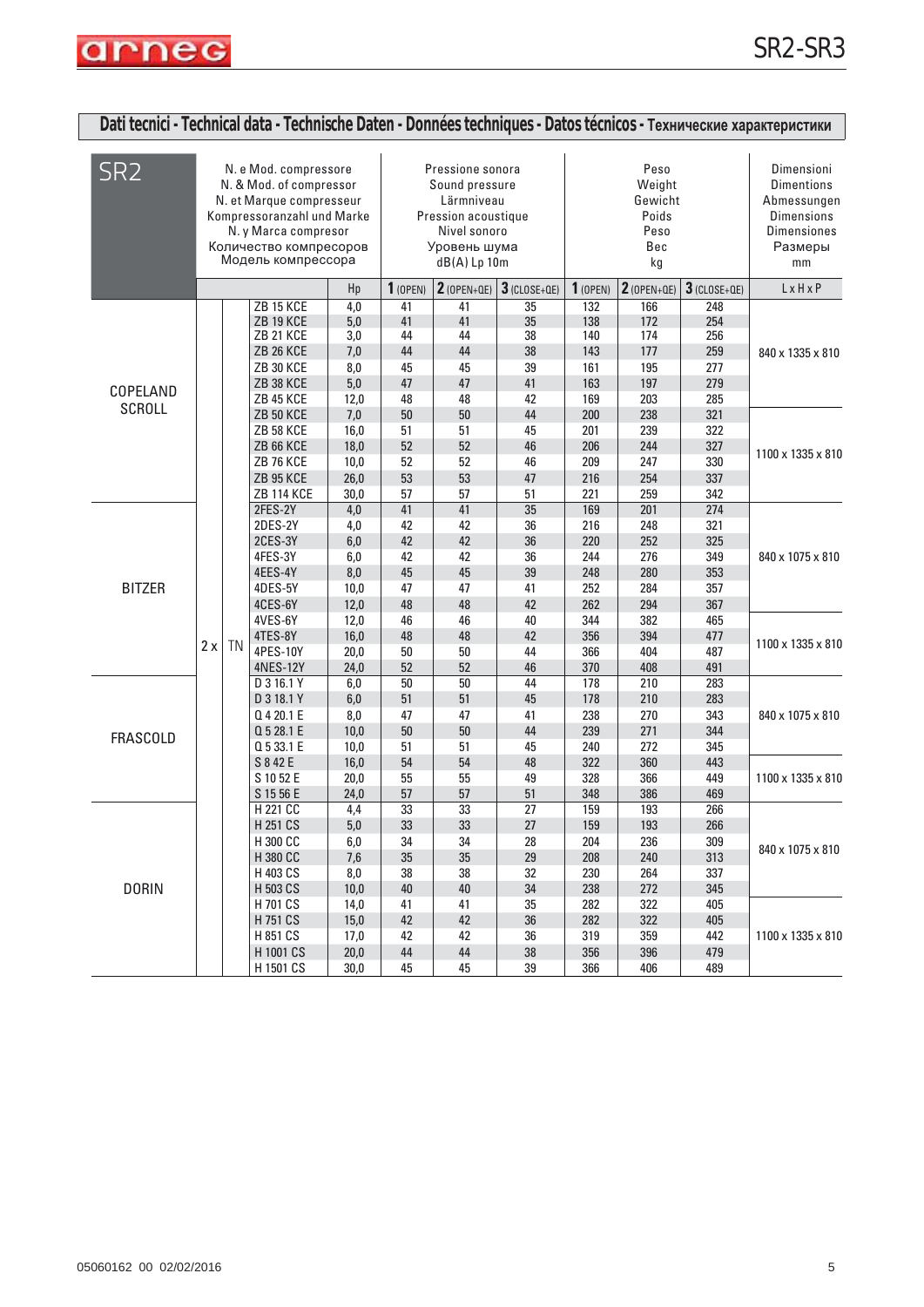| Dati tecnici - Technical data - Technische Daten - Données techniques - Datos técnicos - Технические характеристики |    |  |                                                                                                                                                                                    |                                                                                               |                                                                                 |                                                                                                                           |                                              |                                               |                                                         |                                                      |                                                                                                            |                                        |
|---------------------------------------------------------------------------------------------------------------------|----|--|------------------------------------------------------------------------------------------------------------------------------------------------------------------------------------|-----------------------------------------------------------------------------------------------|---------------------------------------------------------------------------------|---------------------------------------------------------------------------------------------------------------------------|----------------------------------------------|-----------------------------------------------|---------------------------------------------------------|------------------------------------------------------|------------------------------------------------------------------------------------------------------------|----------------------------------------|
| SR <sub>2</sub>                                                                                                     |    |  | N. e Mod. compressore<br>N. & Mod. of compressor<br>N. et Marque compresseur<br>Kompressoranzahl und Marke<br>N. y Marca compresor<br>Количество компресоров<br>Модель компрессора |                                                                                               |                                                                                 | Pressione sonora<br>Sound pressure<br>Lärmniveau<br>Pression acoustique<br>Nivel sonoro<br>Уровень шума<br>$dB(A)$ Lp 10m |                                              |                                               | Peso<br>Weight<br>Gewicht<br>Poids<br>Peso<br>Bec<br>kg |                                                      | Dimensioni<br><b>Dimentions</b><br>Abmessungen<br><b>Dimensions</b><br><b>Dimensiones</b><br>Размеры<br>mm |                                        |
|                                                                                                                     |    |  |                                                                                                                                                                                    | Hp                                                                                            | 1(0PEN)                                                                         | $2$ (OPEN+QE)                                                                                                             | $3$ (CLOSE+QE)                               | 1(0PEN)                                       | $2$ (OPEN+QE)                                           | $3$ (CLOSE+QE)                                       | LxHxP                                                                                                      |                                        |
| COPELAND<br><b>SCROLL</b>                                                                                           |    |  | <b>ZF 09 K4E</b><br><b>ZF 11 K4E</b><br><b>ZF 13 K4E</b><br><b>ZF 15 K4E</b><br><b>ZF 18 K4E</b>                                                                                   | 6,0<br>7,0<br>8,0<br>10,0<br>12,0                                                             | 48<br>49<br>51<br>51<br>53                                                      | 48<br>49<br>51<br>51<br>53                                                                                                | 42<br>43<br>45<br>45<br>47                   | 143<br>146<br>166<br>168<br>172               | 177<br>180<br>200<br>202<br>206                         | 259<br>262<br>282<br>284<br>288                      | 840 x 1335 x 810                                                                                           |                                        |
|                                                                                                                     |    |  | <b>ZF 25 K5E</b><br>ZF 34 K5E<br><b>ZF 41 K5E</b><br><b>ZF 49 K5E</b><br>2FES-2Y                                                                                                   | 15,0<br>18,0<br>20,0<br>26.0                                                                  | 54<br>54<br>55<br>57<br>41                                                      | 54<br>54<br>55<br>57<br>$\overline{41}$                                                                                   | 48<br>48<br>49<br>51<br>35                   | 173<br>220<br>220<br>247<br>169               | 211<br>258<br>258<br>285<br>201                         | 294<br>341<br>341<br>368<br>274                      | 1100 x 1335 x 810                                                                                          |                                        |
|                                                                                                                     |    |  | 2DES-2Y<br>2CES-3Y                                                                                                                                                                 | 4,0<br>4.0<br>6,0                                                                             | 44<br>45                                                                        | 44<br>45                                                                                                                  | 38<br>39                                     | 216<br>220                                    | 248<br>252                                              | 321<br>325                                           | 840 x 1075 x 810                                                                                           |                                        |
| <b>BITZER</b>                                                                                                       | 2x |  | <b>BT</b>                                                                                                                                                                          | 4FES-3Y<br>4EES-4Y<br>4DES-5Y<br>4CES-6Y<br>4VES-7Y<br>4TES-9Y<br>4PES-12Y<br><b>4NES-14Y</b> | 6.0<br>8,0<br>10,0<br>12,0<br>14,0<br>18,0<br>24,0<br>28,0                      | 45<br>47<br>49<br>51<br>46<br>48<br>50<br>52                                                                              | 45<br>47<br>49<br>51<br>46<br>48<br>50<br>52 | 39<br>41<br>43<br>45<br>40<br>42<br>44<br>46  | 244<br>248<br>252<br>262<br>344<br>356<br>366<br>370    | 276<br>280<br>284<br>294<br>382<br>394<br>404<br>408 | 349<br>353<br>357<br>367<br>465<br>477<br>487<br>491                                                       | 1100 x 1335 x 810                      |
| FRASCOLD                                                                                                            |    |  |                                                                                                                                                                                    |                                                                                               | D 2 13.1 Y<br>D 3 18.1 Y<br>Q 4 21.1 Y<br>Q 5 28.1 Y<br>Q 5 33.1 Y<br>S 8 4 2 Y | 4,0<br>6,0<br>0,8<br>10,0<br>10,0<br>16,0                                                                                 | 24<br>25<br>27<br>29<br>31<br>35             | 24<br>25<br>27<br>29<br>31<br>35              | 18<br>19<br>21<br>23<br>25<br>29                        | 186<br>194<br>254<br>256<br>256<br>338               | 218<br>226<br>286<br>287<br>288<br>376                                                                     | 290<br>299<br>359<br>359<br>361<br>459 |
|                                                                                                                     |    |  | S 10 52 Y<br>S 15 56 Y                                                                                                                                                             | 20,0<br>30.0                                                                                  | 36<br>38                                                                        | 36<br>38                                                                                                                  | 30<br>32                                     | 344<br>364                                    | 381<br>402                                              | 465<br>485                                           | 1100 x 1335 x 810                                                                                          |                                        |
| <b>DORIN</b>                                                                                                        |    |  | H 201 CS<br>H 251 CS<br>H 300 CS<br>H 390 CS<br>H 403 CS<br>H 503 CS<br>H 751 CS                                                                                                   | 4,0<br>5,0<br>6,0<br>7,8<br>8,0<br>10,0<br>15,0                                               | 34<br>35<br>35<br>36<br>39<br>40<br>42                                          | 34<br>35<br>35<br>36<br>39<br>40<br>42                                                                                    | 28<br>29<br>29<br>30<br>33<br>34<br>36       | 173<br>215<br>235<br>235<br>246<br>254<br>299 | 207<br>247<br>272<br>272<br>280<br>288<br>339           | 280<br>320<br>345<br>345<br>353<br>361<br>422        | 840 x 1075 x 810                                                                                           |                                        |
|                                                                                                                     |    |  | H 851 CS<br>H 1001 CS<br>H 1501 CS                                                                                                                                                 | 17,0<br>20,0<br>30.0                                                                          | 43<br>44<br>46                                                                  | 43<br>44<br>46                                                                                                            | 37<br>38<br>40                               | 335<br>386<br>386                             | 375<br>426<br>426                                       | 458<br>509<br>509                                    | 1100 x 1335 x 810                                                                                          |                                        |

arneg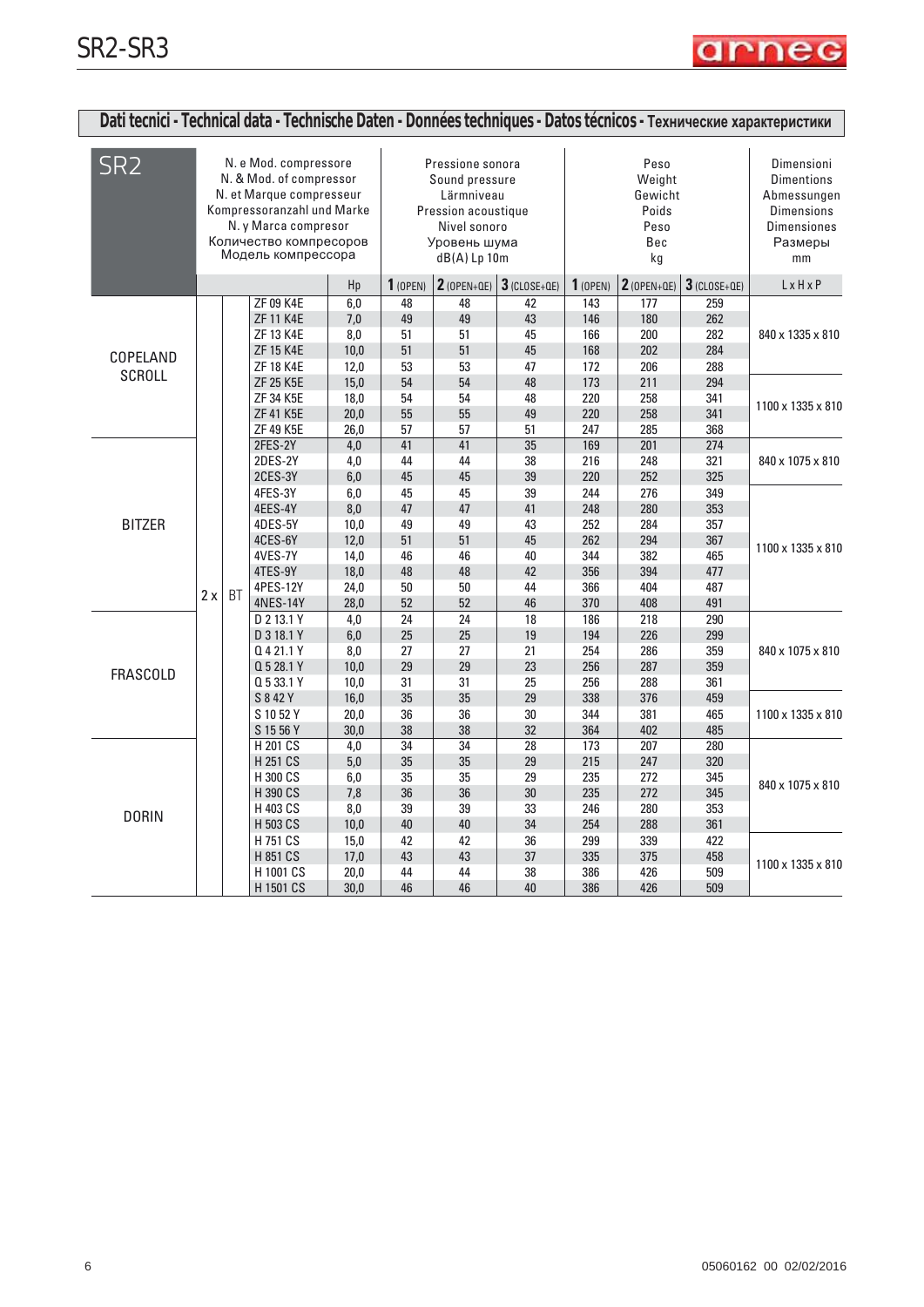

| Dati tecnici - Technical data - Technische Daten - Données techniques - Datos técnicos - Технические характеристики |    |           |                                                                                                                                                                                                                  |                                                                                           |                                                                      |                                                                                                                         |                                                                      |                                                                                  |                                                                                  |                                                                                  |                                                                                                            |
|---------------------------------------------------------------------------------------------------------------------|----|-----------|------------------------------------------------------------------------------------------------------------------------------------------------------------------------------------------------------------------|-------------------------------------------------------------------------------------------|----------------------------------------------------------------------|-------------------------------------------------------------------------------------------------------------------------|----------------------------------------------------------------------|----------------------------------------------------------------------------------|----------------------------------------------------------------------------------|----------------------------------------------------------------------------------|------------------------------------------------------------------------------------------------------------|
| SR3                                                                                                                 |    |           | N. e Mod. compressore<br>N. & Mod. of compressor<br>N. et Marque compresseur<br>Kompressoranzahl und Marke<br>N. y Marca compresor<br>Количество компресоров<br>Модель компрессора                               |                                                                                           |                                                                      | Pressione sonora<br>Sound pressure<br>Lärmniveau<br>Pression acoustique<br>Nivel sonoro<br>Уровень шума<br>dB(A) Lp 10m |                                                                      |                                                                                  | Peso<br>Weight<br>Gewicht<br>Poids<br>Peso<br>Bec<br>kg                          |                                                                                  | Dimensioni<br><b>Dimentions</b><br>Abmessungen<br><b>Dimensions</b><br><b>Dimensiones</b><br>Размеры<br>mm |
|                                                                                                                     |    |           |                                                                                                                                                                                                                  | Hp                                                                                        | 1(0PEN)                                                              |                                                                                                                         | $2$ (OPEN+QE) $3$ (CLOSE+QE)                                         | 1(0PEN)                                                                          |                                                                                  | $2$ (OPEN+QE) $3$ (CLOSE+QE)                                                     | $L \times H \times P$                                                                                      |
| COPELAND<br><b>SCROLL</b>                                                                                           |    |           | ZB 15 KCE<br><b>ZB 19 KCE</b><br>ZB 21 KCE<br>ZB 26 KCE<br><b>ZB 30 KCE</b><br>ZB 38 KCE<br><b>ZB 45 KCE</b><br><b>ZB 50 KCE</b><br><b>ZB 58 KCE</b><br><b>ZB 66 KCE</b><br><b>ZB 76 KCE</b><br><b>ZB 95 KCE</b> | 6,0<br>7,5<br>9,0<br>10,5<br>12,0<br>15,0<br>18,0<br>21,0<br>24,0<br>27,0<br>30,0<br>39,0 | 43<br>43<br>46<br>46<br>47<br>49<br>50<br>52<br>53<br>54<br>54<br>55 | 43<br>43<br>46<br>46<br>47<br>49<br>50<br>52<br>53<br>54<br>54<br>55                                                    | 37<br>37<br>40<br>40<br>41<br>43<br>44<br>46<br>47<br>48<br>48<br>49 | 186<br>195<br>198<br>202<br>229<br>232<br>241<br>282<br>287<br>295<br>299<br>310 | 236<br>245<br>248<br>252<br>279<br>282<br>291<br>332<br>337<br>345<br>349<br>360 | 342<br>351<br>354<br>358<br>385<br>388<br>397<br>438<br>443<br>451<br>455<br>466 | 1465 x 1335 x 810                                                                                          |
| <b>BITZER</b>                                                                                                       | 3x | <b>TN</b> | <b>ZB 114 KCE</b><br>2FES-2Y<br>2DES-2Y<br>2CES-3Y<br>4FES-3Y<br>4EES-4Y<br>4DES-5Y<br>4CES-6Y<br>4VES-7Y<br>4TES-9Y<br>4PES-12Y<br><b>4NES-14Y</b>                                                              | 45,0<br>6,0<br>6,0<br>9,0<br>9,0<br>12,0<br>15,0<br>18,0<br>21,0<br>27,0<br>36,0<br>42,0  | 59<br>42<br>43<br>44<br>44<br>47<br>49<br>49<br>47<br>49<br>51<br>53 | 59<br>42<br>43<br>44<br>44<br>47<br>49<br>49<br>47<br>49<br>51<br>53                                                    | 53<br>36<br>37<br>38<br>38<br>41<br>43<br>43<br>41<br>43<br>45<br>47 | 316<br>198<br>268<br>274<br>310<br>316<br>323<br>338<br>497<br>519<br>534<br>540 | 366<br>246<br>316<br>322<br>358<br>364<br>371<br>386<br>547<br>569<br>584<br>590 | 472<br>341<br>411<br>417<br>453<br>459<br>466<br>481<br>653<br>675<br>690<br>696 | 1465 x 1075 x 810<br>1465 x 1335 x 810                                                                     |
| <b>FRASCOLD</b>                                                                                                     |    |           | D 3 16.1 Y<br>D 3 18.1 Y<br>Q 4 20.1 E<br>Q 5 28.1 E<br>Q 5 33.1 E<br>S 8 4 2 E<br>S 10 52 E<br>S 12 56 E                                                                                                        | 9,0<br>10,5<br>12,0<br>15,0<br>22,5<br>22,5<br>30,0<br>45,0                               | 51<br>53<br>49<br>52<br>53<br>56<br>56<br>59                         | 51<br>53<br>49<br>52<br>53<br>56<br>56<br>59                                                                            | 45<br>47<br>43<br>46<br>47<br>50<br>50<br>53                         | 211<br>211<br>301<br>303<br>304<br>463<br>472<br>507                             | 259<br>259<br>349<br>351<br>352<br>513<br>522<br>557                             | 354<br>354<br>444<br>446<br>447<br>619<br>628<br>663                             | 1465 x 1075 x 810<br>1465 x 1335 x 810                                                                     |
| <b>DORIN</b>                                                                                                        |    |           | H 221 CC<br>H 251 CS<br>H 300 CC<br>H 380 CC<br>H 403 CS<br>H 503 CS                                                                                                                                             | 6,6<br>7,5<br>$9,0$<br>11,4<br>12,0<br>15,0                                               | 35<br>35<br>36<br>37<br>40<br>42                                     | 35<br>35<br>36<br>37<br>40<br>42                                                                                        | 29<br>29<br>30<br>31<br>34<br>36                                     | 240<br>243<br>274<br>274<br>335<br>345                                           | 288<br>291<br>319<br>319<br>380<br>390                                           | 383<br>386<br>410<br>410<br>477<br>487                                           | 1465 x 1075 x 810                                                                                          |
|                                                                                                                     |    |           | H 701 CS<br>H 751 CS<br>H 851 CS<br>H 1001 CS<br>H 1501 CS                                                                                                                                                       | 21,0<br>22,5<br>25,5<br>30,0<br>45,0                                                      | 43<br>44<br>44<br>46<br>47                                           | 43<br>44<br>44<br>46<br>47                                                                                              | 37<br>38<br>38<br>40<br>41                                           | 405<br>405<br>465<br>520<br>535                                                  | 457<br>457<br>517<br>572<br>587                                                  | 563<br>563<br>623<br>678<br>693                                                  | 1465 x 1335 x 810                                                                                          |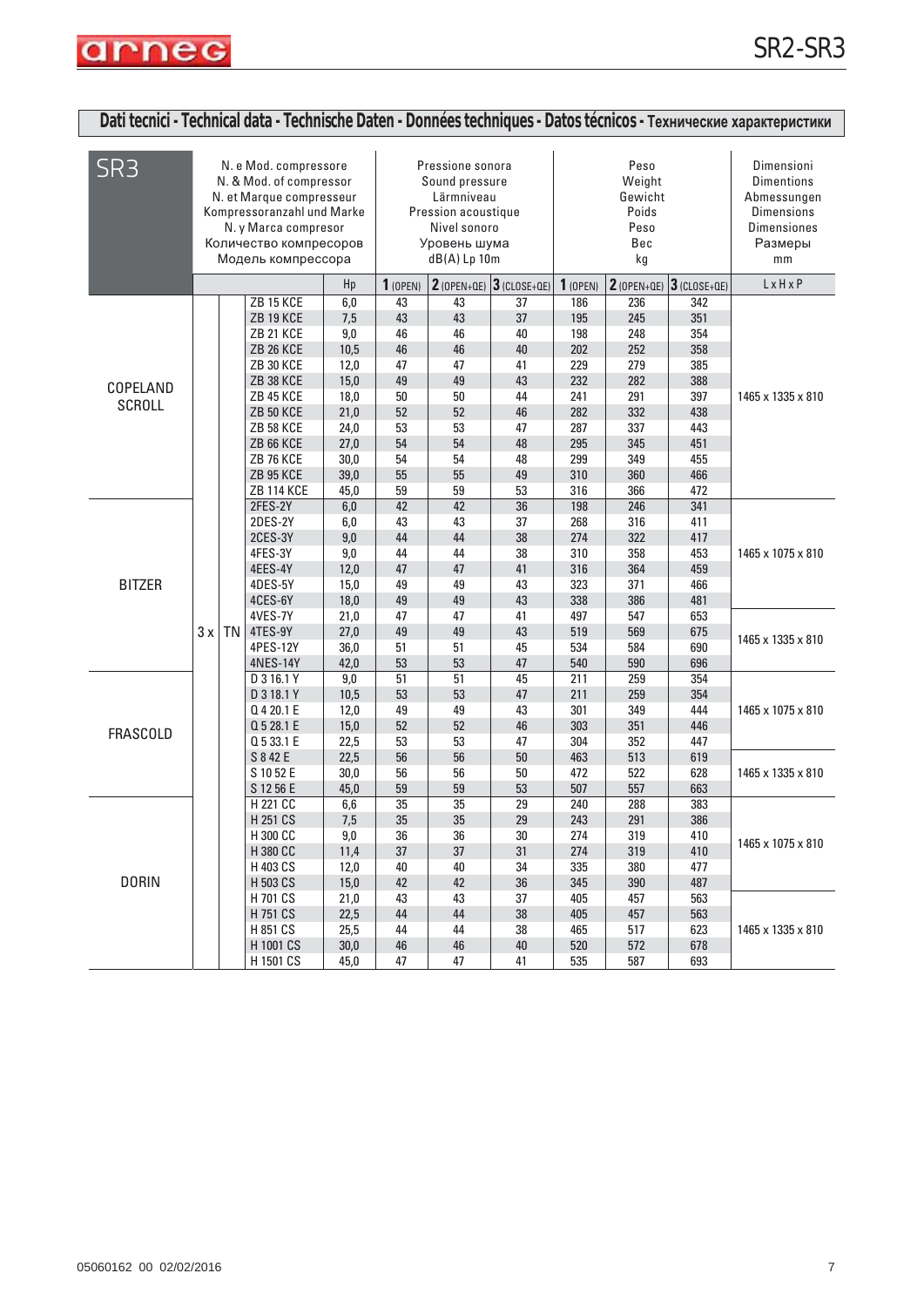

| Dati tecnici - Technical data - Technische Daten - Données techniques - Datos técnicos - Технические характеристики |                                                                                                                                                                                    |           |                                                                                                                                  |                                                                                                                         |                                                                 |                                                                |                                                                |                                                                           |                                                                           |                                                                                                            |                                        |
|---------------------------------------------------------------------------------------------------------------------|------------------------------------------------------------------------------------------------------------------------------------------------------------------------------------|-----------|----------------------------------------------------------------------------------------------------------------------------------|-------------------------------------------------------------------------------------------------------------------------|-----------------------------------------------------------------|----------------------------------------------------------------|----------------------------------------------------------------|---------------------------------------------------------------------------|---------------------------------------------------------------------------|------------------------------------------------------------------------------------------------------------|----------------------------------------|
| SR <sub>3</sub>                                                                                                     | N. e Mod. compressore<br>N. & Mod. of compressor<br>N. et Marque compresseur<br>Kompressoranzahl und Marke<br>N. y Marca compresor<br>Количество компресоров<br>Модель компрессора |           |                                                                                                                                  | Pressione sonora<br>Sound pressure<br>Lärmniveau<br>Pression acoustique<br>Nivel sonoro<br>Уровень шума<br>dB(A) Lp 10m |                                                                 |                                                                | Peso<br>Weight<br>Gewicht<br>Poids<br>Peso<br>Bec<br>kg        |                                                                           |                                                                           | Dimensioni<br><b>Dimentions</b><br>Abmessungen<br><b>Dimensions</b><br><b>Dimensiones</b><br>Размеры<br>mm |                                        |
|                                                                                                                     |                                                                                                                                                                                    |           |                                                                                                                                  | Hp                                                                                                                      | 1(0PEN)                                                         | $2$ (OPEN+QE)                                                  | $3$ (CLOSE+QE)                                                 | 1(0PEN)                                                                   | $2$ (OPEN+QE)                                                             | $3$ (CLOSE+QE)                                                                                             | LxHxP                                  |
| COPELAND<br><b>SCROLL</b>                                                                                           |                                                                                                                                                                                    |           | ZF 09 K4E<br><b>ZF 11 K4E</b><br>ZF 13 K4E<br><b>ZF 15 K4E</b><br><b>ZF 18 K4E</b><br>ZF 25 K5E<br>ZF 34 K5E<br><b>ZF 41 K5E</b> | 9,0<br>10,5<br>12,0<br>15,0<br>18,0<br>22,5<br>27,0<br>30,0                                                             | 50<br>51<br>53<br>53<br>55<br>56<br>56<br>57                    | 50<br>51<br>53<br>53<br>55<br>56<br>56<br>57                   | 44<br>45<br>47<br>47<br>49<br>50<br>50<br>51                   | 202<br>206<br>236<br>239<br>245<br>245<br>309<br>309                      | 252<br>256<br>286<br>289<br>295<br>295<br>359<br>359                      | 358<br>362<br>392<br>395<br>401<br>401<br>465<br>465                                                       | 1465 x 1335 x 810                      |
| <b>BITZER</b>                                                                                                       |                                                                                                                                                                                    | <b>BT</b> | ZF 49 K5E<br>2FES-2Y<br>2DES-2Y<br>2CES-3Y<br>4FES-3Y<br>4EES-4Y<br>4DES-5Y<br>4CES-6Y<br>4VES-7Y<br>4TES-9Y<br>4PES-12Y         | 39,0<br>6,0<br>6,0<br>$9,0$<br>9,0<br>12,0<br>15,0<br>18,0<br>21,0<br>27,0<br>36,0                                      | 59<br>42<br>46<br>47<br>47<br>49<br>51<br>53<br>47<br>49<br>51  | 59<br>42<br>46<br>47<br>47<br>49<br>51<br>53<br>47<br>49<br>51 | 53<br>36<br>40<br>41<br>41<br>43<br>45<br>47<br>41<br>43<br>45 | 336<br>240<br>268<br>316<br>352<br>316<br>365<br>370<br>495<br>519<br>534 | 385<br>285<br>316<br>361<br>397<br>364<br>410<br>425<br>547<br>569<br>584 | 492<br>382<br>411<br>458<br>494<br>459<br>507<br>522<br>653<br>675<br>690                                  | 1465 x 1075 x 810<br>1465 x 1335 x 810 |
| <b>FRASCOLD</b>                                                                                                     | 3x                                                                                                                                                                                 |           | 4NES-14Y<br>D 2 13.1 Y<br>D 3 18.1 Y<br>Q 4 21.1 Y<br>Q 5 28.1 Y<br>Q 5 33.1 Y<br>S 8 4 2 Y<br>S 10 52 Y<br>S 15 56 Y            | 42,0<br>6,0<br>$9,0$<br>12,0<br>15,0<br>15,0<br>24,0<br>30,0<br>45,0                                                    | 53<br>$\overline{48}$<br>53<br>49<br>52<br>52<br>56<br>56<br>59 | 53<br>48<br>53<br>49<br>52<br>52<br>56<br>56<br>59             | 47<br>42<br>47<br>43<br>46<br>46<br>50<br>50<br>53             | 540<br>265<br>295<br>367<br>369<br>399<br>492<br>501<br>531               | 590<br>310<br>340<br>412<br>414<br>444<br>542<br>551<br>581               | 696<br>407<br>447<br>509<br>511<br>541<br>648<br>657<br>687                                                | 1465 x 1075 x 810<br>1465 x 1335 x 810 |
| <b>DORIN</b>                                                                                                        |                                                                                                                                                                                    |           | H 201 CS<br>H 251 CS<br>H 300 CS<br>H 390 CS<br>H 403 CS<br>H 503 CS<br>H 751 CS<br>H 851 CS<br>H 1001 CS                        | 6,0<br>7,5<br>$9,\!0$<br>11,7<br>12,0<br>15,0<br>22,5<br>25,5<br>30,0                                                   | $\overline{36}$<br>37<br>37<br>38<br>41<br>42<br>44<br>45<br>46 | 36<br>37<br>37<br>38<br>41<br>42<br>44<br>45<br>46             | 30<br>31<br>31<br>32<br>35<br>36<br>38<br>39<br>40             | 249<br>267<br>292<br>298<br>359<br>371<br>435<br>489<br>559               | 294<br>315<br>337<br>345<br>404<br>416<br>487<br>541<br>611               | 391<br>410<br>434<br>440<br>501<br>513<br>593<br>647<br>717                                                | 1465 x 1075 x 810<br>1465 x 1335 x 810 |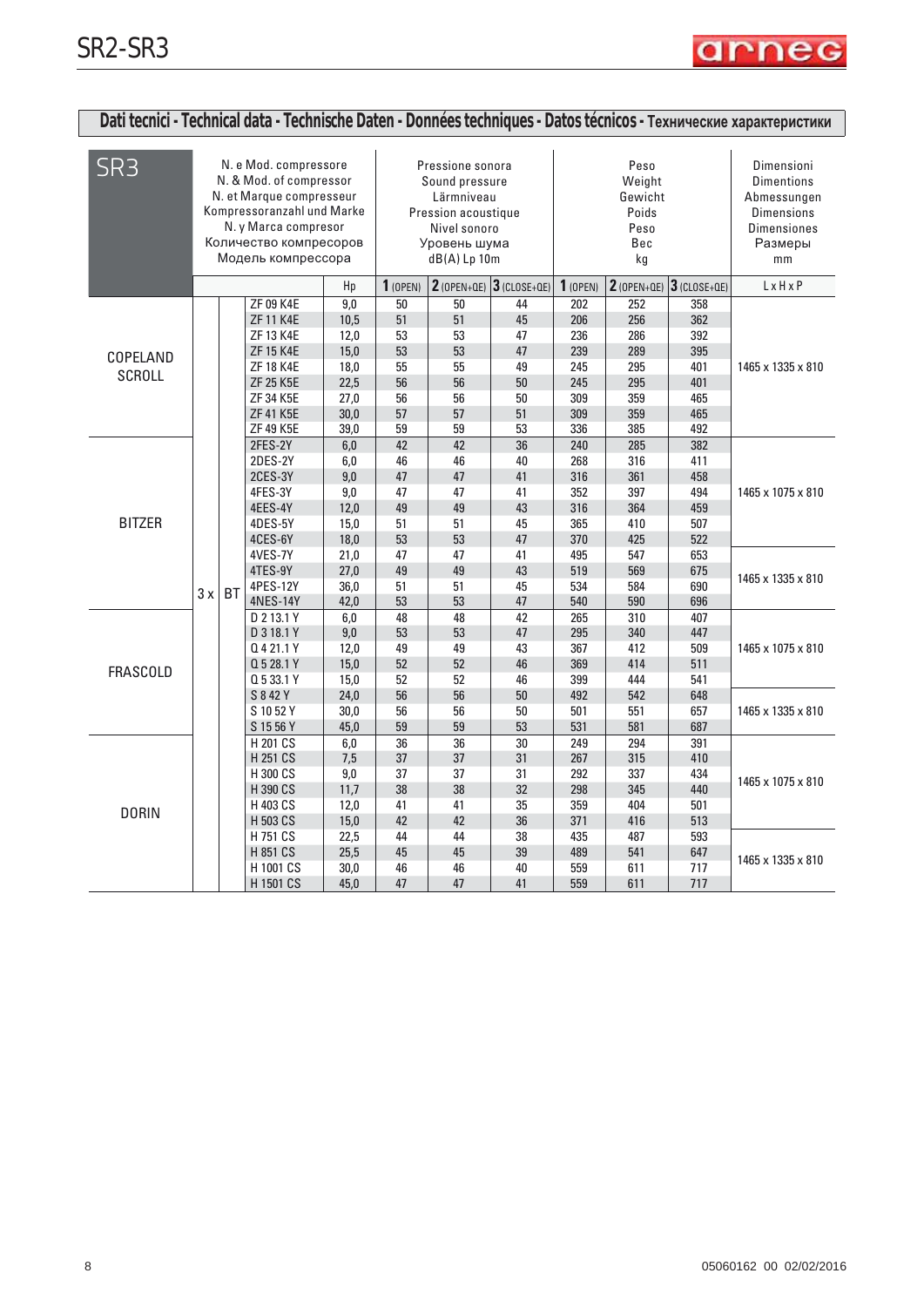

# Manuale di installazione e Uso

# INDICE

| Pericoli residui, Dispositivi di Protezione (DPI) e situazioni di emergenza  12 |  |
|---------------------------------------------------------------------------------|--|
|                                                                                 |  |
|                                                                                 |  |
|                                                                                 |  |
|                                                                                 |  |
|                                                                                 |  |
|                                                                                 |  |
|                                                                                 |  |
|                                                                                 |  |
|                                                                                 |  |
|                                                                                 |  |
|                                                                                 |  |
|                                                                                 |  |
|                                                                                 |  |
|                                                                                 |  |
|                                                                                 |  |
|                                                                                 |  |
|                                                                                 |  |

#### **Materiale allegato alla centrale:**

Manuale di installazione e uso Manuale dati tecnici Manuale di funzionamento e programmazione pannello di comando Conformità prodotto Schemi elettrici Schemi circuiti frigoriferi Dichiarazione di conformità



Per scaricare questo manuale connettersi al sito www.arneg.it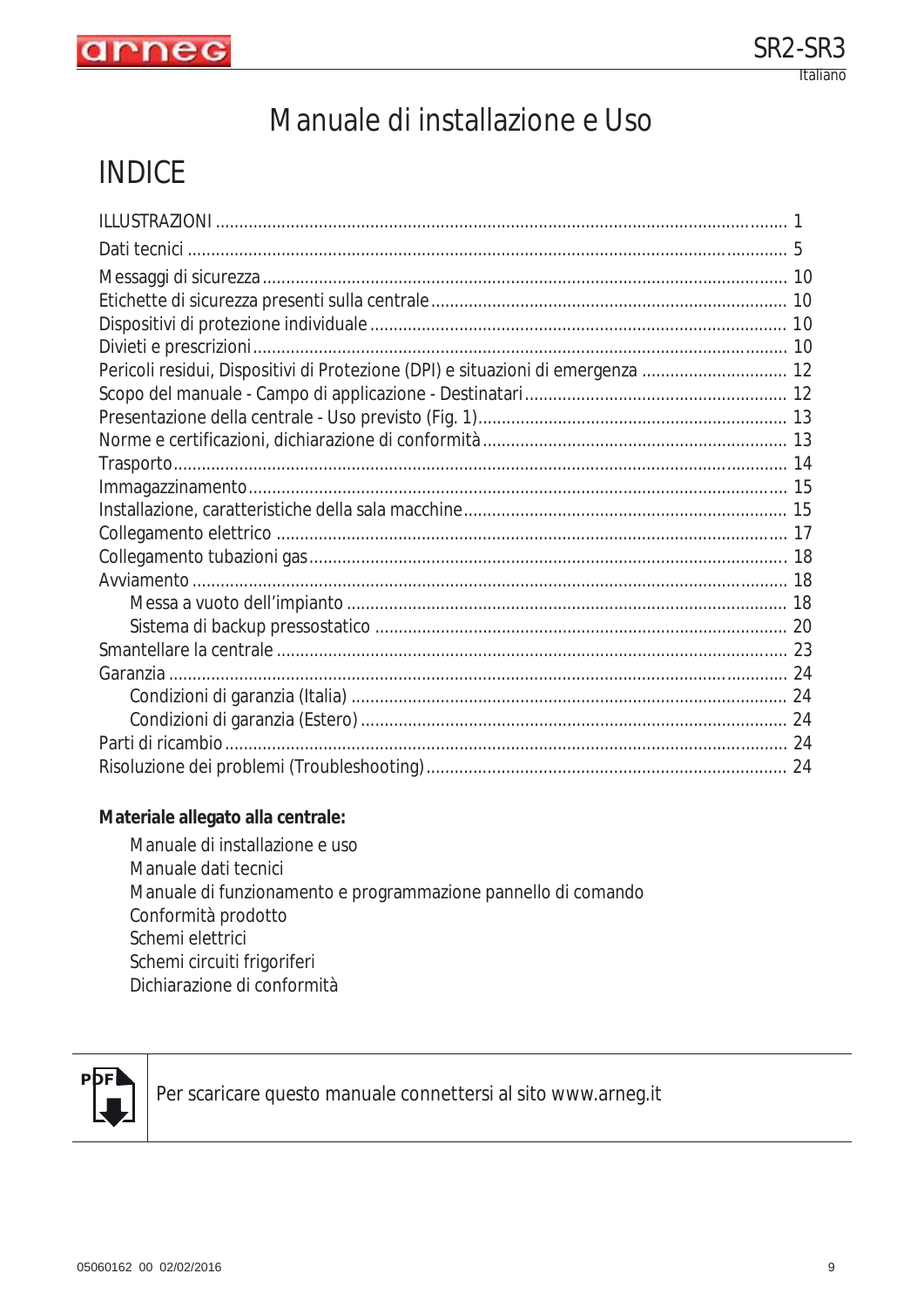Italiano



## **1. Messaggi di sicurezza**

Di seguito le segnalazioni di sicurezza previste in questo manuale:



**PERICOLO! Indica una situazione rischiosa che se non evitata, è causa di morte o ferite gravi alla persona.**



**AVVERTIMENTO! Indica una situazione rischiosa che se non evitata, può causare la morte o ferite gravi alla persona.**

**ATTENZIONE!** Indica una situazione lievemente rischiosa che se non evitata, può causare lievi ferite.

## **2. Etichette di sicurezza presenti sulla centrale**

Sulle centrali sono presenti le etichette per richiamare l'attenzione degli operatori e tecnici sui pericoli e le precauzioni.



pericolo di tensione elettrica con pericolo di terisione elettrica con  $\frac{1}{2}$  superfici calde

pericolo punti esatti di inserimento delle staffe del carrello elevatore vedi (cap.10.)



Leggere attentamente le etichette, **NON** coprirle, danneggiarle o toglierle. Sostituire se danneggiate.

# **3. Dispositivi di protezione individuale**

Di seguito i simboli dei Dispositivi di Protezione Individuale (DPI) obbligatori per i tecnici auto-<br>rizzati a intervenire sulla centrale frigorifera:

| occhiali protettivi | scarpe<br>anti infortunistiche | cuffie di protezione dal<br>rumore |
|---------------------|--------------------------------|------------------------------------|
| guanti protettivi   | indumento<br>  tuta protettiva |                                    |

# **4. Divieti e prescrizioni**



**PERICOLO! Elementi in tensione. Elettrocuzione.**

#### **PRIMA DI QUALSIASI OPERAZIONE TOGLIERE L' ALIMENTAZIONE ELETTRICA!**



**AVVERTIMENTO! Fuga di gas. Intossicazione. Ustioni da freddo**

- **Scollegare la centrale con l'interruttore generale a monte.**
- **NON sostare nella stanza dove è posizionata la centrale se non è ben arieggiata.**
- **NON intevenire su parti in pressione.**

**AVVERTIMENTO! Incendio. Ustioni. Soffocamento**

- **Seguire le indicazioni di evacuazione vigenti in caso di incendio.**
- **Scollegare la centrale con l'interruttore generale a monte della centrale.**
- **Non usare acqua per spegnere le fiamme ma solo estintori a secco.**
- **ATTENZIONE! Superfici calde. Ustioni.**
- **aspettare che le superfici calde si raffreddino!**



Solo tecnici specializzati dall'ente indicato nel contratto (costruttore/concessionario/ distributore) sono autorizzati a eseguire le operazioni descritte nel manuale.



Leggere attentamente il manuale per sapere come evitare gli infortuni e usare correttamĕñte la centrale.

**Per il comportamento nei casi di emergenza riferirsi alle misure di sicurezza previste i dal paese di installazione.**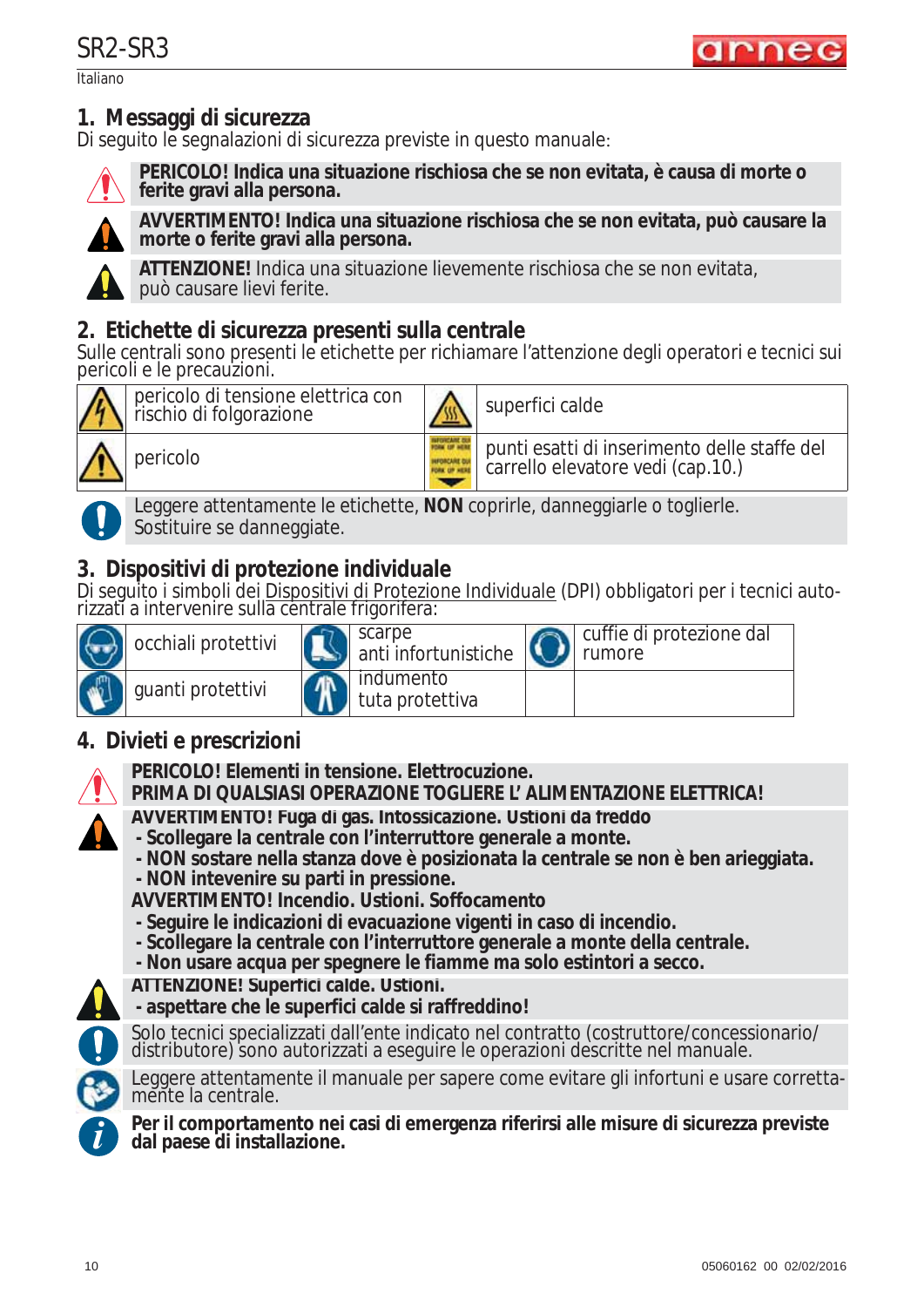

Italiano

|                | Responsabilità Il costruttore non è responsabile per:                                                                                                                                                                                                                                                                                    |
|----------------|------------------------------------------------------------------------------------------------------------------------------------------------------------------------------------------------------------------------------------------------------------------------------------------------------------------------------------------|
|                | uso improprio, erroneo e irragionevole della centrale                                                                                                                                                                                                                                                                                    |
|                | installazione non corretta, non eseguita secondo le istruzioni indicate<br>$\bullet$                                                                                                                                                                                                                                                     |
|                | uso da parte di personale non qualificato/addestrato<br>$\bullet$                                                                                                                                                                                                                                                                        |
|                | difetti di alimentazione elettrica                                                                                                                                                                                                                                                                                                       |
|                | gravi mancanze nella manutenzione e pulizia previste                                                                                                                                                                                                                                                                                     |
|                | uso di accessori non previsti o autorizzati da ARNEG S.p.A.                                                                                                                                                                                                                                                                              |
|                | modifiche ed interventi non autorizzati<br>$\bullet$                                                                                                                                                                                                                                                                                     |
|                | uso di ricambi non originali<br>$\bullet$                                                                                                                                                                                                                                                                                                |
|                | inosservanza delle istruzioni<br>$\bullet$                                                                                                                                                                                                                                                                                               |
| Prescrizioni   | lavorare con attenzione e diligenza.<br>$\bullet$                                                                                                                                                                                                                                                                                        |
|                | usare sempre i DPI (dispositivi di protezione individuali) previsti (cap.3.).<br>$\bullet$                                                                                                                                                                                                                                               |
|                | effettuare con regolarità le operazioni di manutenzione.<br>$\bullet$                                                                                                                                                                                                                                                                    |
|                | per qualsiasi intervento sulla centrale chiedere l'assistenza di un tecnico<br>specializzato.                                                                                                                                                                                                                                            |
|                | i valori della temperatura e dell'umidità ambiente non devono superare<br>quelli specificati                                                                                                                                                                                                                                             |
|                | mantenere al massimo l'efficienza degli impianti di climatizzazione, di<br>ventilazione e di riscaldamento del punto vendita                                                                                                                                                                                                             |
| <b>Divieti</b> | Durante il funzionamento                                                                                                                                                                                                                                                                                                                 |
|                | AVVERTIMENTO! Scoppio della testa del compressore. Ferite.<br>- NON chiudere il rubinetto di scarico del compressore                                                                                                                                                                                                                     |
|                | Danneggiamento compressore:<br>- NON chiudere i rubinetti di aspirazione<br>- NON chiudere i rubinetti olio<br>Cedimenti strutturali, perdite di fluidi in pressione:<br>- NON intervenire su parti in pressione                                                                                                                         |
|                | Durante l'uso                                                                                                                                                                                                                                                                                                                            |
|                | PERICOLO! Parti sotto tensione. Elettrocuzione.<br>NON usare/toccare la centrale con le mani e i piedi bagnati o umidi.                                                                                                                                                                                                                  |
|                | <b>NON</b> aggiungere utenze<br>NON salire sulla centrale<br>NON è consentito l'uso della centrale:<br>$\bullet$<br>- da parte di bambini                                                                                                                                                                                                |
|                | - da personale con ridotte capacità fisiche sensoriali o mentali, senza<br>esperienza o conoscenza sull'uso della centrale, che non possono usare<br>la centrale in sicurezza senza supervisione o istruzioni, non sobrio, sotto<br>l'effetto di sostanze stupefacenti.<br>NON permettere che bambini e ragazzi giochino con la centrale |
|                |                                                                                                                                                                                                                                                                                                                                          |

Ogni altro uso o modifica non indicati in questo manuale o non autorizzati da ARNEG S.p.A. sono pericolosi, fanno decadere la garanzia e invalidano la dichiarazione di conformità prevista dalla direttiva macchine 2006/42/CE.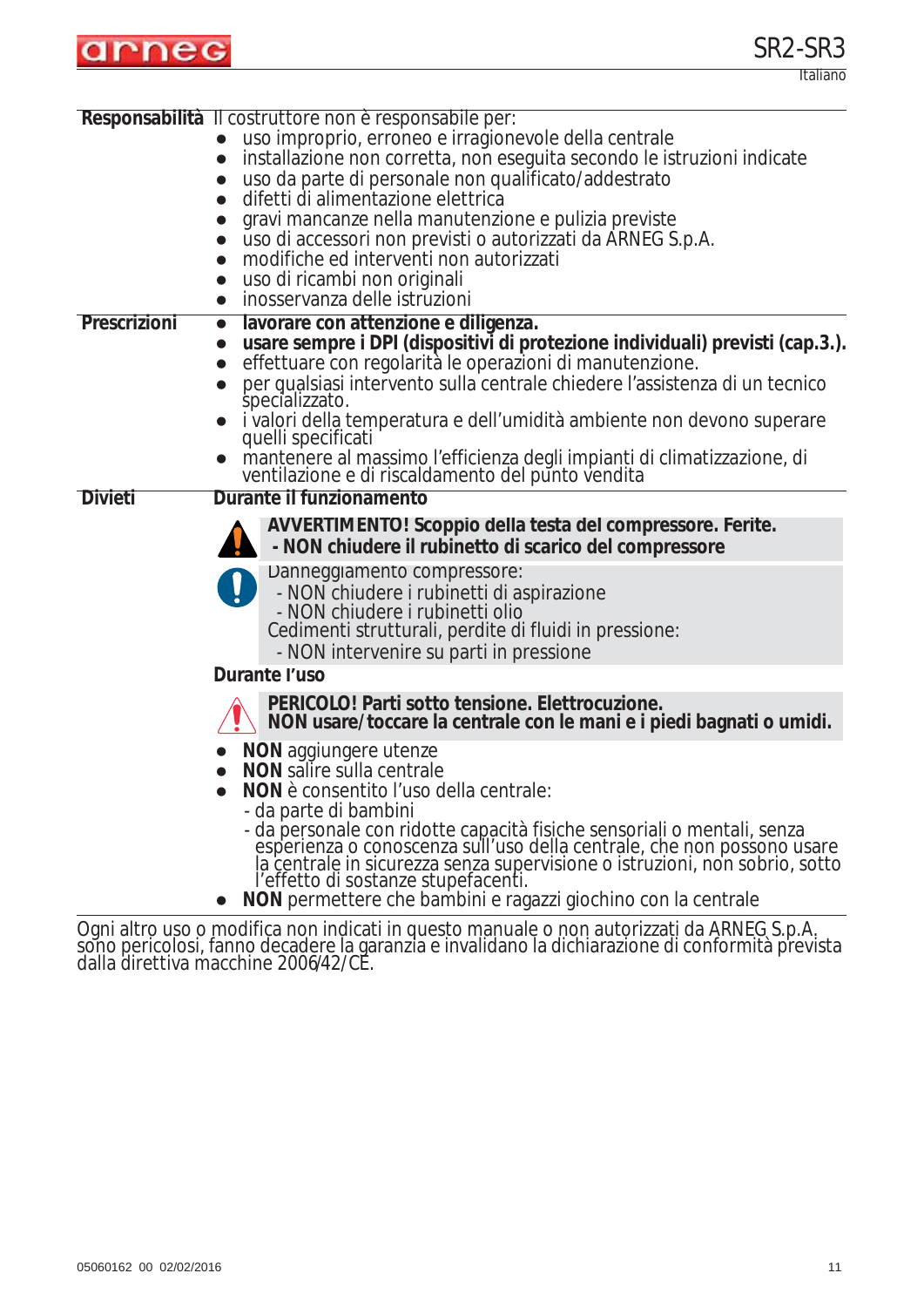

Italiano

## **5. Pericoli residui, Dispositivi di Protezione (DPI) e situazioni di emergenza**

Di seguito i rischi residui non eliminabili con riprogettazione, tecniche costruttive e antinfortunistiche:

| <b>Rischi</b>                                                                                                                                                                                                               | Riduzione del rischio                                                                                                                                                                                                                                                                                                                                                                                                                                                                                                                                |
|-----------------------------------------------------------------------------------------------------------------------------------------------------------------------------------------------------------------------------|------------------------------------------------------------------------------------------------------------------------------------------------------------------------------------------------------------------------------------------------------------------------------------------------------------------------------------------------------------------------------------------------------------------------------------------------------------------------------------------------------------------------------------------------------|
| - parti sporgenti e in rilievo<br>- carichi sospesi (fase di carico/scarico)<br>- cavi elettrici di alimentazione,<br>- accumuli di cariche elettrostatiche<br>- parti in movimento<br>- caduta del carico dalla struttura, | indossare indumenti da lavoro idonei (es. privi di<br>parti svolazzanti)<br>usare i Dispositivi di Protezione Individuali (cap.3.):<br>- scarpe antinfortunistiche<br>- quanti antitaglio<br>- indumenti di protezione antitaglio per il corpo (grembiule con pettorina, protezione delle gambe, ecc.)<br>- occhiali per la protezione da proiezione di scheque<br>- casco protettivo<br>- cuffie insonorizzanti<br>verificare il collegamento equipotenziale<br>segnalare comportamenti non idonei con avvisi,<br>segnali ecc. (a cura del Cliente) |

L'uso corretto della centrale secondo quanto prescritto nel manuale, preserva l'operatore e la centrale da situazioni di pericolo.



*Si possono comunque verificare situazioni di emergenza per le quali ci si avvale dell'esperienza tecnico specializzato, che non deve mai compromettere la propria e altrui sicurezza con manovre azzardate o affrettate.*

## **6. Scopo del manuale - Campo di applicazione - Destinatari**



Leggere attentamente il manuale per sapere come evitare gli infortuni e usare correttamente la centrale

Questo manuale contiene informazioni generali sulle centrali refrigeranti **SR2-SR3** realizzata da ARNEG S.p.A. e le istruzioni ritenute necessarie per il suo buon funzionamento.

**Destinatari** Il manuale è rivolto ad una figura professionale specifica:

#### **TECNICO FRIGORISTA SPECIALIZZATO:**

tecnico addestrato e autorizzato dall'ente indicato nel contratto (costruttore/ concessionario/distributore) a eseguire secondo le normative vigenti: installazione, manutenzione straordinaria, riparazione, sostituzione e revisione, consapevole dei rischi a cui è esposto e in grado di adottare tutte le misure per proteggere sè stesso e le altre persone rendendo minimo il danno rispetto ai rischi che gli inteventi comportano.

Sono definite le competenze per operare sulla centrale in condizioni di sicurezza.

#### **Custodia** Il manuale deve essere custodito:

- da personale scelto per lo scopo
- in un luogo idoneo e noto a tutti gli addetti alla manutenzione, per essere consultato in qualsiasi momento. Se ceduto a terzi:
- 
- consegnare ad ogni nuovo utente o proprietario
- dare sollecita comunicazione al costruttore.
- Se danneggiato o smarrito, richiedere al costruttore.
- *Il manuale è parte della centrale e si deve conservare per tutta la durata dello stesso.*
	- *Il manuale è stato redatto in origine in lingua italiana ed è l'unica lingua ufficiale*

*- Arneg S.p.A. non si assume responsabilità per traduzioni in altre lingue non conformi al significato originale.*

*- Il contenuto del presente manuale rappresenta lo stato della tecnica e della tecnologia, impiegate nella realizzazione della centrale valide al momento della sua commercializzazione, non può quindi essere considerato obsoleto per aggiornamenti successivi legati a nuove normative o conoscenze.*

**i**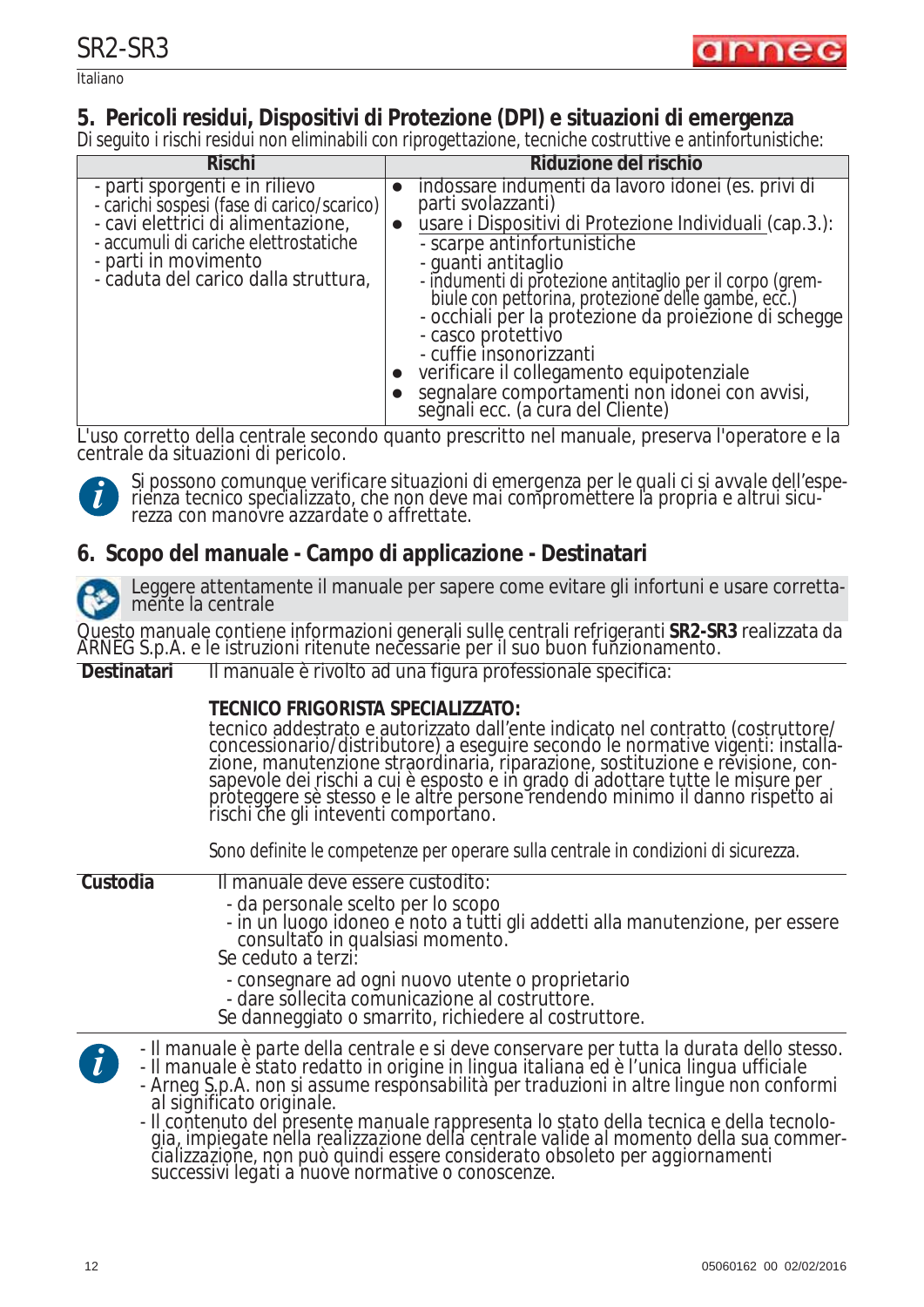

# **7. Presentazione della centrale - Uso previsto (Fig. 1)**



**PERICOLO! Elementi in tensione. Elettrocuzione.**

**Rispettare le normative e le leggi vigenti durante l'installazione e l'impiego.**



*- Leggere attentamente il manuale prima dell'uso e istruire gli addetti alle varie operazioni (trasporto, installazione, manutenzione ecc.), ognuno per la propria competenza secondo le indicazioni riportate.*

*- Questo manuale NON può in alcun modo sopperire a carenze culturali o intellettive del personale che interagisce con la centrale.*

| A chi è<br>destinato                   | datore di lavoro all'uso e ai rischi che può comportare.                                                                                                                                                                                                                                                                                                                                                                                                                                                                                                                                                                            |                                        | La centrale è destinata all'uso di personale qualificato, istruito e formato dal                                                                                 |  |  |  |  |  |
|----------------------------------------|-------------------------------------------------------------------------------------------------------------------------------------------------------------------------------------------------------------------------------------------------------------------------------------------------------------------------------------------------------------------------------------------------------------------------------------------------------------------------------------------------------------------------------------------------------------------------------------------------------------------------------------|----------------------------------------|------------------------------------------------------------------------------------------------------------------------------------------------------------------|--|--|--|--|--|
| Uso previsto                           | Le centrali frigorifere SR (Silent Rack) sono adatte per supermercati di pic-<br>cole e medie dimensioni, con potenze comprese tra 7 e 90 kW in media<br>temperatura (TN) e tra 3 e 26 kW in bassa temperatura (BT).<br>Le centrali possono essere equipaggiate con 2 o 3 compressori semierme-<br>tici a pistoni o Scroll.                                                                                                                                                                                                                                                                                                         |                                        |                                                                                                                                                                  |  |  |  |  |  |
| Allestimenti<br>previsti (Fig. 1)      | solo centrale<br>1<br>$\overline{2}$<br>centrale aperta con quadro elettrico<br>$\overline{3}$<br>centrale chiusa con quadro elettrico                                                                                                                                                                                                                                                                                                                                                                                                                                                                                              |                                        |                                                                                                                                                                  |  |  |  |  |  |
| Controllore<br>elettronico<br>Grado di | La centrale è dotata di un controllore elettronico (Fig. 8) che:<br>mantiene le pressioni d'evaporazione e condensazione ai valori<br>desiderati in funzione delle temperature d'impiego<br>permette il controllo di tutti i parametri di funzionamento e di sicurezza<br>della centrale con un display (Fig. 9)<br>dispone di un sistema di backup pressostatico che, se il controllore non funziona, permette alla centrale di funzionare fino all'arrivo<br>dell'assistenza<br>Il controllore viene impostato in fabbrica in fase di collaudo.<br>$\boldsymbol{l}$<br>Per modificare la programmazione, chiamare il costruttore. |                                        |                                                                                                                                                                  |  |  |  |  |  |
| protezione                             | Centrale aperta: IP30 - Centrale chiusa: IP44                                                                                                                                                                                                                                                                                                                                                                                                                                                                                                                                                                                       |                                        |                                                                                                                                                                  |  |  |  |  |  |
| Dispositivi di                         | Dispositivo                                                                                                                                                                                                                                                                                                                                                                                                                                                                                                                                                                                                                         | <b>Posizione</b>                       | Funzione                                                                                                                                                         |  |  |  |  |  |
| sicurezza                              | Mini pressostato di alta<br>pressione a riarmo auto-<br>matico (Fig. 10)                                                                                                                                                                                                                                                                                                                                                                                                                                                                                                                                                            | montato sul collet-<br>tore di mandata | preallarme di alta pressione                                                                                                                                     |  |  |  |  |  |
|                                        | Pressostati di alta pres-<br>sione a riarmo manuale<br>(Fig. 11)                                                                                                                                                                                                                                                                                                                                                                                                                                                                                                                                                                    | uno per ogni com-<br>pressore          | preallarme di alta pressione                                                                                                                                     |  |  |  |  |  |
|                                        | Sistema di backup pres-<br>sostatico (Fig. 8)<br>(cap.16.1.)                                                                                                                                                                                                                                                                                                                                                                                                                                                                                                                                                                        |                                        | interviene se il controllore<br>non funziona<br>mantiene l'attività dei com-<br>pressori fino all'arrivo<br>dell'assistenza                                      |  |  |  |  |  |
| Responsabilità                         | manutenzione della centrale.                                                                                                                                                                                                                                                                                                                                                                                                                                                                                                                                                                                                        |                                        | Il Cliente o il datore di lavoro si assume la responsabilità sulla qualifica e<br>sullo stato mentale o fisico delle figure professionali addette all'uso e alla |  |  |  |  |  |

### **8. Norme e certificazioni, dichiarazione di conformità**

Tutti i modelli di centrali refrigeranti descritti in questo manuale d'uso della serie **SR2-SR3** rispondono ai requisiti essenziali di sicurezza, salute e protezione richiesti dalle seguenti direttive e leggi europee:

| <b>Direttiva</b>    | Norme armonizzate applicate                                                        |
|---------------------|------------------------------------------------------------------------------------|
| Macchine 2006/42/CE | <u>ISO/TR 14121; EN ISO 12100; EN 378-2; EN 378-3; EN 378-</u><br>4: EN 60079-10-1 |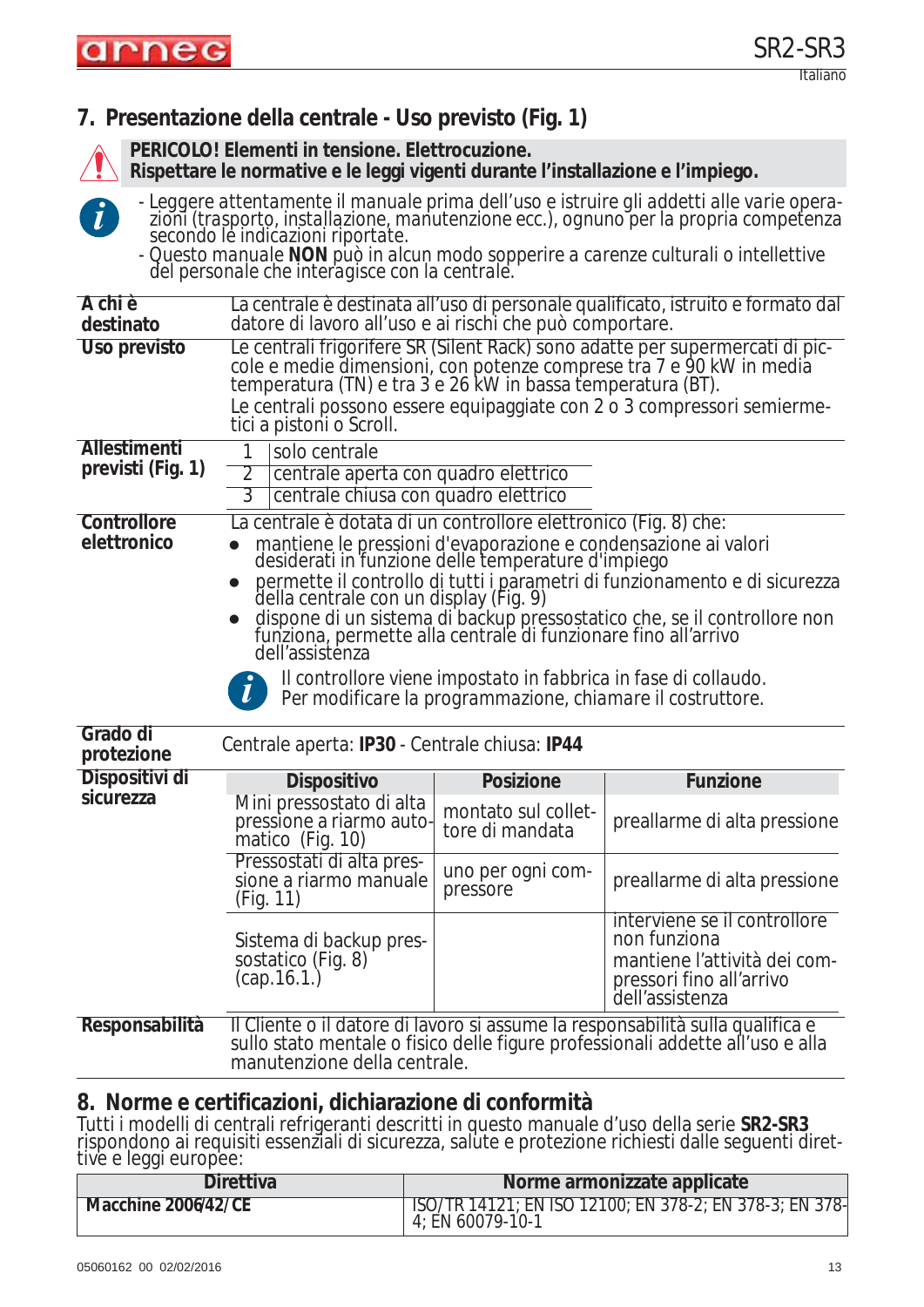**Italiano** 



| Compatibilità Elettromagnetica 2004/<br><b>108/CE</b>                                                                                           | EN 61000-3-2; EN 61000-3-12; EN 55014-1; EN 55014-2 |
|-------------------------------------------------------------------------------------------------------------------------------------------------|-----------------------------------------------------|
| Bassa Tensione 2006/95/CE                                                                                                                       | EN 60335-1; EN 60335-2-89/A2                        |
| Direttiva RoHs 2011/65/CE<br>(restrizione dell'uso di determinate<br>sostanze pericolose nelle apparecchia-<br>ture elettriche ed elettroniche) | EN 50581                                            |
| Direttiva PED 97/23/CE                                                                                                                          | FN 378                                              |

**i**

*I pressostati usati da Arneg Spa rientrano nella categoria IV della direttiva PED.*

**Dichiarazione di conformità** Copia della dichiarazione di conformità è allegata alla centrale Se si perde la copia originale della Dichiarazione di Conformità fornita assieme alla centrale, scaricare una copia compilando il modulo presente agli indirizzi internet: - per l'Italia: http://www.arneg.it/conformita/it

- per l'estero: http://www.arneg.it/conformita/en

# **9. Identificazione - Dati di targa (Fig. 2)**

Sulle parti esterne della centrale c' è la targa matricolare (Fig. 2) con tutti i dati caratteristici:



| Tenere copia dei dati nell'ufficio addetto alla sorveglianza e alla manutenzione degli<br>impianti |  |
|----------------------------------------------------------------------------------------------------|--|
|----------------------------------------------------------------------------------------------------|--|

| $N^{\circ}$    | <b>Descrizione</b>                                                                        |
|----------------|-------------------------------------------------------------------------------------------|
|                | nome commerciale del prodotto                                                             |
| $\overline{2}$ | codice del prodotto                                                                       |
| 3              | numero di matricola                                                                       |
| 4              | tensione di alimentazione - Numero delle fasi - Frequenza di alimentazione                |
| 5              | potenza elettrica assorbita nominale                                                      |
| 6              | corrente assorbita nominale                                                               |
|                | potenza frigorifera erogata nominale                                                      |
| 8              | massimo assorbimento di corrente                                                          |
| 9              | tipo di gas frigorigeno                                                                   |
| 10             | massima pressione ammissibile                                                             |
| 11             | temperatura di evaporazione di riferimento                                                |
| 12             | temperatura di condensazione di riferimento                                               |
| 13             | numero di commessa con cui è stata prodotta la macchina                                   |
| 14             | numero d'ordine con cui è stata messa in produzione la macchina                           |
| 15             | anno di produzione                                                                        |
| 16             | marcatura CE con numero di identificazione dell'Organismo Notificato - Direttiva 97/23/CE |
|                | Par richiadara assistanza comunicara al costruttora:                                      |

richiedere assistenza comunicare al costruttore: *- il nome della centrale (1)*

*- il numero di matricola (3)*

*- il numero d'ordine (14)*



**NON** rimuovere per nessun motivo la targa matricolare

## **10. Trasporto**



**AVVERTIMENTO! Oggetto pesante in movimento. Schiacciamento La zona di trasporto deve essere libera da persone e cose.**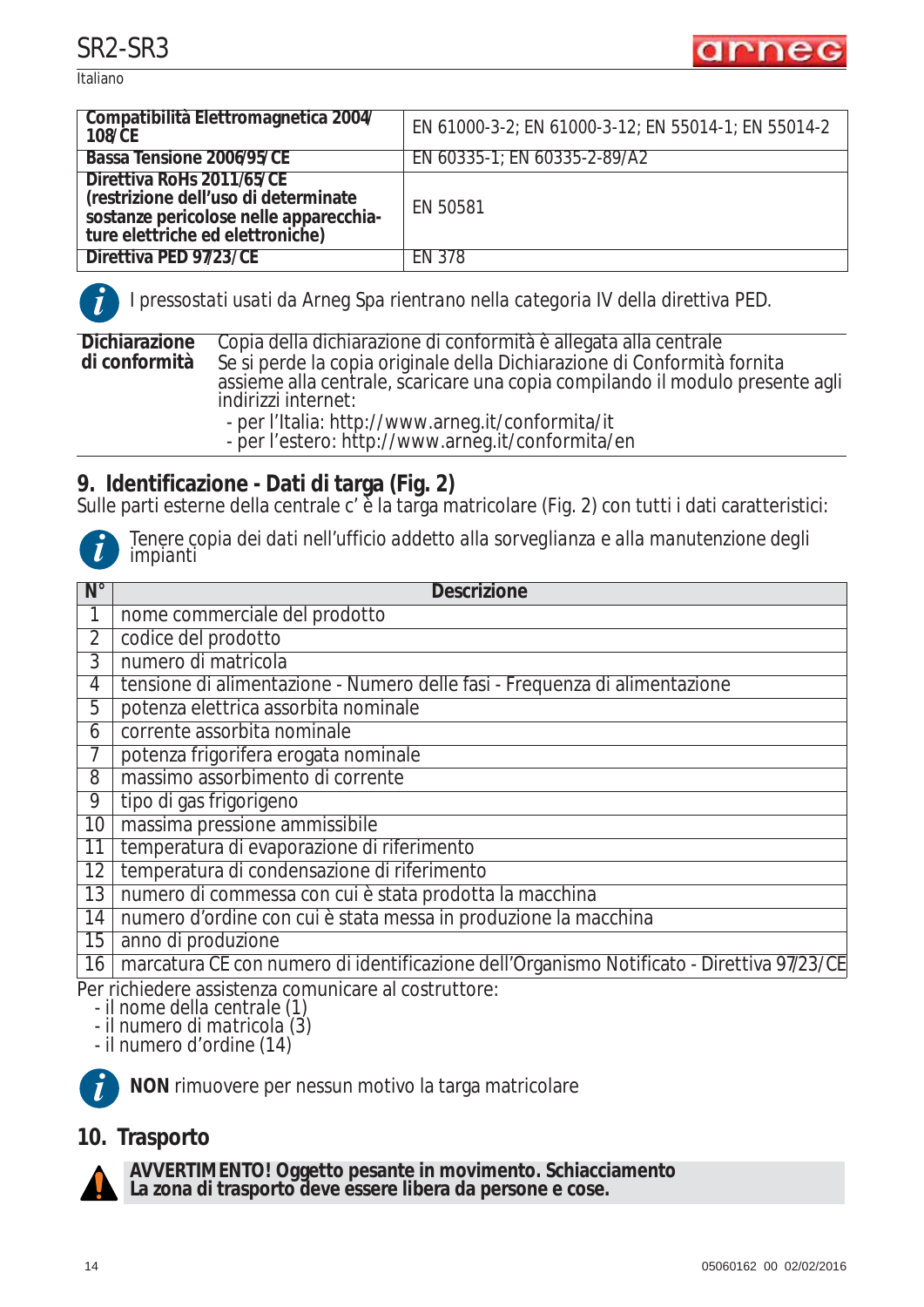

Italiano

|                    | Le operazioni di carico-scarico devono essere condotte da personale qualificato che può verificare pesi, punti esatti per il sollevamento (privi di tubazioni, cavi, quadri elettrici ecc) e il mezzo più adatto sia per sicur |  |  |
|--------------------|--------------------------------------------------------------------------------------------------------------------------------------------------------------------------------------------------------------------------------|--|--|
|                    | Le centrali sono fornite di un telaio autoportante per il trasporto con carrelli elevatori.                                                                                                                                    |  |  |
| del carrello       | Caratteristiche Usare un carrello elevatore:<br>- con caratteristiche idonee nel rispetto delle norme vigenti                                                                                                                  |  |  |
| elevatore          | - NON usurato/danneggiato<br>- lunghezza staffe: minimo 950 mm                                                                                                                                                                 |  |  |
|                    |                                                                                                                                                                                                                                |  |  |
|                    | - a mano o elettrico adatto al sollevamento della centrale, con portata<br>nominale maggiore o uguale a 1000 kg<br>- con funi e cavi regolamentari e NON usurati                                                               |  |  |
| <b>Movimentare</b> | assicurarsi che non siano presenti estranei nella zona del trasporto<br>$\bullet$                                                                                                                                              |  |  |
| in sicurezza       | posizionare sempre le staffe di carico nei punti indicati (Fig. 4)<br>$\bullet$                                                                                                                                                |  |  |
| (cosa fare)        | infilare sempre completamente le staffe                                                                                                                                                                                        |  |  |
|                    | distribuire il peso dela centrale per mantenere in equilibrio il baricentro del carico (Fig. 3)                                                                                                                                |  |  |
|                    | AVVERTIMENTO! Oggetto pesante in movimento. Schiacciamento<br>Rispettare le indicazioni per movimentare in sicurezza                                                                                                           |  |  |
|                    | Trascinamento. Cedimenti/deformazioni/strappi                                                                                                                                                                                  |  |  |
|                    | - NON trascinare/spingere la centrale<br>- Rispettare le indicazioni per movimentare in sicurezza                                                                                                                              |  |  |
|                    | se si usa una gru impiegare:                                                                                                                                                                                                   |  |  |
|                    | una staffa di portata adeguata al peso                                                                                                                                                                                         |  |  |
|                    | una imbragatura che non solleciti trasversalmente la centrale e che non danneggi i suoi componenti                                                                                                                             |  |  |
|                    | NON sono consentite procedure di trasporto diverse da quelle indicate.                                                                                                                                                         |  |  |
|                    |                                                                                                                                                                                                                                |  |  |

#### **11. Immagazzinamento**

| Cosa fare | $^+$ immagazzinare le centrali aperte in ambienti chiusi, con temperatura  compresa fra |
|-----------|-----------------------------------------------------------------------------------------|
|           | i -25°C e +55°C e un'umidità dell'aria compresa tra 30% e 80%.                          |

**Cosa non fare**

**NON** immagazzinare le centrali in aree scoperte soggette agli agenti atmosferici e alla luce del sole diretta.

#### **12. Installazione, caratteristiche della sala macchine**



**AVVERTIMENTO!**

**Prima di qualsiasi operazione usare tutte le precauzioni possibili per evitare infortuni all'operatore, indossare i Dispositivi di protezione individuale previsti (cap.3.).**



**L'installazione è riservata a tecnici addestrati e autorizzati dall'ente prevista nel contratto (costruttore/concessionario/distributore)**



*- É responsabilità del cliente la predisposizione dell'area di installazione*

*- Modifiche all'installazione qui descritta devono essere autorizzate da ARNEG S.p.A.*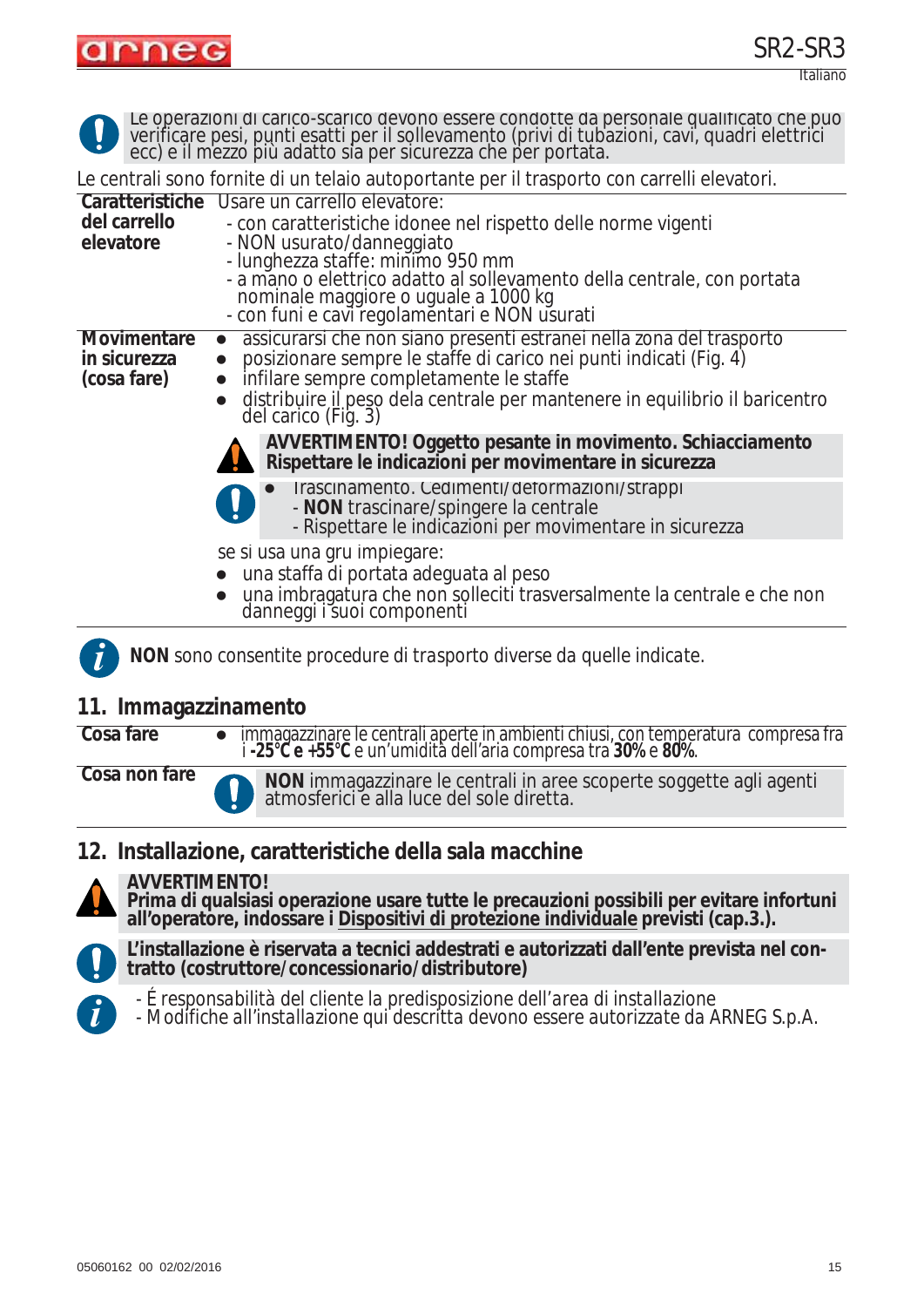| Italiano |
|----------|
|----------|



| Caratteristi-<br>che della sala ·<br>macchine<br>(Fig. 5) | consentire l'accesso solo a personale specializzato<br>rispettare le norme vigenti nel paese di installazione<br>avere lo spazio utile per:<br>- la corretta circolazione dell'aria<br>-l'uso e la manutenzione<br>prevedere rischio di:<br>- incendio per guasti elettrici<br>- intossicazione per fughe di gas<br>- scivolamento per perdite d'olio<br>- rumore<br>il pavimento deve:<br>- supportare il peso della centrale<br>- essere stabile e livellato<br>- resistere alle macchie d'olio<br>- avere una resilienza adatta ai carichi concentrati della centrale<br>- consentire il fissaggio dei tamponi d'appoggio.<br>Resistenza al fuoco delle superfici: REI 120 |                                                                                                                                                                                                                                         |  |  |
|-----------------------------------------------------------|-------------------------------------------------------------------------------------------------------------------------------------------------------------------------------------------------------------------------------------------------------------------------------------------------------------------------------------------------------------------------------------------------------------------------------------------------------------------------------------------------------------------------------------------------------------------------------------------------------------------------------------------------------------------------------|-----------------------------------------------------------------------------------------------------------------------------------------------------------------------------------------------------------------------------------------|--|--|
| Ingressi                                                  | La porta d'accesso deve consentire l'entrata della centrale e delle sue parti.<br>- Dimensioni minime porta: 1,2 m x 2,4 m<br>- Apertura verso l'esterno dell'area                                                                                                                                                                                                                                                                                                                                                                                                                                                                                                            |                                                                                                                                                                                                                                         |  |  |
|                                                           | Lo spazio davanti alla porta deve essere sgombro                                                                                                                                                                                                                                                                                                                                                                                                                                                                                                                                                                                                                              |                                                                                                                                                                                                                                         |  |  |
| Condizioni<br>ambientali                                  | Temperatura da -10°C a + 55°C<br>Umidità relativa da 30% a 80%                                                                                                                                                                                                                                                                                                                                                                                                                                                                                                                                                                                                                |                                                                                                                                                                                                                                         |  |  |
| Areazione                                                 | Pevedere delle aperture per:<br>- il lavaggio dell'ambiente con aria naturale - 4 ricambi d'aria/ora<br>- in caso di guasto, lo smaltimento dei gas prodotti dalla centrale<br>Aerazione naturale<br>prevedere 2 aperture:<br>vicino al pavimento - vicino al soffitto<br>4 ricambi d'aria/ora                                                                                                                                                                                                                                                                                                                                                                                | Aerazione meccanica (EN 378-3)<br>portata d'aria<br>$V = 0, 14x^3/\sqrt{G^2}$<br>$V =$ portata d'aria in m <sup>3</sup> /s<br>G = massa in kg del refrigerante<br>dell'impianto collegato alla centrale<br>minimo 15 ricambi d'aria/ora |  |  |
|                                                           | Proteggere le aperture con griglie per evitare l'entrata di insetti o rodi-<br>tori                                                                                                                                                                                                                                                                                                                                                                                                                                                                                                                                                                                           |                                                                                                                                                                                                                                         |  |  |
| <b>Ricezione</b><br>della centrale •                      | verificare l'integrità dei componenti della centrale<br>se si riscontrano danni chiamare immediatamente il costruttore                                                                                                                                                                                                                                                                                                                                                                                                                                                                                                                                                        |                                                                                                                                                                                                                                         |  |  |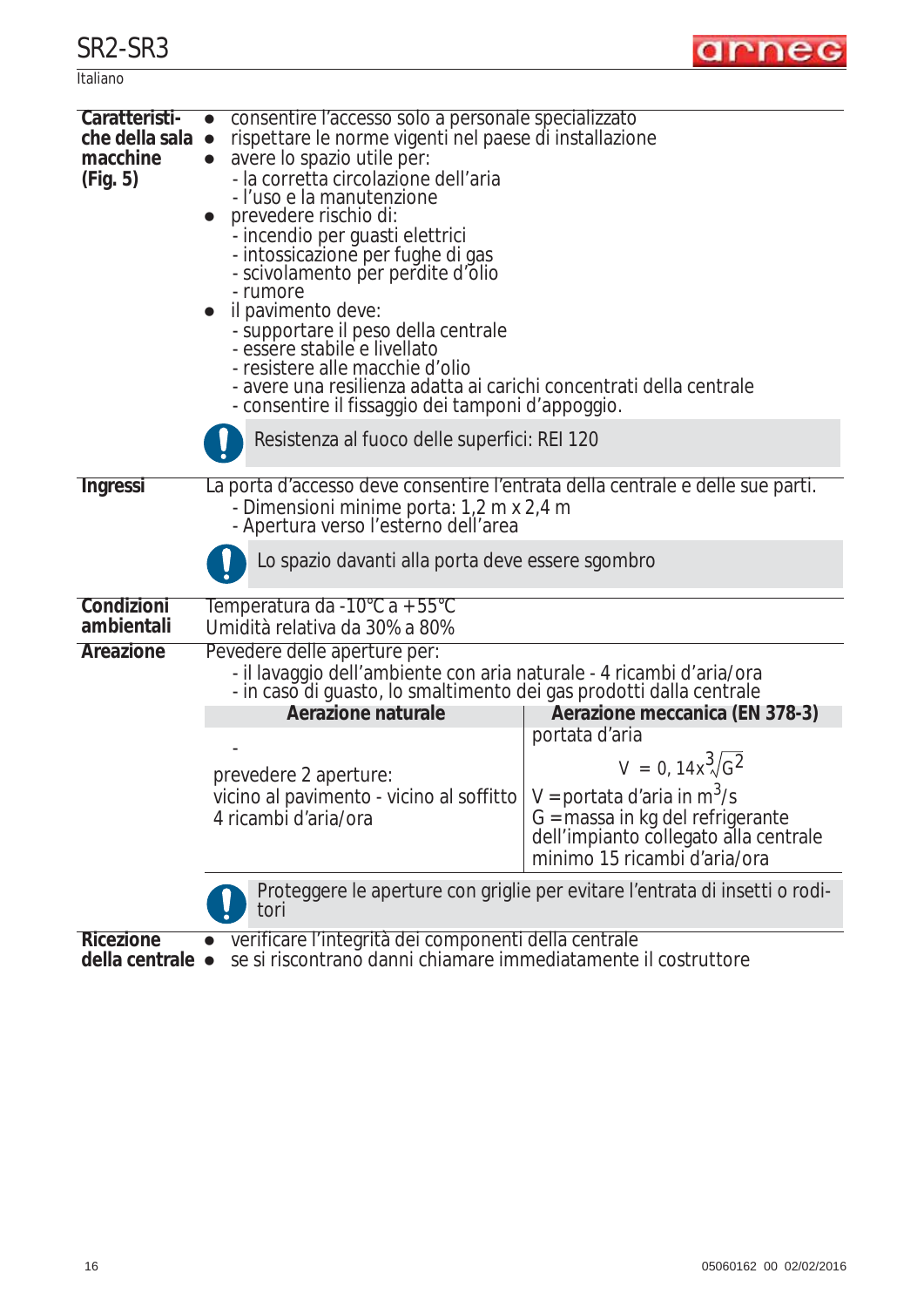

Italiano

| Dispositivi di<br>sicurezza | Oltre ai dispositivi previsti dalle norme vigenti nel paese di installazione,<br>installare: |                                        |                                                                          |  |
|-----------------------------|----------------------------------------------------------------------------------------------|----------------------------------------|--------------------------------------------------------------------------|--|
| a carico del                | <b>Dispositivo</b>                                                                           | <b>Posizione</b>                       | Caratteristiche                                                          |  |
| cliente                     | Interruttore elettrico<br>d'emergenza, o di sgancio                                          | fuori dall'area<br>vicino all'ingresso | toglie l'alimentazione<br>elettrica a tutta l'area                       |  |
|                             | Estintore antincendio<br>secondo norme vigenti                                               | vicino all'interruttore<br>d'emergenza | proporzionato per gli<br>apparecchi sotto tensione<br>presenti nell'area |  |
|                             | Rilevatore fughe<br>gas refrigerante                                                         | nell'area                              | attiva un segnale<br>d'allarme acustico o<br>ottico                      |  |

| yas ren iyel arite-      |                                         | l ottico                                         |
|--------------------------|-----------------------------------------|--------------------------------------------------|
| Segnaletica di sicurezza | ∣ sulla porta di ingresso <sup>∣'</sup> | 'indicare tipo e quantità<br>complessiva del gas |

#### **Procedura di installazione**

#### Passo **Azione** 1 Esaminare con cura l'area di installazione, eliminare ogni pericolo per l'operatore.  $\overline{\mathcal{L}}$ Posizionare la centrale nel punto definitivo d'uso. 3 Togliere staffe e i piedi temporanei usati per il trasporto. 4 Appoggiare con delicatezza la centrale. 5 Controllare: - il livellamento orizzontale con una livella (Fig. 6) - che tutti i piedi appoggino sul pavimento. 6 Fissare i supporti antivibranti al pavimento. Correggere errori di livellamento con spessori adeguati. Posizionare la centrale in modo da **NON** mettere in trazione i cavi elettrici di collegamento per evitare sollecitazioni strutturali, togliere l'imballo solo se la centrale è posizionata nella zona d'uso

#### **13. Collegamento elettrico**



#### **PERICOLO! Parti in tensione. Elettrocuzione. PRIMA DI QUALSIASI OPERAZIONE TOGLIERE L'ALIMENTAZIONE ELETTRICA!**



# **Installare un adeguato sistema di messa a terra!**

*Realizzare gli impianti secondo le direttive che regolano la costruzione, l'installazione, l'uso e la manutenzione previsti dalle norme vigenti nella nazione di installazione. Per garantire un funzionamento regolare, la variazione massima di tensione deve essere compresa tra +/- 10% del valore nominale.* 

| Responsabilità Cliente |              | predisporre la linea elettrica di alimentazione fino al punto<br>di collegamento della centrale.                                                                                                          |
|------------------------|--------------|-----------------------------------------------------------------------------------------------------------------------------------------------------------------------------------------------------------|
|                        | Installatore | fornire i dispositivi di ancoraggio per tutti i cavi in entrata<br>ed uscita della centrale.                                                                                                              |
|                        | <b>ARNEG</b> | ARNEG S.p.A. declina ogni responsabilità nei confronti<br>dell'utilizzatore e di terzi per:                                                                                                               |
|                        |              | - danni causati da avarie o malfunzionamenti degli<br>impianti predisposti a monte della centrale<br>- danni causati alla centrale per motivi imputabili al mal-<br>funzionamento dell'impianto elettrico |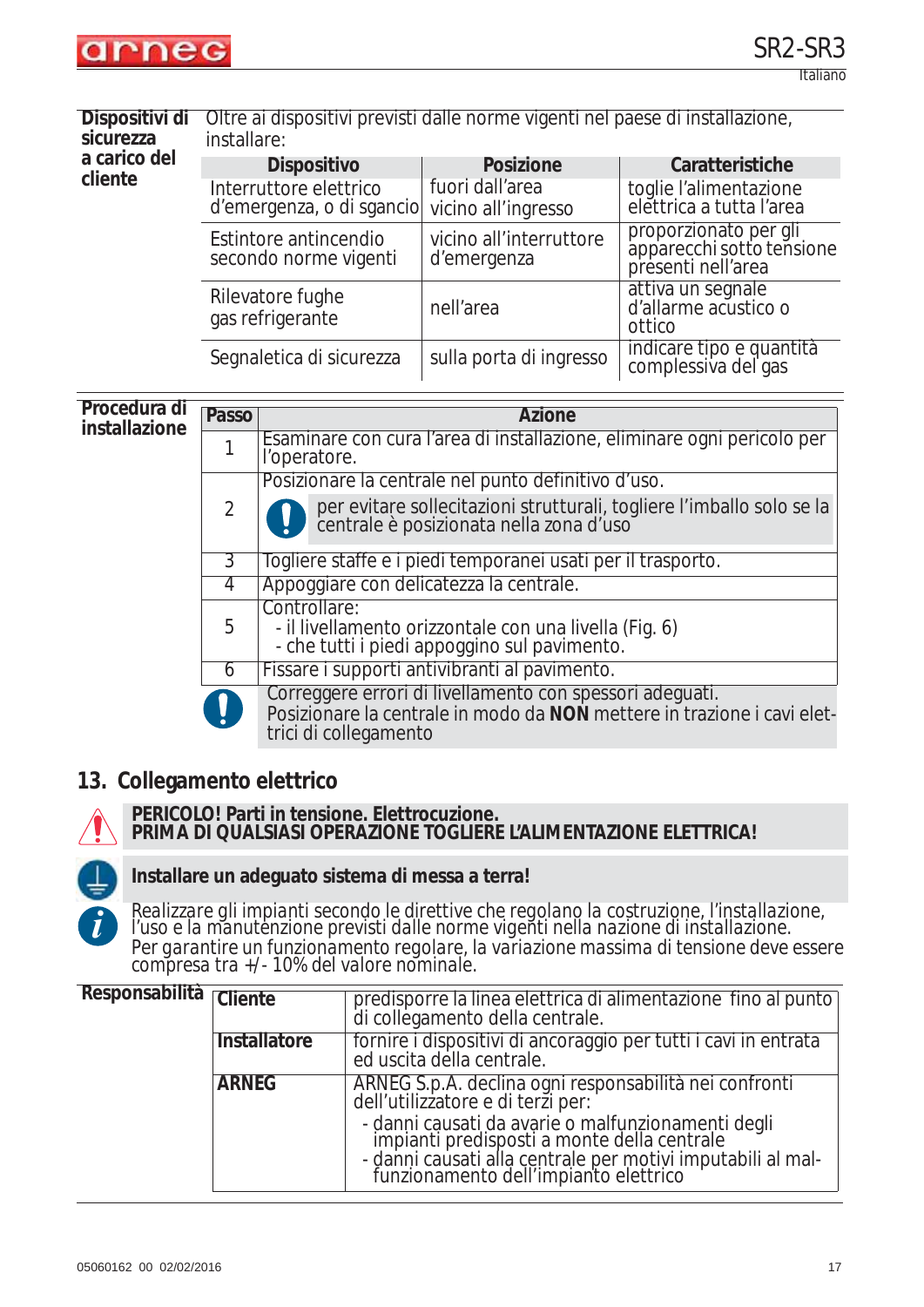**Italiano** 

| Linea di<br>alimentazione                 | dimensionare le linee di alimentazione dell'energia elettrica secondo la<br>potenza assorbita dalla centrale.<br>verificare che la linea di alimentazione:<br>$\bullet$<br>- abbia i cavi di sezione adeguata<br>- sia protetta contro le sovrăcorrenti e le dispersioni verso massa in conformità alle norme vigenti<br>per linee di alimentazione più lunghe di 4-5 m aumentare in modo adeguato la sezione dei cavi<br>La sostituzione del cavo di alimentazione danneggiato è riservata al<br>costruttore o ad un ente da esso indicato.                                                                                                                         |
|-------------------------------------------|----------------------------------------------------------------------------------------------------------------------------------------------------------------------------------------------------------------------------------------------------------------------------------------------------------------------------------------------------------------------------------------------------------------------------------------------------------------------------------------------------------------------------------------------------------------------------------------------------------------------------------------------------------------------|
| Interuttori<br>automatici di<br>sicurezza | proteggere le centrali a monte con interruttori automatici<br>magnétotermici onnipolari con caratteristiche adeguate che avranno<br>anche la funzione di interruttori generali di sezionamento della linea<br>istruire l'operatore sulla posizione degli interruttori per essere raggiunti rapidamente in caso di EMERGENZA<br>PERICOLO! Parti in tensione. Cortocircuito. Elettrocuzione<br>Gli interruttori automatici magnetotermici devono essere tali da non<br>aprire il circuito sul neutro senza contemporaneamente aprirlo sulle<br>fasi ed in ogni caso devono consentire la disconnessione completa<br>nelle condizioni di sovratensione di categoria III |
| Prima di<br>collegare                     | consultare gli schemi elettrici allegati all'impianto completo<br>verificare che i dati di targa corrispondano alle caratteristiche<br>dell'impianto elettrico a cui deve essere allacciata la centrale<br>verificare che la tensione di alimentazione sia quella indicata sui dati di targa<br>togliere tutti gli oggetti metallici indossati: anelli, orologi, braccialetti,<br>orecchini ecc.<br>rispettare il colore dei cavi e l'ordine delle fasi<br>procedere con il collegamento<br>verificare il valore di intervento del differenziale per garantire la selettività                                                                                        |
|                                           |                                                                                                                                                                                                                                                                                                                                                                                                                                                                                                                                                                                                                                                                      |

## **14. Collegamento tubazioni gas**

Le centrali sono collaudate ad una pressione di 8 bar e sono fornite con i tubi in uscita (Fig. 7)



**PERICOLO! Sostanze o materiali in pressione. Esplosione . Scaricare la centrale attraverso i rubinetti previsti.**

#### **Procedura**:

| Passo | <b>Azione</b>                                                                                            |
|-------|----------------------------------------------------------------------------------------------------------|
|       | scaricare la centrale, portare la pressione alla pressione atmosferica.                                  |
|       | pulire con cura le parti interne                                                                         |
|       | inserire i giunti antivibranti e le valvole di intercettazione tra la centrale e i tubi<br>dell'impianto |
|       | saldare i tubi con cura in atmosfera protetta con azoto secondo le norme vigenti                         |
| 4     | eseguire il collaudo a pressione delle linee                                                             |

#### **15. Avviamento**



#### **PERICOLO! Parti in tensione. Elettrocuzione.**

**PRIMA DI QUALSIASI OPERAZIONE TOGLIERE L'ALIMENTAZIONE ELETTRICA!**

#### *15.1. Messa a vuoto dell'impianto*



NON usare i compressori della centrale per la messa a vuoto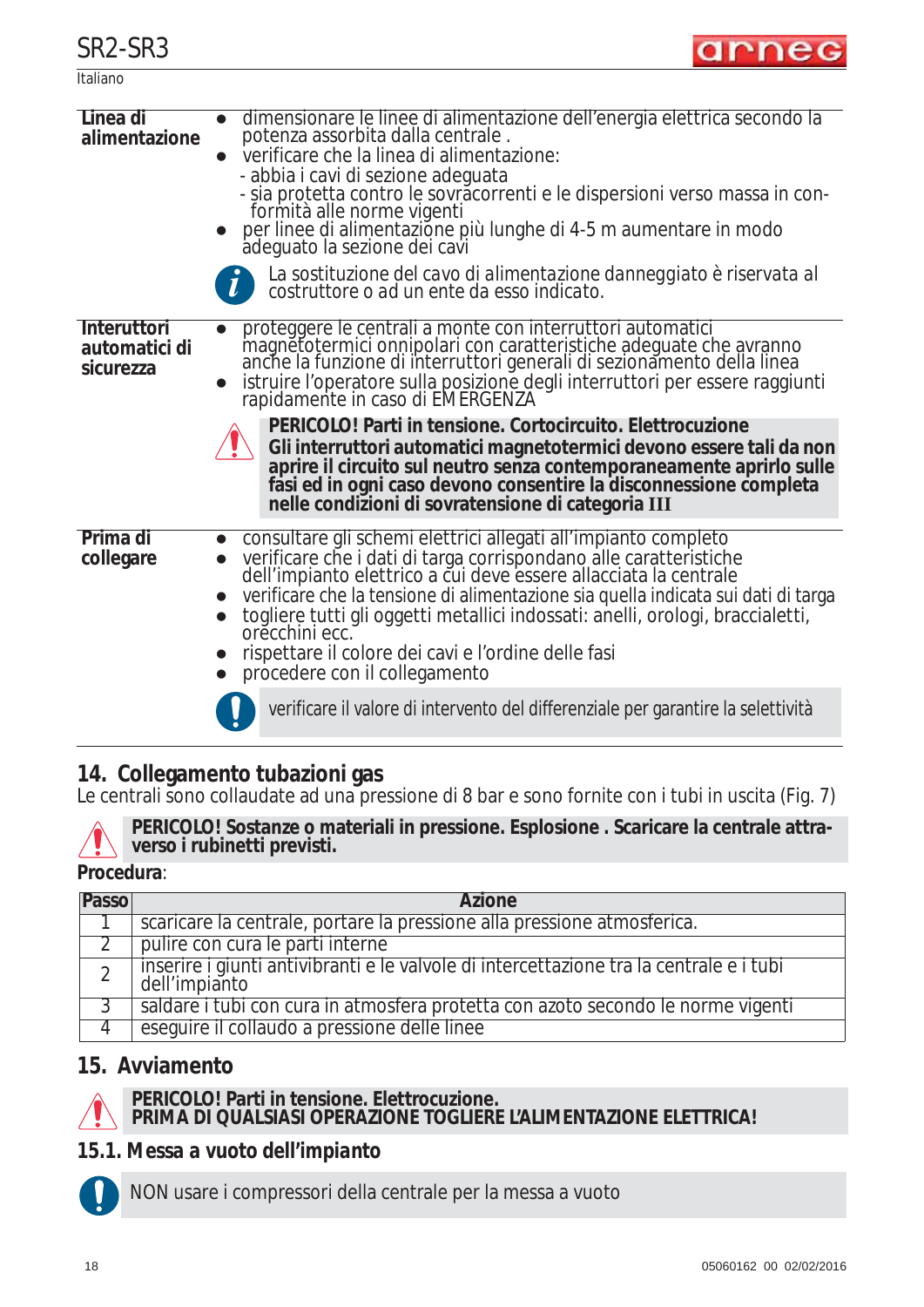

**i**

| Procedura      | Passo                 |                                                                                                                                         | <b>Azione</b>                                                                                       |  |  |  |
|----------------|-----------------------|-----------------------------------------------------------------------------------------------------------------------------------------|-----------------------------------------------------------------------------------------------------|--|--|--|
|                | 1                     | verificare che organi meccanici (rubinetti), organi elettrici (valvole<br>solenoidi), siano completamente aperti                        |                                                                                                     |  |  |  |
|                |                       |                                                                                                                                         | NON ostacolare la regolare asportazione dell'aria dall'impianto                                     |  |  |  |
|                | $\overline{2}$        | collegare la pompa da "alto vuoto" sia sul lato di alta che su quello di<br>bassa pressione                                             |                                                                                                     |  |  |  |
|                | 3                     | verificare che tutti i circuiti frigoriferi siano connessi alla pompa                                                                   |                                                                                                     |  |  |  |
|                | 4                     | iniziare con la messa in vuoto                                                                                                          |                                                                                                     |  |  |  |
|                | 5                     | quando il vacuometro indica 1 mbar, arrestare la pompa.                                                                                 |                                                                                                     |  |  |  |
| Verifica della |                       | Dopo 6 ore dall'arresto della pompa verificare l'evoluzione della pressione per 24 ore:                                                 |                                                                                                     |  |  |  |
| pressione      | Se la pressione       |                                                                                                                                         | <b>Allora</b>                                                                                       |  |  |  |
|                |                       | All'inizio risale in modo rego-<br>lare e si stabilizza alla tensione<br>di saturazione dell'acqua resi-<br>dua, a temperatura ambiente | L'impianto è a tenuta ma contiene ancora<br>acqua, ripetere la messa a vuoto.                       |  |  |  |
|                | continua ad aumentare |                                                                                                                                         | L'impianto contiene acqua e non è a<br>tenuta, eliminare le perdite e ripetere la<br>messa a vuoto. |  |  |  |
|                |                       | non aumenta di oltre 0,5 mbar                                                                                                           | L'impianto è a perfetta tenuta e corretta-<br>mente disidratato.                                    |  |  |  |

#### *Usare una pompa ad "alto vuoto" e un vacuometro*

#### *15.2. Caricare il refrigerante*

**PERICOLO! Gas refrigerante. Asfissia, alterazione del ritmo cadiaco, ustioni da gelo, effetti anestetizzanti.**

**PRIMA DI QUALSIASI OPERAZIONE SVUOTARE COMPLETAMENTE L'IMPIANTO! Verificare l'assenza di gas con idoneo cercafughe**

**AVVERTIMENTO! Incendio. Ustioni. Soffocamento NON usare fiamme libere e strumenti elettrici vicino ai gas**



Solo tecnici specializzati possono ricaricare il refrigerante e intervenire sul circuito del gas secondo il *Regolamento Europeo 842/2006.* Solo se l'impianto è a perfetta tenuta, caricare il refrigerante. Usare solo ricambi originali omologati. **NON** usare fluidi diversi da quelli indicati.

**Gas frigorigeni usati La centrale prevede l'uso di gas HFC, refrigerante ad elevato valore di effetto serra (GWP) questi gas appartengono alla famiglia:**

• HFC= gas fluorurati ad elevato valore di effetto serra (GWP), disciplinati dal protocollo di Kyoto



*Il tipo di refrigerante si trova sulla targa matricolare (Fig. 2).* **i**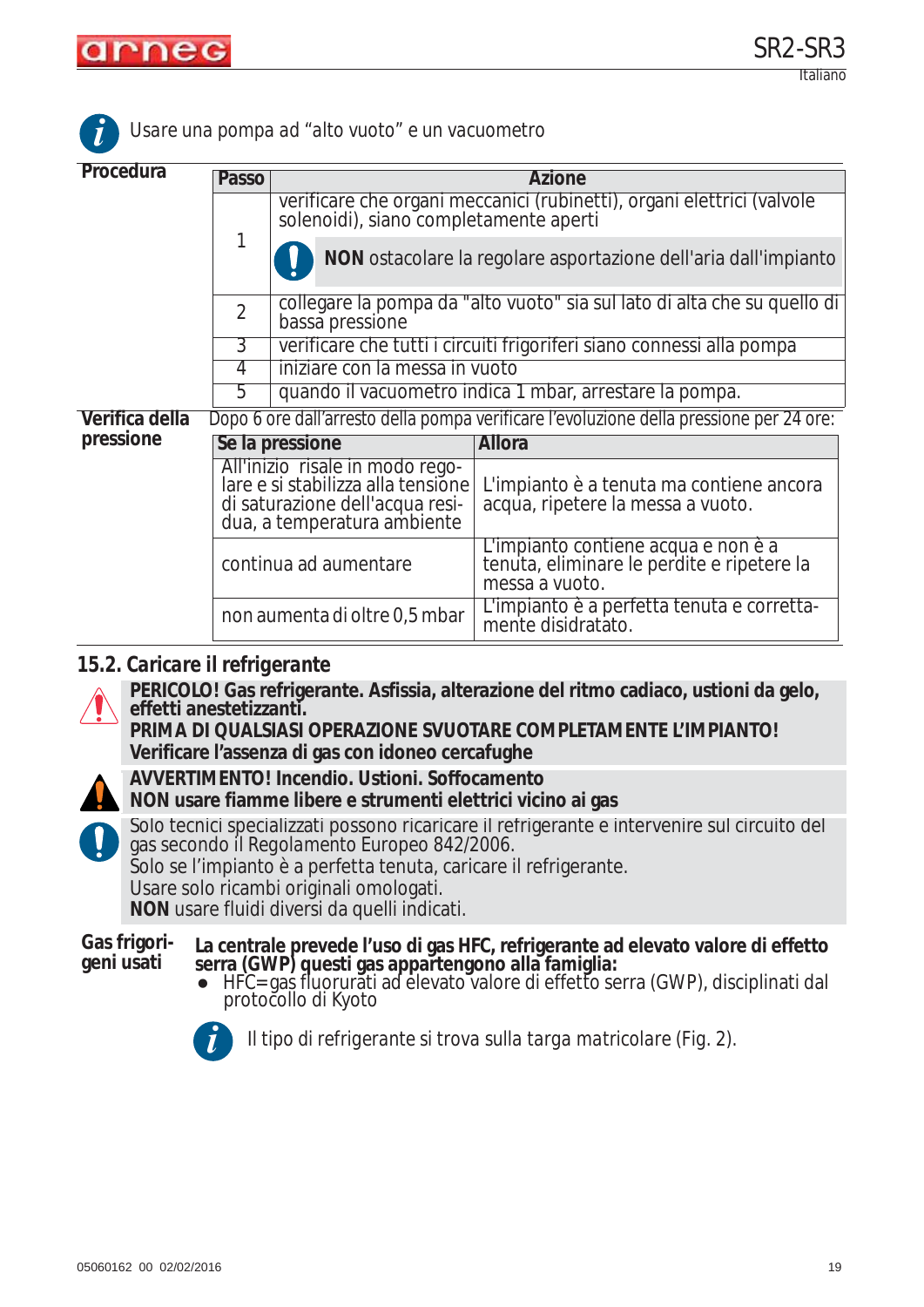Italiano

| Procedura di <sub>Passo</sub><br>carica |                | Azione                                                                                                                                                                                                   |
|-----------------------------------------|----------------|----------------------------------------------------------------------------------------------------------------------------------------------------------------------------------------------------------|
|                                         |                | mettere in vuoto il tubo di collegamento tra la bombola del refrigerante<br>e l'impianto                                                                                                                 |
|                                         | $\overline{2}$ | collegare la bombola del refrigerante al circuito di alta pressione ad un<br>attacco compreso tra il condensatore e la riserva di liquido                                                                |
|                                         |                | eseguire la carica con l'attacco della fase liquida della bombola.                                                                                                                                       |
|                                         | 3              | NON capovolgere la bombola                                                                                                                                                                               |
|                                         | 4              | collegare la fase liquida della bombola ad un attacco della linea di aspira-<br>zione.<br>il tubo di collegamento deve contenere il liquido refrigerante                                                 |
|                                         | 5              | accendere un compressore per ridurre la pressione nel circuito di aspira-<br>zione                                                                                                                       |
|                                         | 6              | aprire il rubinetto della bombola e completare la carica.                                                                                                                                                |
|                                         | 7              | se la spia (Fig. 12) di presenza di liquido in uscita dal ricevitore di liquido<br>è piena allora la carica è completa                                                                                   |
|                                         | 8              | Premere l'interruttore sul quadro elettrico per avviare al centrale (Fig. 9)                                                                                                                             |
| Inconve-<br>nienti                      |                | Ritorno di liquido, quasto al compressore, un eccessiva portata di ricarica causa<br>un ritorno di liquido.<br>$\mu$ orificare electo temperatura di conico del compressore di curoriore di $\Gamma$ 000 |

- verificare che la temperatura di scarico del compressore sia superiore ai 50°C, e che la temperatura della coppa dell'olio sia 10K maggiore della temperatura di evaporazione

*I componenti del circuito sono inaccessibili.*

*Per qualsiasi intervento chiamare un centro assistenza autorizzato ARNEG. L'impianto può sovraccaricarsi quando la temperatura di condensazione è bassa (es. in inverno). Controllare che il sottoraffreddamento del liquido in uscita dal condensatore sia di circa 5K. Durante il periodo estivo verificare la carica.*

## **16. Controllo e regolazione**

#### *16.1. Sistema di backup pressostatico*

In questo capitolo vengono indicati i valori per i quali interviene il backup pressostatico. La spia rossa sul quadro elettrico (Fig. 9) si accende quando si attiva il backup.



**i**

**Se la spia è accesa chiamare l'assistenza!**



*I valori di taratura sono impostati in fabbrica*

**Pannello (Fig. 8)**

| Pos.           | <b>Descrizione</b>                                                                                                                         |
|----------------|--------------------------------------------------------------------------------------------------------------------------------------------|
|                | Pressostato di controllo condensazione                                                                                                     |
| 2              | Pressostato generale di backup                                                                                                             |
| $\overline{3}$ | Pressostato di controllo compressore I                                                                                                     |
| 4              | Pressostato di controllo compressore II                                                                                                    |
| 5              | Pressostato di controllo compressore III (optional)                                                                                        |
| 6              | Trasduttore LP                                                                                                                             |
|                | <b>Trasduttore HP</b>                                                                                                                      |
| 8              | Manometro LP                                                                                                                               |
| 9              | Manometro HP                                                                                                                               |
|                | i pressostati 3-4-5 funzionano come pressostati di sicurezza di bassa<br>pressione (spengono i compressori se la pressione è troppo bassa) |

arne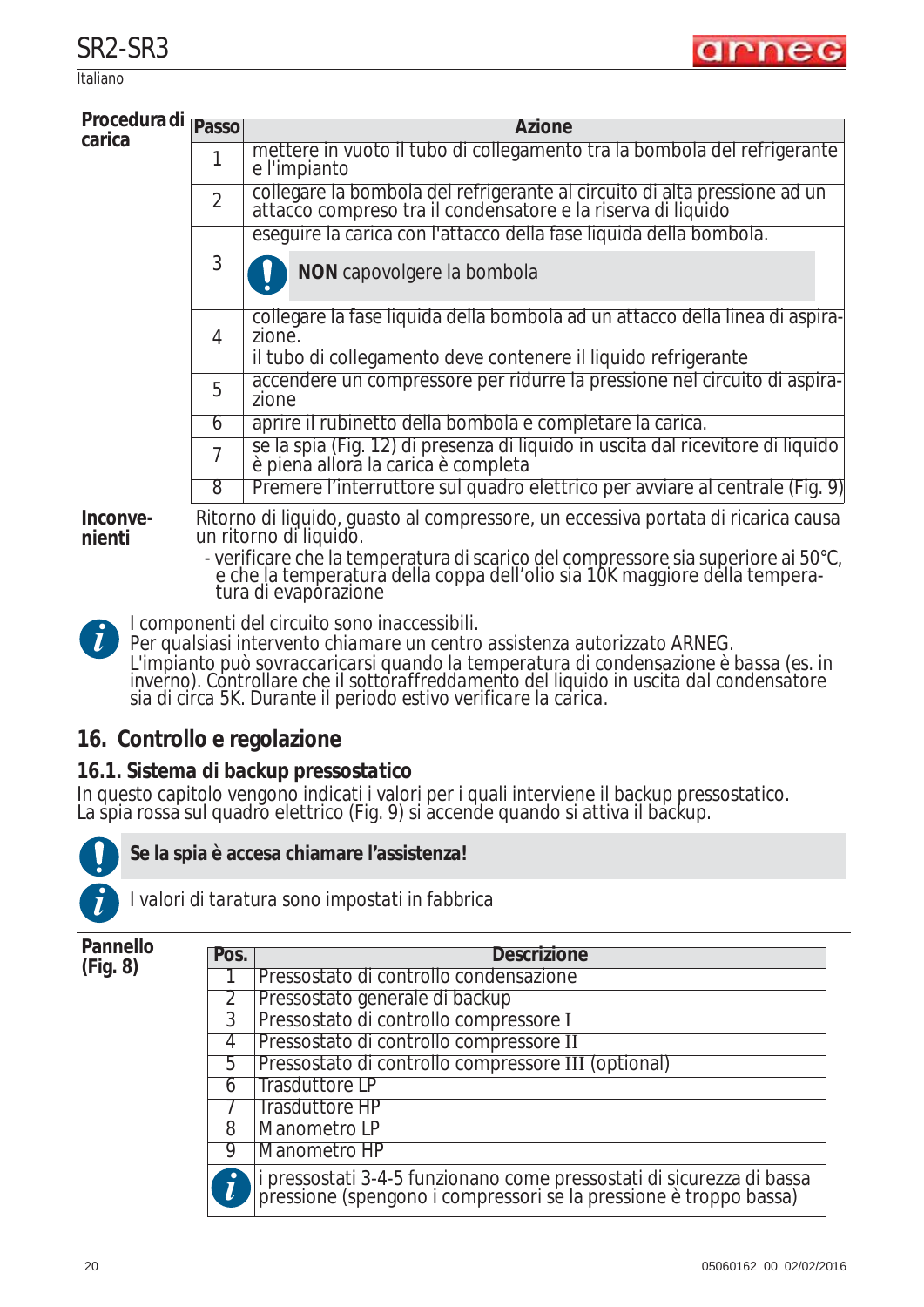

Italiano

| Come        | <b>Descrizione</b><br>ase                                                                                                                             |                                                                                                                       |                     |                    |                    |                         |  |
|-------------|-------------------------------------------------------------------------------------------------------------------------------------------------------|-----------------------------------------------------------------------------------------------------------------------|---------------------|--------------------|--------------------|-------------------------|--|
| funziona    | i compressori si spengono, la pressione di bassa risale                                                                                               |                                                                                                                       |                     |                    |                    |                         |  |
|             | se la pressione supera il set di taratura del pressostato 2 per più di 30 min,<br>i relè in uscita del controllore si disabilitano.<br>$\overline{2}$ |                                                                                                                       |                     |                    |                    |                         |  |
|             | $3^{-}$<br>entra in funzione la regolazione elettromeccanica                                                                                          |                                                                                                                       |                     |                    |                    |                         |  |
| Regolazione |                                                                                                                                                       | Controllo della aspirazione - COMPRESSORI -                                                                           |                     |                    |                    |                         |  |
|             |                                                                                                                                                       | elettromecca- I compressori vengono accesi/spenti così:                                                               |                     |                    |                    |                         |  |
| nica        |                                                                                                                                                       | SR2 = in funzione dei valori indicati con di taratura dei pressostati "3"; "4"                                        |                     |                    |                    |                         |  |
|             |                                                                                                                                                       |                                                                                                                       |                     |                    |                    |                         |  |
|             |                                                                                                                                                       | SR3 = in funzione dei valori indicati con di taratura dei pressostati "3"; "4"; "5"<br>Valori di taratura pressostati |                     |                    |                    |                         |  |
|             |                                                                                                                                                       |                                                                                                                       | Centrali TN - R404A |                    |                    |                         |  |
|             |                                                                                                                                                       | pressostato compressore                                                                                               | stop (dew)          | start (dew)        | diff.              | stop start              |  |
|             |                                                                                                                                                       | $n^{\circ}$                                                                                                           |                     | bar                |                    | $^{\circ}C$             |  |
|             | $\overline{2}$<br>3                                                                                                                                   |                                                                                                                       | 3                   | 4                  |                    | $-12$<br>$-5$<br>$-25$  |  |
|             | 4                                                                                                                                                     | $\rm II$                                                                                                              | 0,8<br>1,0          | 1,5<br>1,7         | 0,7<br>0,7         | $-33$<br>$-30$<br>$-23$ |  |
|             | 5                                                                                                                                                     | $\overline{\rm III}$                                                                                                  | 1,2                 | 1,9                | 0,7                | $-28$<br>$-21$          |  |
|             |                                                                                                                                                       |                                                                                                                       |                     |                    |                    |                         |  |
|             |                                                                                                                                                       |                                                                                                                       | Centrali TN - R134a |                    | diff.              |                         |  |
|             |                                                                                                                                                       | pressostato compressore<br>$n^{\circ}$                                                                                | stop (dew)          | start (dew)<br>bar |                    | stop start              |  |
|             | $\overline{2}$                                                                                                                                        |                                                                                                                       | 1,2                 | 1,9                | 0,7                | $\Omega$<br>-7          |  |
|             | $\overline{3}$                                                                                                                                        |                                                                                                                       | $\overline{0}$      | 0,7                | 0,7                | $-26$<br>$-15$          |  |
|             | 4                                                                                                                                                     | $\overline{\rm II}$                                                                                                   | 0,2                 | 0,9                | 0,7                | $-23$<br>$-12$          |  |
|             | 5                                                                                                                                                     | Ш                                                                                                                     | 0,4                 | 1,1                | 0,7                | $-19$<br>$-9$           |  |
|             | Centrali TN - R407F                                                                                                                                   |                                                                                                                       |                     |                    |                    |                         |  |
|             |                                                                                                                                                       | pressostato compressore                                                                                               | stop (dew)          | start (dew)        | diff.              | stop start              |  |
|             |                                                                                                                                                       | n <sup>c</sup>                                                                                                        |                     | bar                |                    |                         |  |
|             | $\overline{2}$                                                                                                                                        |                                                                                                                       | 2,5                 | 3,5                |                    | $-11$<br>$-4$           |  |
|             | 3                                                                                                                                                     |                                                                                                                       | $\overline{0}$      | 0,7                | 0,7                | $-28$<br>$-40$          |  |
|             | $\overline{4}$                                                                                                                                        | $\rm II$                                                                                                              | 0,2                 | 0,8                | 0,7                | $-38$<br>$-26$          |  |
|             | 5                                                                                                                                                     | $\mathbb{H}$                                                                                                          | 0,3                 | 1,0                | $\overline{0}$ , 7 | $-36$<br>$-24$          |  |
|             |                                                                                                                                                       |                                                                                                                       | Centrali BT - R404A |                    |                    |                         |  |
|             | diff.<br>stop (dew)<br>pressostato compressore<br>start (dew)<br>$n^{\circ}$<br>bar                                                                   |                                                                                                                       |                     |                    | stop start         |                         |  |
|             | $\overline{2}$                                                                                                                                        |                                                                                                                       | 0,8                 | 1,5                | 0,7                | $-33$<br>$-25$          |  |
|             | 3                                                                                                                                                     |                                                                                                                       | 0,1                 | 0,8                | 0,7                | $-33$<br>$-44$          |  |
|             | $\overline{4}$                                                                                                                                        | $\overline{\rm II}$                                                                                                   | 0,2                 | 0,9                | 0,7                | $-32$<br>$-42$          |  |
|             | 5                                                                                                                                                     | Ш                                                                                                                     | 0,3                 |                    | 0,7                | $-30$<br>$-40$          |  |
|             | Centrali BT - R407F                                                                                                                                   |                                                                                                                       |                     |                    |                    |                         |  |
|             |                                                                                                                                                       | pressostato compressore<br>$n^{\circ}$                                                                                | stop (dew)          | start (dew)<br>bar | diff.              | stop start              |  |
|             | $\overline{2}$                                                                                                                                        |                                                                                                                       | 0,3                 | 1,0                | 0,7                | $-24$<br>$-11$          |  |
|             | $\overline{3}$                                                                                                                                        | I                                                                                                                     | $\overline{0}$      | 0,7                | 0,7                | $-28$<br>$-40$          |  |
|             | $\overline{4}$                                                                                                                                        | $\overline{\rm II}$                                                                                                   | 0,1                 | 0,8                | 0,7                | $-38$<br>$-26$          |  |
|             | 5                                                                                                                                                     | Ш                                                                                                                     | 0,2                 |                    | 0,7                | $-36$<br>$-24$          |  |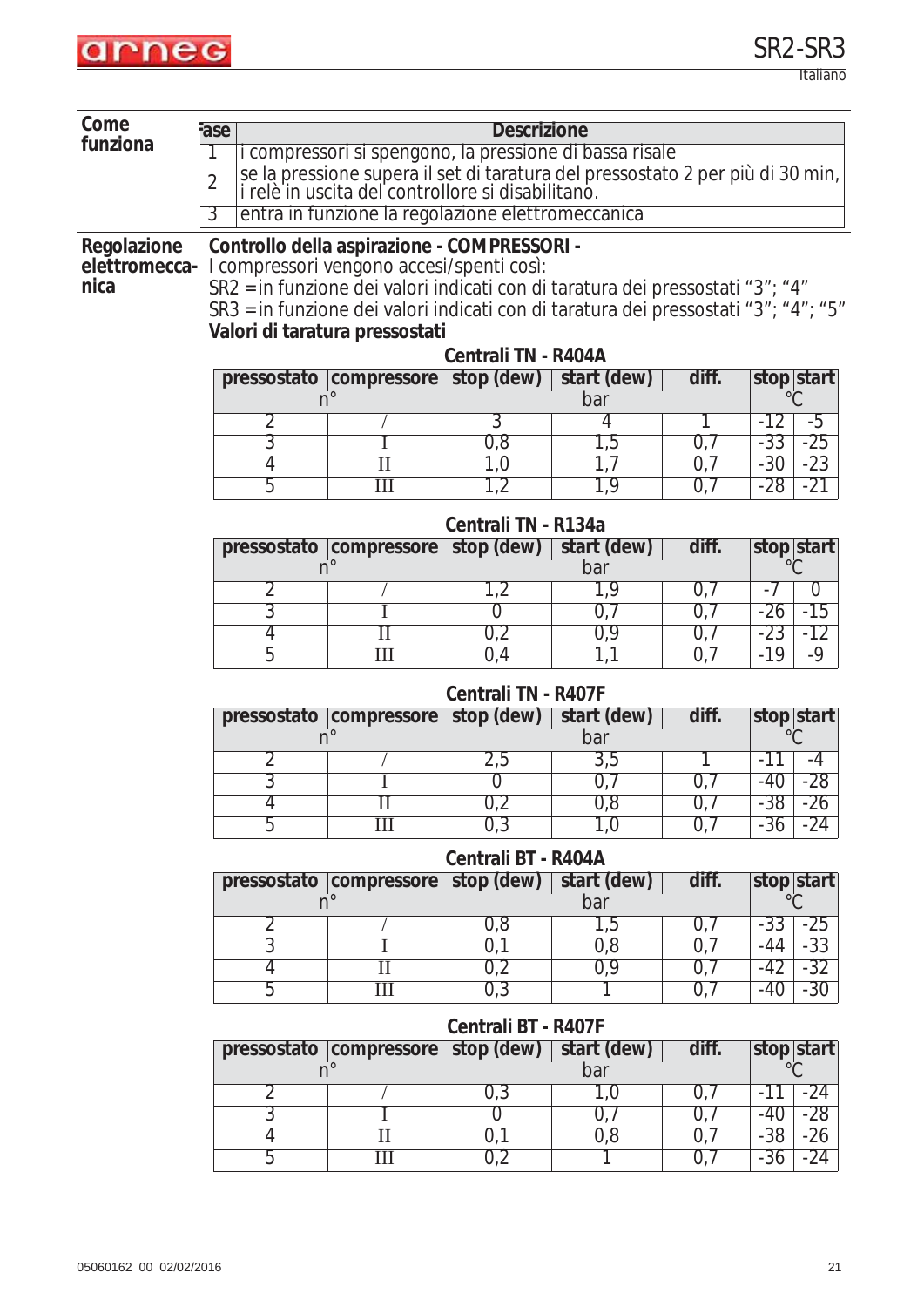

#### **Controllo della condensazione - VENTILATORI -**

|                                                                                                           | <b>Allora</b>                                         |
|-----------------------------------------------------------------------------------------------------------|-------------------------------------------------------|
| si accende un compressore                                                                                 | si aziona il 1° gradino di condensazione              |
| la pressione di condensazione<br>supera i valori di set del pressostato<br>di controllo condensazione "1" | si aziona il 2° e il 3° gradino di conden-<br>sazione |

#### **Valori di taratura pressostato alta pressione**

| R134a        |             |              |      |                  |                       |
|--------------|-------------|--------------|------|------------------|-----------------------|
| pressostato  | gradino     | start        | stop | diff.            | off<br>on             |
|              | $n^{\circ}$ |              | bar  |                  | $\circ$               |
|              | $I-II$      | 10           | 8    | $\mathcal{P}$    | $\overline{39}$<br>31 |
|              |             | <b>R404A</b> |      |                  |                       |
| pressostato  | gradino     | start        | stop | diff.            | OĦ<br>on              |
|              |             |              | bar  |                  | $\circ$               |
|              | $I-II$      | 17           | 14   | 3                | 36<br>41              |
| <b>R407F</b> |             |              |      |                  |                       |
| pressostato  | gradino     | start        | stop | diff.            | off<br>on             |
|              |             |              | bar  |                  | $\circ$               |
|              | I-II        | 16           | 12,5 | $\overline{3,5}$ | 39<br>31              |



*Un relè nel quadro elettrico consente di rilanciare a distanza l'avviso dell'intervento del backup*

#### **17. Manutenzione e pulizia**



- **PERICOLO! Parti in tensione. Elettrocuzione.**
- **PRIMA DI QUALSIASI OPERAZIONE TOGLIERE L'ALIMENTAZIONE ELETTRICA! NON toccare la centrale con le mani e i piedi bagnati o umidi**
- **AVVERTIMENTO! Fuga di gas. Intossicazione. Ustioni da freddo**
- **scollegare la centrale con l'interruttore generale a monte della centrale**
- **NON sostare nella stanza dove è posizionata la centrale se non è ben arieggiata**
- **NON intevenire su parti in pressione**



- **ATTENZIONE! Superfici calde. Ustioni.**  - aspettare che le superfici calde si raffreddino!
- **ATTENZIONE! Prodotti per pavimenti. Vapori. Corrosione. Difficoltà respiratorie.** - evitare il contatto e l'inalazione.



**Prima di qualsiasi operazione usare tutte le precauzioni possibili per evitare infortuni all'operatore, indossare i Dispositivi di protezione individuale previsti (cap.3.).**

Oltre a seguire quanto indicato nel contratto di manutenzione stipulato con il costruttore procedere come descritto.

#### *17.1. Entrare nella sala macchine*

#### **Procedura**

| Passo | <b>Azione</b>                                                                                                |                     |  |  |
|-------|--------------------------------------------------------------------------------------------------------------|---------------------|--|--|
|       | aprire la porta restando in zona di sicurezza (dietro alla porta)                                            |                     |  |  |
|       | restare sulla soglia                                                                                         |                     |  |  |
|       | Se non si notano                                                                                             | Allora              |  |  |
|       | - rumori di funzionamento anomali<br> - perdite d'olio o di gas<br> - qualsiasi sospetto di malfunzionamento | entrare con cautela |  |  |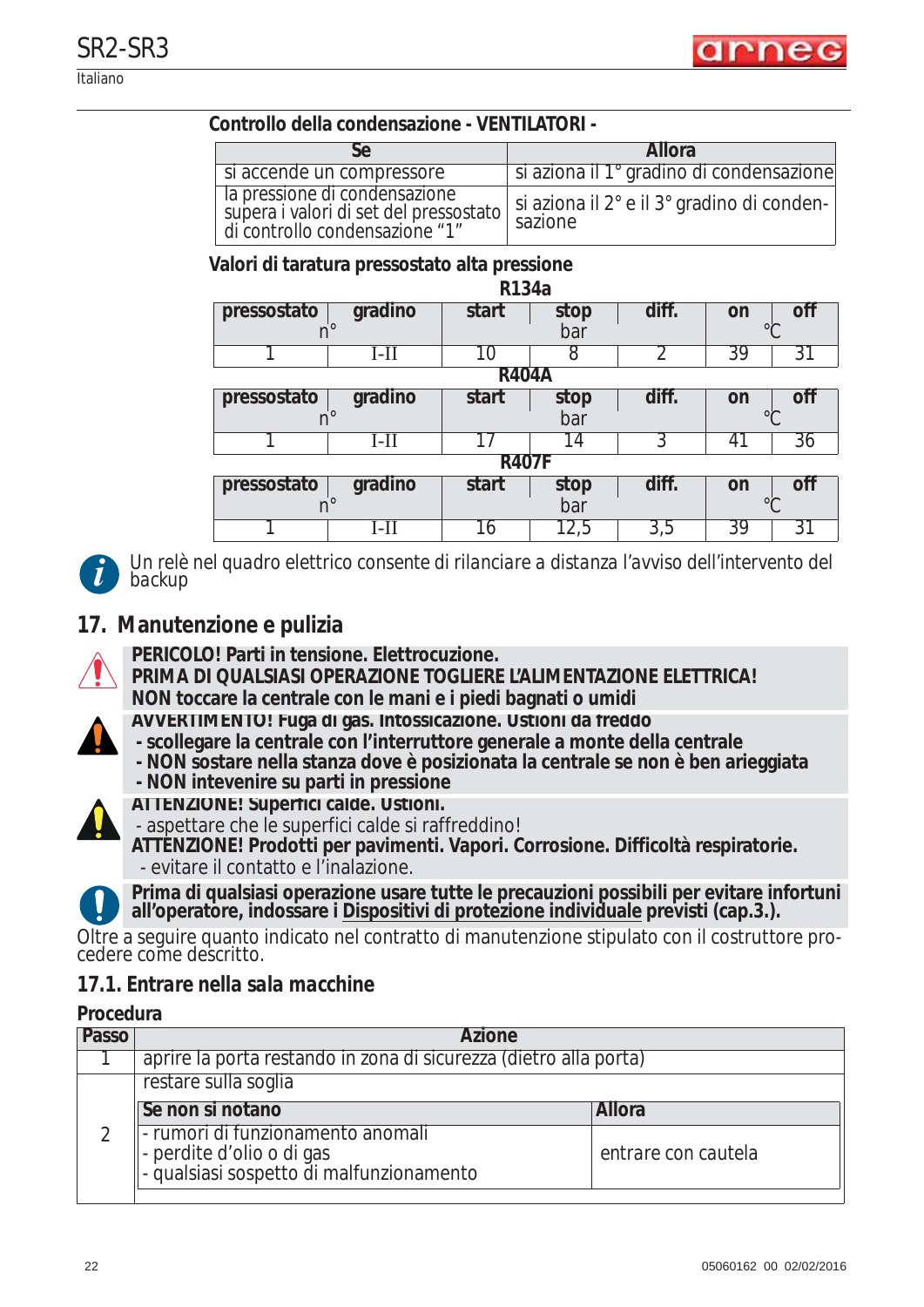## *17.2. Manutenzione*

| Verificare                                                  | Frequenza   |
|-------------------------------------------------------------|-------------|
| coppia di serraggio delle viti delle morsettiere            |             |
| presenza di malfunzionamenti, rumori, vibrazioni            |             |
| serraggio dei bulloni                                       |             |
| funzionamento dei supporti antivibranti                     |             |
| pressione di aspirazione                                    |             |
| temperatura del gas aspirato                                |             |
| livello dell'olio                                           |             |
| acidità dell'olio (eseguire il test)                        |             |
| stato della spia livello umidità                            | ogni 6 mesi |
| stato dei filtri della linea di liquido                     |             |
| per ogni compressore:                                       |             |
| - temperatura di fine compressione                          |             |
| - pressione di mandata                                      |             |
| - funzionamento della pompa dell'olio                       |             |
| - funzionamento pressostato differenziale<br>- livello olio |             |
| - assorbimento elettrico                                    |             |
| - resistenza carter                                         |             |
|                                                             |             |

## *17.3. Pulizia - indicazioni generali*

Pulire la centrale a vista da polvere, ragnatele, ecc. ogni tre mesi.

Terminate le operazioni di, manutenzione e pulizia procedere come descritto:

- $\bullet\;$  verificare che le parti non siano danneggiate o usurate
- pulire il condensatore (remoto) (Fig. 13) ogni 30 giorni con spazzole a setole rigide (non metalliche) o aspirapolvere
- sostituire le parti usurate con parti nuove fornite solo dal costruttore
- zripristinare l'alimentazione elettrica



**ATTENZIONE!** Pavimento scivoloso. Cadute.

Togliere dal pavimento ogni elemento come, stracci, residui d'acqua o di detergente.

**NON** rovinare o piegare le alette del condensatore

togliere accuratamente ogni residuo di detergente.

## **18. Smantellare la centrale**



*Questa centrale è costituita per il 75% da materiali riciclabili.*

| Preparazione  | recuperare il refrigerante<br>$\bullet$                                                                                                                                                                                                                                                                                                                                                                                                                                                                                 |
|---------------|-------------------------------------------------------------------------------------------------------------------------------------------------------------------------------------------------------------------------------------------------------------------------------------------------------------------------------------------------------------------------------------------------------------------------------------------------------------------------------------------------------------------------|
|               | asportare l'olio lubrificante                                                                                                                                                                                                                                                                                                                                                                                                                                                                                           |
| Obblighi      | smantellare la centrale in conformità alla normativa sulla gestione dei<br>rifiuti prevista nei singoli paesi e nel rispetto dell'ambiente in cui viviamo<br>● secondo la Legislazione in vigore questa centrale è considerata come<br>rifiuto pericoloso, rientra nell'obbligo di raccolta separata e non può<br>essere trattato come rifiuto domestico né essere conferito in discarica<br>• consegnare i componenti del circuito di refrigerazione integri nei centri specializzati per il recupero del refrigerante |
|               | tutte queste operazioni come il trasporto ed il trattamento dei rifiuti<br>devono essere eseguite solo da tecnici specializzati e autorizzati.                                                                                                                                                                                                                                                                                                                                                                          |
| Responsabiltà | l'utilizzatore deve consegnare la centrale da smantellare, al centro di raccolta<br>specificato dall'Autorità locale o indicato dal costruttore per il recupero e il<br>ríciclo dei materiali.                                                                                                                                                                                                                                                                                                                          |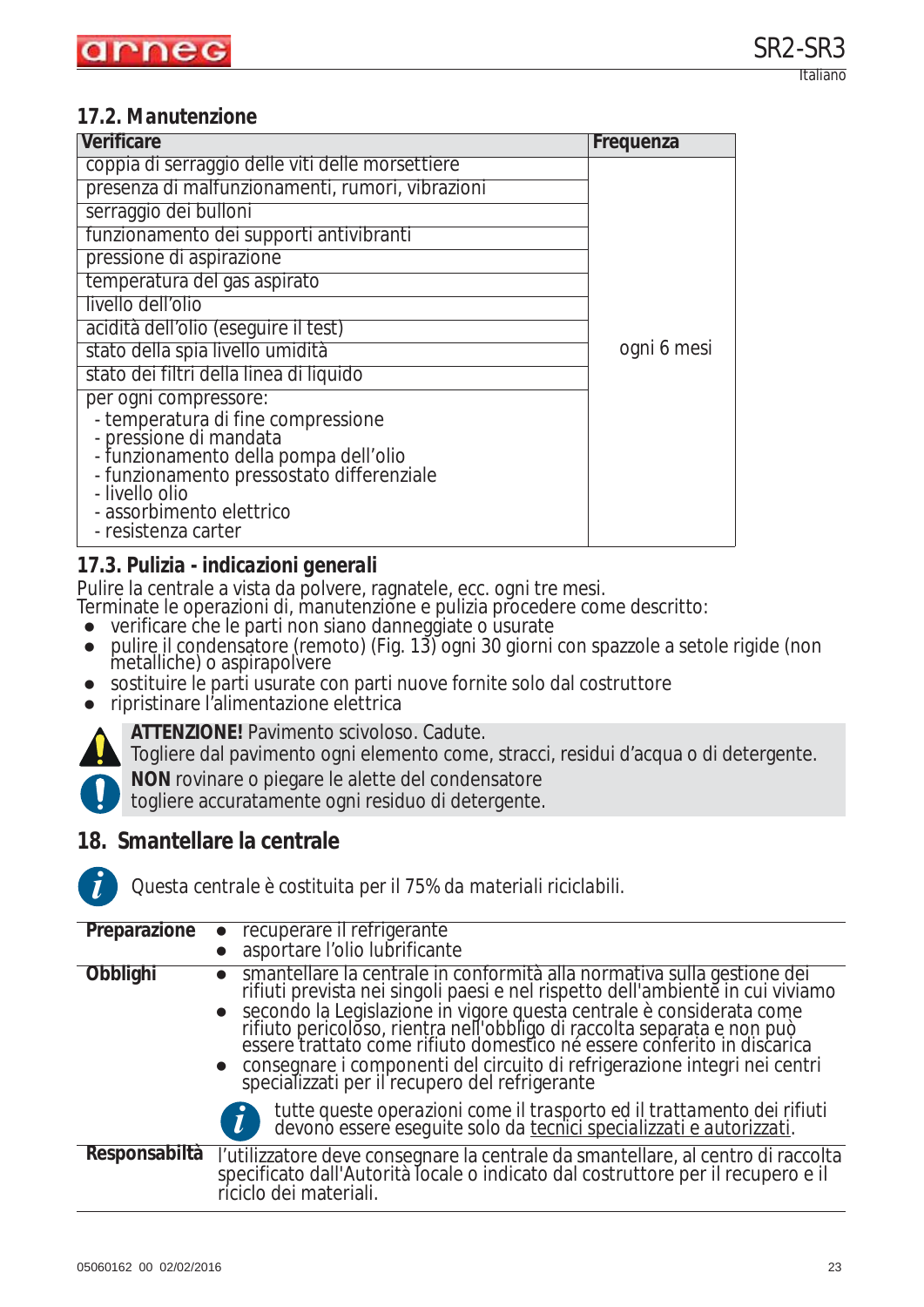**Italiano** 

# **19. Garanzia**

Il Compratore può usufruire della garanzia fornita dal Fornitore solo se osserva scrupolosamente quanto indicato nel presente manuale in particolare se:

- opera sempre nei limiti d'impiego della centrale
- $\bullet$  effettua sempre una costante e diligente manutenzione
- zautorizza all'uso della macchina operatori e tecnici addestrati allo scopo e di provata capacità e attitudine (vedi cap.4-5-6)

### *19.1. Condizioni di garanzia (Italia)*

Salvo convenzioni personalizzate le macchine sono garantite, solo se nuove di fabbrica, per un anno dalla data di spedizione con esclusione delle parti elettriche e di quelle connesse. Entro tale periodo verranno sostituiti o riparati gratutitamente i componenti che a insindacabile giudizio dei nostri tecnici saranno ritenuti difettosi.

Per qualsiasi altro dettaglio sulle condizioni di garanzia vedere le condizioni di vendita.

## *19.2. Condizioni di garanzia (Estero)*

Per le garanzie con l'estero vedere gli accordi presi con i rispettivi dealer o area manager.



*L'inosservanza delle prescrizioni contenute in questo manuale farà decadere la garanzia.*

# **20. Parti di ricambio**

Impiegare solo parti di ricambio originali

- sostituire i componenti prima che siano logorati dall'uso per evitare danni a persone e cose
- zeseguire i controlli periodici di manutenzione previsti dal contratto

### **21. Risoluzione dei problemi (Troubleshooting)**

| Problema                                           | Possibili cause                                                      | Possibili soluzioni                                                                                                                  |
|----------------------------------------------------|----------------------------------------------------------------------|--------------------------------------------------------------------------------------------------------------------------------------|
| Il compressore<br>non funziona                     | Apertura della linea<br>$\bullet$<br>d'alimentazione                 | Riarmare il magnetotermico<br>$\bullet$                                                                                              |
|                                                    | Intervento del magnetotermico<br>$\bullet$                           | Ricercare scarichi a terra o<br>$\bullet$<br>cortocircuiti nel circuito di<br>controllo<br>Eliminare e riarmare il<br>magnetotermico |
|                                                    | Intervento del pressostato di<br>$\bullet$<br>sicurezza              | Riarmare il pressostato<br>$\bullet$                                                                                                 |
|                                                    | Blocco in apertura del contattore<br>$\bullet$                       | Sostituire il contattore<br>$\bullet$                                                                                                |
|                                                    | Allentamento dei morsetti<br>$\bullet$                               | Controllare il serraggio dei<br>$\bullet$<br>morsetti                                                                                |
|                                                    | Errore di collegamento dei<br>controlli<br>$\bullet$                 | Controllare i collegamenti<br>$\bullet$<br>Se necessario rettificare<br>$\bullet$                                                    |
|                                                    | Bassa tensione di linea<br>$\bullet$                                 | Controllare la tensione di linea,<br>$\bullet$<br>individuare ed eliminare la causa<br>della caduta di tensione                      |
|                                                    | Avaria del motore del<br>$\bullet$<br>compressore                    | Se necessario sostituire il<br>$\bullet$<br>compressore                                                                              |
|                                                    | Grippaggio del compressore<br>$\bullet$                              | Sostituire il compressore<br>$\bullet$                                                                                               |
| Arresto del com-<br>pressore per<br>intervento del | Malfunzionamento del<br>$\bullet$<br>pressostato di bassa            | Incrementare l'impostazione del<br>differenziale<br>Sostituire il pressostato<br>$\bullet$                                           |
| pressostato di<br>bassa                            | Chiusura parziale valvola di<br>$\bullet$<br>mandata del compressore | Aprire la valvola di mandata del<br>$\bullet$<br>compressore                                                                         |
|                                                    | Scarsità della carica di<br>$\bullet$<br>refrigerante                | Rabboccare la carica di<br>$\bullet$<br>refrigerante                                                                                 |
|                                                    | Intasamento filtro d'aspirazione<br>$\bullet$<br>del compressore     | Pulire il filtro<br>$\bullet$                                                                                                        |

arned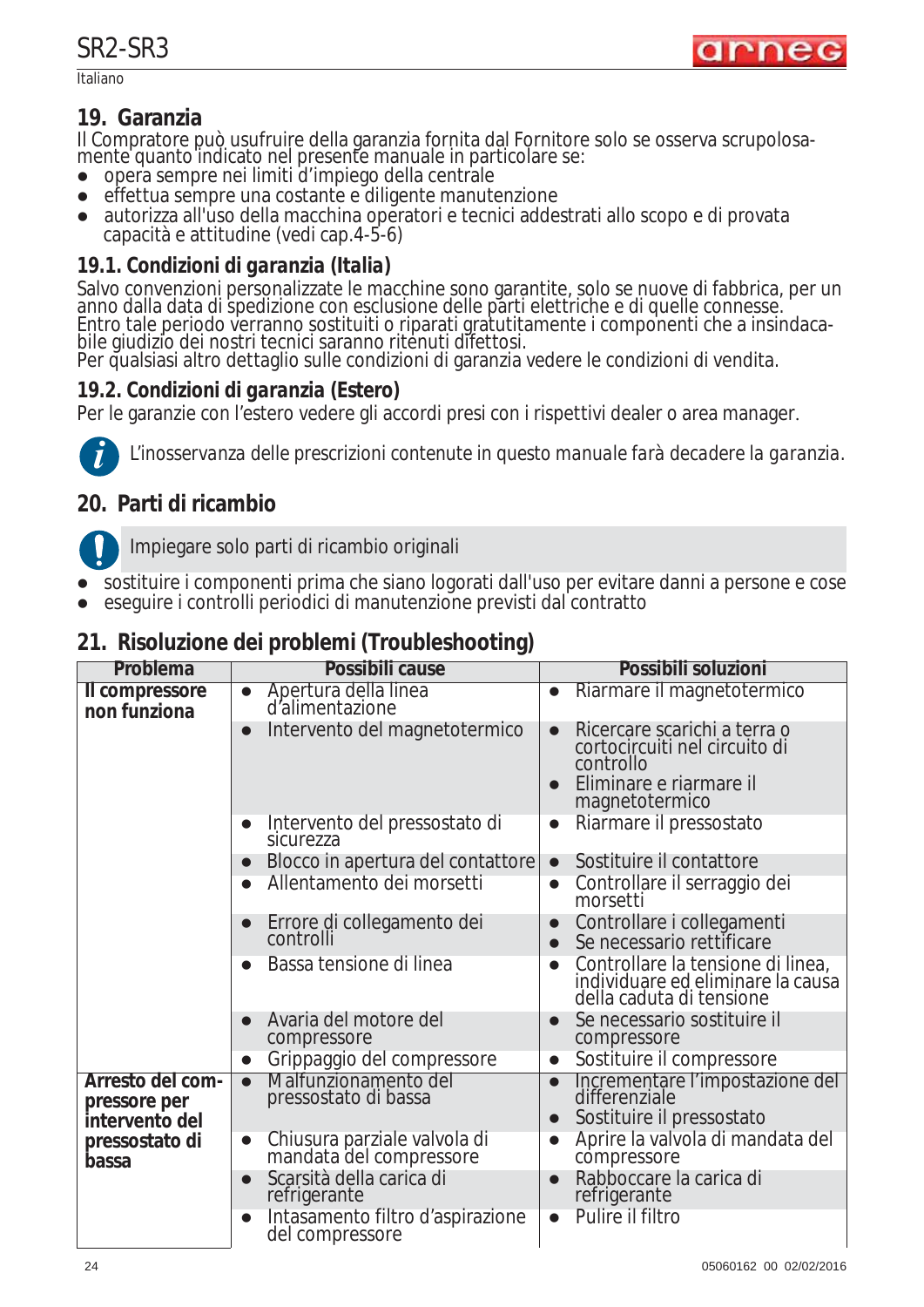

Italiano

| Arresto del com-<br>pressore per<br>intervento del             | Malfunzionamento del<br>$\bullet$<br>pressostato di alta                                         | Controllare i valori di taratura del<br>pressostato<br>Sostituire<br>$\bullet$                                                                                                    |
|----------------------------------------------------------------|--------------------------------------------------------------------------------------------------|-----------------------------------------------------------------------------------------------------------------------------------------------------------------------------------|
| pressostato<br>d'alta                                          | Chiusura parziale della valvola di<br>$\bullet$<br>mandata del compressore                       | Aprire la valvola di mandata del<br>$\bullet$<br>compressore                                                                                                                      |
|                                                                | Presenza d'aria nel circuito<br>$\bullet$<br>frigorifero                                         | Spurgare l'aria dal circuito<br>$\bullet$<br>frigorifero                                                                                                                          |
|                                                                | Mancato funzionamento o<br>$\bullet$<br>funzionamento con bassa<br>portata del(i) ventilatore(i) | Controllare motore, ventilatore e<br>collegamenti elettrici                                                                                                                       |
| L'unità funziona<br>a lungo senza                              | Scarsità della carica di<br>$\bullet$<br>refrigerante                                            | Rabboccare la carica di<br>refrigerante                                                                                                                                           |
| arrestarsi                                                     | Fusione dei contatti dei controlli<br>$\bullet$                                                  | Sostituire l'elemento<br>$\bullet$<br>danneggiato                                                                                                                                 |
|                                                                | Presenza d'aria nel circuito<br>frigorifero                                                      | Spurgare l'aria dal circuito<br>frigorifero                                                                                                                                       |
|                                                                | Isolamento carente<br>$\bullet$                                                                  | Sostituire o riparare l'isolamento<br>$\bullet$                                                                                                                                   |
|                                                                | Calo d'efficienza del<br>compressore                                                             | Controllare le valvole del<br>compressore                                                                                                                                         |
|                                                                |                                                                                                  | Se necessario sostituire<br>$\bullet$                                                                                                                                             |
| L'unità è<br>rumorosa                                          | Vibrazione delle tubazioni                                                                       | Vincolare le tubazioni<br>$\bullet$<br>Controllare il serraggio dei<br>connettori delle tubazioni<br>$\bullet$                                                                    |
|                                                                | Rumorosità del compressore                                                                       | Controllare la piastra valvole.<br>Sostituire il compressore se i<br>cuscinetti sono usurati.<br>$\bullet$<br>Controllare il serraggio delle viti<br>d'ancoraggio del compressore |
| La linea d'aspira-<br>zione è bagnata<br>o coperta di<br>brina | L'isolamento è usurato<br>$\bullet$                                                              | Sostituire l'isolamento<br>$\bullet$                                                                                                                                              |

*in tutti i casi non descritti o in cui non sia possibile risolvere il problema con queste indi-* **i** *cazioni chiamare il più vicino centro di assistenza*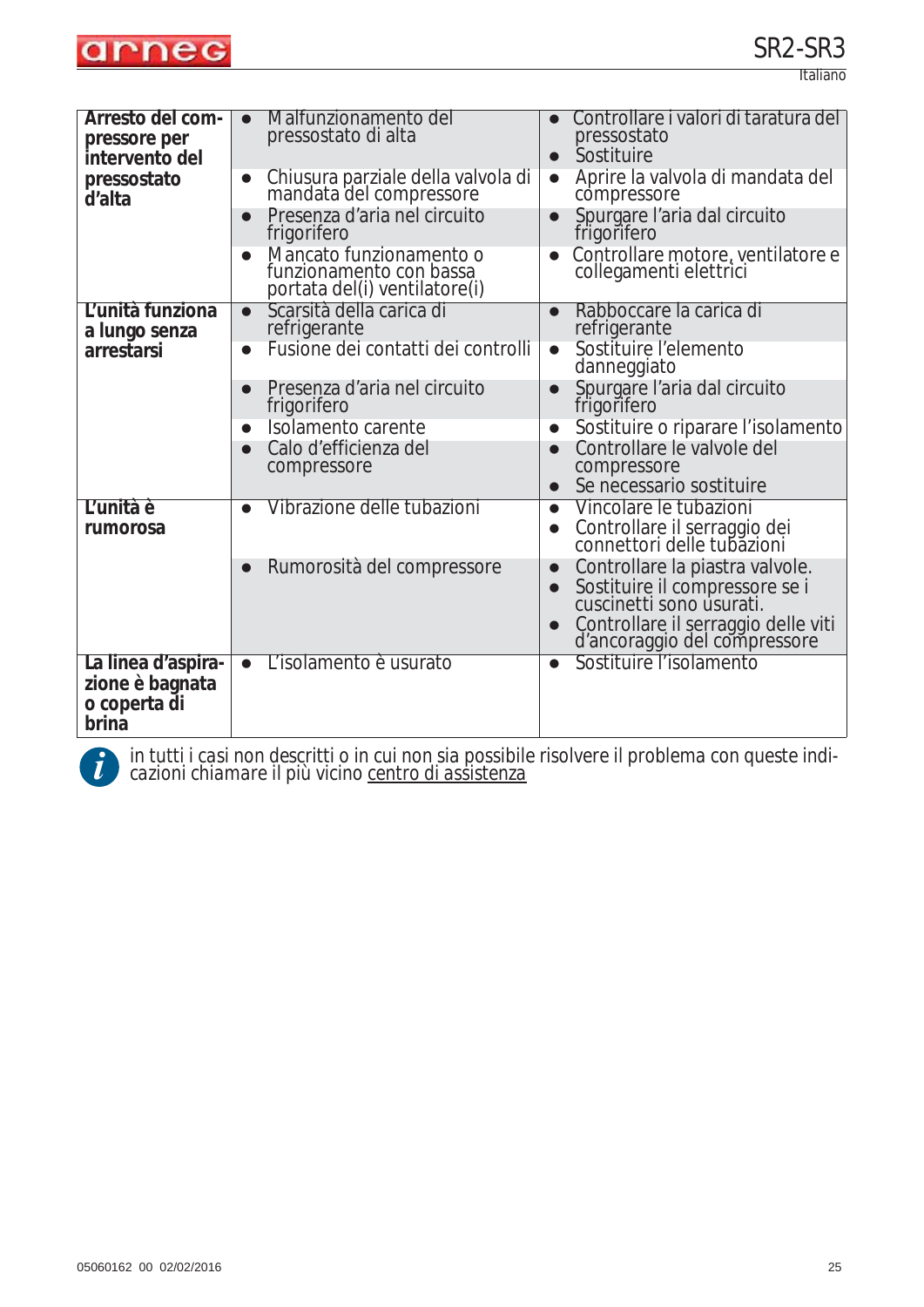

English

# Installation and Operation Manual

# **TABLE OF CONTENTS**

| Residual risks, personal protective equipment (PPE) and emergency situations 29 |  |
|---------------------------------------------------------------------------------|--|
|                                                                                 |  |
|                                                                                 |  |
|                                                                                 |  |
|                                                                                 |  |
|                                                                                 |  |
|                                                                                 |  |
|                                                                                 |  |
|                                                                                 |  |
|                                                                                 |  |
|                                                                                 |  |
|                                                                                 |  |
|                                                                                 |  |
|                                                                                 |  |
|                                                                                 |  |
|                                                                                 |  |
|                                                                                 |  |
|                                                                                 |  |

#### Material attached to the refrigeration system:

Installation and Operation Manual Technical data manual Operation and programming manual of the control panel Product conformity Wiring diagrams Cooling circuits diagrams Declaration of Conformity



To download this manual go to the website www.arneg.it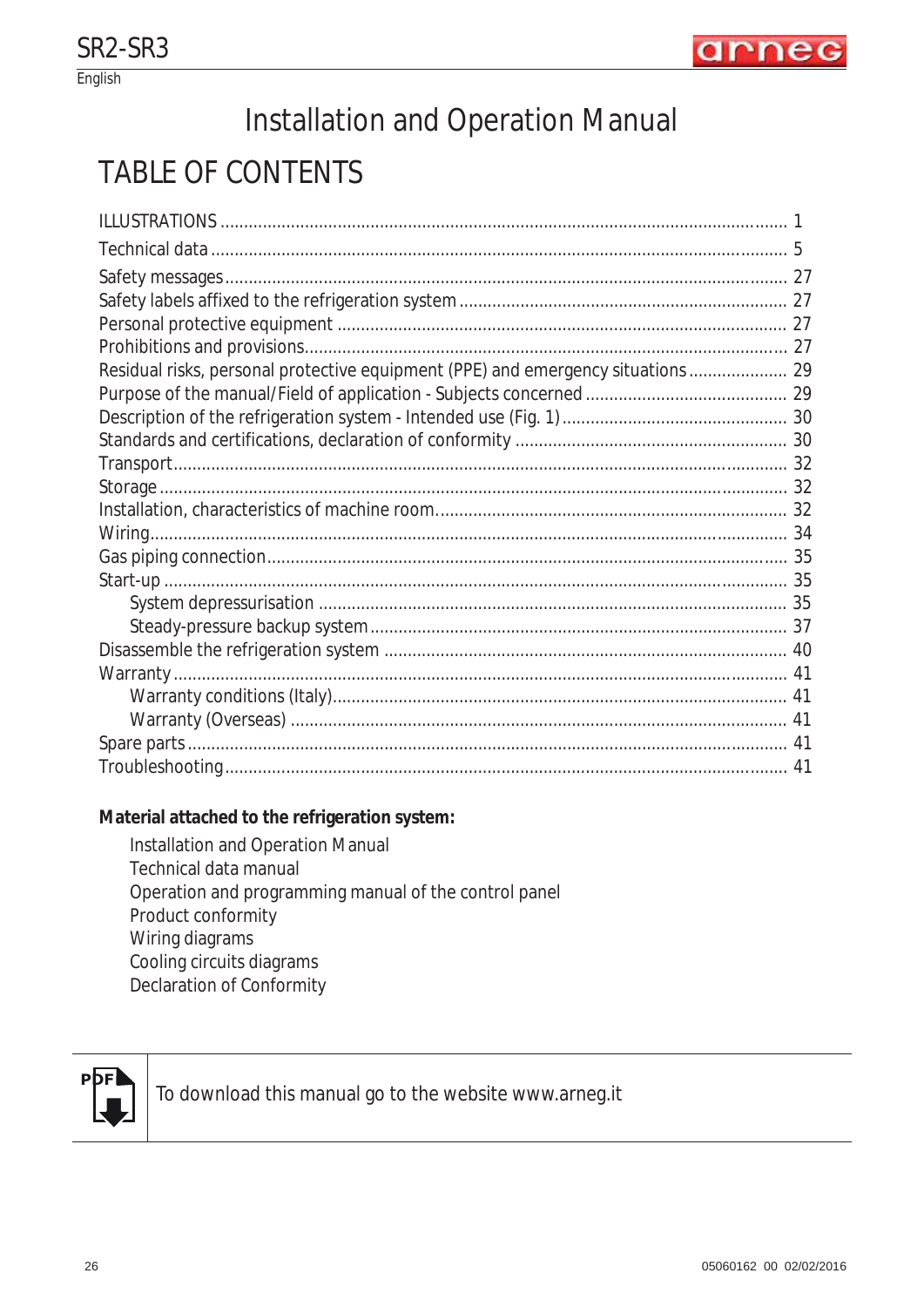

# **1. Safety messages**

Below are the safety messages provided in this manual:



**DANGER! It indicates a hazardous situation that, if not avoided, leads to death or severe injuries.**



**WARNING! It indicates a hazardous situation that, if not avoided, leads to death or severe injuries.**

**ATTENTION!** This indicates a slightly risky situation which, if not avoided, may cause mild injuries.

## **2. Safety labels affixed to the refrigeration system**

Safety labels are affixed to the refrigeration systems to bring the hazards and precautions to the attention of the operators and technicians.



risk of live voltage and  $\frac{1}{8}$  hot surfaces

danger exact introduction points of the forklift brackets, see (cap.10.)



Read the labels carefully. **DO NOT** cover, damage or remove them. Replace them if damaged.

# **3. Personal protective equipment**

Below are the symbols of the Personal Protective Equipment (PPE) mandatory for the technicians authorized to intervene on the refrigeration system:

|             | safety goggles | safety<br>footwear  | ear muffs for hearing<br>protection |
|-------------|----------------|---------------------|-------------------------------------|
| <b>TTTT</b> | safety gloves  | clothing<br>overall |                                     |

# **4. Prohibitions and provisions**



**DANGER! Live parts. Electrocution.**

**REMOVE THE ELECTRIC POWER SUPPLY BEFORE ANY OPERATION!**

- **WARNING! Gas leak Intoxication. Frostbite**
- **Unplug the refrigeration system via the master switch upstream of the same. - Do NOT stay in the room where the refrigeration system is located if it is not appropriately ventilated.**

**- DO NOT operate on pressurised parts.**

**WARNING! Fire. Burns Asphyxia**

- **Follow the evacuation procedure effective in the event of a fire.**
- **Unplug the refrigeration system via the master switch upstream of the same.**
- **Do not use water to extinguish the flames, but dry extinguishers only.**

**ATTENTION! Hot surfaces. Burns** 





The operations described in the user's manual can only be performed by qualified technical staff indicated in the contract (manufacturer/representative/dealer).



Carefully read the manual to find out how to avoid accidents and use the refrigeration system correctly.

**In the event of an emergency refer to the safety precautions in force in the country in i which the refrigeration system is installed.**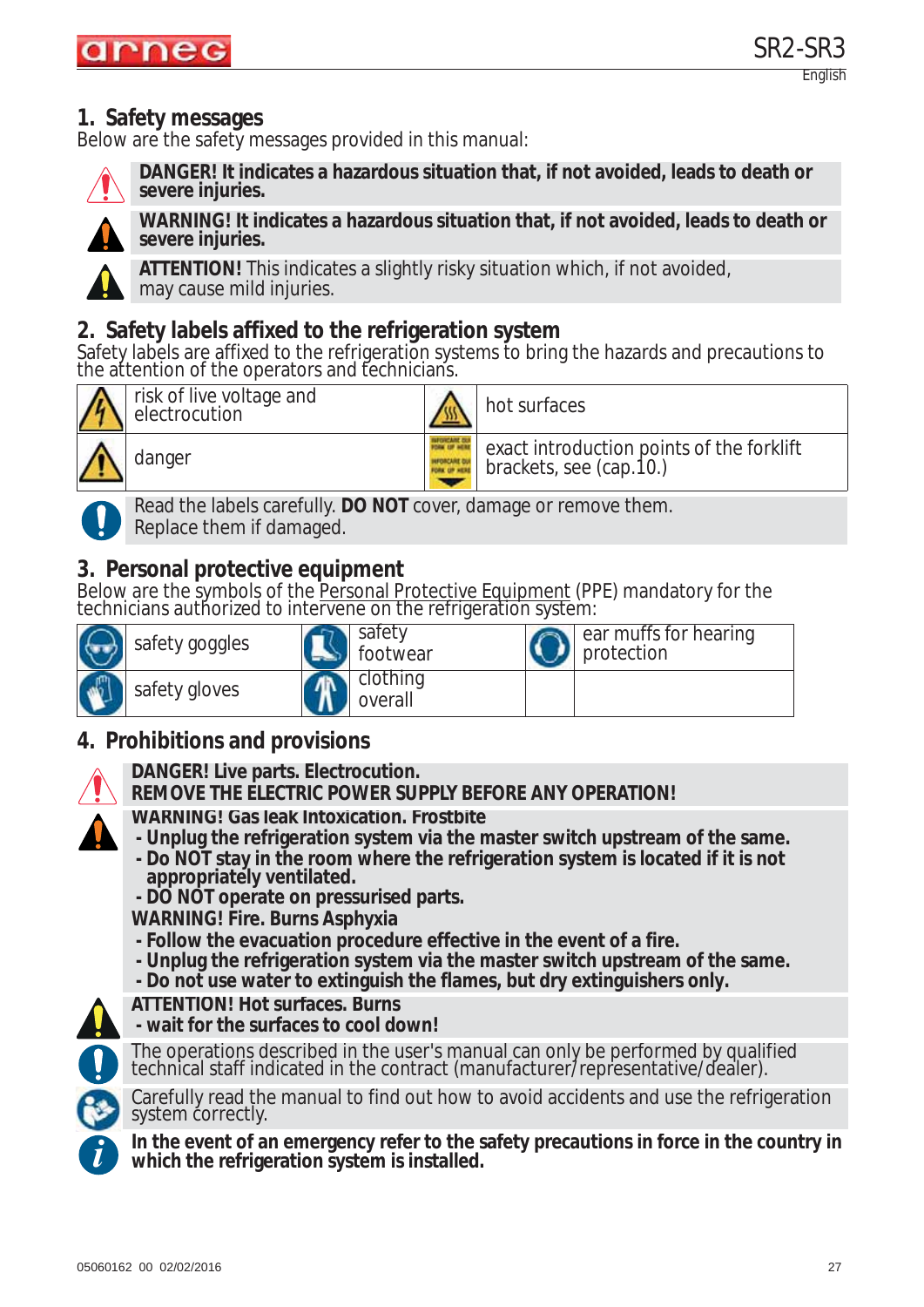

| English           |                                                                                                                                                                                                                                                                                                                                                                                                                                                                                                                                                                                 |
|-------------------|---------------------------------------------------------------------------------------------------------------------------------------------------------------------------------------------------------------------------------------------------------------------------------------------------------------------------------------------------------------------------------------------------------------------------------------------------------------------------------------------------------------------------------------------------------------------------------|
| <b>Liability</b>  | The manufacturer is not liable for:<br>improper, incorrect and unreasonable use of the refrigeration system<br>incorrect installation not performed in accordance with the norms<br>indicated<br>interventions carried out by unqualified/untrained personnel<br>defects in the electrical power supply<br>severe maintenance and cleaning provided<br>use of accessories that are not provided nor authorized by ARNEG S.p.A.<br>unauthorized modifications and interventions<br>$\bullet$<br>use of non-original spare parts<br>$\bullet$<br>non compliance with instructions |
| <b>Provisions</b> | work with caution and diligence.<br>$\bullet$<br>always use the PPE (personal protective equipment) provided (cap.3.).<br>$\bullet$<br>carry out maintenance regularly.<br>all interventions needed on the refrigeration system should be performed<br>by a specialized technician.<br>room temperature and humidity should not exceed the specified values<br>maintain the maximum efficiency of the air-conditioning, heating and ventilation systems of the point of sale                                                                                                    |
| Prohibitions      | <b>During operation</b>                                                                                                                                                                                                                                                                                                                                                                                                                                                                                                                                                         |
|                   | WARNING! The head of the compressor explodes. Injury.<br>- DO NOT close the compressor drain valve.                                                                                                                                                                                                                                                                                                                                                                                                                                                                             |
|                   | The compressor gets damaged:<br>- DO NOT close the intake valves<br>- DO NOT close the oil valves<br>Structural failure, leaks of pressurised fluids:<br>- DO NOT operate on pressurised parts                                                                                                                                                                                                                                                                                                                                                                                  |
|                   | During use<br>DANGER! Live parts. Electrocution.                                                                                                                                                                                                                                                                                                                                                                                                                                                                                                                                |
|                   | DO NOT use/touch the refrigeration system with wet or damp hands<br>or feet.                                                                                                                                                                                                                                                                                                                                                                                                                                                                                                    |
|                   | <b>DO NOT add users</b><br><b>DO NOT</b> climb onto the refrigeration system<br>Use of the refrigeration system IS PROHIBITED to:<br>- children<br>- people with limited physical, sensory and mental abilities or who have<br>ho experience and are not trained on how to use the system, who cannot use the system safely without supervision or training, people who are under the effect of narcotics.<br>DO NOT allow children to play with the refrigeration system                                                                                                       |

Any other use or modification that is not indicated in this manual or not authorized by ARNEG S.p.A. are dangerous, void the warranty and invalidates the declaration of conformity provided by the Machinery Directive 2006/42 CE.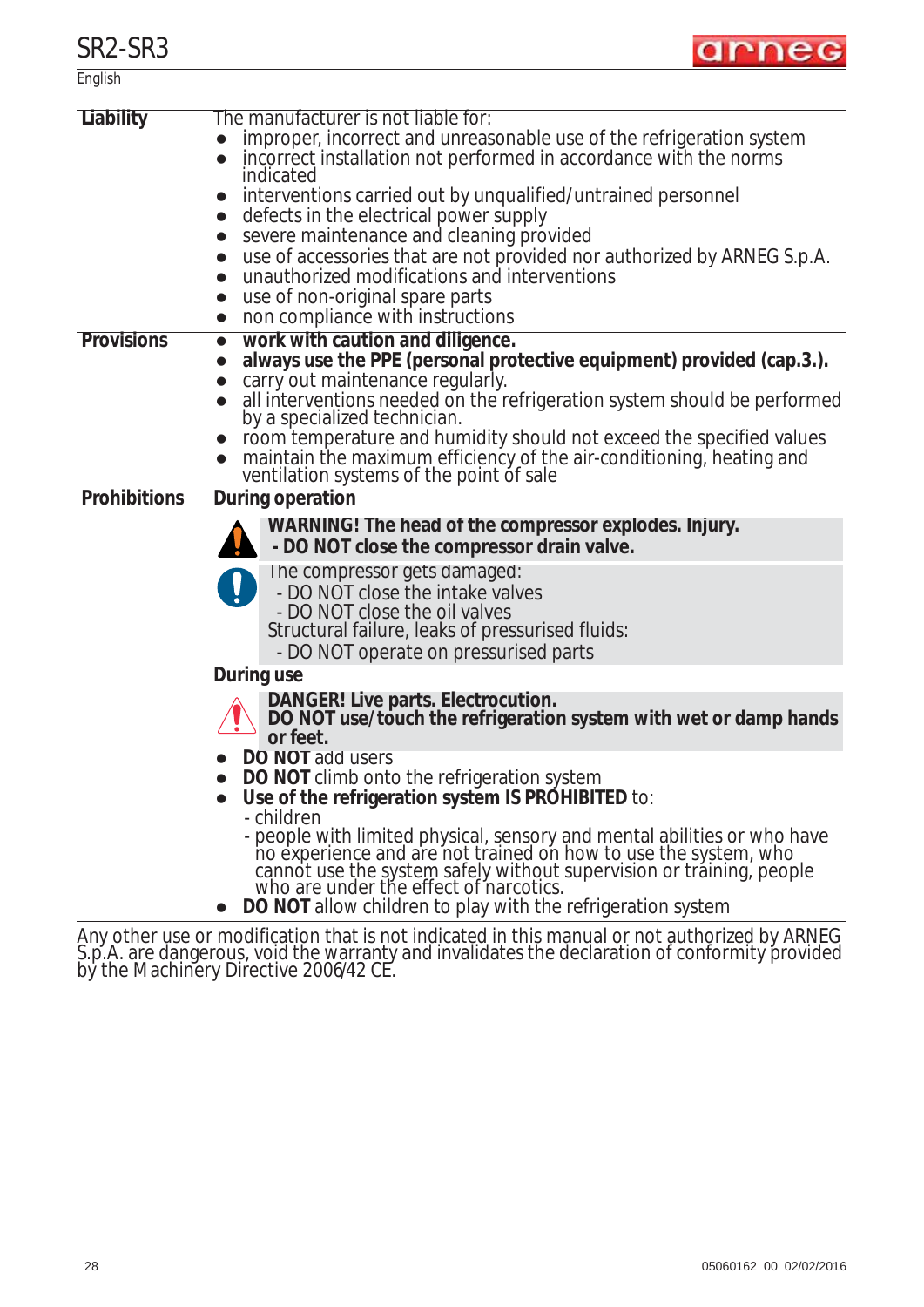# **5. Residual risks, personal protective equipment (PPE) and emergency situations**

Below are the residual risks that cannot be eliminated through redesign, construction techniques and accident prevention:

| <b>Risks</b>                                                                                                                                                                                         |           | <b>Risk reduction</b>                                                                                                                                                                                                                                                                                                                                                                                                                                                       |
|------------------------------------------------------------------------------------------------------------------------------------------------------------------------------------------------------|-----------|-----------------------------------------------------------------------------------------------------------------------------------------------------------------------------------------------------------------------------------------------------------------------------------------------------------------------------------------------------------------------------------------------------------------------------------------------------------------------------|
| - protruding parts<br>- supended loads (loading/unloading<br>phase)<br>- electrical power cables;<br>- accumulation of electrostatic charges<br>- moving parts<br>- load falling from the structure, | $\bullet$ | wear suitable clothing (free of loose parts)<br>Use Personal Protective Equipment (cap.3.):<br>- accident prevention footwear<br>- cut-resistant gloves<br>- cut-resistant clothing for the body (apron with bib, leg<br>protection, etc.)<br>- glasses for protection against splinters<br>- safety helmet<br>- soundproofing earplugs<br>check equipotential connection<br>prohibit improper behaviour through warnings,<br>signals etc. (to be provided by the Customer) |

Correct use of the refrigeration system according to the provisions in the manual protect the operator and the system̃ from dañgerous situatiõns.



*You can still check emergency situations for which you should use the experience of the qualified engineer, and it must never compromise your own and others' safety by performing risky or hasty manoeuvres.*

## **6. Purpose of the manual/Field of application - Subjects concerned**



Carefully read the manual to find out how to avoid accidents and use the refrigeration system correctly.

This manual contains general information on the line of **SR2-SR3** refrigeration systems made by ARNEG S.p.A., and the instructions considered necessary for its correct operation. **Addressees** The manual addresses a specific expert:

| <b>Addressees</b> | The manual addresses a specific expert:                                                                                                                                                                                                                                                                                                                                                                                                                                                   |
|-------------------|-------------------------------------------------------------------------------------------------------------------------------------------------------------------------------------------------------------------------------------------------------------------------------------------------------------------------------------------------------------------------------------------------------------------------------------------------------------------------------------------|
|                   | SPECIALIST REFRIGERATION TECHNICIAN:<br>technician trained and authorised by the body indicated in the contract<br>(manufacturer/dealer/distributor) to perform in compliance with regulations<br>in force: installation, extraordinary maintenance, repair, replacement and<br>servicing, aware of the risks they may be exposed to and able to take all the<br>measures to protect themselves and others, minimising damage with respect<br>to the risks that the interventions entail. |
|                   | For each figure are defined the skills required to operate the refrigeration system in<br>safe conditions.                                                                                                                                                                                                                                                                                                                                                                                |
| Casing            | The manual should be preserved:<br>- by specifically assigned staff<br>- In a suitable place, known to all the employees assigned to maintenance,<br>to be consulted at any time.<br>If handed over to third parties:<br>- deliver the manual to any new user or owner<br>- provide appropriate communication to the manufacturer.<br>If the manual gets lost or damaged, ask a copy to the manufacturer.                                                                                 |
| $\mathbf{i}$      | - The manual must be considered a part of the refrigeration system and must be stored<br>during its entire lifetime.<br>- The original language of the manual is Italian, which is the only official language.<br>- The manufacturer is not responsible for translations into other languages that do not<br>respect the original meaning.                                                                                                                                                |

*- The contents of the present manual represent the state of the art and technology used to manufacture the refrigeration system that were valid at the time the refrigeration system described was placed on the market; it therefore cannot be considered outdated if subsequent updates are made tied to new norms or know-how.*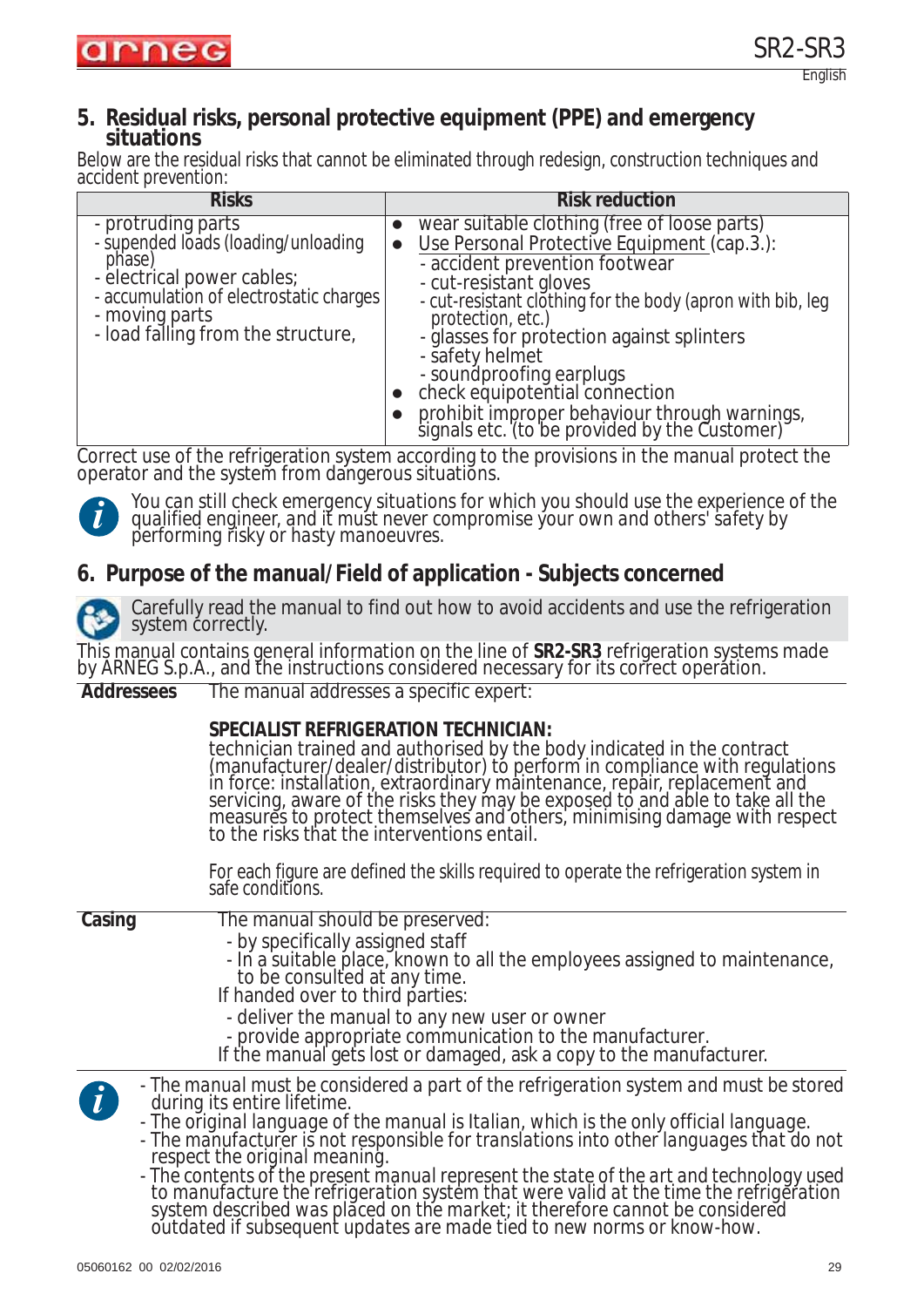

# **7. Description of the refrigeration system - Intended use (Fig. 1)**

**DANGER! Live parts. Electrocution.**



**The norms and laws in force must be complied with during installation and use.** *- Carefully read the manual before use and instruct the persons appointed to the various operations (transport, installation, maintenance, etc.), each in accordance to* 

*his responsibility based on the indications reported. - This documentation CANNOT in any way make up for cultural or intellectual deficiencies of the personnel that interacts with the refrigeration system.*

| The subjects<br>recipient | that it can entail.                                                                                                                                      |                                                                                                                 | The refrigeration system is intended to be used by qualified personnel,<br>instructed and trained by the employer to its use and concerning the risks  |  |
|---------------------------|----------------------------------------------------------------------------------------------------------------------------------------------------------|-----------------------------------------------------------------------------------------------------------------|--------------------------------------------------------------------------------------------------------------------------------------------------------|--|
| Intended use              | sized supermarkets with power between 7 and 90 kW at average<br>temperature (TN) and between 3 and 26 kW at low temperature (BT).<br>Scroll compressors. |                                                                                                                 | The refrigeration systems SR (Silent Rack) are suitable for small to medium-<br>The refrigeration systems can be equipped with 2 or 3 semi-hermetic or |  |
| Equipment                 | refrigeration system only                                                                                                                                |                                                                                                                 |                                                                                                                                                        |  |
| provided (Fig. 1)         | open refrigeration system with<br>$\overline{2}$<br>electrical cabinet                                                                                   |                                                                                                                 |                                                                                                                                                        |  |
|                           | close refrigeration system with<br>3<br>electrical cabinet                                                                                               |                                                                                                                 |                                                                                                                                                        |  |
| Electronic                |                                                                                                                                                          |                                                                                                                 | The refrigeration system is equipped with an electronic controller (Fig. 8)                                                                            |  |
| controller                | which:                                                                                                                                                   |                                                                                                                 |                                                                                                                                                        |  |
|                           | maintains evaporation/condensation pressures at desired values<br>according to operating temperatures                                                    |                                                                                                                 |                                                                                                                                                        |  |
|                           | enables controlling all operating and safety parameters of the refrigeration system with a display (Fig. 9)                                              |                                                                                                                 |                                                                                                                                                        |  |
|                           |                                                                                                                                                          |                                                                                                                 | features a steady-pressure backup system that, if the controller is not                                                                                |  |
|                           |                                                                                                                                                          |                                                                                                                 | working, enables the refrigeration system to operate until the technical                                                                               |  |
|                           | staff arrives                                                                                                                                            |                                                                                                                 |                                                                                                                                                        |  |
|                           | $\bm{l}$                                                                                                                                                 | The controller is set in the factory during testing.<br>To change the set parameters, contact the manufacturer. |                                                                                                                                                        |  |
|                           |                                                                                                                                                          |                                                                                                                 |                                                                                                                                                        |  |
| Protection<br>rating      | Open refrigeration system: IP30 - Close refrigeration system: IP44                                                                                       |                                                                                                                 |                                                                                                                                                        |  |
|                           |                                                                                                                                                          |                                                                                                                 |                                                                                                                                                        |  |
| <b>Safety devices</b>     | <b>Device</b>                                                                                                                                            | <b>Position</b>                                                                                                 | <b>Function</b>                                                                                                                                        |  |
|                           | Mini high-pressure<br>pressure switch with<br>automatic reset (Fig.<br>10)                                                                               | installed on supply<br>manifold                                                                                 | high pressure pre-alarm                                                                                                                                |  |
|                           | High-pressure pressure<br>switch with automatic<br>reset (Fig. 11)                                                                                       | oner for each<br>compressor                                                                                     | high pressure pre-alarm                                                                                                                                |  |
|                           |                                                                                                                                                          |                                                                                                                 | is activated if the controller<br>doesn't work                                                                                                         |  |
| Responsability            | Steady-pressure backup<br>system (Fig. 8)<br>$(\text{cap}.16.1)$<br>The Client or employer assumes full responsibility regarding the                     |                                                                                                                 | maintains the compressor<br>functional until technical                                                                                                 |  |

#### **8. Standards and certifications, declaration of conformity**

All the models of refrigeration systems described in this user's manual of the series **SR2-SR3** meet the essential safĕty, hygieñe, and protection requirements established by the following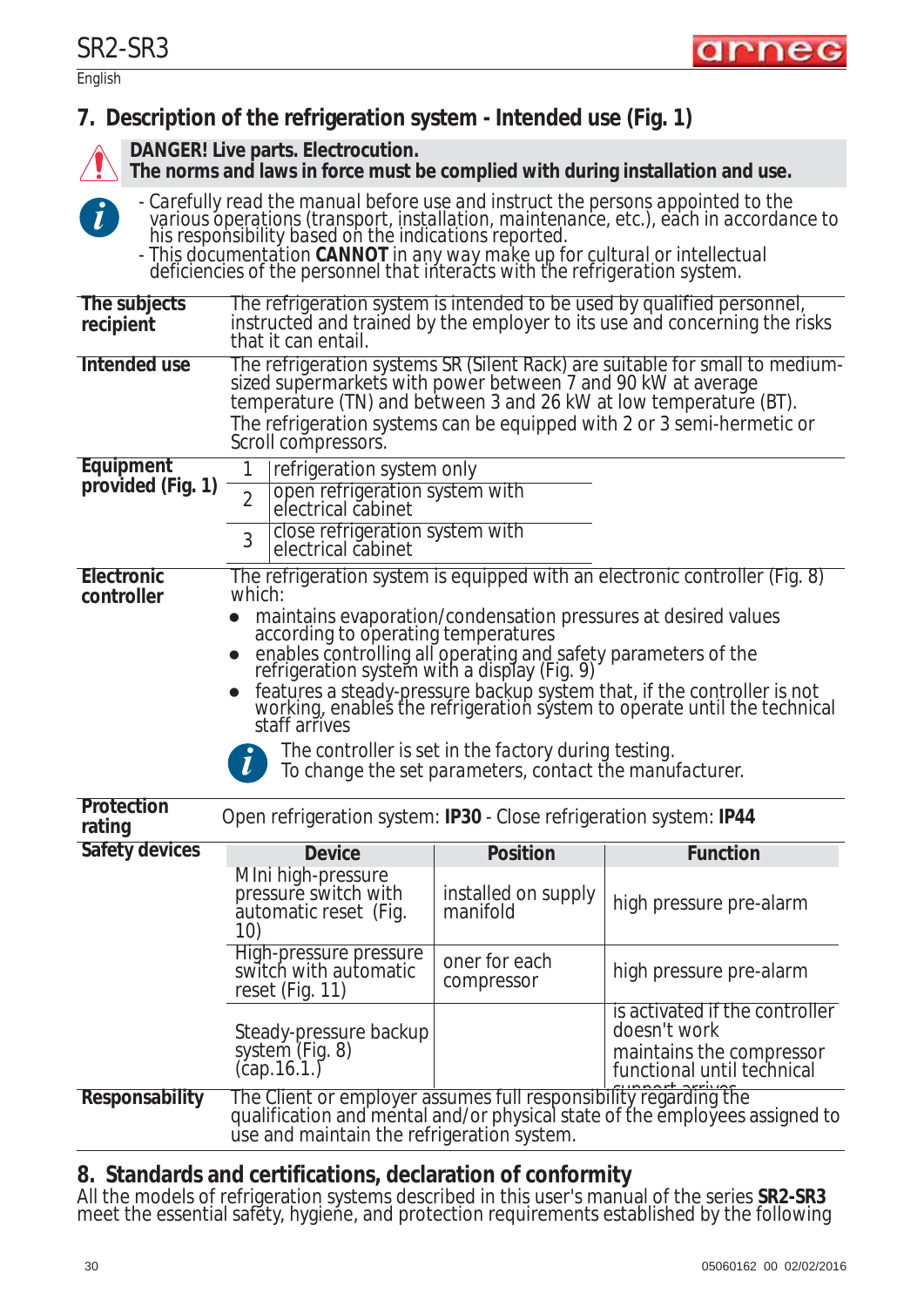

#### European directives and laws:

| <b>Directive</b>                                                                                                            | Harmonised standards applied:                                               |
|-----------------------------------------------------------------------------------------------------------------------------|-----------------------------------------------------------------------------|
| Machinery Directive - 2006/42/CE                                                                                            | ISO/TR 14121; EN ISO 12100; EN 378-2; EN 378-3; EN 378-<br>4; EN 60079-10-1 |
| 2004/108/CE Electromagnetic<br>Compatibility                                                                                | EN 61000-3-2; EN 61000-3-12; EN 55014-1; EN 55014-2                         |
| 2006/95/CE Low Voltage                                                                                                      | EN 60335-1; EN 60335-2-89/A2                                                |
| RoHs Directive 2011/65/CE;<br>(restricted use of certain hazardous<br>substances in electrical and electronic<br>equipment) | EN 50581                                                                    |
| PED Directive 97/23/CE;                                                                                                     | EN 378                                                                      |



*The pressure switches used by Arneg Spa fall within category IV of PED Directive.*

**Declaration of conformity** A copy of the conformity statement is annexed to the refrigeration system If you lose the original copy of the Declaration of Conformity supplied with the refrigeration system, download a copy by filling out the form available on the internet addresses:

- for Italy: http://www.arneg.it/conformita/it
- for overseas: http://www.arneg.it/conformita/en

#### **9. Identification - Rating Plate (Fig. 2)**

The serial plate with all the technical specifications (Fig. 2) is affixed to the inside of the refrigeration system:



*Keep a copy of the data in the department dedicated to system monitoring and maintenance*

| $N^{\circ}$    | <b>Description</b>                                                                                                     |  |  |  |
|----------------|------------------------------------------------------------------------------------------------------------------------|--|--|--|
|                | trade name of the product                                                                                              |  |  |  |
| $\overline{2}$ | code of the product                                                                                                    |  |  |  |
| 3              | serial number                                                                                                          |  |  |  |
| 4              | supply voltage - Number of phases - Supply frequency                                                                   |  |  |  |
| 5              | rated electrical power consumption                                                                                     |  |  |  |
| 6              | rated current consumption                                                                                              |  |  |  |
| 7              | rated output cooling capacity                                                                                          |  |  |  |
| 8              | maximum current consumption                                                                                            |  |  |  |
| 9              | type of refrigerant gas                                                                                                |  |  |  |
| 10             | maximum allowed pressure                                                                                               |  |  |  |
| 11             | reference evaporation temperature                                                                                      |  |  |  |
| 12             | reference condensation temperature                                                                                     |  |  |  |
| 13             | number of the job under which the machine was manufactured                                                             |  |  |  |
| 14             | number of the job under which the machine manufacture was launched                                                     |  |  |  |
| 15             | year of manufacture                                                                                                    |  |  |  |
| 16             | CE marking with identification number of the Notified Body - Directive 97/23/CE                                        |  |  |  |
|                | To request technical support from the manufacturer, specify the following:<br>the name of the refrigeration system (1) |  |  |  |

*- the name of the refrigeration system (1)*

*- the serial number (3);*

*- the job number (14);* **i**

**NEVER** remove the serial number plate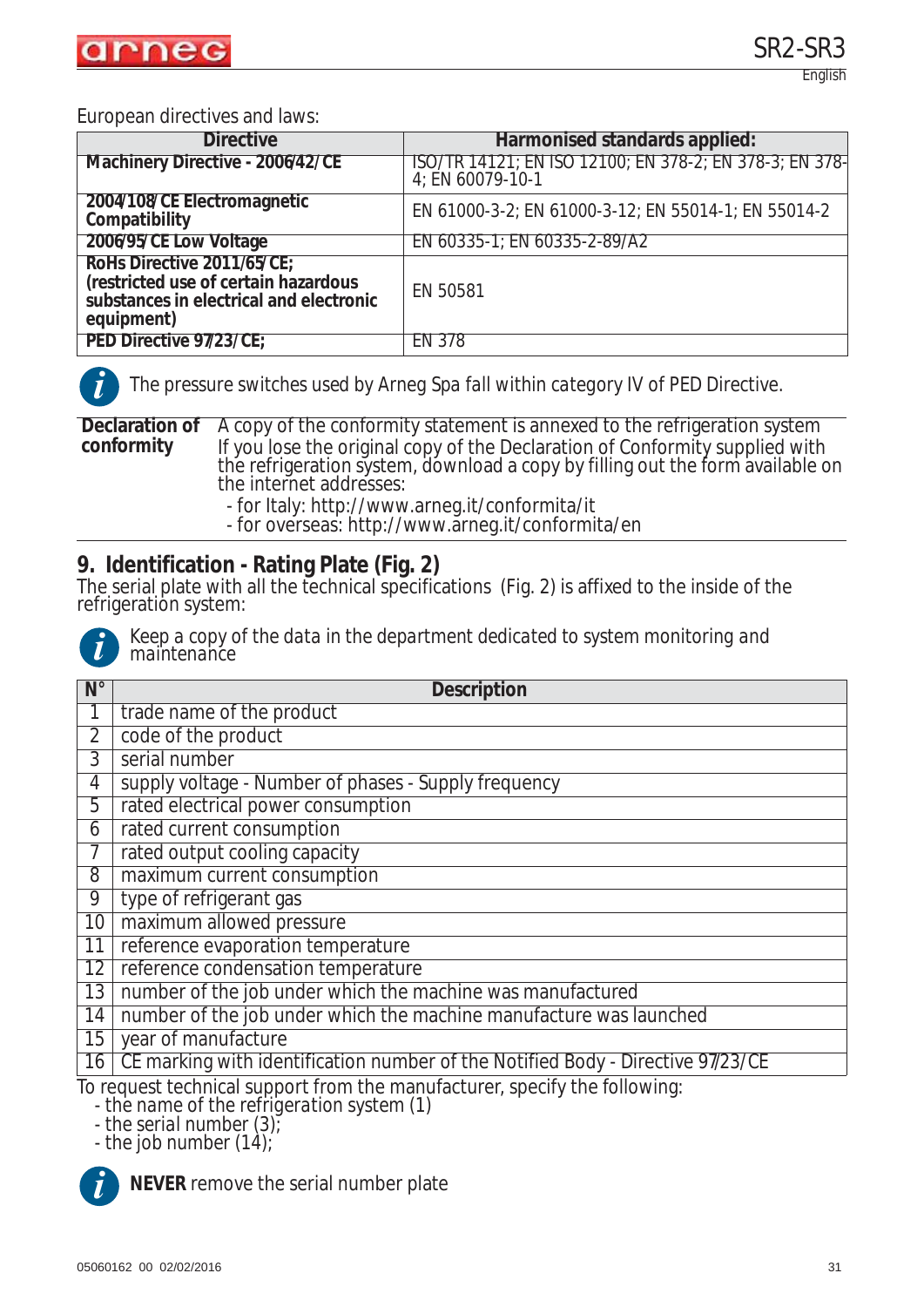English

| 10. Transport                                                                                                                                                                                                                                                                                                                                                                            |
|------------------------------------------------------------------------------------------------------------------------------------------------------------------------------------------------------------------------------------------------------------------------------------------------------------------------------------------------------------------------------------------|
| WARNING! Heavy object. Crushing<br>The handling area should be free of persons and objects.                                                                                                                                                                                                                                                                                              |
| The loading-unloading operations must be performed by qualified personnel that are able to verify weights, the exact points for lifting (without piping, cables, electrical panels, etc.) and the most suitable means, both in                                                                                                                                                           |
| The refrigeration systems are equipped with a self-bearing frame for transport by means of<br>forklift trucks.                                                                                                                                                                                                                                                                           |
| <b>Features of the Use a forklift:</b>                                                                                                                                                                                                                                                                                                                                                   |
| forklift<br>- with suitable specifications in compliance with applicable standards<br>- NOT worn/damaged<br>- bracket length: minimum 950 mm                                                                                                                                                                                                                                             |
| - manual or electrical suitable for lifting the refrigeration system with rated<br>capacity equal or greater than 1000 kg<br>- with compliant and NON worn cables                                                                                                                                                                                                                        |
| make sure there are no foreign objects within the handling area<br>Safe handling<br>$\bullet$<br>(what to do)<br>always place the lifting brackets in the indicated points (Fig. 4)<br>$\bullet$<br>• always introduce the brackets completely.<br>distribute the weight of the refrigeration system evenly to maintain the centre of gravity of the load balanced (Fig. 3)<br>$\bullet$ |
| <b>WARNING! Heavy object. Crushing</b><br>Observe the indications regarding safe handling                                                                                                                                                                                                                                                                                                |
| Dragging. seizure/deformations/tearing<br>- <b>DO NOT</b> drag/push the refrigeration system<br>- Observe the indications regarding safe handling                                                                                                                                                                                                                                        |
| if you handle the unit with a crane, use:                                                                                                                                                                                                                                                                                                                                                |
| a bracket with suitable bearing capacity<br>a harness that does not exert stress crosswise the refrigeration system and<br>does not damage its parts                                                                                                                                                                                                                                     |
| <b>DO NOT</b> use transportation procedures other than those indicated                                                                                                                                                                                                                                                                                                                   |

# **11. Storage**

| Remedy        | • Store the open refrigeration systems indoors at temperatures between -25 $\degree$ C and<br>+55°C and air humidity between 30% and 80%. |
|---------------|-------------------------------------------------------------------------------------------------------------------------------------------|
| What to avoid | <b>OO NOT</b> store the refrigeration systems outdoors exposed to weather                                                                 |

#### **12. Installation, characteristics of machine room.**

and direct sunlight.



**WARNING! Before proceeding with any operation adopt all the precautions possible to avoid accidents. Wear the Personal protective equipment provided (cap.3.).**



**Installation must be performed exclusively by trained staff authorised by the body specified in the contract (manufacturer/representative/dealer)**



*- It is the responsability of the customer to provide the installation area*

*- Changes to the setup described here must be authorized by ARNEG S.p.A.*

arne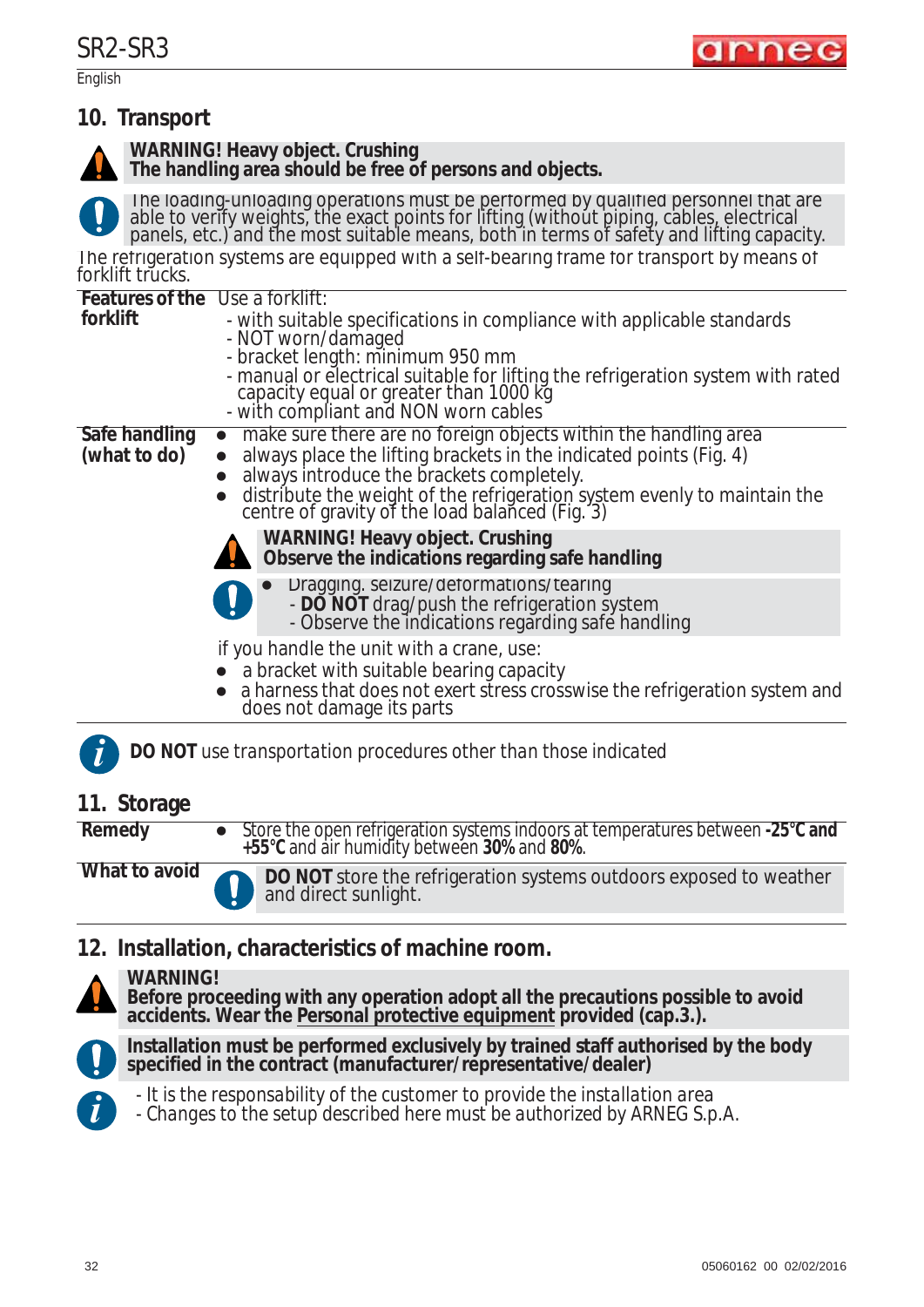

| Characteristic •<br>s of machine<br>room<br>(Fig. 5)  | grant access only to authorised staff<br>comply with the local standards in force<br>provide clearance for:<br>- correct ventilation<br>- use and maintenance<br>foresee the risk of:<br>- fire due to electrical equipment failure<br>- intoxication due to gas leaks<br>- slipping due to oil leaks<br>- noise<br>the floor must:<br>- bear the weight of the refrigeration system<br>- be stable and levelled<br>- be resistant to oil stains<br>- feature a resilience suitable for the concentrated loads of the<br>refrigeration system<br>- enable fixing support pads. |                                                                                                                                                                                                                  |  |  |  |
|-------------------------------------------------------|--------------------------------------------------------------------------------------------------------------------------------------------------------------------------------------------------------------------------------------------------------------------------------------------------------------------------------------------------------------------------------------------------------------------------------------------------------------------------------------------------------------------------------------------------------------------------------|------------------------------------------------------------------------------------------------------------------------------------------------------------------------------------------------------------------|--|--|--|
|                                                       | Surface resistance to fire: REI 120                                                                                                                                                                                                                                                                                                                                                                                                                                                                                                                                            |                                                                                                                                                                                                                  |  |  |  |
| <b>Access points</b>                                  | The access door should be suitable to introduce the refrigeration system and<br>its parts.<br>- Minimum door size: 12 m x 24 m<br>- Opening to the outside of the area<br>The space in front of the door must be clear                                                                                                                                                                                                                                                                                                                                                         |                                                                                                                                                                                                                  |  |  |  |
| Environment<br>al conditions                          | Temperature from $-10^{\circ}$ C to $+55^{\circ}$ C<br>Relative humidity from 30% to 80%                                                                                                                                                                                                                                                                                                                                                                                                                                                                                       |                                                                                                                                                                                                                  |  |  |  |
| Ventilation                                           | Provide openings for:<br>- cleaning the room with natural air - 4 air exchanges/hour<br>- in the event of failure, eliminate the gas output by the refrigeration<br>system                                                                                                                                                                                                                                                                                                                                                                                                     |                                                                                                                                                                                                                  |  |  |  |
|                                                       | <b>Natural ventilation</b>                                                                                                                                                                                                                                                                                                                                                                                                                                                                                                                                                     | <b>Mechanical ventilation (EN 378-3)</b>                                                                                                                                                                         |  |  |  |
|                                                       | provide 2 openings:<br>next to the floor - next to the ceiling<br>4 exchanges of air/hour                                                                                                                                                                                                                                                                                                                                                                                                                                                                                      | air flow rate<br>$V = 0, 14x^3\sqrt{G^2}$<br>V = air flow rate in $m^3/s$<br>$G$ = weight of refrigerant within the<br>plant connected to the refrigeration<br>system, in kg<br>minimum 15 exchanges of air/hour |  |  |  |
|                                                       | Protect the openings with screens to keep insects or rodents out of the<br>room                                                                                                                                                                                                                                                                                                                                                                                                                                                                                                |                                                                                                                                                                                                                  |  |  |  |
| <b>Reception of</b><br>the<br>refrigeration<br>system | check that the parts of the refrigeration system are intact<br>should you notice any damage immediately inform the manufacturer                                                                                                                                                                                                                                                                                                                                                                                                                                                |                                                                                                                                                                                                                  |  |  |  |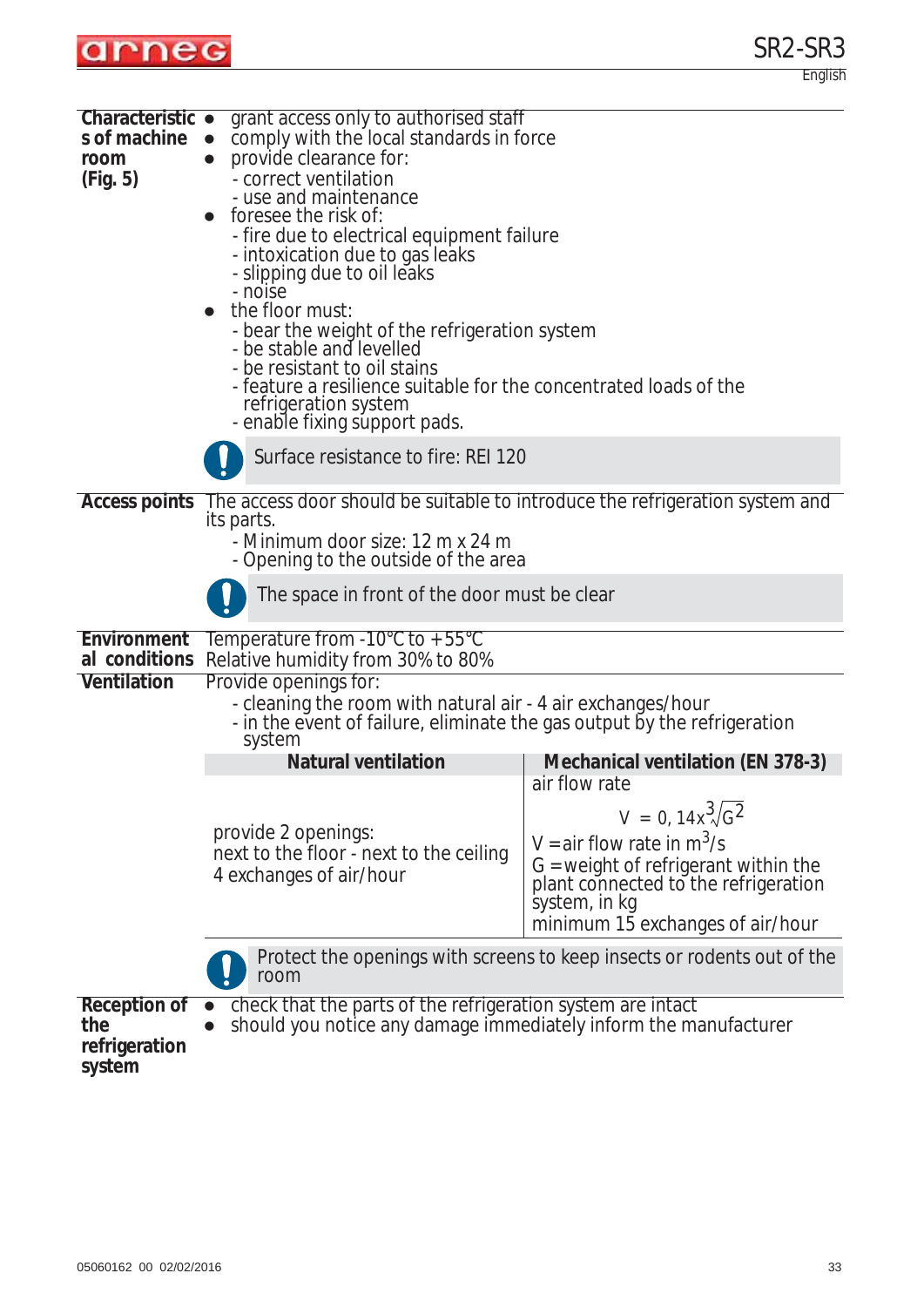

#### **English**

| Safety<br>devices           | In addition to the devices provided by the local regulations in force,<br>install: |                                          |                                                    |  |
|-----------------------------|------------------------------------------------------------------------------------|------------------------------------------|----------------------------------------------------|--|
| to be                       | <b>Device</b>                                                                      | <b>Position</b>                          | <b>Features</b>                                    |  |
| provided by<br>the customer | Electrical emergency or<br>cut-off switch                                          | outside the area<br>next to the entrance | cuts off power to the<br>entire area               |  |
|                             | Fire fighting extinguisher<br>compliant with the<br>regulations in force           | next to the emergency<br>switch          | suitable for live parts<br>present within the area |  |
|                             | Leak detection system<br>for the refrigerant gas                                   | in the area                              | triggers a visual and<br>acoustic alarm            |  |
|                             | Safety labels                                                                      | on the access door                       | indicate the type and the<br>total amount of gas   |  |

#### **Installation procedur**

| ווט<br>e | <b>Step</b> | Action                                                                                                                                          |  |  |
|----------|-------------|-------------------------------------------------------------------------------------------------------------------------------------------------|--|--|
|          |             | Carefully examine the installation area. Eliminate any danger to the<br>operator.                                                               |  |  |
|          | 2           | Place the refrigeration system in the final installation location.                                                                              |  |  |
|          |             | to avoid structural stress, remove the packaging only if the refrigeration system is placed in the inal location                                |  |  |
|          | 3           | Remove the brackets and the temporary feet used for transport.                                                                                  |  |  |
|          | 4           | Place the refrigeration system gently.                                                                                                          |  |  |
|          | 5           | Check:<br>- the horizontal levelling with a spirit level (Fig. 6)<br>- that all support feet are on the floor.                                  |  |  |
|          | 6           | Fix the vibration dampers to the floor.                                                                                                         |  |  |
|          |             | Correct any levelling error with suitable shims.<br>Place the refrigeration system so as to AVOID stretching the power<br>and connection cables |  |  |
|          |             |                                                                                                                                                 |  |  |

## **13. Wiring**



#### **DANGER! Live parts. Electrocution. REMOVE THE ELECTRIC POWER SUPPLY BEFORE ANY OPERATION!**



#### **Provide a suitable grounding system!**

*The systems must be set up in accordance to the norms that regulate manufacture, installation, use, and maintenance foreseen by the norms in force in the country where the refrigeration system is installed.*

*To ensure normal operation, the maximum variation of the voltage must range between +/- 10% of the nominal value.* 

| Responsability <sub>「Customer」</sub> |                  | prepare the power supply line up to the refrigeration<br>system connection point.                                                                                                              |
|--------------------------------------|------------------|------------------------------------------------------------------------------------------------------------------------------------------------------------------------------------------------|
|                                      | <b>Installer</b> | supply anchoring devices for all In/Out cables of customer's<br>premises.                                                                                                                      |
|                                      | <b>ARNEG</b>     | ARNEG S.p.A. denies all liability with respect to the user or<br>third parties for:                                                                                                            |
|                                      |                  | - damages due to failure or malfunction of systems<br>installed upstream of the refrigeration system.<br>- damages to the refrigeration system due to malfunctions<br>of the electrical system |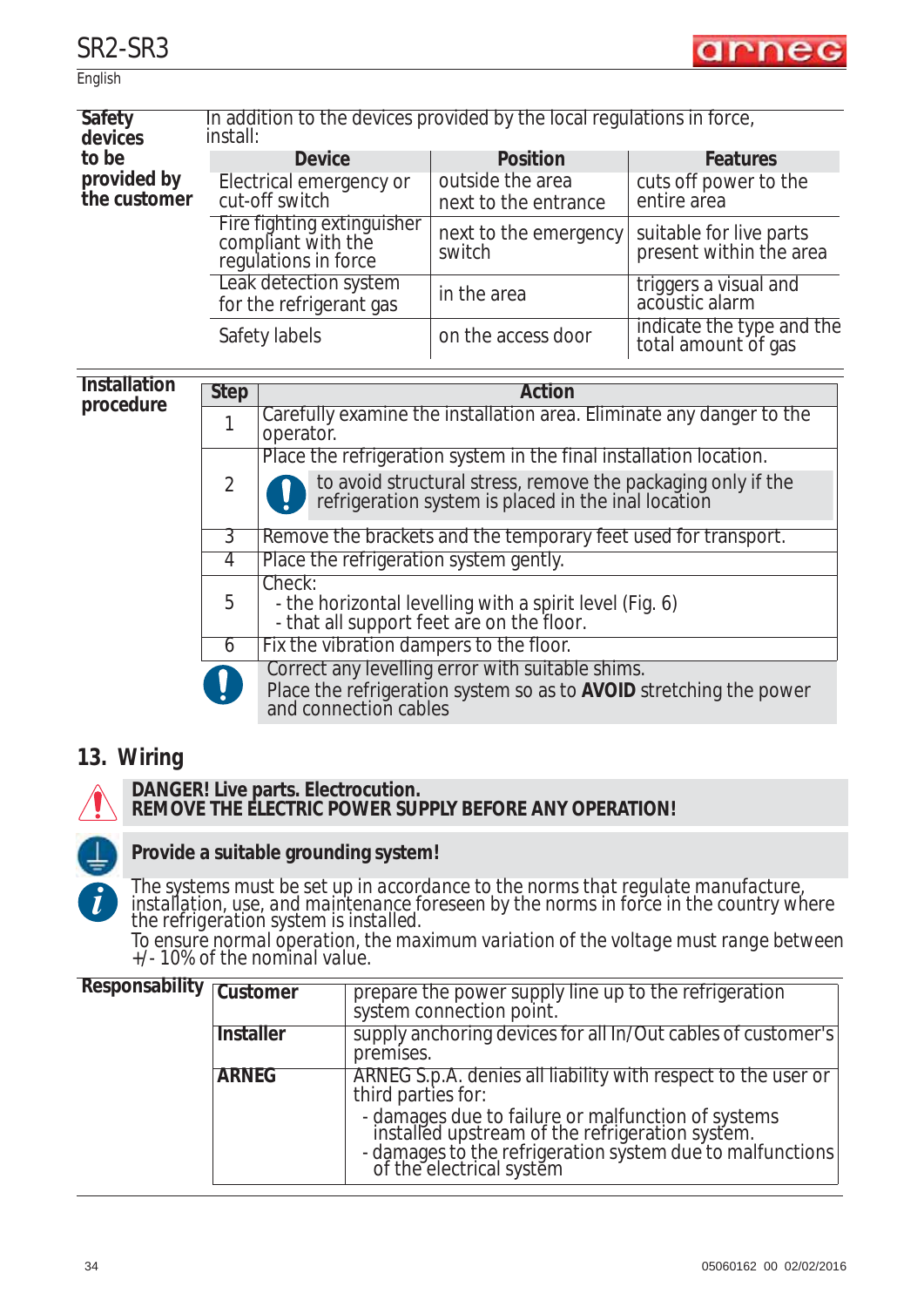

| Power<br>power supply        | the electrical power supply lines should be suitable to withstand the<br>power consumption of the refrigeration system<br>• check that the power line:<br>- has wires with suitable cross section<br>- be protected against overcurrent and leakage to the ground in<br>compliance with the regulations in force.<br>for the power supply lines measuring more than 4-5 m, increase the<br>section of the cables appropriately.<br>The replacement of the damaged power cord is reserved to the<br>manufacturer or a body authorized by the same.                                                                   |
|------------------------------|---------------------------------------------------------------------------------------------------------------------------------------------------------------------------------------------------------------------------------------------------------------------------------------------------------------------------------------------------------------------------------------------------------------------------------------------------------------------------------------------------------------------------------------------------------------------------------------------------------------------|
| Automatic<br>safety switches | protect the upstream refrigeration systems by means of automatic<br>omnipolar circuit breakers with suitable characteristics, that must also act<br>as master cut-off switches of the line.<br>instruct the operator on the position of the switches to be reached quickly<br>in case of EMERGENCY<br>DANGER! Live parts. Short circuit Electrocution<br>The automatic magneto-thermal switches must be such that they do<br>not open the circuit on the neutral, without simultaneously opening<br>on the phases and, in any case, must allow complete disconnection<br>in conditions of category III overvoltage. |
| <b>Before</b><br>connected   | refer to the circuit diagrams of the complete machinery<br>check that the data specified on the dataplate match the data of the<br>electrical system to which the refrigeration system will be connected<br>check that power supply voltage is the one reported on the rating plate.<br>remove all metallic objects worn: rings, watches, bracelets, earrings, etc.<br>respect the color of the cables and the order of phases<br>proceed with wiring<br>check the activation value of the differential switch to ensure selectivity                                                                                |
|                              |                                                                                                                                                                                                                                                                                                                                                                                                                                                                                                                                                                                                                     |

#### **14. Gas piping connection**

The refrigeration systems are tested at a pressure of 8 bar and are equipped with outlet pipes (Fig. 7)



#### **Procedure**:

| <b>Step</b>    | Action                                                                                                                  |
|----------------|-------------------------------------------------------------------------------------------------------------------------|
|                | discharge the refrigeration system, bring the pressure to atmospheric pressure.                                         |
|                | clean the inner parts carefully                                                                                         |
| $\overline{2}$ | insert additional vibration dampers and shit-off valves between the refrigeration<br>system and the pipes of the system |
| 3              | weld the pipes carefully under modified atmosphere in compliance with effective<br>regulations                          |
| 4              | carry out the pressure test on the lines                                                                                |

#### **15. Start-up**



**DANGER! Live parts. Electrocution.**

#### **REMOVE THE ELECTRIC POWER SUPPLY BEFORE ANY OPERATION!**

#### *15.1. System depressurisation*



DO NOT use the compressors of the refrigeration system to depressurise the system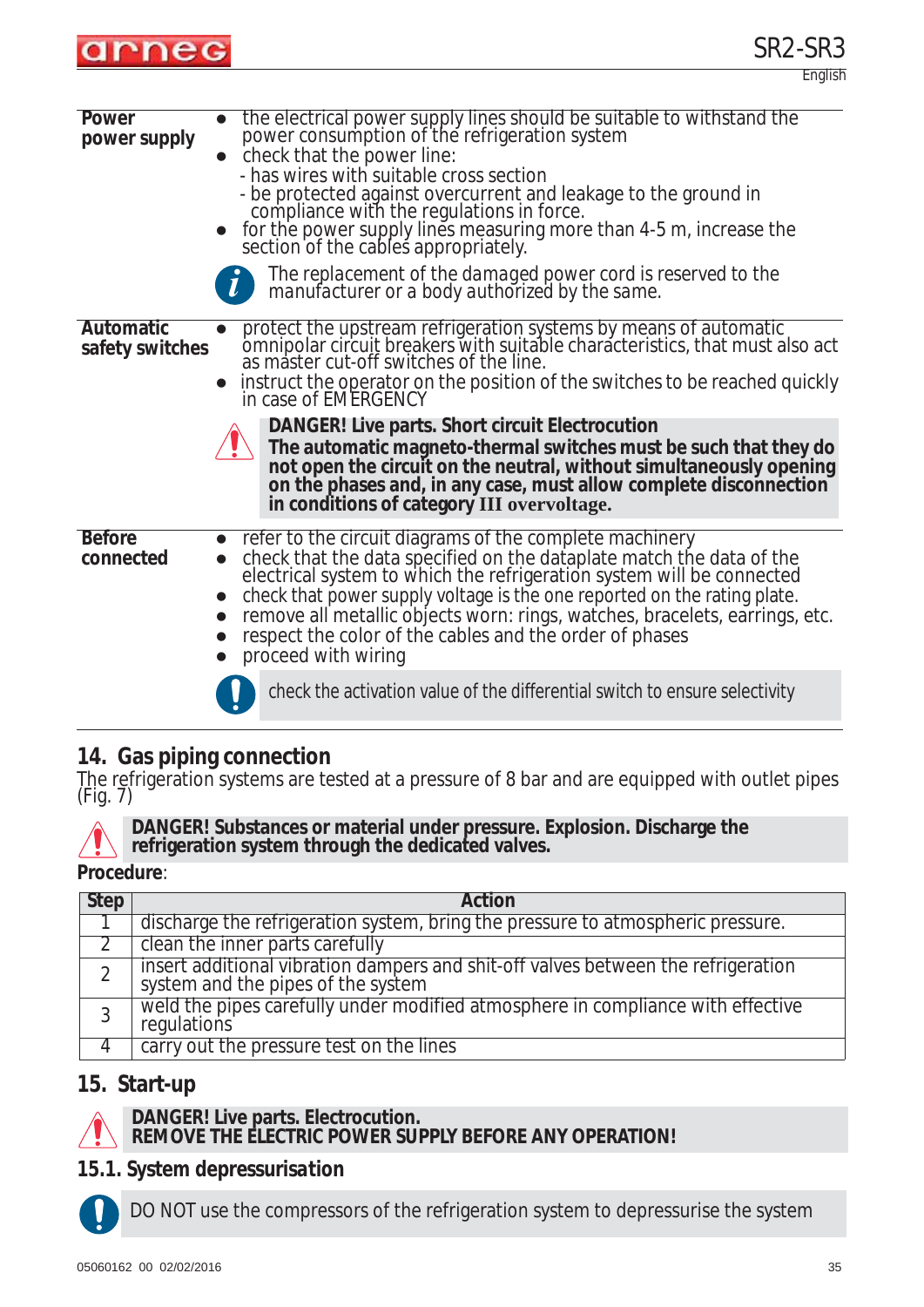

English

SR2-SR3

| Procedure | <b>Step</b>                                                                   | <b>Action</b>                                                                                                |                                                                                                                  |  |  |
|-----------|-------------------------------------------------------------------------------|--------------------------------------------------------------------------------------------------------------|------------------------------------------------------------------------------------------------------------------|--|--|
|           |                                                                               | check that the mechanical parts (valves), electrical parts (solenoid<br>valves), are fully opened            |                                                                                                                  |  |  |
|           | 1                                                                             | DO NOT obstruct the regular air exhaust line of the system                                                   |                                                                                                                  |  |  |
|           | $\overline{2}$                                                                | connect the high-vacuum pump to both the high and the low<br>pressure side                                   |                                                                                                                  |  |  |
|           | 3                                                                             | check that all cooling circuits are connected to the pump                                                    |                                                                                                                  |  |  |
|           | 4                                                                             | start the depressurisation procedure                                                                         |                                                                                                                  |  |  |
|           | 5                                                                             | when the vacuum meter indicates 1 mbar, stop the pump.                                                       |                                                                                                                  |  |  |
| Check the | After 6 hours from pump stop, check the progress of the pressure in 24 hours: |                                                                                                              |                                                                                                                  |  |  |
| pressure  |                                                                               | If the pressure                                                                                              | Then                                                                                                             |  |  |
|           |                                                                               | First it raises regularly and<br>residual water saturation<br>pressure becomes stable at<br>room temperature | The system is sealed but still contains<br>water. Repeat the depressurisation<br>procedure.                      |  |  |
|           |                                                                               | keeps on rising                                                                                              | The system contains water and is not<br>sealed. Remove the leakage and repeat the<br>depressurisation procedure. |  |  |
|           |                                                                               | does not exceed 0.5 mbar                                                                                     | The system is perfectly sealed and water<br>has been correctly removed.                                          |  |  |

#### *15.2. Reload the refrigerant*



**DANGER! Coolant gas Asphyxia, alteration of cardiac pace, frostbite, anaesthetic effects.**

**BEFORE ANY OPERATION EMPTY THE ENTIRE SYSTEM! Make sure there are no gas leaks using a special gas detector**

**WARNING! Fire. Burns Asphyxia**



**NEVER use naked flames and electrical tools next to gas** Only authorised technical staff is allowed to charge the refrigerant and operate the gas circuit as per the *European Regulation 842/2006.* The refrigerant can be loaded only if the system is perfectly sealed.

Only use original spare parts.

**DO NOT** use fluids different than those specified.

```
Used 
refrigerant 
gas.
```
**The refrigeration system operates with HFC gas with high global warming potential GWP. Such gas belongs to the family:**

zHFC family, e.g. fluoride gas with high green-house effect (GWP) regulated by the Kyoto protocol.



*The type of refrigerant is written on the serial number plate (Fig. 2).* **i**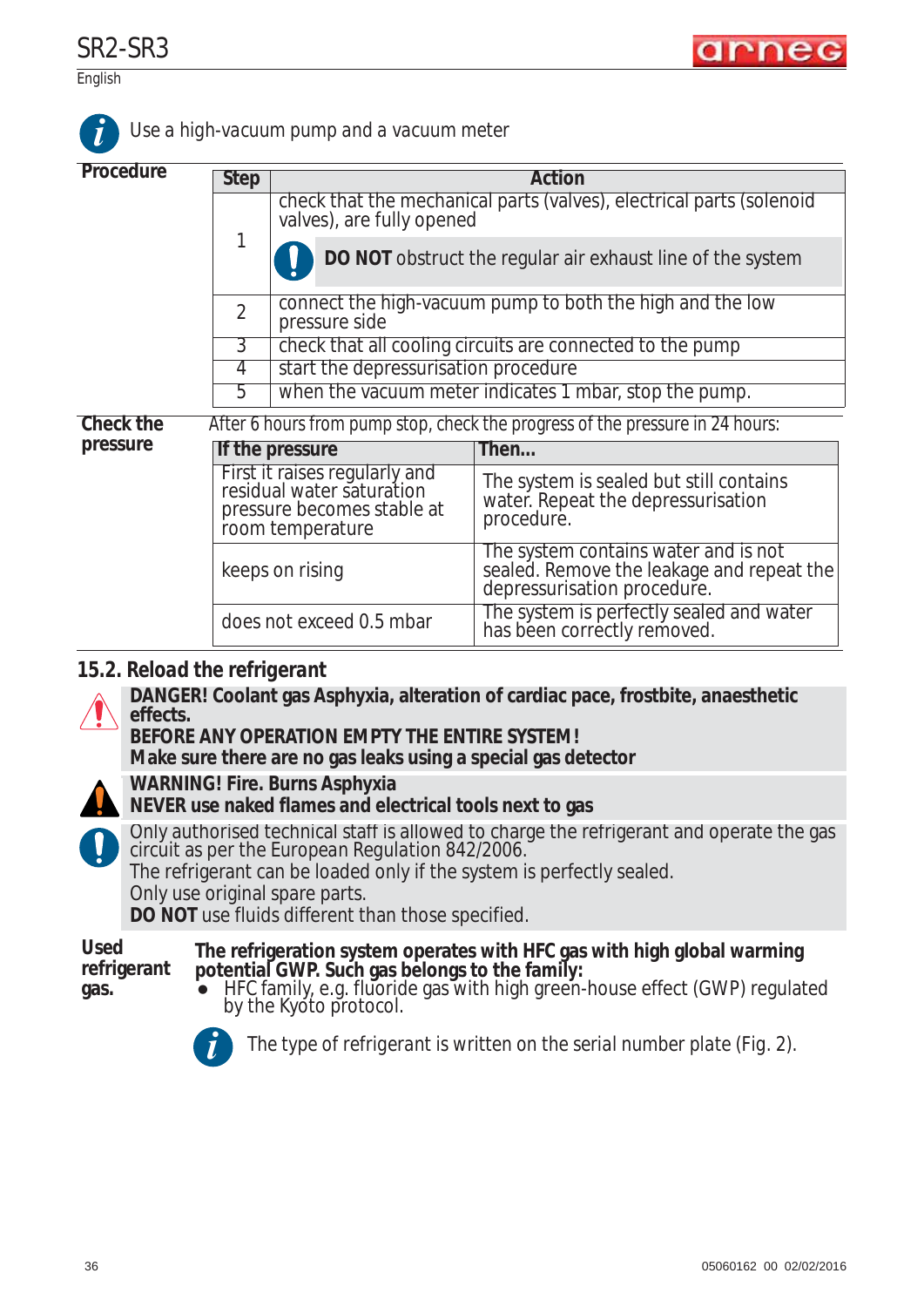

#### **Load procedur**

| re | <b>Step</b>    | Action                                                                                                                                      |  |  |  |  |
|----|----------------|---------------------------------------------------------------------------------------------------------------------------------------------|--|--|--|--|
|    |                | depressurise the pipe that connects the refrigerant gas cylinder and the<br>system                                                          |  |  |  |  |
|    | $\mathfrak{D}$ | connect the refrigerant gas cylinder to the high pressure circuit through<br>a coupling placed between the capacitor and the liquid reserve |  |  |  |  |
|    |                | load the refrigerant through the cylinder liquid phase connection.                                                                          |  |  |  |  |
|    | 3              | DO NOT overturn the cylinder                                                                                                                |  |  |  |  |
|    | $\overline{4}$ | connect the liquid phase of the cylinder to the intake line connection.<br>the connection pipe must contain the refrigerant fluid           |  |  |  |  |
|    | b.             | turn on a compressor to reduce the pressure within the intake circuit                                                                       |  |  |  |  |
|    | 6              | open the cylinder valve and complete the loading procedure.                                                                                 |  |  |  |  |
|    | 7              | if the gauge (Fig. 12) that detects the liquid coming out from the liquid receiver is full, it means that load is completed.                |  |  |  |  |
|    | 8              | Press the switch on the electrical cabinet to start the refrigeration<br>system (Fig. 9)                                                    |  |  |  |  |

**Inconvenien** The liquid flows back, the compressor is faulty, the recharge flow rate is too high **ces** due to liquid back-flow.

- make sure the compressor discharge temperature is abote 50°C and the temperature of oil cup is 10K higher than the evaporation temperature.
- *The components of the circuit are not accessible.*

*For any intervention, please contact the authorised technical support centre of ARNEG. The system may overload when the condensation temperature is low (e.g. during*  winter). Check that the undercooling of the fluid coming out from the capacitor is of *about 5K During summer you must also check the load.*

## **16. Controls and adjustments**

#### *16.1. Steady-pressure backup system*

In this chapter we will indicate the values that activate the steady-pressure backup system. The red indicator light on the electrical cabinet (Fig. 9) turns on when the steady-pressure backup system is enabled.



**i**

**If the light is lit, call the technical support!**



*The setpoints are set in the factory*

**Panel (Fig. 8)**

| Pos.           | <b>Description</b>                                                                                                             |
|----------------|--------------------------------------------------------------------------------------------------------------------------------|
| -1             | Condensation control pressure switch                                                                                           |
| $\overline{2}$ | Backup main pressure switch                                                                                                    |
| $\overline{3}$ | Compressor control pressure switch I                                                                                           |
| 4              | Compressor control pressure switch II                                                                                          |
| 5              | Compressor control pressure switch III (optional)                                                                              |
| 6              | LP transducer                                                                                                                  |
|                | HP transducer                                                                                                                  |
| 8              | LP pressure gauge                                                                                                              |
| 9              | HP pressure gauge                                                                                                              |
|                | pressure switches 3-4-5 work as safety low-pressure pressure<br>switches (turn off the compressors if the pressure is too low) |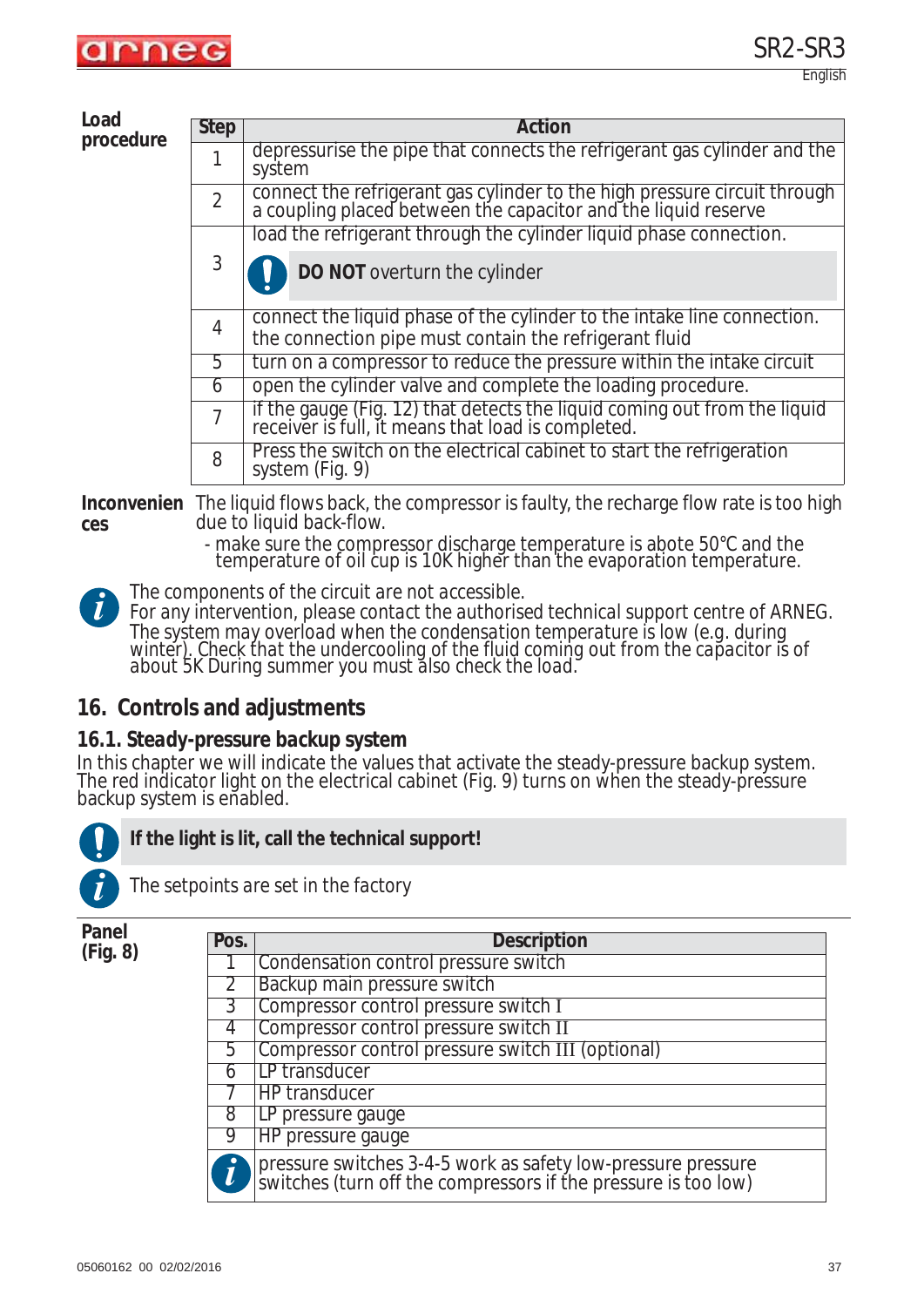English

| How does it               | Phase<br><b>Description</b>                                                                                                                           |                                             |                |                                         |            |                                  |  |
|---------------------------|-------------------------------------------------------------------------------------------------------------------------------------------------------|---------------------------------------------|----------------|-----------------------------------------|------------|----------------------------------|--|
| work                      | the compressors turn off, the low pressure rises                                                                                                      |                                             |                |                                         |            |                                  |  |
|                           | if the pressure exceeds the setpoint f pressure switch 2 for more than<br>30 min, the output relays of the controller are disabled.<br>$\overline{2}$ |                                             |                |                                         |            |                                  |  |
|                           | 3<br>the electrical-mechanical adjustment system is enabled                                                                                           |                                             |                |                                         |            |                                  |  |
|                           |                                                                                                                                                       | Intake check - COMPRESSORS -                |                |                                         |            |                                  |  |
| Electrical-<br>mechanical | The compressors are turned on/off as follows:                                                                                                         |                                             |                |                                         |            |                                  |  |
| adjustment                | SR2 = depending on the values indicated in setpoints of pressure switches "3"; "4"                                                                    |                                             |                |                                         |            |                                  |  |
|                           | SR3 = depending on the values indicated in setpoints of pressure switches "3"; "4"; "5"                                                               |                                             |                |                                         |            |                                  |  |
|                           | Pressure switch setpoints                                                                                                                             |                                             |                |                                         |            |                                  |  |
|                           |                                                                                                                                                       |                                             |                | <b>Refrigeration systems TN - R404A</b> |            |                                  |  |
|                           | pressure<br>switch                                                                                                                                    | compressor                                  | stop (dew)     | start (dew)                             | diff.      | stop start                       |  |
|                           |                                                                                                                                                       | $n^{\circ}$                                 |                | bar                                     |            | $^{\circ}C$                      |  |
|                           | 2                                                                                                                                                     |                                             | $\overline{3}$ | 4                                       |            | $-12$<br>-5                      |  |
|                           | $\overline{3}$                                                                                                                                        |                                             | 0.8            | 1.5                                     | 0.7        | $-25$<br>$-33$                   |  |
|                           | $\overline{4}$<br>$\overline{5}$                                                                                                                      | $\overline{\rm II}$<br>$\overline{\rm III}$ | 1.0<br>$1.2\,$ | 1.9                                     | 0.7<br>0.7 | $-23$<br>$-30$<br>$-28$<br>$-21$ |  |
|                           |                                                                                                                                                       |                                             |                | Refrigeration systems TN - R134a        |            |                                  |  |
|                           | pressure<br>switch                                                                                                                                    | compressor                                  | stop (dew)     | start (dew)                             | diff.      | stop start                       |  |
|                           |                                                                                                                                                       | $n^{\circ}$                                 |                | bar                                     |            | $^{\circ}C$                      |  |
|                           | $\overline{2}$                                                                                                                                        |                                             | 1.2            | 1.9                                     | 0.7        | 0<br>- 1                         |  |
|                           | $\overline{3}$                                                                                                                                        |                                             | $\overline{0}$ | 0.7                                     | 0.7        | $-15$<br>$-26$                   |  |
|                           | $\overline{4}$                                                                                                                                        | $_{\rm II}$                                 | 0.2<br>0.4     | 0.9                                     | 0.7        | $-23$<br>$-12$                   |  |
|                           | 5                                                                                                                                                     | $\mathbb{H}$                                |                | 1.1                                     | 0.7        | $-19$<br>$-9$                    |  |
|                           |                                                                                                                                                       | <b>Refrigeration systems TN - R407F</b>     |                |                                         |            |                                  |  |
|                           | pressure<br>switch                                                                                                                                    | compressor                                  | stop (dew)     | start (dew)                             | diff.      | stop start                       |  |
|                           |                                                                                                                                                       | $n^{\circ}$                                 |                | bar                                     |            |                                  |  |
|                           | $\overline{2}$                                                                                                                                        |                                             | 2.5            | 3.5                                     |            | -11<br>-4                        |  |
|                           | $\overline{3}$                                                                                                                                        |                                             | 0              | 0.7                                     | 0.7        | $-40$<br>$-28$                   |  |
|                           | 4<br>5                                                                                                                                                | $_{\rm II}$<br>$\overline{\rm III}$         | 0.2<br>0.3     | 0.8<br>1.0                              | 0.7<br>0.7 | $-38$<br>$-26$<br>$-24$<br>$-36$ |  |
|                           |                                                                                                                                                       |                                             |                |                                         |            |                                  |  |
|                           | pressure                                                                                                                                              |                                             |                | <b>Refrigeration systems BT - R404A</b> |            |                                  |  |
|                           | switch                                                                                                                                                | compressor                                  | stop (dew)     | start (dew)                             | diff.      | stop start                       |  |
|                           |                                                                                                                                                       | $n^{\circ}$                                 |                | bar                                     |            | $^{\circ}C$                      |  |
|                           | $\overline{2}$                                                                                                                                        |                                             | 0.8            | 1.5                                     | 0.7        | $-33$<br>$-25$                   |  |
|                           | $\overline{3}$                                                                                                                                        |                                             | 0.1            | 0.8                                     | 0.7        | $-33$<br>$-44$<br>$-42$          |  |
|                           | $\overline{4}$<br>5                                                                                                                                   | $\rm II$<br>$\overline{\rm III}$            | 0.2<br>0.3     | 0.9                                     | 0.7<br>0.7 | $-32$<br>$-30$<br>$-40$          |  |
|                           |                                                                                                                                                       |                                             |                | <b>Refrigeration systems BT - R407F</b> |            |                                  |  |
|                           | pressure                                                                                                                                              | compressor                                  |                | start (dew)                             | diff.      | stop start                       |  |
|                           | switch                                                                                                                                                | $n^{\circ}$                                 | stop (dew)     | bar                                     |            | $^{\circ}C$                      |  |
|                           | $\overline{2}$                                                                                                                                        |                                             | 0.3            | 1.0                                     | 0.7        | $-24$<br>-11                     |  |
|                           | $\overline{3}$                                                                                                                                        |                                             | $\overline{0}$ | 0.7                                     | 0.7        | $-28$<br>$-40$                   |  |
|                           | $\overline{4}$                                                                                                                                        | $_{\rm II}$                                 | 0.1            | 0.8                                     | 0.7        | $-38$<br>$-26$                   |  |
|                           | 5                                                                                                                                                     | $\mathop{\mathrm{III}}\nolimits$            | 0.2            | 1                                       | 0.7        | -24<br>$-36$                     |  |

arneg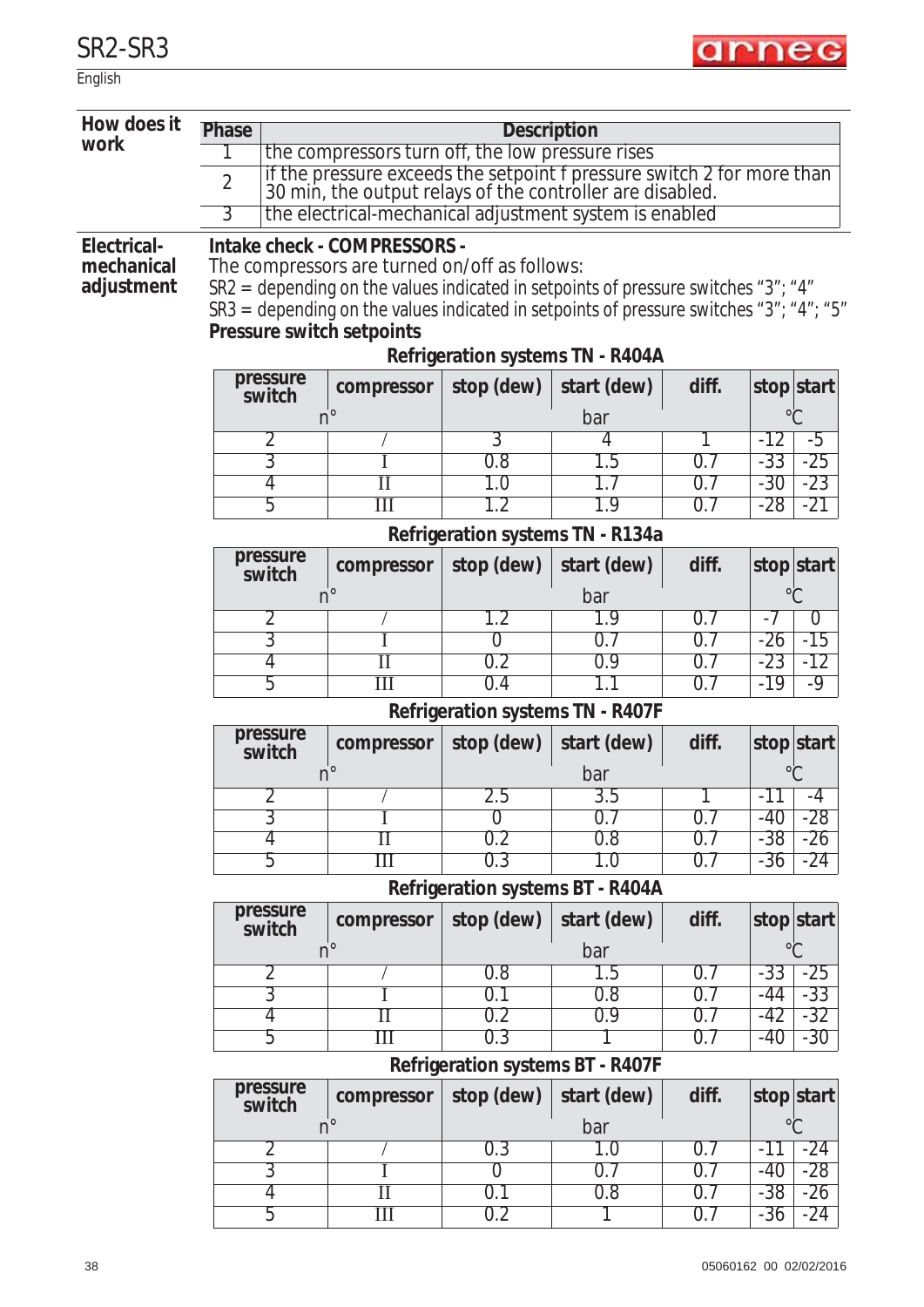

#### **Condensation check - FANS -**

|                                                                                                                                                                        | Then                                                    |
|------------------------------------------------------------------------------------------------------------------------------------------------------------------------|---------------------------------------------------------|
| the compressor starts                                                                                                                                                  | the 1st condensation step is activated                  |
| the condensation pressure exceeds<br>the setpoint values of the<br>condensation control pressure<br>$\left\lfloor \frac{\text{switch}^n}{\text{switch}} \right\rfloor$ | the 2nd and the 3rd condensation<br>steps are activated |

**High-pressure pressure switch setpoints**

| pressure<br>switch | <b>Step</b>  | start        | stop | diff. | on         | off |
|--------------------|--------------|--------------|------|-------|------------|-----|
|                    | $n^{\circ}$  |              | bar  |       | $\circ$    |     |
|                    | 1-11         | 10           | 8    | 2     | 39         | 31  |
|                    |              | <b>R404A</b> |      |       |            |     |
| pressure<br>switch | <b>Step</b>  | start        | stop | diff. | on         | off |
|                    | $n^{\circ}$  |              | bar  |       | $\circ$    |     |
|                    | $I-II$       | 17           | 14   | 3     | $\sqrt{1}$ | 36  |
|                    | <b>R407F</b> |              |      |       |            |     |
| pressure<br>switch | <b>Step</b>  | start        | stop | diff. | on         | off |
| $n^{\circ}$        |              |              | bar  |       | $\circ$    |     |
|                    | $I-II$       | 16           | 12.5 | 3.5   | 39         | 31  |



*A relay in the electrical cabinet enables relaunching the backup intervention warning interval*

## **17. Maintenance and cleaning**



- **DANGER! Live parts. Electrocution.**
- **REMOVE THE ELECTRIC POWER SUPPLY BEFORE ANY OPERATION!**
- **DO NOT touch the refrigeration system with wet hands or feet**



- **WARNING! Gas leak Intoxication Frostbite**
- **cut off power to the refrigeration system via the master switch upstream of the same**
- **DO NOT stay in the room in which the refrigeration system is installed if it's poorly ventilated - DO NOT operate on pressurized parts**



**ATTENTION! Hot surfaces. Burns : wait for the surfaces to cool down!**

**ATTENTION! Floor products. Vapours. Corrosion Breathing difficulty: avoid contact and inhalation.**

**Before proceeding with any operation adopt all the precautions possible to avoid accidents. Wear the Personal protective equipment provided (cap.3.).**

In addition to the indications specified in the maintenance contract stipulated with the manufacturer, proceed as follows.

#### *17.1. Enter the machine room*

#### **Procedure**

| <b>Step</b> | Action                                                                   |                 |  |  |
|-------------|--------------------------------------------------------------------------|-----------------|--|--|
|             | open the door staying in the safety zone (behind the door)               |                 |  |  |
|             | stay on the edge                                                         |                 |  |  |
|             | If you do not notice                                                     | Then            |  |  |
|             | - abnormal noises<br> - oil or gas leaks<br> - any potential malfunction | enter carefully |  |  |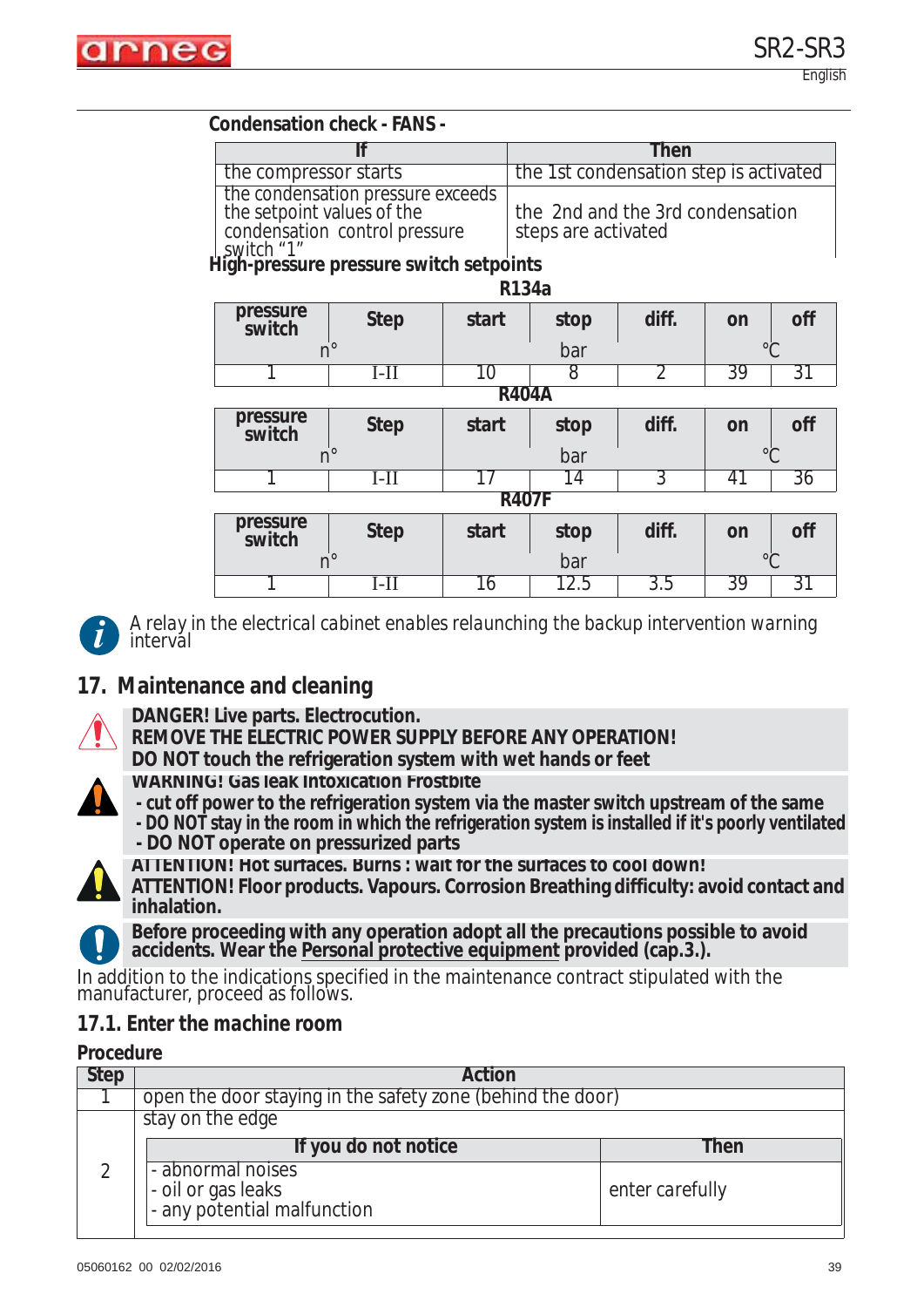English



#### *17.2. Maintenance*

| <b>Check</b>                               | Frequency      |
|--------------------------------------------|----------------|
| tightening torque of terminal block screws |                |
| malfunctions, noise, vibrations            |                |
| tighten the bolts                          |                |
| operation of vibration sampers             |                |
| intake pressure                            |                |
| temperature of input gas                   |                |
| oil level                                  |                |
| oil acidity (run the test)                 |                |
| state of humidity level gauge              | every 6 months |
| state of liquid line filters               |                |
| for each compressor:                       |                |
| - compression end temperature              |                |
| - supply pressure<br>- oil pump operation  |                |
| - differential pressure switch operation   |                |
| - for oil level                            |                |
| - power consumption<br>- crankcase heater  |                |
|                                            |                |

### *17.3. Cleaning - general directions*

Every three months clean the refrigeration system by removing dust, spiderwebs, etc.

- Once you have completed maintenance and cleaning proceed as follows:
- $\bullet$  check that the parts are not damaged or worn
- clean the capacitor (remote) (Fig. 13) every 30 days using brushes with rigid bristles (non metallic) or a vacuum cleaner
- replace worn parts with new ones provided by the manufacturer
- $\bullet$  restore electrical power supply.



**ATTENTION!** Slippery floor. Falling.

Remove from the floor any element such as cloths, water or detergent residues.

**DO NOT** damage or fold the fins of the capacitor

carefully remove any detergent residues

### **18. Disassemble the refrigeration system**



*This refrigeration system contains 75% of recyclable materials.*

| Preparazione       | recover the coolant<br>remove the lubricating oil.                                                                                                                                                                                                                                                                                                                                                                                                                                                                                   |
|--------------------|--------------------------------------------------------------------------------------------------------------------------------------------------------------------------------------------------------------------------------------------------------------------------------------------------------------------------------------------------------------------------------------------------------------------------------------------------------------------------------------------------------------------------------------|
| <b>Obligations</b> | dispose of the refrigeration system in compliance with the regulations in<br>force on waste disposal effective in every country and in full respect of the<br>$\bullet$<br>surrounding environment<br>• according to the Laws in force, this refrigeration system is considered a<br>hazardous waste and must be disposed of separately, as it cannot be handled as municipal waste nor handed over to regular waste plants.<br>• consign the intact parts of the refrigeration circuit to specialised refrigerant recycling centres |
|                    | all the above operations such as transport and waste disposal must be performed exclusively by specialised authorised technical staff.                                                                                                                                                                                                                                                                                                                                                                                               |
| Liability          | the user must consign the refrigeration system to be disposed of, to the waste disposal centre specified by the local Body or the manufacturer, for<br>recovering and recycling the materials.                                                                                                                                                                                                                                                                                                                                       |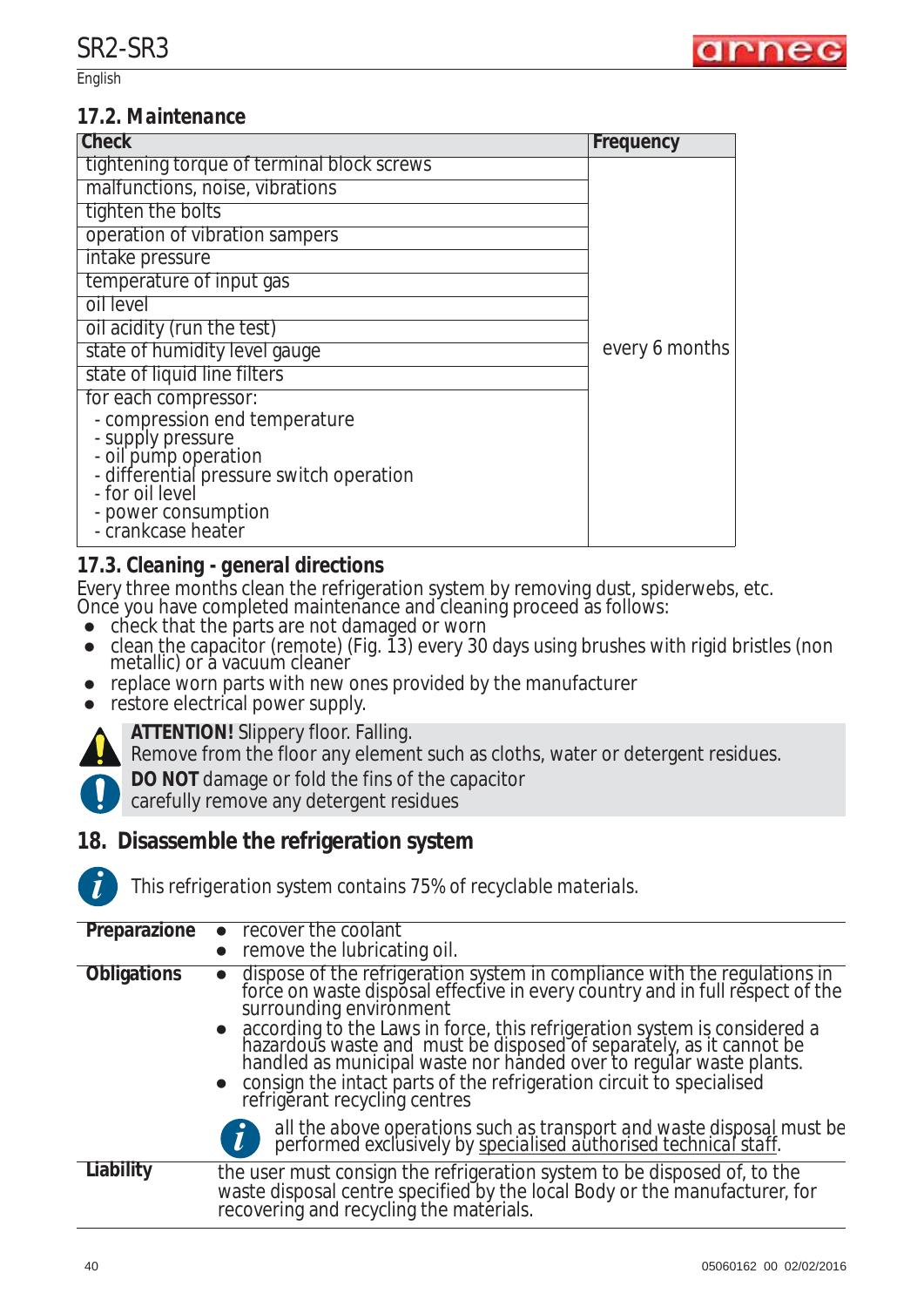

## **19. Warranty**

The Buyer can take advantage of the warranty provided by the supplier only by carefully observing the instructions given in this manual, in particular if:

- always operates within the limitations of use of the refrigeration system
- $\bullet$  to carefully and constantly carry out maintenance operations;
- authorizes the use of the machine by operators and technicians trained for the purpose and with proven skills and behaviour (see chap.4-5-6)

## *19.1. Warranty conditions (Italy)*

Unless otherwise agreed, the machines are guaranteed only if factory new, for one year from the date of shipment, except for the electrical parts and related parts. Within this period, the parts will be replaced or repaired for free at the discretion of our technicians that will assess it they are defective.

For further details on warranty conditions plese check the sales terms.

### *19.2. Warranty (Overseas)*

For overseas warranty see the agreements with the respective dealers or area managers.



*Failure to comply with the instructions in this manual shall void the warranty.*

## **20. Spare parts**

Use only original spare parts

- replace the parts before wearing excessively to avoid damage to persons or property
- carry out scheduled maintenance as provided in the agreement

## **21. Troubleshooting**

| Problema                        | Possible causes                                             | <b>Possible solutions</b>                                                                                                             |
|---------------------------------|-------------------------------------------------------------|---------------------------------------------------------------------------------------------------------------------------------------|
| The compressor                  | The power line is opened<br>$\bullet$                       | Rearm the circuit breaker<br>$\bullet$                                                                                                |
| is not working                  | Circuit breaker triggered<br>$\bullet$                      | Search for leakage to ground or<br>shortcircuits within the control<br>circuit<br>Reset and rearm the circuit<br>$\bullet$<br>breaker |
|                                 | Activation of safety pressure<br>$\bullet$<br>switch        | Rearm the pressure switch<br>$\bullet$                                                                                                |
|                                 | Contactor blockage during<br>$\bullet$<br>opening           | Have the contactor replaced<br>$\bullet$                                                                                              |
|                                 | Terminal clamps are loose<br>$\bullet$                      | Check clamps' tightening.<br>$\bullet$                                                                                                |
|                                 | Controls incorrectly connected<br>$\bullet$                 | <b>Check connections</b><br>$\bullet$<br>Correct, if necessary<br>$\bullet$                                                           |
|                                 | Line low voltage<br>$\bullet$                               | Check the line voltage identify<br>and eliminate the cause of the<br>$\bullet$<br>voltage drop.                                       |
|                                 | Compressor motor failure                                    | Replace the compressor, if<br>needed                                                                                                  |
|                                 | Compressor seizure<br>$\bullet$                             | Have the compressor replaced<br>$\bullet$                                                                                             |
| Compressor<br>stops due to low- | Malfunction of low-pressure<br>pressure switch<br>$\bullet$ | Increase the setpoint of the<br>differential switch                                                                                   |
| pressure                        |                                                             | Replace the pressure switch                                                                                                           |
| pressure switch<br>activation.  | Compressor supply valve partly<br>$\bullet$<br>closed       | Open the compressor supply<br>$\bullet$<br>valve                                                                                      |
|                                 | Poor refrigerant load<br>$\bullet$                          | Refill with refrigerant<br>$\bullet$                                                                                                  |
|                                 | Compressor intake line filter<br>clogged                    | Clean the filter                                                                                                                      |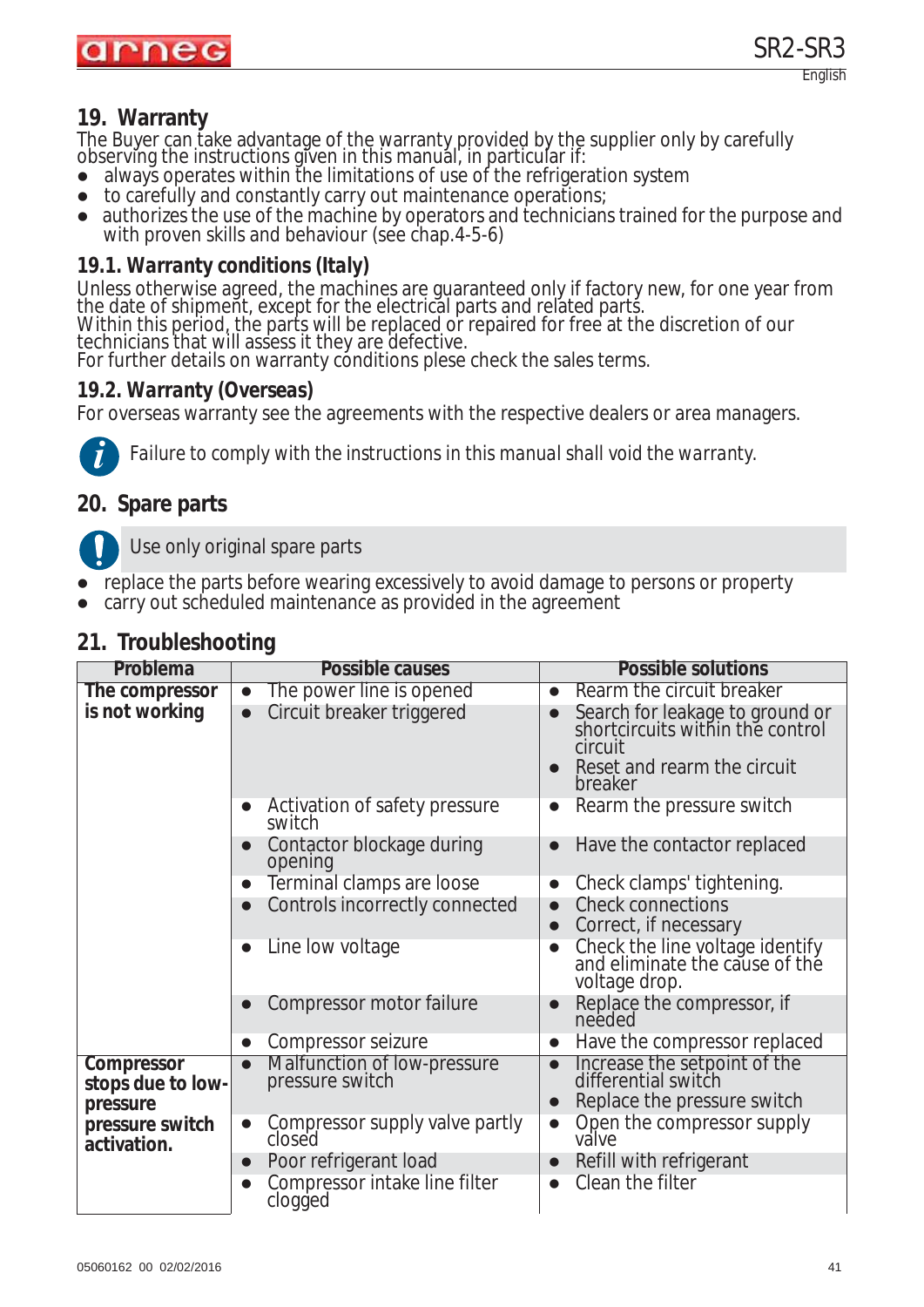English



| Compressor<br>stops due to<br>high-pressure | Malfunction of the high-pressure<br>pressure switch   | Check the setpoints of the<br>pressure switch<br>Replace<br>$\bullet$                                                                                 |
|---------------------------------------------|-------------------------------------------------------|-------------------------------------------------------------------------------------------------------------------------------------------------------|
| pressure switch<br>activation.              | Compressor supply valve partly<br>$\bullet$<br>closed | Open the compressor supply<br>$\bullet$<br>valve                                                                                                      |
|                                             | Air within the cooling system<br>$\bullet$            | Bleed the air from the cooling<br>circuit                                                                                                             |
|                                             | Fan failure or operation at low<br>flow rate          | Check the motor, the fan and the<br>electrical connections<br>$\bullet$                                                                               |
| The unit works                              | Poor refrigerant load<br>$\bullet$                    | Refill with refrigerant                                                                                                                               |
| for a long period                           | Control contacts are melted<br>$\bullet$              | Replace the damaged element<br>$\bullet$                                                                                                              |
| without stopping                            | Air within the cooling system<br>$\bullet$            | Bleed the air from the cooling<br>circuit                                                                                                             |
|                                             | Poor insulation<br>$\bullet$                          | Replace or repair the insulation<br>$\bullet$                                                                                                         |
|                                             | Compressor performance<br>dropped                     | Check the valves of the<br>compressor                                                                                                                 |
|                                             |                                                       | Replace, if necessary<br>$\bullet$                                                                                                                    |
| The unit is<br>noisy                        | Vibrations within pipes<br>●                          | Secure the pipes<br>Check that the connectors of the<br>pipes are tightened                                                                           |
|                                             | Compressor is noisy                                   | Check the valve plate.<br>Replace the compressor if the<br>bearings are worn.<br>Check that the screws that<br>secure the compressor are<br>tightened |
| The intake line                             | The insulation is worn<br>$\bullet$                   | Have the insulation replaced                                                                                                                          |
| contains water<br>or is covered<br>with ice |                                                       |                                                                                                                                                       |
|                                             |                                                       |                                                                                                                                                       |



*in all the cases not described or where it is not possible to solve the problem with these* **i** *indications, contact the nearest Service Centre*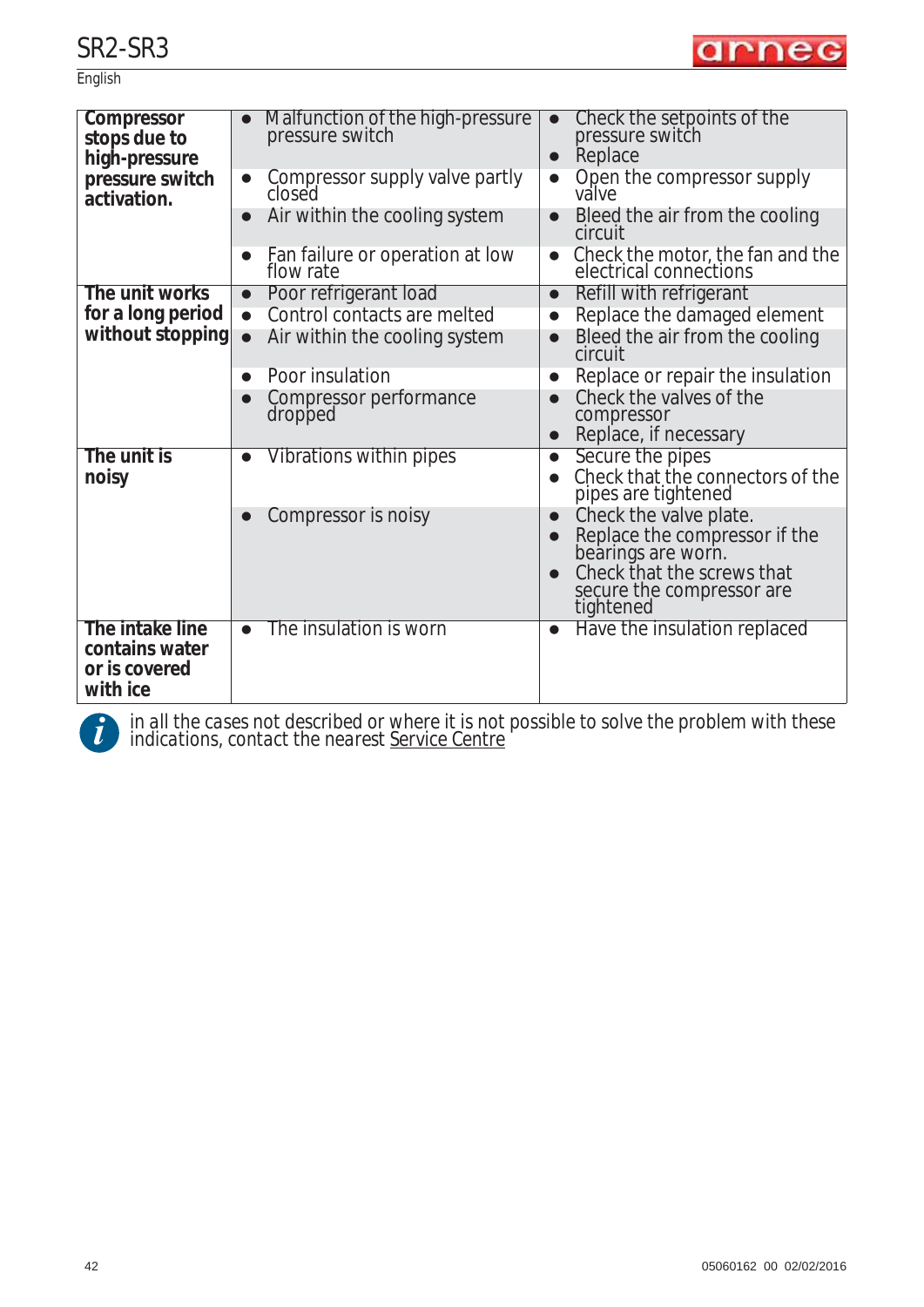

# Installations- und Gebrauchshandbuch

# INHALTSVERZEICHNIS

| Restrisiken, persönliche Schutzausrüstung (PSA) und Notfallsituationen  46 |    |
|----------------------------------------------------------------------------|----|
|                                                                            |    |
|                                                                            |    |
|                                                                            |    |
|                                                                            |    |
|                                                                            |    |
|                                                                            |    |
|                                                                            |    |
|                                                                            |    |
|                                                                            |    |
|                                                                            |    |
|                                                                            |    |
|                                                                            |    |
|                                                                            |    |
|                                                                            |    |
|                                                                            |    |
|                                                                            |    |
|                                                                            | 59 |

#### **Material, das der Kühlzentrale beigelegt ist:**

Installations- und Gebrauchshandbuch Handbuch der technischen Daten Betriebs- und Programmierungshandbuch Steuertafel Konformität des Produktes Elektrische Schaltpläne Pläne der Kühlkreisläufe Konformitätserklärung



Verbinden Sie sich mit der Webseite www.arneg.it, um dieses Handbuch herunterzuladen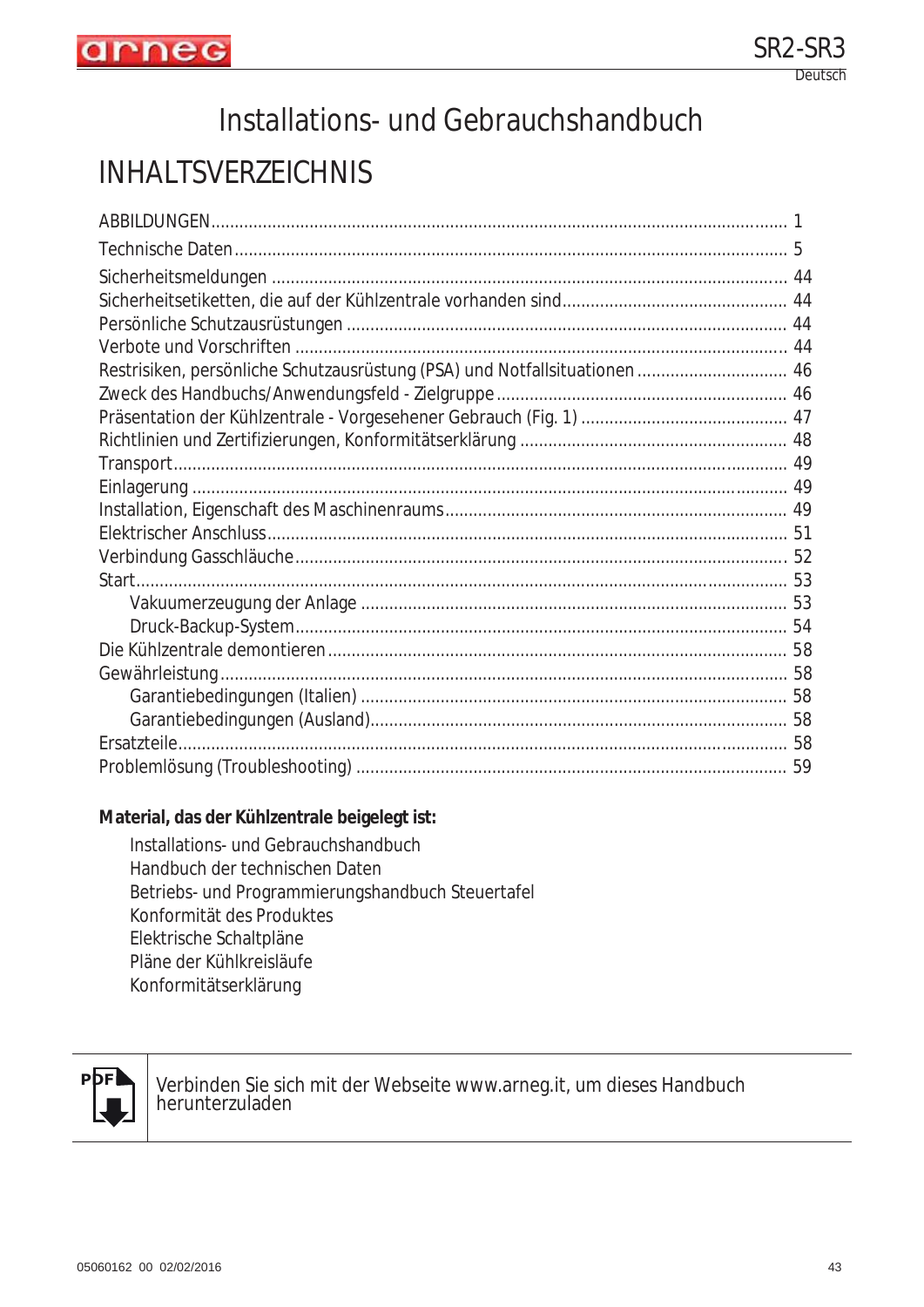arnec

Deutsch

## **1. Sicherheitsmeldungen**

Nachstehend sind die Sicherheitshinweise, die in diesem Handbuch angegeben sind, aufgelistet.:



**GEFAHR! Weist auf eine Situation hin, die, wenn sie nicht verhindert wird, zum Tod oder zu schweren Verletzungen führen kann.**



**WARNUNG! Weist auf eine Situation hin, die, wenn sie nicht verhindert wird, zum Tod oder zu schweren Verletzungen führen kann.**

**ACHTUNG!** Weist auf eine Situation hin, die, wenn sie nicht verhindert wird, zu leichten Verletzungen führen kann.

## **2. Sicherheitsetiketten, die auf der Kühlzentrale vorhanden sind**

Auf den Kühlzentralen sind Etiketten vorhanden, die die Aufmerksamkeit der Bediener und Techniker auf Gefahren und Vorsichtsmaßnahmen lenken.



Gefahr durch elektrische Spannung Gefahr durch eiektrische Spannung **Wirter** heiße Oberflächen Gefahr genaue Aufnahmepunkte der Bügel der Hebebühne siehe (Kap.10.)

Aufmerksam die Etiketten lesen, **NICHT** bedecken, beschädigen oder entfernen. Bei Beschädigung ersetzen.

## **3. Persönliche Schutzausrüstungen**

Folgend sind die Symbole in Bezug auf die Persönliche Schutzausrüstungen (PSA) angegeben, die Kältetechniker tragen müssen, die auf der Kühlzentrale Arbeiten durchführen dürfen:

| Schutzbrille     | Unfallverhütungs<br>schuhe | Gehörschutz |
|------------------|----------------------------|-------------|
| Schutzhandschuhe | Kleidung<br>Schutzoverall  |             |

## **4. Verbote und Vorschriften**



**GEFAHR! Unter Spannung stehende Elemente. Elektrischer Schlag.**

- **VOR DURCHFÜHRUNG VON ARBEITEN DIE STROMVERSORGUNG TRENNEN!**
- **WARNUNG! Gasverlust. Vergiftung. Kälteverbrennungen**
- **Trennen Sie die Kühlzentrale vom vorgeschalteten Hauptschalter ab.**
- **Den Raum, in dem die Kühlzentrale positioniert ist, verlassen, falls dieser nicht ausreichend belüftet ist.**
- **Nehmen Sie KEINEN Eingriff auf Teilen unter Druck vor.**
- **WARNUNG! Brand. Verbrennungen. Ersticken**
- **Folgen Sie den Anweisungen der geltenden Evakuierungsmaßnahmen im Brandfall.**
- **Trennen Sie die Kühlzentrale von dem ihr vorgeschalteten Hauptschalter ab.**
- **Zum Löschen der Flammen kein Wasser, sondern nur Trockenfeuerlöscher**



**ACHTUNG! Heiße Oberflächen. Verbrennungen.** 

**- Das Abkühlen der heißen Oberflächen abwarten!**



Nur spezialisierte Techniker, die von der Körperschaft (Hersteller / Konzessionär / Händler) im Vertrag angegeben wurden, sind zur Ausführung der im Handbuch beschriebenen Vorgänge zugelassen.

Dieses Handbuch muss aufmerksam durchgelesen werden, um Unfälle zu vermeiden und die Kühlzentrale korrekt zu verwenden.

**Für das Verhalten in Notfällen muss Bezug auf die im Land der Installation i vorgesehenen Sicherheitsmaßnahmen genommen werden.**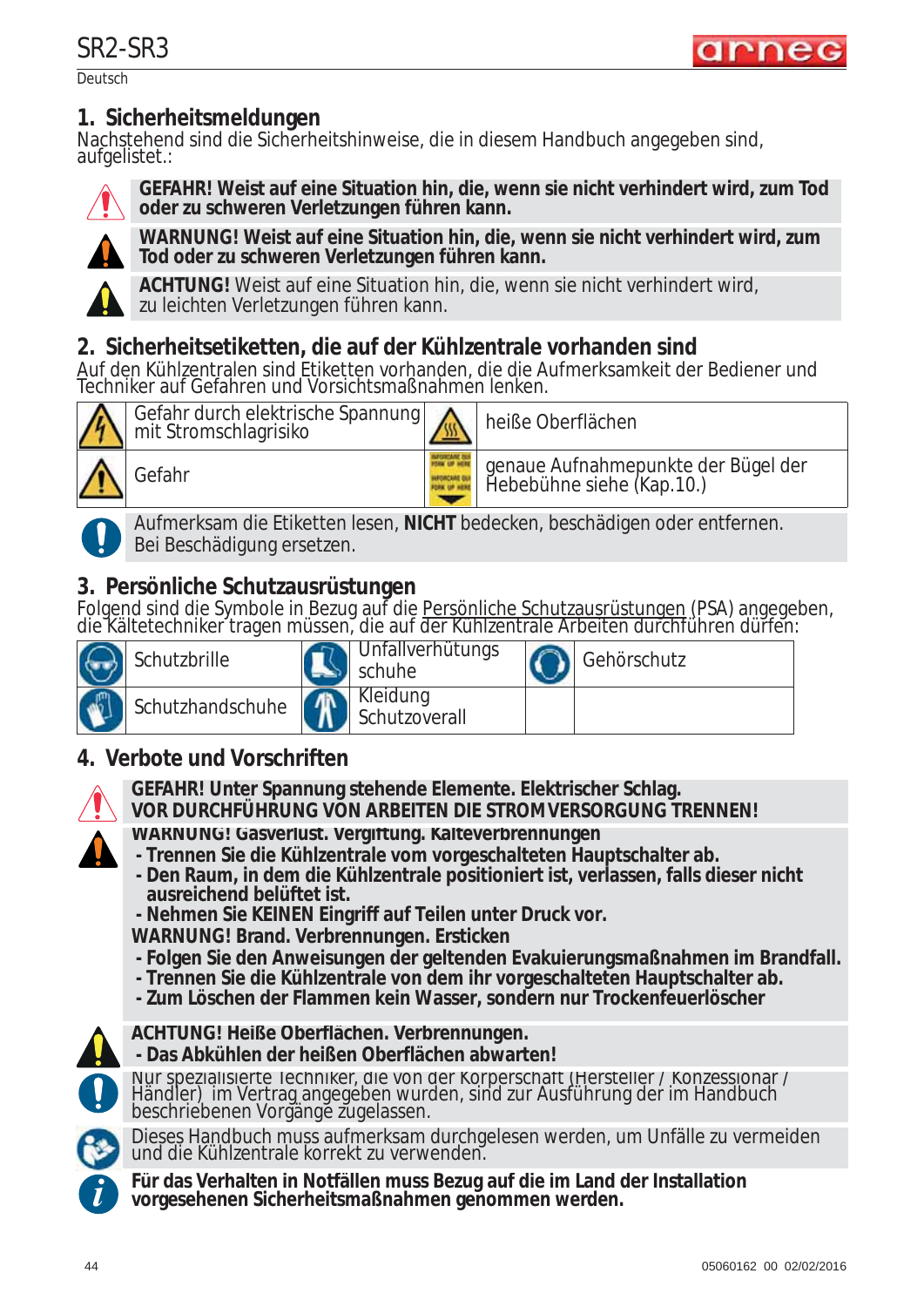

Deutsch

|              | Verantwortung Der Hersteller haftet nicht für:                                                                                                                                                                                         |
|--------------|----------------------------------------------------------------------------------------------------------------------------------------------------------------------------------------------------------------------------------------|
|              | unsachgemäßen, falschen und unvernünftigen Gebrauch der Kühlzentrale<br>• falsche Installation ohne Einhaltung der angegebenen Anweisungen                                                                                             |
|              | Verwendung seitens nicht qualifiziertem / geschultem Personal                                                                                                                                                                          |
|              | Defekte der Stromversorgung<br>$\bullet$                                                                                                                                                                                               |
|              | schwere Mängel bei der vorgesehenen Wartung und Reinigung<br>Verwendung von nicht vorgesehenem oder zugelassenem Zubehör seitens<br>der Firma ARNEG S.p.A.                                                                             |
|              | unbefugte Anderungen und Eingriffe                                                                                                                                                                                                     |
|              | Verwendung von Nicht-Originalersatzteilen                                                                                                                                                                                              |
|              | Nichtbefolgung der Anweisungen<br>$\bullet$                                                                                                                                                                                            |
| Vorschriften | aufmerksam und sorgfältig arbeiten<br>$\bullet$                                                                                                                                                                                        |
|              | immer die vorgesehenen PSA (persönliche Schutzausrüstungen)<br>verwenden (Kăp.3.).                                                                                                                                                     |
|              | alle Wartungsarbeiten regelmäßig ausführen.                                                                                                                                                                                            |
|              | wenden Sie sich für jeglichen Eingriff auf der Kühlzentrale an einen<br>spezialisierten Techniker.                                                                                                                                     |
|              | die Temperatur- und Feuchtigkeitswerte dürfen nicht über den<br>beschriebenen liegen.                                                                                                                                                  |
|              | die Klima-, Belüftungs- sowie die Heizanlagen der Verkaufsstelle müssen immer voll funktionstüchtig sein.                                                                                                                              |
| Verbote      | Während des Betriebs                                                                                                                                                                                                                   |
|              | WARNUNG! Bersten des Kompressorkopfes Verletzungen<br>- Den Ablasshahn des Kompressors NICHT schließen                                                                                                                                 |
|              | Beschädigung Kompressor:<br>- Die Saughähne NICHT schließen<br>- Die Ölhähne NICHT schließen<br>Strukturversagen, unter Druck stehende Fluidlecks:<br>- Nehmen Sie KEINEN Eingriff auf Teilen unter Druck vor.                         |
|              | <b>Während des Gebrauchs</b>                                                                                                                                                                                                           |
|              | GEFAHR! Bauteile unter Spannung. Elektrischer Schlag<br>Die Kühlzentrale NICHT mit nassen oder feuchten Händen bzw.<br>Füßen benutzen/berühren.                                                                                        |
|              | • KEINE Verbraucher hinzufügen<br><b>NICHT</b> auf die Kühlzentrale steigen                                                                                                                                                            |
|              | Die Kühlzentrale darf NICHT verwendet werden:                                                                                                                                                                                          |
|              | - von Kindern                                                                                                                                                                                                                          |
|              | - von Personal mit beeinträchtigten körperlichen und geistigen<br>Fähigkeiten bzw. eingeschränkter Wahrnehmung, oder mit<br>unzureichender Erfahrung und Kenntnis über den Gebrauch der<br>Kühlzentrale, das diese nicht in Sicherheit |
|              | von Drogen steht.<br>Erlauben Sie NICHT, dass Kinder und Jugendliche mit der Kühlzentrale<br>spielen                                                                                                                                   |
|              | Jede andere Verwendung oder Veränderung, die nicht in diesem Handbuch enthalten oder                                                                                                                                                   |

nicht von ARNEG S.p.A. autorisiert ist, wird als gefährlich eingestuft, annulliert das Recht auf Garantie und macht die Konformitätserklärung, die laut Maschinenrichtlinie 2006/42 EG vorgesehen ist, ungültig.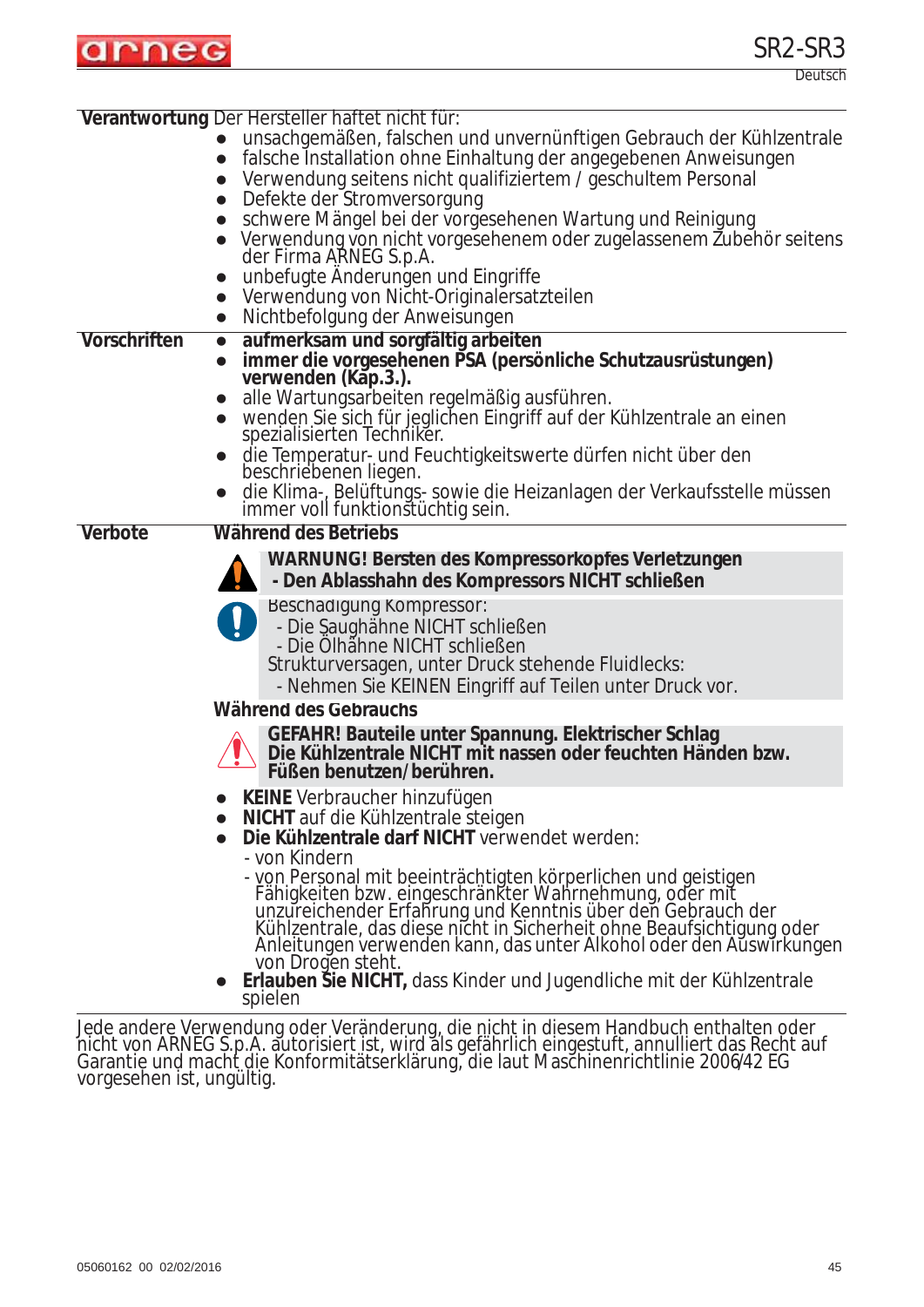

Deutsch

## **5. Restrisiken, persönliche Schutzausrüstung (PSA) und Notfallsituationen**

Nachstehend sind jene Restrisiken aufgelistet, die durch Schutzvorrichtungen, technische Konstruktionen und Unfallverhütungsmaßnahmen nicht beseitigt werden können:

| <b>Risiken</b>                                                                                                                                                                                                                                 | Verringerung der Risiken                                                                                                                                                                                                                                                                                                                                                                                                                                                                                                                                     |
|------------------------------------------------------------------------------------------------------------------------------------------------------------------------------------------------------------------------------------------------|--------------------------------------------------------------------------------------------------------------------------------------------------------------------------------------------------------------------------------------------------------------------------------------------------------------------------------------------------------------------------------------------------------------------------------------------------------------------------------------------------------------------------------------------------------------|
| - vorstehende Teile<br>- hängende Lasten (während der Be-<br>und Entladung)<br>- elektrische Stromkabel<br>- Ansammlung von elektrischen<br>Ladungen<br>- in Bewegung befindlichen Teile<br>- Herunterfallen der Last von der<br>Struktur<br>. | es muss geeignete Arbeitskleidung getragen werden<br>(z. B. ohne flatternde Elemente)<br>es muss die persönliche Schutzausrüstung getragen<br>$w$ erden (Kap. 3.):<br>- Unfallschutzschuhe<br>- Schnittschutz-Handschuhe<br>- Schnittschutz-Bekleidung (Schürze mit Brustlatz, Schutz<br>der Beine, usw.)<br>- Schutzbrillen gegen Splitter<br>- Schutzhelm<br>- Gehörschutz<br>die Potentialausgleichsverbindung überprüfen<br>mittels Hinweisen, Schildern usw. mussen nicht<br>angemessene Verhaltensweisen gekennzeichnet<br>werden (Aufgabe des Kunden) |

Der im Handbuch beschriebene korrekte Gebrauch der Kühlzentrale schützt den Bediener und die Kühlzentrale vor gefährlichen Situationen.

**i**

*Trotzdem kann es zu Notsituationen kommen. In diesem Fall muss man sich auf die Erfahrung des spezialisierten Technikers verlassen, der durch seine Maßnahmen seine eigene Sicherheit und die der anderen niemals beeinträchtigen darf.*

## **6. Zweck des Handbuchs/Anwendungsfeld - Zielgruppe**

Dieses Handbuch muss aufmerksam durchgelesen werden, um Unfälle zu vermeiden und die Kühlzentrale korrekt zu verwenden.

Dieses Handbuch enthält allgemeine Informationen über die Kühlzentralen **SR2-SR3** , die von der Firma ARNEG S.p.A. hergestellt werden. Des Weiteren sind alle Informationen angegeben, die für dessen ordnungsgemäßen Betrieb notwendig sind.

**Zielgruppe** Das Handbuch richtet sich an eine spezifische professionelle Figur:

#### **SPEZIALISIERTER KÜHLTECHNIKER:**

Geschulter Techniker, der von der im Vertrag angegebenen Körperschaft (Hersteller/Konzessionär/Händler) für folgenden Aufgaben gemäß den geltenden Vorschriften autorisiert wurde: Installation, außerordentliche Wartung, Reparatur, Austausch und Kontrollen von Bauteilen. Der Techniker muss sich der Risiken bewusst sein und muss alle notwendigen Schutzmaßnahmen ergreifen, um sich selbst und andere vor den Risiken, die die durchzuführenden Arbeiten mit sich bringen, zu schützen.

Es sind die entsprechenden Zuständigkeiten genau definiert, um auf der Kühlzentrale unter sicheren Bedingungen arbeiten zu können.

**Aufbewahrung** Die Betriebsanleitung muss folgendermaßen aufbewahrt werden:

- von Personal, das für diesen Zweck ausgewählt wurde
- an einem geeigneten Ort, der dem gesamten Wartungspersonal bekannt ist, damit jederzeit Einsicht genommen werden kann. Wenn das Möbel an Dritte weitergegeben wird:
- 
- die Betriebsanleitung muss dem neuen Benutzer oder Besitzer übergeben werden

- der Hersteller muss darüber informiert werden.

Falls die Betriebsanleitung beschädigt oder verloren wurde, muss beim Hersteller eine neue angefordert werden.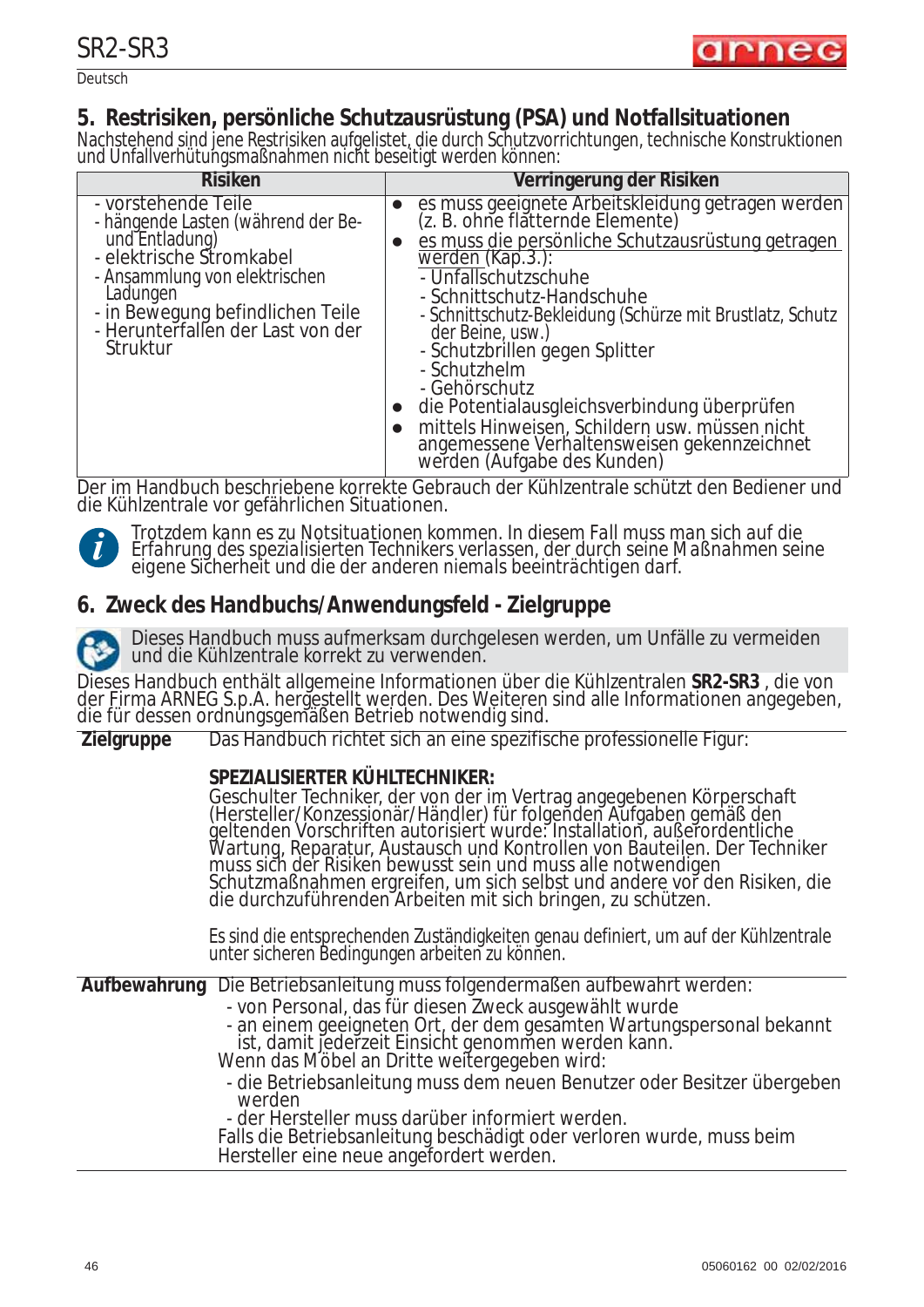

| $\boldsymbol{d}$             | Lebensdauer aufbewahrt werden.                                                                                                                                                                                                                                                                                                                                                                                                                                                                                                                                                                                                                                                             |                                        | - Das Handbuch ist als Bestandteil der Kühlzentrale zu betrachten und muss für deren                                                                                                                                                 |  |  |
|------------------------------|--------------------------------------------------------------------------------------------------------------------------------------------------------------------------------------------------------------------------------------------------------------------------------------------------------------------------------------------------------------------------------------------------------------------------------------------------------------------------------------------------------------------------------------------------------------------------------------------------------------------------------------------------------------------------------------------|----------------------------------------|--------------------------------------------------------------------------------------------------------------------------------------------------------------------------------------------------------------------------------------|--|--|
| offizielle Sprache.          |                                                                                                                                                                                                                                                                                                                                                                                                                                                                                                                                                                                                                                                                                            |                                        | - Das Handbuch wurde in italienischer Sprache verfasst und dies ist auch die einzige                                                                                                                                                 |  |  |
|                              | Original übereinstimmt.                                                                                                                                                                                                                                                                                                                                                                                                                                                                                                                                                                                                                                                                    |                                        | - Arneg S.p.A. übernimmt keine Haftung für Übersetzungen, deren Sinn nicht mit dem                                                                                                                                                   |  |  |
|                              |                                                                                                                                                                                                                                                                                                                                                                                                                                                                                                                                                                                                                                                                                            |                                        | - Der Inhalt dieses Handbuchs stellt den technischen und technologischen Stand bei der<br>Herstellung dar, der zum Zeitpunkt des Vertriebs der beschriebenen Kühlzentrale<br>gültig war. Es kann somit im Falle von späteren Aktuali |  |  |
|                              | 7. Präsentation der Kühlzentrale - Vorgesehener Gebrauch (Fig. 1)                                                                                                                                                                                                                                                                                                                                                                                                                                                                                                                                                                                                                          |                                        |                                                                                                                                                                                                                                      |  |  |
| eingehalten werden.          | GEFAHR! Unter Spannung stehende Elemente. Elektrischer Schlag.                                                                                                                                                                                                                                                                                                                                                                                                                                                                                                                                                                                                                             |                                        | Die Verordnungen und geltenden Gesetze müssen bei der Installation und dem Einsatz                                                                                                                                                   |  |  |
| $\mathbf{i}$                 | je nach Zuständigkeit laut der Anweisungen in die verschiedenen Arbeiten ein                                                                                                                                                                                                                                                                                                                                                                                                                                                                                                                                                                                                               |                                        | - Lesen Sie das Handbuch vor dem Gebrauch aufmerksam und weisen Sie das Personal                                                                                                                                                     |  |  |
|                              | Transport, Installation, Wartung usw.).<br>- Dieses Handbuch kann in KEINSTER Weise für kulturelle oder geistige Mängel des<br>- Personals aufkommen, das mit der Kühlzentrale zu tun hat.                                                                                                                                                                                                                                                                                                                                                                                                                                                                                                 |                                        |                                                                                                                                                                                                                                      |  |  |
| Für wen es<br>bestimmt ist   | Die Kühlzentrale muss von Fachpersonal verwendet werden, das vom<br>die damit verbundenen Risiken unterrichtet wurde.                                                                                                                                                                                                                                                                                                                                                                                                                                                                                                                                                                      |                                        | Arbeitgeber für den Gebrauch geschult und ausgebildet wurde und über                                                                                                                                                                 |  |  |
| Vorgesehener<br>Gebrauch     | Die Kühlzentralen SR (Silent Rack) sind für den Einsatz in kleinen und<br>(TT) vorgesehen.                                                                                                                                                                                                                                                                                                                                                                                                                                                                                                                                                                                                 |                                        | mittelgroßen Supermärkten, mit einem Leistungsspektrum von 7-90 kW für<br>mittlere Temperaturen (NT) und von 3 bis 26 kW für tiefe Temperaturen                                                                                      |  |  |
|                              | Scrollverdichtern ausgestattet werden.                                                                                                                                                                                                                                                                                                                                                                                                                                                                                                                                                                                                                                                     |                                        | Die Zentralen können mit 2 oder 3 halbhermetischen Kompressoren oder                                                                                                                                                                 |  |  |
| Vorgesehene<br>Einrichtungen | nur Kühlzentrale                                                                                                                                                                                                                                                                                                                                                                                                                                                                                                                                                                                                                                                                           |                                        |                                                                                                                                                                                                                                      |  |  |
| (Fig. 1)                     | offene Kühlzentrale mit Schaltschrank<br>2<br>3<br>geschlossene Kühlzentrale mit Schaltschrank                                                                                                                                                                                                                                                                                                                                                                                                                                                                                                                                                                                             |                                        |                                                                                                                                                                                                                                      |  |  |
| elektronischer<br>Controller | Die Kühlzentrale ist mit einem elektronischen Controller ausgestattet, (Fig. 8) der:<br>den Verdampfungs- und Kondensationsdruck auf den gewünschten<br>Werten in Abhängigkeit von den Betriebstemperaturen hält<br>die Kontrolle aller Parameter der Funktionsweise und Sicherheit der<br>Kühlzentrale mit einem Display erlaubt (Fig. 9)<br>über ein Druck-Backup-System verfügt, das, wenn der Controller nicht<br>funktioniert, der Kühlzentrale erlaubt, bis zur Ankunft des<br>Kundendienstes zu, in Betrieb zu sein.<br>Das Kontrollsystem wird im Zuge der Abnahme in der Werkstatt einge<br>$\mathbf{l}$<br>Um die Einstellungen zu verändern, müssen Sie sich mit dem Herstelle. |                                        |                                                                                                                                                                                                                                      |  |  |
| Schutz grad                  | Offene Kühlzentrale: IP30 - Geschlossene Kühlzentrale: IP44                                                                                                                                                                                                                                                                                                                                                                                                                                                                                                                                                                                                                                |                                        |                                                                                                                                                                                                                                      |  |  |
| Sicherheitsvorric            | Vorrichtung                                                                                                                                                                                                                                                                                                                                                                                                                                                                                                                                                                                                                                                                                | <b>Position</b>                        | <b>Funktion</b>                                                                                                                                                                                                                      |  |  |
| htungen                      | Mini-Hochdruckwächter<br>mit automatischer<br>Rückstellung (Fig. 10)                                                                                                                                                                                                                                                                                                                                                                                                                                                                                                                                                                                                                       | auf dem<br>Zufuhrkollektor<br>montiert | Voralarm von Hochdruck                                                                                                                                                                                                               |  |  |
|                              | Hochdruckwächter mit<br>manueller Rückstellung<br>(Fig. 11)                                                                                                                                                                                                                                                                                                                                                                                                                                                                                                                                                                                                                                | einer für jeden<br>Kompressor          | Voralarm von Hochdruck                                                                                                                                                                                                               |  |  |
|                              | Druck-Backup-System<br>$(Fig. 8)$ (Kap. 16. 1.)                                                                                                                                                                                                                                                                                                                                                                                                                                                                                                                                                                                                                                            |                                        | greift ein, wenn der Controller<br>nicht funktioniert<br>hält den Kompressor bis zur<br>Ankunft des Kundendienstes in<br><b>Betrieb</b>                                                                                              |  |  |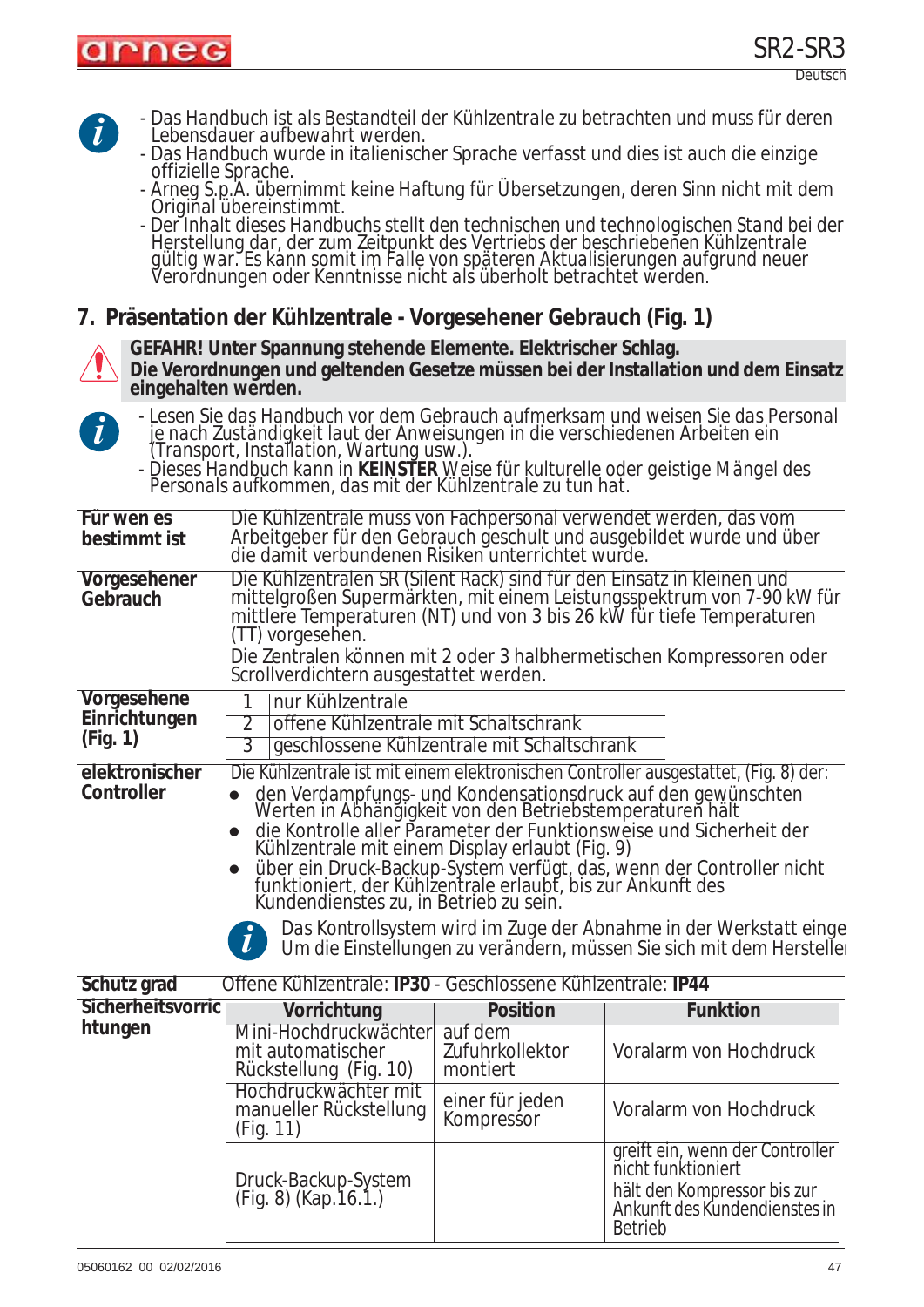arneg

Deutsch

#### **Verantwortung** Der Kunde oder Arbeitgeber haftet für die fachliche Kompetenz sowie den geistigen oder körperlichen Zustand des für den Gebrauch und der Wartung der Kühlzentrale zuständigen Personals.

#### **8. Richtlinien und Zertifizierungen, Konformitätserklärung**

Alle in diesem Handbuch beschriebenen Modelle von Kühlzentralen der Baureihe **SR2-SR3** entsprechen den wesentlichen Anforderungen an Sicherheit, Gesundheit und Schutz, die von den folgenden europäischen Richtlinien und Gesetzen verlangt werden:

| <b>Richtlinie</b>                                                                                                                  | Harmonisierte angewandte Normen:                                            |
|------------------------------------------------------------------------------------------------------------------------------------|-----------------------------------------------------------------------------|
| Maschinenrichtlinie 2006/42/EG                                                                                                     | ISO/TR 14121; EN ISO 12100; EN 378-2; EN 378-3; EN 378-<br>4; EN 60079-10-1 |
| Richtlinie zur elektromagnetischen<br>Verträglichkeit 2004/108/EG;                                                                 | EN 61000-3-2; EN 61000-3-12; EN 55014-1; EN 55014-2                         |
| Niederspannungsrichtlinie 2006/95/EG;                                                                                              | EN 60335-1; EN 60335-2-89/A2                                                |
| Richtlinie RoHs 2011/65/EG<br>(Beschränkung der Verwendung<br>bestimmter gefährlicher Stoffe in<br>Elektro- und Elektronikgeräten) | EN 50581                                                                    |
| Richtlinie PED 97/23/EG                                                                                                            | <b>EN 378</b>                                                               |



*Die von Arneg Spa verwendeten Druckwächter fallen in die Kategorie IV der Richtlinie PED.*

**Konformitätser** Eine Kopie der Konformitätserklärung ist der Kühlzentrale beigefügt **klärung** Im Fall des Verlusts des Originals der Konformitätserklärung, die zusammen mit der Kühlzentrale geliefert wird, kann eine Kopie heruntergeladen werden, indem das Formular auf folgenden Internetadressen ausgefüllt wird: - für Italien: http://www.arneg.it/conformita/it

- für das Ausland: http://www.arneg.it/conformita/en

## **9. Identifikation - Angaben Typenschild (Fig. 2)**

Auf den Außenseiten der Kühlzentrale befindet sich das (Fig. 2) Maschinenschild mit allen Merkmalen:



*Bewahren Sie eine Kopie der Daten im für die Überwachung und die Wartung der Anlagen zuständigen Büro auf.*

| Nr.             | Beschreibung                                                                          |
|-----------------|---------------------------------------------------------------------------------------|
|                 | Handelsname des Produkts                                                              |
| $\overline{2}$  | Produktcode                                                                           |
| 3               | Seriennummer                                                                          |
| 4               | Versorgungsspannung - Nummer der Phasen - Stromfrequenz                               |
| 5               | Nominale elektrische Leistungsaufnahme                                                |
| 6               | Nominale Stromaufnahme                                                                |
|                 | Nominale abgegebene Kühlleistung                                                      |
| 8               | Maximale Stromaufnahme                                                                |
| 9               | Art des Kühlgases                                                                     |
| 10              | Zugelassener maximale Druck                                                           |
| 11              | Bezügliche Verdampfungstemperatur                                                     |
| 12              | Bezügliche Kondensationstemperatur                                                    |
| $\overline{13}$ | Auftragsnummer, mit der die Maschine hergestellt wurde                                |
| 14              | Bestellnummer für die Fertigung der Maschine                                          |
| 15              | Baujahr                                                                               |
| 16              | CE-Kennzeichnung mit Identifikationsnummer der bekannten Stelle - Richtlinie 97/23/EG |
|                 | Bei Anfrage auf Kundendienst müssen folgende Daten dem Hersteller mitgeteilt werden:  |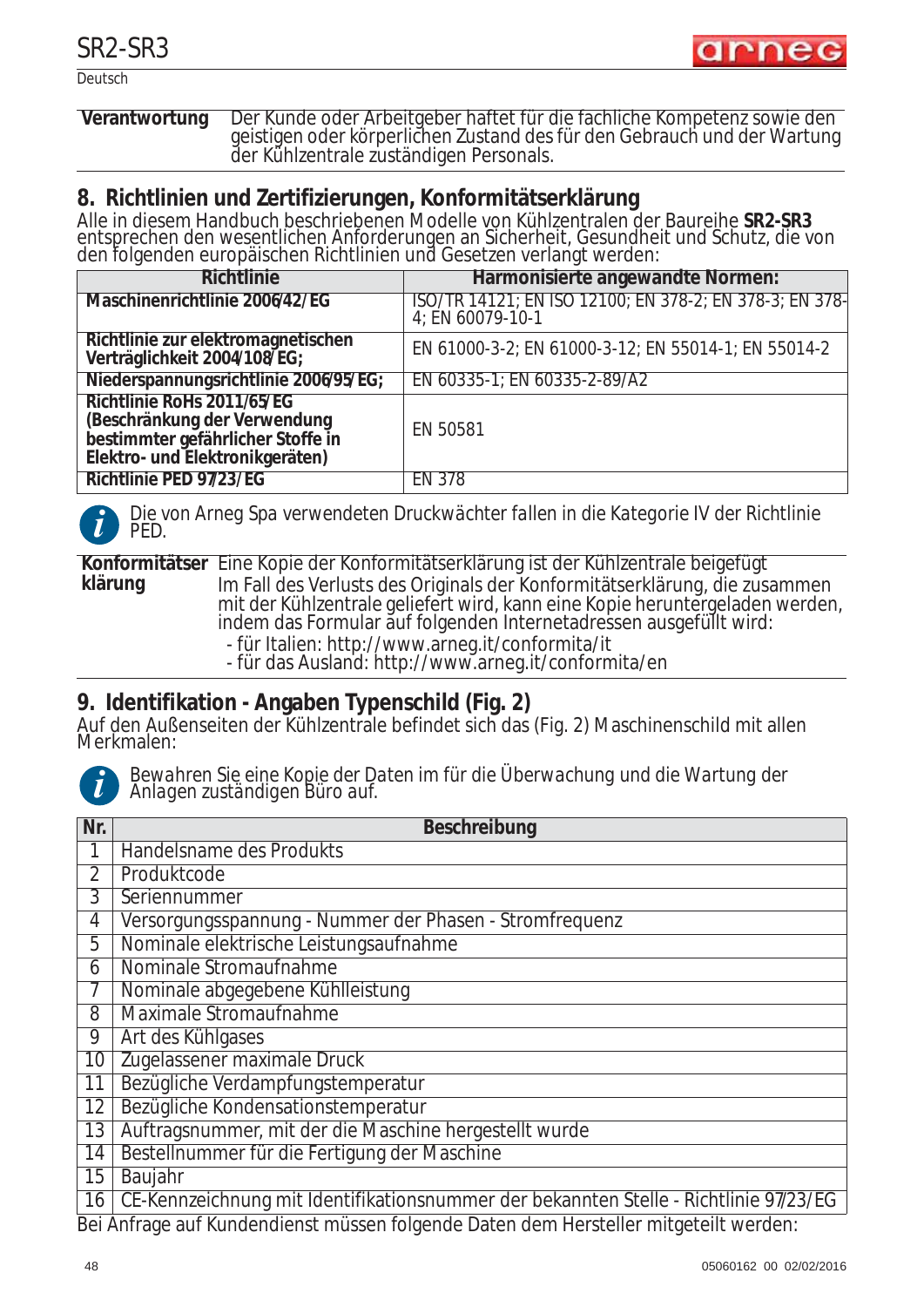

- *der Name der Kühlzentrale (1)*
- *die Seriennummer (3)*

*- die Bestellnummer (14)*



**Das Matrikelschild darf unter KEINEN** Umständen entfernt werden

**WARNUNG! Schwerer Gegenstand in Bewegung Quetschung**

## **10. Transport**



**befinden.** Das Auf- und Abladen muss durch Fachpersonal erfolgen, das in der Lage ist, die Gewichte, die genauen Hebepunkte (in denen keine Rohre, Kabel, elektrische Kästen usw. vorhanden sind) sowie das bezüglich Sicherheit und Tragkraft optimale Fahrzeug zu ermitteln.

**QuetschungIm Transportbereich dürfen sich keine Personen und Gegenstände** 

Die Zentralen besitzen einen selbsttragenden Rahmen für den Transport mit Hubwagen.

|                          | Div Evintalvit boshtevit vinon solbstriagonaon namnon far avit mansport milit nabwagon.                                                                                          |
|--------------------------|----------------------------------------------------------------------------------------------------------------------------------------------------------------------------------|
| Eigenschaften            | Einen Hubwagen verwenden:                                                                                                                                                        |
| des                      | - der den Anforderungen der geltenden Vorschriften entspricht                                                                                                                    |
| Hubwagens                | - NICHT abgenutzt oder beschädigt                                                                                                                                                |
|                          | - Länge Bügel: mindestens 950 mm<br>- der manuell oder elektrisch angetriebenen, zum Heben der Kühlzentrale                                                                      |
|                          |                                                                                                                                                                                  |
|                          | geeignet ist und eine Tragkraft von 1000 kg oder mehr besitzt.<br>- mit geeigneten Seilen und Kabeln, die NICHT abgenutzt sind                                                   |
| Handling unter $\bullet$ | im Handlingbereich dürfen sich keine Personen aufhalten                                                                                                                          |
| sicheren                 | die Ladebügel immer auf den entsprechenden Punkten positionieren (Fig.                                                                                                           |
| Bedingungen              | 4)                                                                                                                                                                               |
| (wie)                    | $\bullet$ die Gabeln immer komplett einführen                                                                                                                                    |
|                          | das Gewicht der Kühlzentrale so verteilen, dass der Schwerpunkt der Last<br>ausgeglichen ist. (Fig. 3)                                                                           |
|                          | <b>WARNUNG! Schwerer Gegenstand in Bewegung Quetschung</b><br>Folgen Sie den Anweisungen für ein Handling unter sicheren<br>Bedingungen;                                         |
|                          | Schleppen. Bruch/Vertormung/Risse<br>- Die Kühlzentrale darf NICHT gezogen oder geschoben werden<br>- Folgen Sie den Anweisungen für ein Handling unter sicheren<br>Bedingungen; |
|                          | wenn ein Kran verwendet wird, Folgendes einsetzen:                                                                                                                               |
|                          | einen Bügel von angemessener Tragfähigkeit des Gewichtes                                                                                                                         |
|                          | Gurtzeug, das die Kühlzentrale nicht in Querrichtung belastet und das ihre<br>Komponenten nicht beschädigt                                                                       |

*Andere als die angegebenen Transportverfahren sind NICHT zulässig*

## **11. Einlagerung**

| <b>Wie</b>   | • die Zentralen in geschlossenen Räumen bei einer Temperatur zwischen -25°C und<br>+55°C und einer Luftfeuchtigkeit zwischen 30% und 80%lagern. |
|--------------|-------------------------------------------------------------------------------------------------------------------------------------------------|
| Zu vermeiden | Die Zentralen NICHT in ungeschützten Bereichen lagern, in denen sie<br>Witterungseinflüssen und direkter Sonneneinstrahlung ausgesetzt<br>sind. |

## **12. Installation, Eigenschaft des Maschinenraums**



**i**

#### **WARNUNG!**

**Vor jedem Vorgang müssen alle notwendigen Vorsichtsmaßnahme getroffen und die vorgesehene individuelle Schutzausrüstung getragen werden, um Verletzungen bei der Bedienung zu vermeiden (Kap.3.)**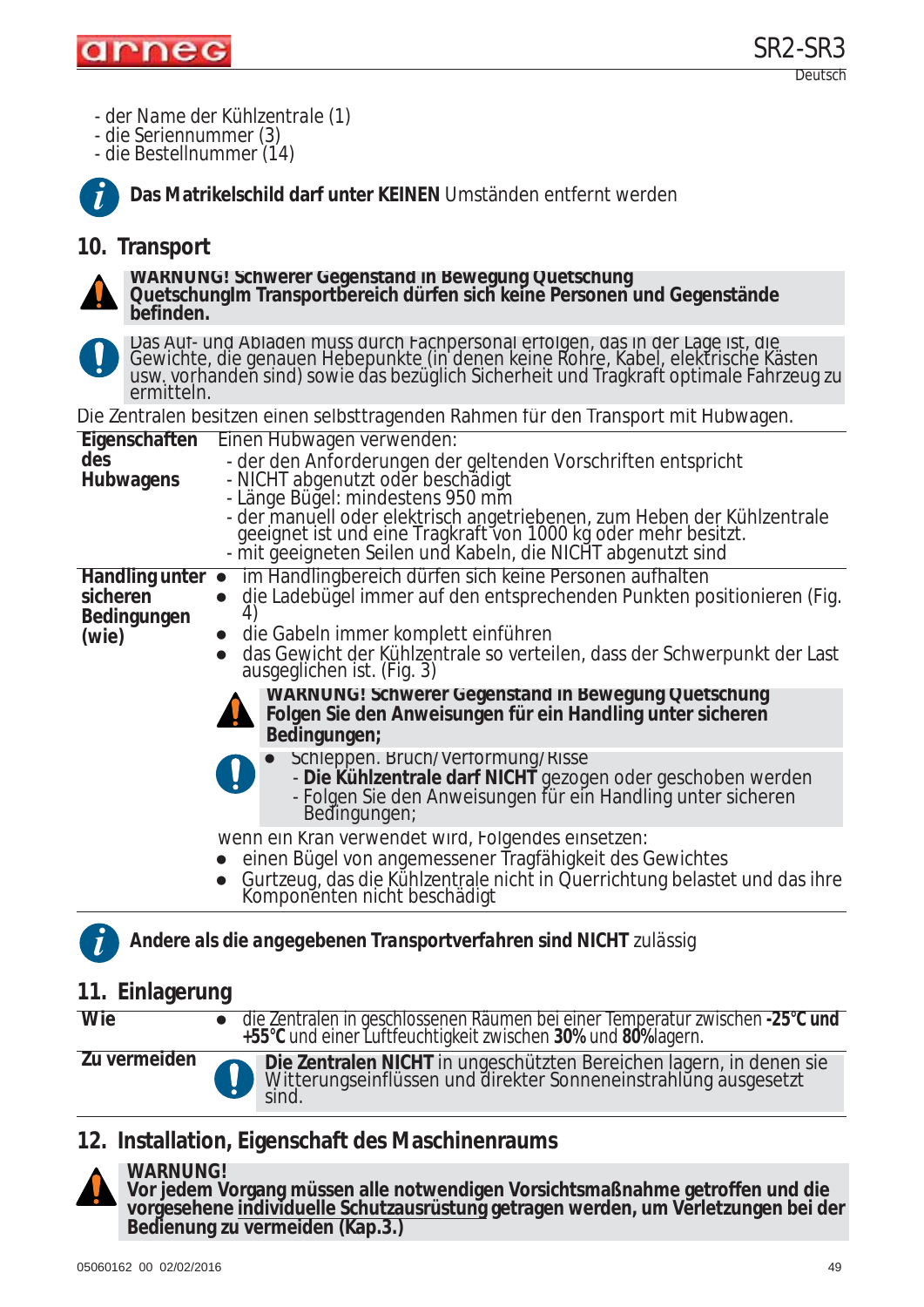

| werden.                                                        | Körperschaft (Hersteller/Konzessionär/Händler) autorisiert wurden, durchgeführt                                                                                                                                                                                                                                                                                                                                                                                                                                                                                                                                                                                                                                                                              |                                                                                                                                                     |  |  |  |  |
|----------------------------------------------------------------|--------------------------------------------------------------------------------------------------------------------------------------------------------------------------------------------------------------------------------------------------------------------------------------------------------------------------------------------------------------------------------------------------------------------------------------------------------------------------------------------------------------------------------------------------------------------------------------------------------------------------------------------------------------------------------------------------------------------------------------------------------------|-----------------------------------------------------------------------------------------------------------------------------------------------------|--|--|--|--|
|                                                                | - Der Kunde ist dafür verantwortlich, den Aufstellungsort des Möbels entsprechend                                                                                                                                                                                                                                                                                                                                                                                                                                                                                                                                                                                                                                                                            |                                                                                                                                                     |  |  |  |  |
| $\left  \boldsymbol{i} \right $                                | <i>vorzubereiten.</i><br>- Alle Anderungen an der hier beschriebenen Installation müssen von der Firma ARNEG<br>S.p.A. genehmigt werden.                                                                                                                                                                                                                                                                                                                                                                                                                                                                                                                                                                                                                     |                                                                                                                                                     |  |  |  |  |
| Eigenschafte<br>n des<br><b>Maschinenra</b><br>ums<br>(Fig. 5) | den Zugang nur spezialisiertem Personal erlauben<br>die geltenden Vorschriften des Installationslandes beachten<br>genügend Nutzraum bieten für:<br>$\bullet$<br>- einen korrekten Luftkreislauf<br>- den Gebrauch und die Wartung<br>das Risiko von Folgendem Vorsehen:<br>- Brand aufgrund von elektrischen Defekten<br>- Vergiftung durch Austritt von Gas<br>- Ausgleiten aufgrund von Ollecks<br>- Lärmentwicklung<br>der Boden muss:<br>- das Gewicht der Kühlzentrale aushalten<br>- stabil und nivelliert sein<br>- widerstandsfähig gegen Olflecken sein<br>- eine geeignete Elastizität für die konzentrierten Lasten der Kühlzentrale<br>besitžen<br>- die Befestigung der Auflagepolster erlauben<br>Feuerbeständigkeit der Oberflächen: REI 120 |                                                                                                                                                     |  |  |  |  |
| Eingänge                                                       | - Mindestabmessungen Türe: 1,2 m x 2,4 m                                                                                                                                                                                                                                                                                                                                                                                                                                                                                                                                                                                                                                                                                                                     | Die Zugangstüre muss den Eingang der Kühlzentrale und seiner Teile erlauben                                                                         |  |  |  |  |
|                                                                | - Offnung des Bereichs nach außen                                                                                                                                                                                                                                                                                                                                                                                                                                                                                                                                                                                                                                                                                                                            |                                                                                                                                                     |  |  |  |  |
|                                                                | Der Platz vor der Türe muss frei sein                                                                                                                                                                                                                                                                                                                                                                                                                                                                                                                                                                                                                                                                                                                        |                                                                                                                                                     |  |  |  |  |
| Umgebungsb<br>edingungen                                       | Temperatur von -10°C bis 55°C<br>Relative Feuchtigkeit von 30% bis 80%                                                                                                                                                                                                                                                                                                                                                                                                                                                                                                                                                                                                                                                                                       |                                                                                                                                                     |  |  |  |  |
| <b>Belüftung</b>                                               | Die Öffnungen für Folgendes vorsehen:<br>erzeugt werden                                                                                                                                                                                                                                                                                                                                                                                                                                                                                                                                                                                                                                                                                                      | - die Reinigung der Umgebung mit natürlicher Luft - 4 Luftwechsel/Stunde<br>- im Fall von Defekt, die Entsorgung der Gase, die von der Kühlzentrale |  |  |  |  |
|                                                                | Natürliche Belüftung                                                                                                                                                                                                                                                                                                                                                                                                                                                                                                                                                                                                                                                                                                                                         | Mechanische Belüftung (EN 378-3)                                                                                                                    |  |  |  |  |
|                                                                |                                                                                                                                                                                                                                                                                                                                                                                                                                                                                                                                                                                                                                                                                                                                                              | Luftstrom<br>$V = 0, 14x^3\sqrt{G^2}$                                                                                                               |  |  |  |  |
|                                                                | 2 Offnungen vorsehen:<br>nahe des Bodens - nahe der Decke<br>4 Luftwechsel/Stunde                                                                                                                                                                                                                                                                                                                                                                                                                                                                                                                                                                                                                                                                            | $V = L$ uftstrom in m <sup>3</sup> /s<br>G = Masse in kg des Kältemittels der                                                                       |  |  |  |  |

**Die Installation muss von geschulten Technikern, die von der im Vertrag vorgesehenen** 



Die Öffnungen mit Gittern schützen, um den Eintritt von Insekten oder Nagetieren zu verhindern

verbunden ist

Anlage, die mit der Kühlzentrale

mindestens 15 Luftwechsel/Stunde

**Empfang der Kühlzentrale**

- **die Unversehrtheit der Komponenten der Kühlzentrale prüfen**
- wenn Schäden entdeckt werden, sofort mit dem Hersteller Kontakt aufnehmen

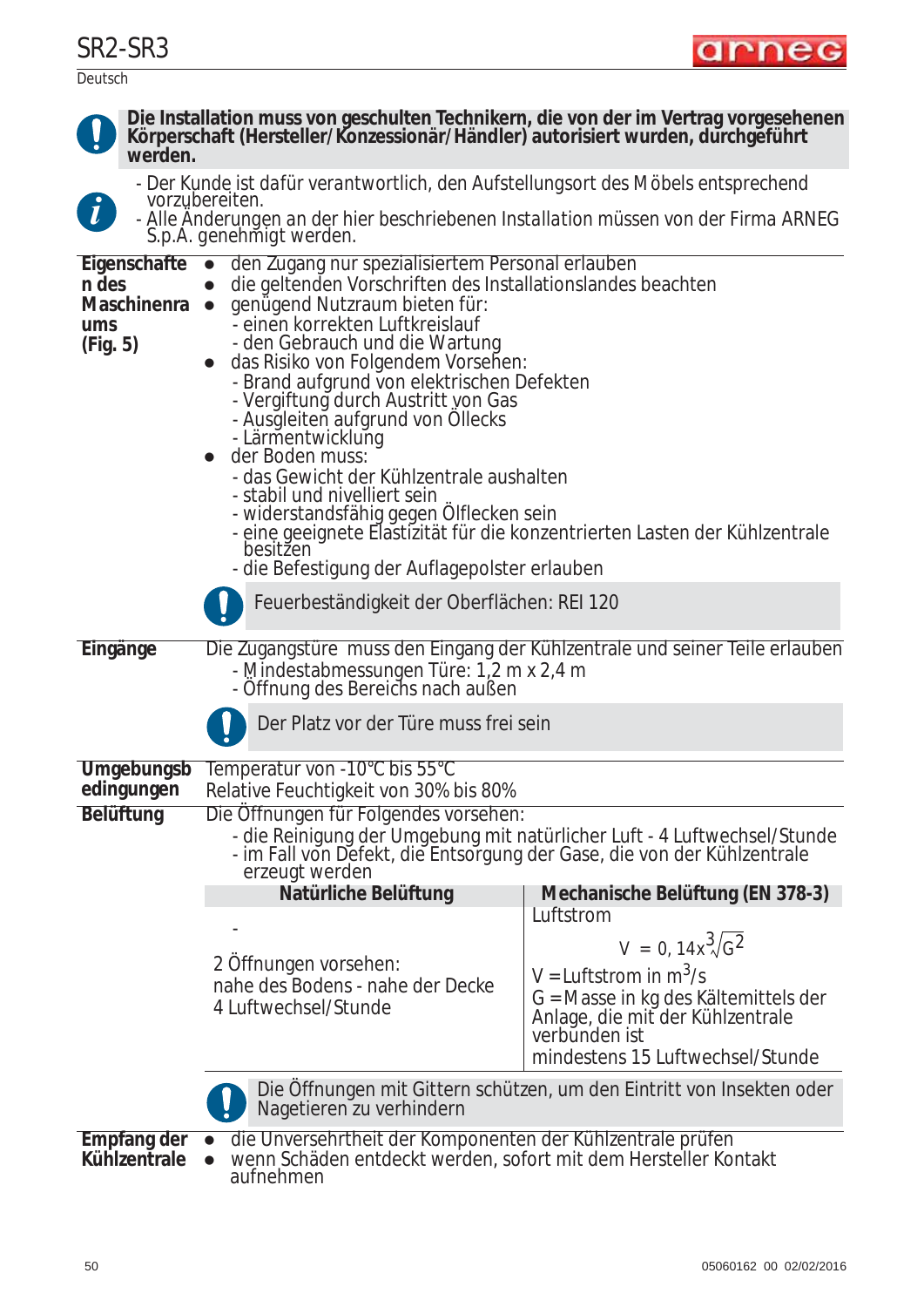

Deutsch

#### **Sicherheitsvo** Außer den, von den geltenden Vorschriften des Installationslandes **rrichtungen Aufgabe des**  vorgesehenen Vorrichtungen

**Kunden**

müssen installiert werden:

| Vorrichtung                                          | <b>Position</b>                                       | Eigenschaften                                                                       |
|------------------------------------------------------|-------------------------------------------------------|-------------------------------------------------------------------------------------|
| <b>Elektrische Notaus-</b><br>Schalter oder Auslöser | außerhalb des<br><b>Bereichs</b><br>nahe des Eingangs | trennt die<br>Stromversorgung des<br>gesamten Bereichs ab                           |
| Feuerlöscher gemäß den<br>geltenden Vorschriften     | nahe des Notaus-<br><b>Schalters</b>                  | proportioniert für die<br>Geräte unter Spannung,<br>die sich im Bereich<br>befinden |
| Leckdetektor Kühlgas                                 | im Bereich                                            | aktiviert ein akustisches<br>oder optisches<br>Alarmsignal                          |
| Sicherheitskennzeichnung                             | auf der Eingangstüre                                  | den Typ und die<br>Gesamtmenge des Gases<br>angeben                                 |

#### **Installationsp**<br> **Absta rozedur:**

| rwsta<br>nd    | Arbeitsschritt                                                                                                                                                       |
|----------------|----------------------------------------------------------------------------------------------------------------------------------------------------------------------|
|                | Den Installationsbereich genau prüfen und alle Gefahren für den<br>Bediener beseitigen                                                                               |
|                | Die Kühlzentrale im endgültigen Punkt des Gebrauchs positionieren.                                                                                                   |
| $\overline{2}$ | um Strukturbelastungen zu vermeiden, die Verpackung erst entfernen, wenn die Kühlzentrale im Verwendungsbereich<br>positioniert ist                                  |
| 3              | Bügel und die vorübergehende Füße, die für den Transport verwendet<br>wurden, entfernen.                                                                             |
| 4              | Die Kühlzentrale vorsichtig abstellen.                                                                                                                               |
| 5              | Kontrollieren:<br>- die horizontale Nivellierung mit einer Wasserwaage (Fig. 6)<br>- dass alle Füße am Boden aufliegen                                               |
| 6              | Die schwingungsdämpfenden Halterungen am Boden befestigen.                                                                                                           |
|                | Fehler der Nivellierung mit angemessenem Material ausgleichen.<br>Die Kühlzentrale so positionieren, dass die elektrischen<br>Verbindungskabel NICHT gespannt werden |

## **13. Elektrischer Anschluss**



**GEFAHR! Unter Spannung stehende Bauteile. Elektrischer Schlag. VOR DURCHFÜHRUNG VON ARBEITEN DIE STROMVERSORGUNG TRENNEN!**



#### **Es muss eine geeignete Erdungsanlage installiert werden!**

*Die Anlagen müssen gemäß der Normen gefertigt werden, die deren Herstellung, Installation, die Bedienung sowie die Wartung entsprechend der geltenden Verordnungen im Aufstellungsland regulieren. Um einen regulären Betrieb zu gewährleisten, muss die maximale Spannungsabweichung +/- 10% des Nennwerts betragen.*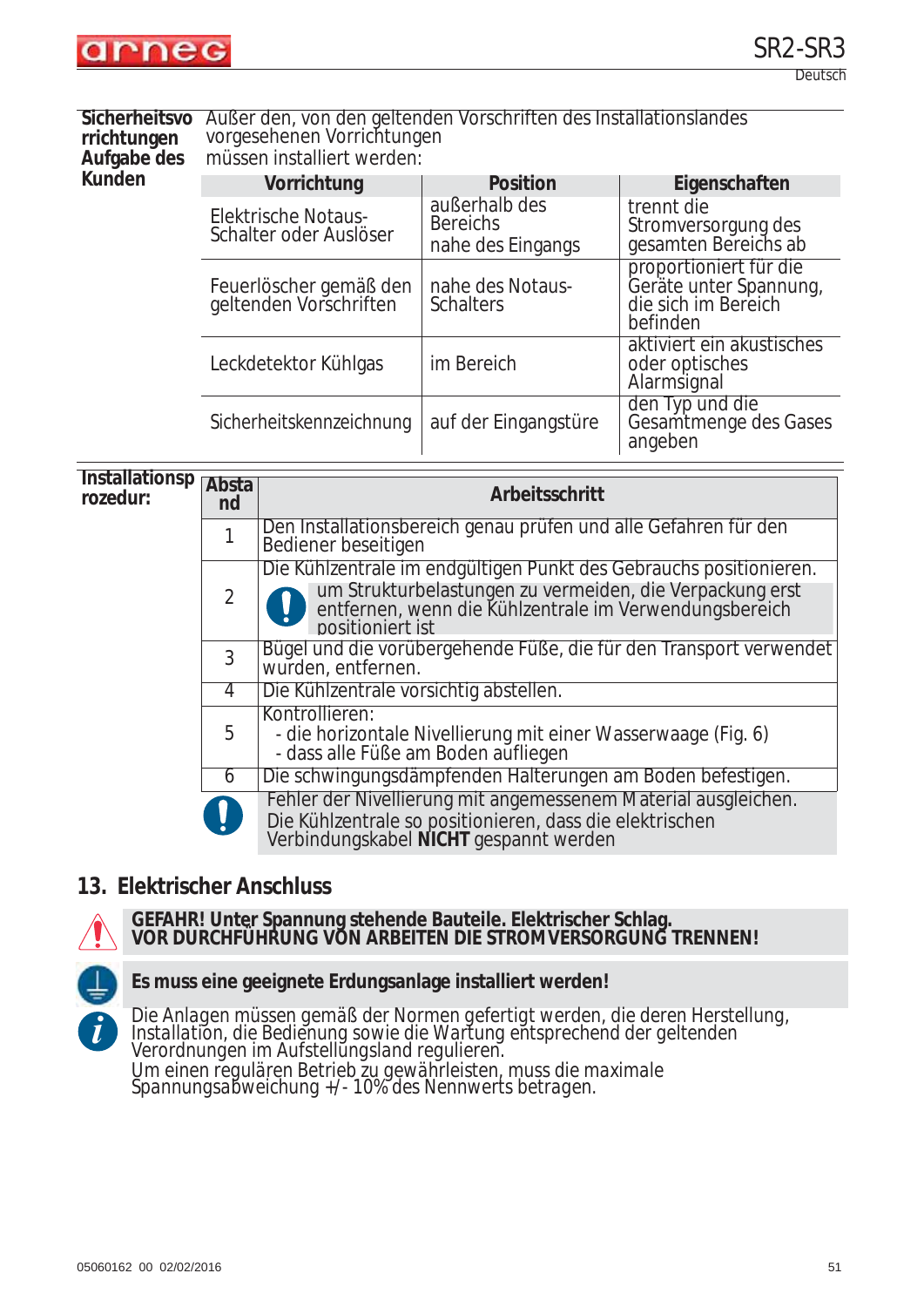

Deutsch

| Verantwortung Kunde           |              |                                                                                                                                                                                                                                                                                                                                                                   |
|-------------------------------|--------------|-------------------------------------------------------------------------------------------------------------------------------------------------------------------------------------------------------------------------------------------------------------------------------------------------------------------------------------------------------------------|
|                               |              | Vorbereitung der elektrischen Versorgungsleitung bis zum<br>Anschlusspunkt an die Kühlzentrale.                                                                                                                                                                                                                                                                   |
|                               | Installateur | die Befestigungsmittel für alle ein- und ausgehenden Kabel<br>zur Kühlzentrale liefern.                                                                                                                                                                                                                                                                           |
|                               | <b>ARNEG</b> | ARNEG S.p.A. haftet in folgenden Fällen nicht gegenüber<br>dem Benutzer und Dritten:                                                                                                                                                                                                                                                                              |
|                               |              | - Schäden, die durch Störungen oder Fehlfunktionen der,<br>der Kühlzentrale vorgeschälteten Anlagen entstanden<br>sind                                                                                                                                                                                                                                            |
|                               |              | - Schäden, die an der Kühlzentrale aufgrund von<br>Fehlfunktionen der elektrischen Anlage verursacht<br>wurden                                                                                                                                                                                                                                                    |
| <b>Versorgungs</b><br>leitung |              | die Bemessung der Versorgungsleitung für elektrische Energie muss der<br>Leistungsaufnähme der Kühlzentrale entsprechen.<br>Überprüfen Sie, dass die Versorgungsleitung:<br>- richtig bemessene Kabel hat                                                                                                                                                         |
|                               |              | - gegen Überlastung und Auffächerung der Masse gegenüber gemäß den<br>geltenden Richtlinien geschützt ist<br>• für Versorgungslinien, die 4-5 m überschreiten, den Kabelquerschnitt entsprechend erhöhen.                                                                                                                                                         |
|                               |              | Das beschädigte Netzkabel darf nur durch den Hersteller oder durch<br>die von ihm ernannten Stellen ersetzt werden.                                                                                                                                                                                                                                               |
|                               |              | Schutzschalter • Die Zentralen müssen mittels eines vorgeschalteten allpoligen<br>automatischen Fehlerstrom-Schutzschalter mit geeigneten Merkmalen<br>geschützt werden, der auch als Haupttrennschalter der Leitung dient.<br>Der Bediener muss über die Position der Notaus-Schalter genau Bescheid<br>wissen, um diese im NOTFALL schnell betätigen zu können. |
|                               |              | GEFAHR! Unter Spannung stehende Bauteile. Kurzschluss.<br>Elektrischer Schlag<br>Die automatischen Fehlerstrom-Schutzschalter dürfen nicht den<br>Kreis am Neutralleiter öffnen, ohne ihn gleichzeitig an den Phasen zu<br>öffnen. Des Weiteren müssen sie die vollständige Trennung<br>ermöglichen, wenn eine Überlastung der Kategorie III gegeben ist.         |
| Vor dem                       |              | die der kompletten Anlage beigefügten Schaltpläne konsultieren                                                                                                                                                                                                                                                                                                    |
| <b>Anschluss:</b>             | entsprechen  | prüfen, dass die Daten auf dem Typenschild den Eigenschaften der<br>elektrischen Anlage, an die die Kühlzentrale angeschlossen werden soll,<br>kontrollieren, dass die Versorgungsspannung der Angabe des Typenschilds                                                                                                                                            |
|                               | entspricht   |                                                                                                                                                                                                                                                                                                                                                                   |
|                               |              | alle Metallteile ablegen: Ringe, Uhren, Armbänder, Ohrringe usw.<br>die Farbe der Kabel und die Reihenfolge der Phasen beachten<br>den Anschluss durchführen                                                                                                                                                                                                      |
|                               |              | den Wert des Eingriffs des Differentialdruckwächters prüfen, um die<br>Selektivität sicherzustellen                                                                                                                                                                                                                                                               |

## **14. Verbindung Gasschläuche**

Die Kühlzentralen wurden bei einem Druck von 8 bar geprüft und werden mit den Ausgangsschläuchen geliefert (Fig. 7)



**GEFAHR! Stoffe oder Materialien unter Druck. Explosion. Die Kühlzentrale über die entsprechenden Hähne ablassen.**

**Prozedur**:

| Abstal<br>nd | Arbeitsschritt                                                    |
|--------------|-------------------------------------------------------------------|
|              | die Kühlzentrale ablassen, den Druck auf Atmosphärendruck bringen |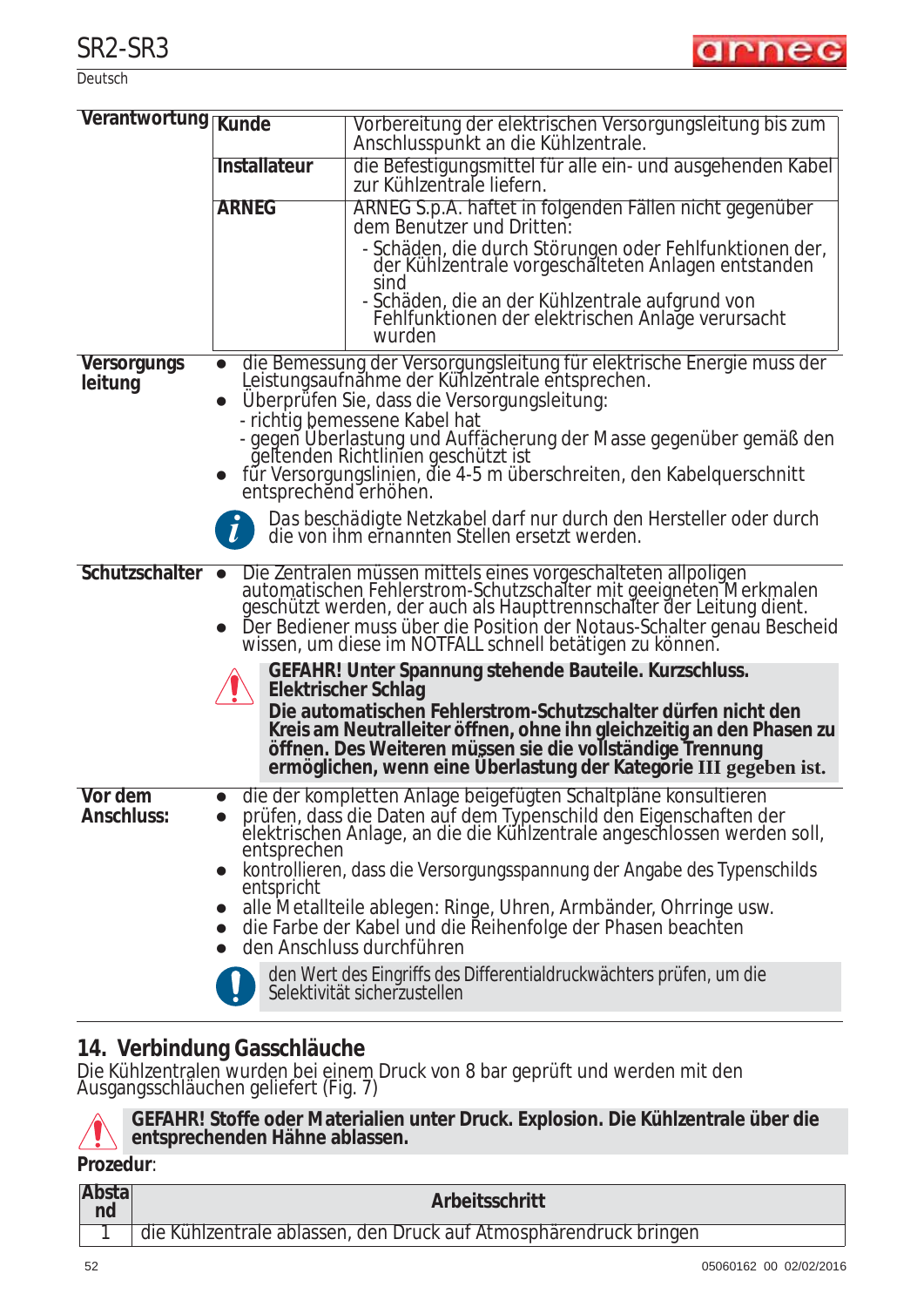

|   | die Innenteile sorgfältig reinigen                                                                                             |
|---|--------------------------------------------------------------------------------------------------------------------------------|
|   | die schwingungsdämpfenden Verbindungen und die Absperrventile zwischen der<br>Kühlzentrale und den Rohren der Anlage einsetzen |
| 3 | die Rohre sorgfältig in geschützter Atmosphäre mit Stickstoff gemäß den geltenden<br>Vorschriften schweißen                    |
|   | die Abnahmeprüfung der Druckleitungen durchführen                                                                              |

## **15. Start**



**i**

#### **GEFAHR! Unter Spannung stehende Bauteile. Elektrischer Schlag. VOR DURCHFÜHRUNG VON ARBEITEN DIE STROMVERSORGUNG TRENNEN!**

### *15.1. Vakuumerzeugung der Anlage*

Die Kompressoren der Kühlzentrale NICHT für die Vakuumerzeugung verwenden

*Eine Hochvakuumpumpe und ein Vakuummeter verwenden*

**Prozedur**

| <b>P</b> rozegur                      | Abstand                                                                                                                            |                                                                                                                                                                                                              | Arbeitsschritt                                                                                                 |  |  |
|---------------------------------------|------------------------------------------------------------------------------------------------------------------------------------|--------------------------------------------------------------------------------------------------------------------------------------------------------------------------------------------------------------|----------------------------------------------------------------------------------------------------------------|--|--|
|                                       |                                                                                                                                    | prüfen, dass die mechanischen Teile (Hähne), elektrischen Teile<br>(Solenoidventile) vollkommen offen sind<br>1<br>die ordnungsgemäße Abführung der Luft von der Anlage dar<br><b>NICHT</b> behindert werden |                                                                                                                |  |  |
|                                       |                                                                                                                                    |                                                                                                                                                                                                              |                                                                                                                |  |  |
|                                       | $\overline{2}$                                                                                                                     | die Hochvakuumpumpe sowohl auf der Seite des Hochdrucks als auch auf der Seite des Niederdrucks anschließen                                                                                                  |                                                                                                                |  |  |
|                                       | 3                                                                                                                                  |                                                                                                                                                                                                              | prüfen, dass alle Kühlkreisläufe an die Pumpe verbunden sind                                                   |  |  |
| mit der Vakuumerzeugung beginnen<br>4 |                                                                                                                                    |                                                                                                                                                                                                              |                                                                                                                |  |  |
|                                       | 5                                                                                                                                  | wenn das Vakuummeter ungefähr 1 mbar anzeigt, die Pumpe<br>anhalten                                                                                                                                          |                                                                                                                |  |  |
| Prüfung des<br><b>Drucks</b>          | prüfen:                                                                                                                            | Nach 6 Stunden ab Stillsetzen der Pumpe die Entwicklung des Drucks für 24 Stunden                                                                                                                            |                                                                                                                |  |  |
|                                       | Wenn der Druck                                                                                                                     |                                                                                                                                                                                                              | Dann                                                                                                           |  |  |
|                                       | Am Anfang steigt er auf<br>regelmäßige Art und<br>stabilisiert sich bei der<br>Restwassersättigungsspannun<br>g bei Raumtemperatur |                                                                                                                                                                                                              | Die Anlage ist dicht, enthält aber noch<br>Wasser, die Vakuumerzeugung<br>wiederholen.                         |  |  |
|                                       | erhöht sich weiterhin                                                                                                              |                                                                                                                                                                                                              | Die Anlage enthält Wasser und ist nicht<br>dicht, die Lecks beseitigen und die<br>Vakuumerzeugung wiederholen. |  |  |
|                                       | mbar                                                                                                                               | erhöht sich nicht über 0,5                                                                                                                                                                                   | Die Anlage ist perfekt dicht und und korrekt<br>entwässert.                                                    |  |  |

#### *15.2. Kältemittel einfüllen*



**GEFAHR! Kühlgas. Erstickung, Herzrhythmusstörungen, Erfrierungen, betäubende Wirkungen. VOR JEDEM EINGRIFF MUSS DIE ANLAGE VOLLSTÄNDIG ENTLEERT WERDEN!**

**Die Abwesenheit von Gas mit geeignetem Leckdetektor prüfen**

**WARNUNG! Brand. Verbrennungen. Ersticken**

**KEINE offenen Flammen und elektronischen Geräte in der Nähe von Gas verwenden**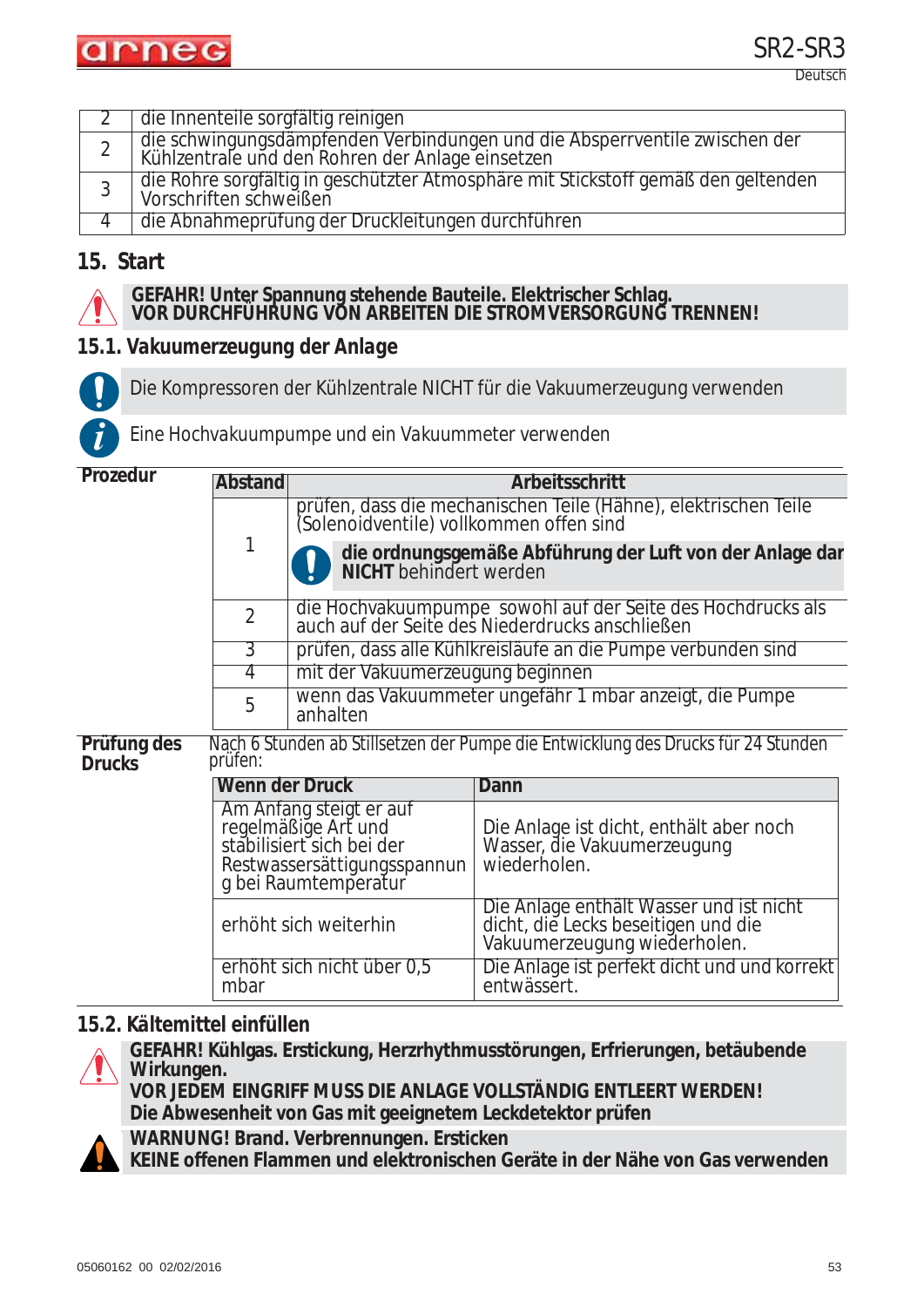Deutsch



Sowohl das Nachfüllen des Kältemittels als auch Eingriffe am Gaskreislauf dürfen nur von einem spezialisierten Techniker durchgeführt werden, gemäß der *Europäischen*<br>*Verordnung 842/2006* 

Das Kältemittel nur laden, wenn die Anlage perfekt dicht ist,

Es dürfen nur originale homologierte Ersatzteile verwendet werden.

**KEINE** anderen Fluide als die angegebenen verwenden.

**Verwendete Die Kühlzentrale sieht den Gebrauch von FKW - Gasen vor, Kältemittel von Kühlgase hohem Treibhauseffekt; (GWP) diese Gase gehören zur Familie:**

• FKW= fluorierte Gase mit hohem Treibhauseffekt (GWP), die durch das Kyoto-Protokoll geregelt werden.



*Der Typ von Kältemittel befindet sich auf dem Matrikelschild (Fig. 2).* **i**

**Prozedur des Ladens**

| Prozedur<br>des Ladens | Abstal<br>nd | Arbeitsschritt                                                                                                                                 |
|------------------------|--------------|------------------------------------------------------------------------------------------------------------------------------------------------|
|                        |              | ein Vakuum im Verbindungsschlauch zwischen der Flasche des<br>Kältemittels und der Anlage erstellen                                            |
|                        | 2            | die Flasche des Kältemittels an den Hochdruckkreislauf an einen<br>Anschluss zwischen dem Kondensator und der Flüssigkeitsreserve<br>verbinden |
|                        |              | das Laden mit dem Anschluss der flüssigen Phase der Flasche ausführen                                                                          |
|                        | 3            | Die Flasche NICHT umdrehen                                                                                                                     |
|                        | 4            | die flüssige Phase der Flasche an einen Anschluss der Saugleitung<br>verbinden<br>der Verbindungsschlauch muss das Kältemittel enthalten       |
|                        | 5            | den Kompressor einschalten, um den Druck im Saugkreislauf zu<br>verringern                                                                     |
|                        | 6            | den Hahn der Flasche öffnen und das Laden beenden                                                                                              |
|                        | 7            | wenn die Kontrolllampe (Fig. 12) der Anwesenheit Flüssigkeit im<br>Ausgang vom Flüssigkeitsempfänger voll ist, dann ist das Laden beendet      |
|                        | 8            | Den Schalter auf dem Schaltschrank drücken, um die Anlage zu starten<br>(Fig. 9)                                                               |
| Störungen              |              | Rücklauf der Flüssigkeit, Defekt am Kompressor, eine übermäßiger Durchfluss<br>verursacht den Rücklauf der Flüssigkeit                         |

- prüfen, dass die Entladetemperatur des Kompressors nicht höher als 50°C beträgt und dass die Temperatur der Ölwanne 10K höher als die Verdampfungstemperatur liegt



*Auf die Komponenten des Kreislaufes kann nicht zugegriffen werden. Rufen Sie für jeglichen Eingriff ein autorisiertes Kundendienstzentrum ARNEG. Die Anlage kann überlastet sein, wenn die Temperatur der Kondensation niedrig ist (z.B. im Winter). Kontrollieren, dass die Unterkühlung der Flüssigkeit im Ausgang vom Kondensator ungefähr 5K beträgt. Während des Sommers die Ladung kontrollieren.*

## **16. Kontrolle und Einstellung**

### *16.1. Druck-Backup-System*

In diesem Kapitel werden die Werte, bei denen das Druck-Backup eingreift, angegeben. Die rote Kontrolllampe auf dem Schaltschrank (Fig. 9) leuchtet auf, wenn sich das Backup aktiviert.



**Wenn die Kontrolllampe aufleuchtet, den Kundendienst rufen!**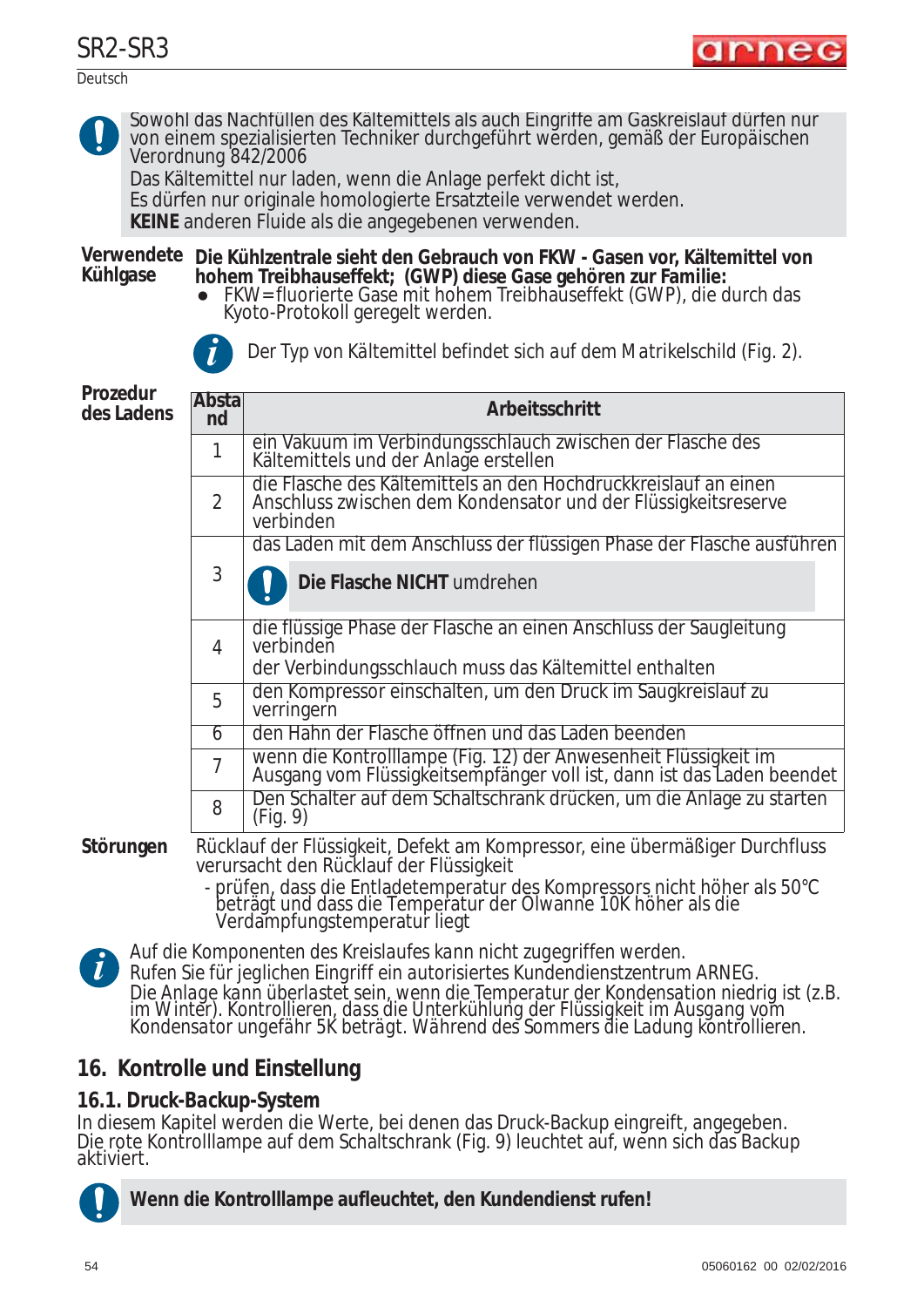

 $\overline{1}$ 

|                                       |                          |                                                                                                                                                                                                                                                                                                        | to acretionang warach influent cinquotent.                                                                                                    |                          |                    |       |              |                                  |
|---------------------------------------|--------------------------|--------------------------------------------------------------------------------------------------------------------------------------------------------------------------------------------------------------------------------------------------------------------------------------------------------|-----------------------------------------------------------------------------------------------------------------------------------------------|--------------------------|--------------------|-------|--------------|----------------------------------|
| <b>Tafel</b>                          | Pos.                     |                                                                                                                                                                                                                                                                                                        |                                                                                                                                               | <b>Beschreibung</b>      |                    |       |              |                                  |
| (Fig. 8)                              | 1                        |                                                                                                                                                                                                                                                                                                        | Druckwächter zur Kontrolle Kondensation                                                                                                       |                          |                    |       |              |                                  |
|                                       | 2                        |                                                                                                                                                                                                                                                                                                        | Allgemeiner Druckwächter des Backup                                                                                                           |                          |                    |       |              |                                  |
|                                       | $\overline{3}$           |                                                                                                                                                                                                                                                                                                        | Druckwächter zur Kontrolle Kompressor I                                                                                                       |                          |                    |       |              |                                  |
|                                       | $\overline{4}$           |                                                                                                                                                                                                                                                                                                        | Druckwächter zur Kontrolle Kompressor II                                                                                                      |                          |                    |       |              |                                  |
|                                       | 5                        |                                                                                                                                                                                                                                                                                                        | Druckwächter zur Kontrolle Kompressor III (optional)                                                                                          |                          |                    |       |              |                                  |
|                                       | $\overline{6}$           | Wandler LP                                                                                                                                                                                                                                                                                             |                                                                                                                                               |                          |                    |       |              |                                  |
|                                       | 7                        | <b>Wandler HP</b>                                                                                                                                                                                                                                                                                      |                                                                                                                                               |                          |                    |       |              |                                  |
|                                       | 8                        | Manometer LP                                                                                                                                                                                                                                                                                           |                                                                                                                                               |                          |                    |       |              |                                  |
|                                       | 9                        | Manometer HP                                                                                                                                                                                                                                                                                           | Die Druckwächter 3-4-5 funktionieren als Sicherheitsdruckwächter                                                                              |                          |                    |       |              |                                  |
|                                       | $\bm{l}$                 |                                                                                                                                                                                                                                                                                                        | des Niederdrucks (schalten den Kompressor ab, wenn der Druck zu                                                                               |                          |                    |       |              |                                  |
|                                       |                          | niedrig ist)                                                                                                                                                                                                                                                                                           |                                                                                                                                               |                          |                    |       |              |                                  |
| Wie                                   | Pos.                     |                                                                                                                                                                                                                                                                                                        |                                                                                                                                               | <b>Beschreibung</b>      |                    |       |              |                                  |
| es                                    | 1                        |                                                                                                                                                                                                                                                                                                        | die Kompressoren schalten sich ab, der Niederdruck steigt                                                                                     |                          |                    |       |              |                                  |
| funktioniert                          | $\overline{2}$           |                                                                                                                                                                                                                                                                                                        | wenn der Druck die Einstellung der Eichung des Druckwächters 2 für<br>mehr als 30 Minuten übersteigt, deaktivieren sich die Relais im Ausgang |                          |                    |       |              |                                  |
|                                       | 3                        | des Controllers.<br>die elektromechanische Einstellung tritt in Funktion                                                                                                                                                                                                                               |                                                                                                                                               |                          |                    |       |              |                                  |
| Elektromecha<br>nische<br>Einstellung |                          | Kontrolle der Ansaugung - KOMPRESSOREN -<br>Die Kompressoren werden so ein-/ausgeschaltet:<br>SR2 = in Funktion der mit der Eichung der Druckwächter "3"; "4" angegebenen Werte<br>SR3 = in Funktion der mit der Eichung der Druckwächter "3"; "4"; "5"<br>angegebenen Werte<br>Eichwerte Druckwächter |                                                                                                                                               |                          |                    |       |              |                                  |
|                                       |                          |                                                                                                                                                                                                                                                                                                        |                                                                                                                                               | Kühlzentralen NT - R404A |                    |       |              |                                  |
|                                       |                          |                                                                                                                                                                                                                                                                                                        | Druckwächter Kompressor   Stop (dew)   Start (dew)                                                                                            |                          |                    | Diff. |              | Stop Start                       |
|                                       |                          | Nr.                                                                                                                                                                                                                                                                                                    |                                                                                                                                               |                          | bar                |       |              |                                  |
|                                       |                          | 2<br>3                                                                                                                                                                                                                                                                                                 |                                                                                                                                               | 3<br>0,8                 | 4                  | 0,7   | -12<br>$-33$ | -5<br>$-25$                      |
|                                       |                          | $\overline{4}$                                                                                                                                                                                                                                                                                         | $\overline{\rm II}$                                                                                                                           | 1,0                      | 1,5<br>1,7         | 0,7   | $-30$        | $-23$                            |
|                                       |                          | 5                                                                                                                                                                                                                                                                                                      | $\mathbb{H}$                                                                                                                                  | 1,2                      | 1,9                | 0,7   | $-28$        | $-21$                            |
|                                       |                          |                                                                                                                                                                                                                                                                                                        |                                                                                                                                               | Kühlzentralen NT - R134a |                    |       |              |                                  |
|                                       |                          |                                                                                                                                                                                                                                                                                                        | Druckwächter Kompressor                                                                                                                       | Stop (dew)               | Start (dew)        | Diff. |              | <b>Stop Start</b>                |
|                                       |                          | Nr.                                                                                                                                                                                                                                                                                                    |                                                                                                                                               |                          | bar                |       |              | $^{\circ}C$                      |
|                                       |                          | $\overline{2}$                                                                                                                                                                                                                                                                                         |                                                                                                                                               | 1,2                      | 1,9                | 0,7   | $-7$         | $\overline{0}$                   |
|                                       |                          | $\overline{3}$                                                                                                                                                                                                                                                                                         | I                                                                                                                                             | $\overline{0}$           | 0,7                | 0,7   | $-26$        | $-15$                            |
|                                       |                          | $\overline{4}$                                                                                                                                                                                                                                                                                         | $\overline{\rm II}$                                                                                                                           | 0,2                      | 0,9                | 0,7   | $-23$        | $-12$                            |
|                                       |                          | 5                                                                                                                                                                                                                                                                                                      | $\overline{\mathrm{III}}$                                                                                                                     | 0,4                      | 1,1                | 0,7   | $-19$        | $-9$                             |
|                                       | Kühlzentralen NT - R407F |                                                                                                                                                                                                                                                                                                        |                                                                                                                                               |                          |                    |       |              |                                  |
|                                       |                          | Nr.                                                                                                                                                                                                                                                                                                    | Druckwächter Kompressor                                                                                                                       | Stop (dew)               | Start (dew)<br>bar | Diff. |              | <b>Stop Start</b><br>$^{\circ}C$ |
|                                       |                          | $\overline{2}$                                                                                                                                                                                                                                                                                         |                                                                                                                                               | 2,5                      | 3,5                |       | $-11$        | $-4$                             |
|                                       |                          | $\overline{3}$                                                                                                                                                                                                                                                                                         |                                                                                                                                               | $\overline{0}$           | 0,7                | 0,7   | $-40$        | $-28$                            |
|                                       |                          | $\overline{4}$                                                                                                                                                                                                                                                                                         | $\mathbf{I}$                                                                                                                                  | 0,2                      | 0,8                | 0,7   | $-38$        | $-26$                            |
|                                       |                          | 5                                                                                                                                                                                                                                                                                                      | $\overline{\mathbf{III}}$                                                                                                                     | 0,3                      | 1,0                | 0,7   | $-36$        | $-24$                            |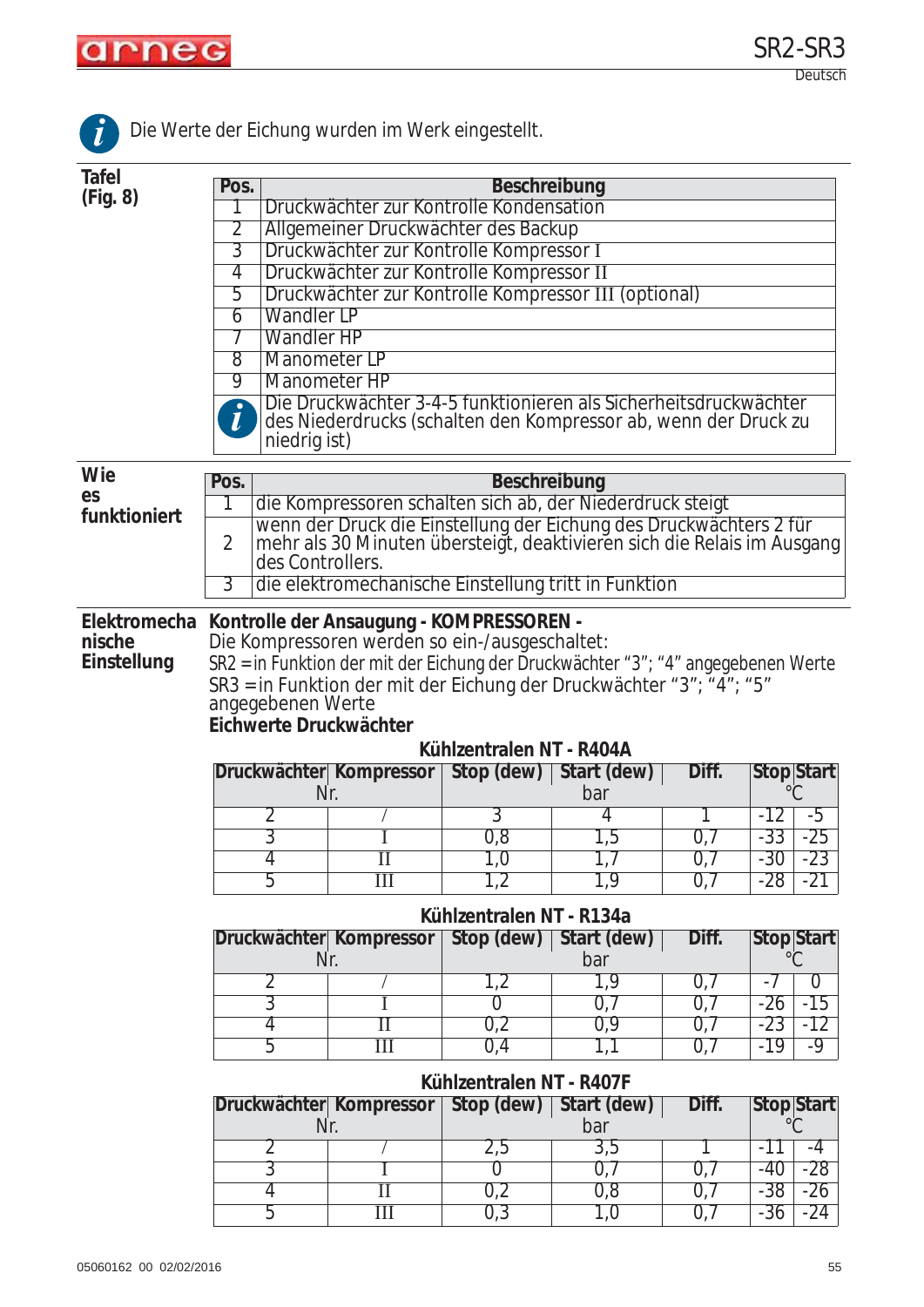

Deutsch

| Elektromecha                                | Kühlzentralen TT - R404A |                                  |     |  |                                                |       |       |                   |  |
|---------------------------------------------|--------------------------|----------------------------------|-----|--|------------------------------------------------|-------|-------|-------------------|--|
| nische                                      | Druckwächter Kompressor  |                                  |     |  | Stop (dew)   Start (dew)                       | Diff. |       | <b>Stop Start</b> |  |
| Einstellung                                 | Nr.                      |                                  |     |  | bar                                            |       |       |                   |  |
|                                             | 2                        |                                  | 0,8 |  | 1,5                                            | 0,7   | -33   | $-25$             |  |
|                                             | 3                        |                                  | 0,1 |  | 0,8                                            | 0,7   | -44   | $-33$             |  |
|                                             | 4                        |                                  | 0,2 |  | 0,9                                            | 0,7   | -42   | $-32$             |  |
|                                             | 5                        | Ш                                | 0,3 |  |                                                | 0,7   | $-40$ | $-30$             |  |
|                                             | Kühlzentralen TT - R407F |                                  |     |  |                                                |       |       |                   |  |
|                                             | Druckwächter Kompressor  |                                  |     |  | Stop (dew)   Start (dew)                       | Diff. |       | <b>Stop Start</b> |  |
|                                             | Nr.                      |                                  |     |  | bar                                            |       |       |                   |  |
|                                             | 2                        |                                  | 0,3 |  | 1,0                                            | 0,7   | -11   | $-24$             |  |
|                                             | 3                        |                                  |     |  | 0,7                                            | 0,7   | -40   | $-28$             |  |
|                                             | 4                        | П                                | 0,1 |  | 0,8                                            | 0,7   | $-38$ | $-26$             |  |
|                                             | 5                        | Ш                                | 0,2 |  |                                                | 0,7   | $-36$ | $-24$             |  |
| Kontrolle der Kondensation - VENTILATOREN - |                          |                                  |     |  |                                                |       |       |                   |  |
|                                             |                          | Wenn                             |     |  |                                                | Dann  |       |                   |  |
|                                             |                          | ein Kompressor schaltet sich ein |     |  | es aktiviert sich die 1.<br>Kondansationsstufa |       |       |                   |  |

| ein Kompressor schaltet sich ein                                                                                                                      | es aktiviert sich die T.<br>Kondensationsstufe |
|-------------------------------------------------------------------------------------------------------------------------------------------------------|------------------------------------------------|
| der Druck der Kondensation<br>übersteigt die Einstellungswerte des es aktiviert sich die 1. und 2.<br>Druckwächters zur Kontrolle<br>Kondensation "1" | <b>Kondensationsstufe</b>                      |

#### **Eichwerte Hochdruckwächter**

|                     |              | R134a        |                |       |                |           |  |
|---------------------|--------------|--------------|----------------|-------|----------------|-----------|--|
| <b>Druckwächter</b> | <b>Stufe</b> | <b>Start</b> | <b>Stop</b>    | Diff. | on             | <b>of</b> |  |
| Nr.                 |              |              | bar<br>$\circ$ |       |                |           |  |
|                     | I-II         | 10           |                |       | 39             | 31        |  |
|                     | <b>R404A</b> |              |                |       |                |           |  |
| <b>Druckwächter</b> | <b>Stufe</b> | <b>Start</b> | <b>Stop</b>    | Diff. | on             | off       |  |
| Nr.                 |              |              | bar<br>$\circ$ |       |                |           |  |
|                     | $I-II$       |              | 14             | 3     | 41             | 36        |  |
|                     |              | <b>R407F</b> |                |       |                |           |  |
| Druckwächter        | <b>Stufe</b> | <b>Start</b> | <b>Stop</b>    | Diff. | on             | off       |  |
| Nr.                 |              |              | bar            |       | $\circ$ $\cap$ |           |  |
|                     | I-II         | 16           | 12,5           | 3,5   | 39             | 31        |  |

**i**

*Ein Fernrelais im Schaltschrank erlaubt den Hinweis des Eingriffs des Backup einzugeben*

## **17. Wartung und Reinigung**



**GEFAHR! Unter Spannung stehende Bauteile. Elektrischer Schlag. VOR DURCHFÜHRUNG VON ARBEITEN DIE STROMVERSORGUNG TRENNEN! Die Kühlzentrale NICHT mit nassen oder feuchten Händen bzw. Füßen berühren WARNUNG! Gasverlust. Vergiftung. Kälteverbrennungen**

**- die Kühlzentrale mit dem Hauptschalter, der ihr vorgeschaltet ist, abtrennen**

**- den Raum, in dem die Kühlzentrale positioniert ist, verlassen, falls dieser nicht ausreichend belüftet ist.**

**- NICHT auf Teilen, die unter Druck stehen, eingreifen**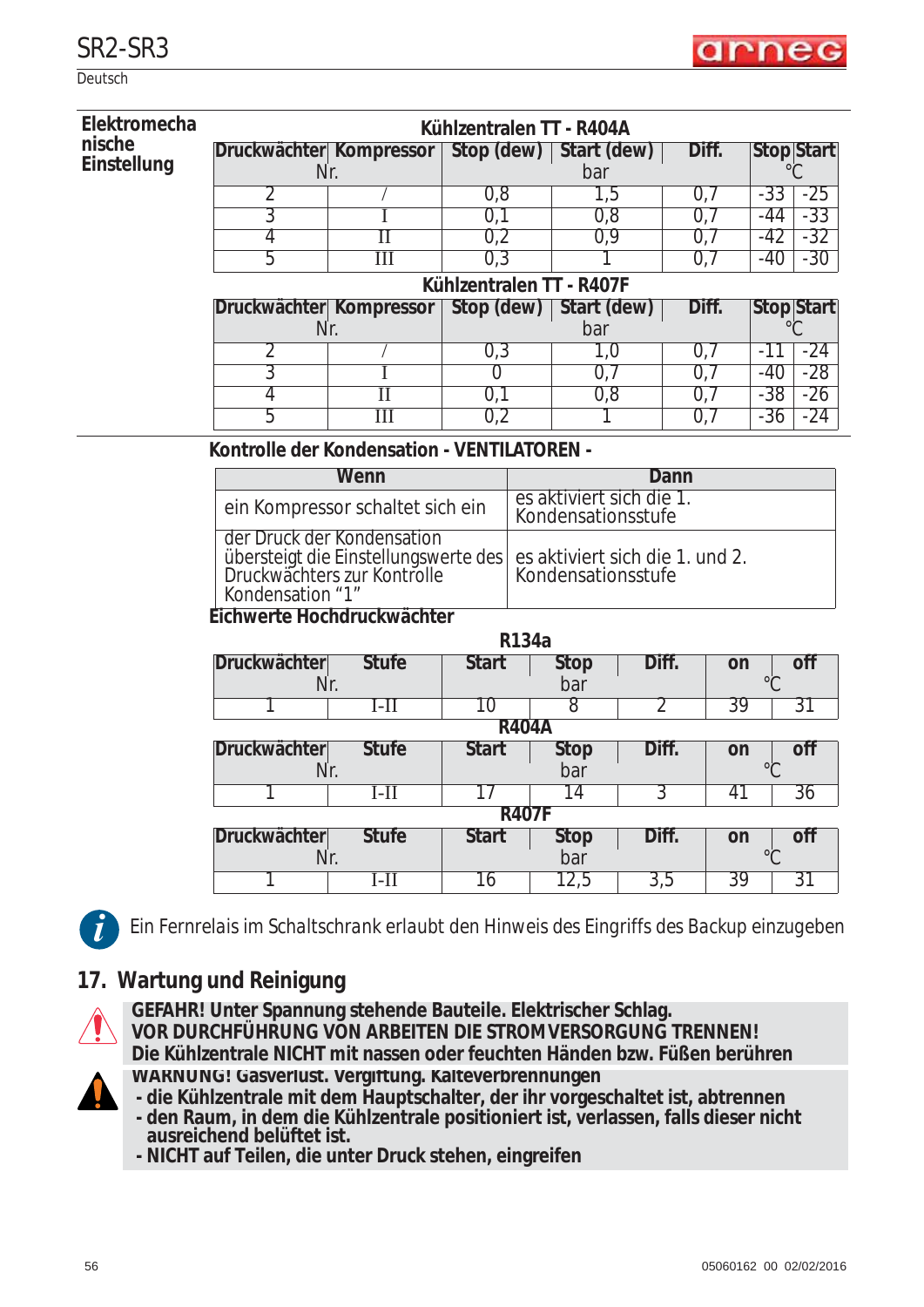

**ACHTUNG! Heiße Oberflächen. Verbrennungen.** 

- Das Abkühlen der heißen Oberflächen abwarten!

**ACHTUNG! Produkte für den Boden. Dämpfe. Korrosion. Atmungsbeschwerden.** - den direkten Kontakt und die Inhalation vermeiden.



**Vor jedem Vorgang müssen alle notwendigen Vorsichtsmaßnahme getroffen und die**  vorgesehene <u>individuelle Schutzausrüstung</u> getragen werden, um Verletzungen bei<br>der Bedienung zu vermeiden (Kap.3.)

Außer der Befolgung der Angaben in dem mit dem Hersteller abgeschlossenen Vertrag wie beschrieben vorgehen.

#### *17.1. Den Maschinenraum betreten*

#### **Prozedur**

| Absta<br>nd | Arbeitsschritt                                                                                      |                      |
|-------------|-----------------------------------------------------------------------------------------------------|----------------------|
|             | die Türe öffnen und dabei im Sicherheitsbereich bleiben (hinter der Türe)                           |                      |
|             | auf der Schwelle bleiben                                                                            |                      |
|             | Wenn nicht Folgendes festgestellt wird                                                              | Dann                 |
|             | - anormale Betriebsgeräusche<br>- Verluste von Öl oder Gas<br>- jeglicher Verdacht auf Fehlfunktion | vorsichtig eintreten |

### *17.2. Wartung*

| Prüfen                                                  | Häufigkeit    |
|---------------------------------------------------------|---------------|
| Anzugsmoment der Schrauben der Klemmleisten             |               |
| Anwesenheit von Fehlfunktionen, Geräuschen, Vibrationen |               |
| Anzug der Bolzen                                        |               |
| Funktionsweise der schwingungsdämpfenden Halterungen    |               |
| Saugdruck                                               |               |
| Temperatur des angesaugten Gases                        |               |
| Olstand                                                 |               |
| Säuregehalt des Öls (den Test durchführen)              |               |
| Zustand der Kontrolllampe Feuchtigkeitsniveau           | alle 6 Monate |
| Zustand der Filter der Flüssigkeitsleitung              |               |
| für jeden Kompressor:                                   |               |
| - Temperatur am Ende der Kompression                    |               |
| - Förderdruck<br>- Funktionsweise der Ölpumpe           |               |
| - Funktionsweise Differentialdruckwächter               |               |
| - Ölstand                                               |               |
| - Stromaufnahme                                         |               |
| - Widerstandsfähigkeit Gehäuse                          |               |

### *17.3. Reinigung - allgemeine Hinweise*

Die Kühlzentrale alle drei Monate von Staub, Spinnweben usw. reinigen.

- Am Ende der Vorgänge der Wartung und Reinigung wie folgt fortfahren:
- sicherstellen, dass die Teile nicht beschädigt oder verschleißt sind.
- $\bullet$  den Kondensator (Fig. 13) alle 30 Tage mit einer steifborstigen Bürste (nicht metallisch) oder einem Staubsauger reinigen
- zabgenutzte Bauteile nur mit vom Hersteller gelieferten Bauteilen ersetzen
- die Stromzufuhr wieder herstellen



**ACHTUNG!** Rutschiger Fußboden. Stürze.

Es muss alles vom Boden entfernt werden, wie etwa Lappen, Wasser- oder Reinigungsmittelrückstände.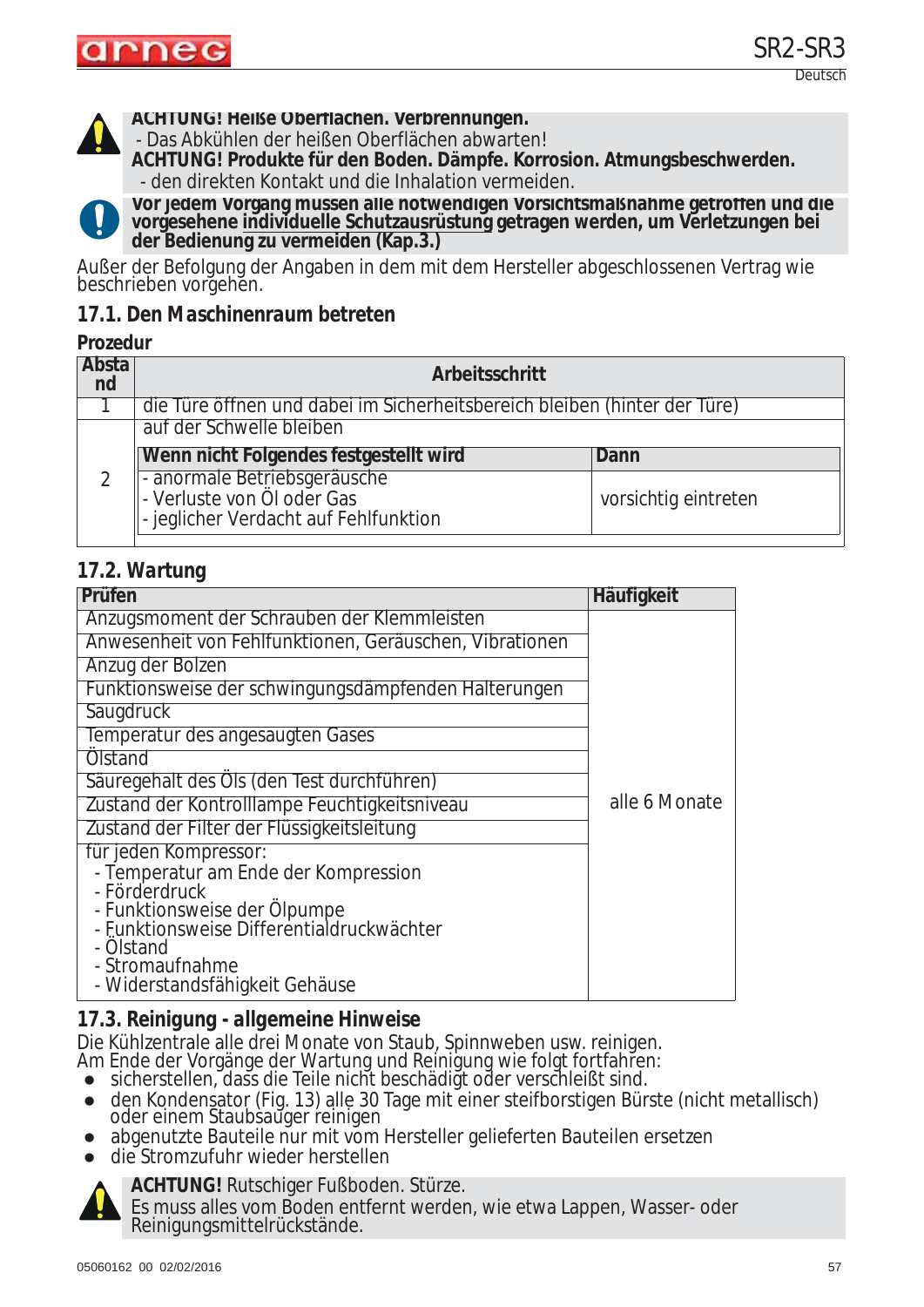Deutsch



**Die Flügel des Kondensators dürfen NICHT** beschädigt oder geknickt werden alle Reinigungsmittelrückstände müssen sorgfältig entfernt werden.

## **18. Die Kühlzentrale demontieren**



*Diese Kühlzentrale besteht zu 75% aus recycelbarem Material.*

| Vorbereitung                                                                                                                                                                                                                                                                                                                                                            | Kältemittel ablassen und sammeln                                                                                                                                                                                                                                    |  |  |  |
|-------------------------------------------------------------------------------------------------------------------------------------------------------------------------------------------------------------------------------------------------------------------------------------------------------------------------------------------------------------------------|---------------------------------------------------------------------------------------------------------------------------------------------------------------------------------------------------------------------------------------------------------------------|--|--|--|
|                                                                                                                                                                                                                                                                                                                                                                         | Schmieröl entfernen                                                                                                                                                                                                                                                 |  |  |  |
| Pflichten                                                                                                                                                                                                                                                                                                                                                               | die Zerlegung der Kühlzentrale muss in Übereinstimmung mit den<br>Verordnungen der einzelnen Länder und unter Berücksichtigung der<br>Umweltschutzvorschriften zur Verwaltung von Abfällen vorgenommen<br>werden.                                                   |  |  |  |
| • dieses Produkt wird von der geltenden Gesetzgebung als gefährlicher<br>Abfall betrachtet und muss somit getrennt entsorgt werden. Es kann nicht<br>als Hausmüll behandelt oder auf einer Müllhalde abgelegt werden.<br>• die Bauteile des Kühlkreises müssen vollständig Firmen übergeben<br>werden, die auf die Wiedergewinnung von Kältemitteln spezialisiert sind. |                                                                                                                                                                                                                                                                     |  |  |  |
|                                                                                                                                                                                                                                                                                                                                                                         | all diese Arbeiten, wie auch der Transport und die Behandlung von<br>Abfällen, dürfen ausschließlich von autorisierten<br>$\boldsymbol{d}$<br>Fachtechnikernausgeführt werden.                                                                                      |  |  |  |
| Verantwortun<br>y                                                                                                                                                                                                                                                                                                                                                       | Der Benutzer ist dafür verantwortlich, die zu entsorgende Kühlzentrale für die<br>Rückgewinnung und das Recycling der Materialien den spezialisierten<br>Sammelstellen zuzuführen, die von den örtlichen Behörden bestimmt oder<br>vom Hersteller angegeben wurden. |  |  |  |

## **19. Gewährleistung**

Der Käufer kann die vom Verkäufer gegebene Garantie nur dann in Anspruch nehmen, wenn er den Anweisungen der vorliegenden Betriebsanleitung und insbesondere folgende Anweisungen genauestens befolgt, insbesondere wenn:

- zer immer innerhalb der Einsatzgrenzen der Kühlzentrale arbeitet
- immer eine konstante, sorgfältige Wartung ausführt
- die Verwendung der Maschine nur geschulten und autorisierten Bedienern und Technikern mit nachgewiesener Eignung und Befähigung anvertraut (siehe Kapitel 4-5-6)

## *19.1. Garantiebedingungen (Italien)*

Falls keine anderen Vereinbarungen getroffen worden sind, gilt die Garantie für ein Jahr auf die neuen Maschinen ab dem Versanddatum. Die Garantie bezieht sich nicht auf die elektrischen und angeschlossenen Bauteile.

Innerhalb dieses Zeitraumes werden jene Bauteile kostenlos ausgewechselt, die von unseren Technikern als defekt eingestuft werden.

Für weitere Informationen zur Garantie siehe die Vertragsbedingungen.

### *19.2. Garantiebedingungen (Ausland)*

Bezüglich der Garantien im Ausland siehe Vereinbarungen, die mit dem entsprechendem Händler oder Vertriebsleiter getroffen worden sind..



*Bei Nichteinhaltung der in diesem Handbuch angegebenen Anweisungen erlischt jeglicher Garantieanspruch.*

## **20. Ersatzteile**



Nur Original-Ersatzteile verwenden

- zdie Ersatzteile, bevor sie komplett abgenutzt sind, austauschen, um Schäden an Personen und Gegenstände zu vermeiden
- zdie im Vertrag festgelegten Wartungsarbeiten regelmäßig durchführen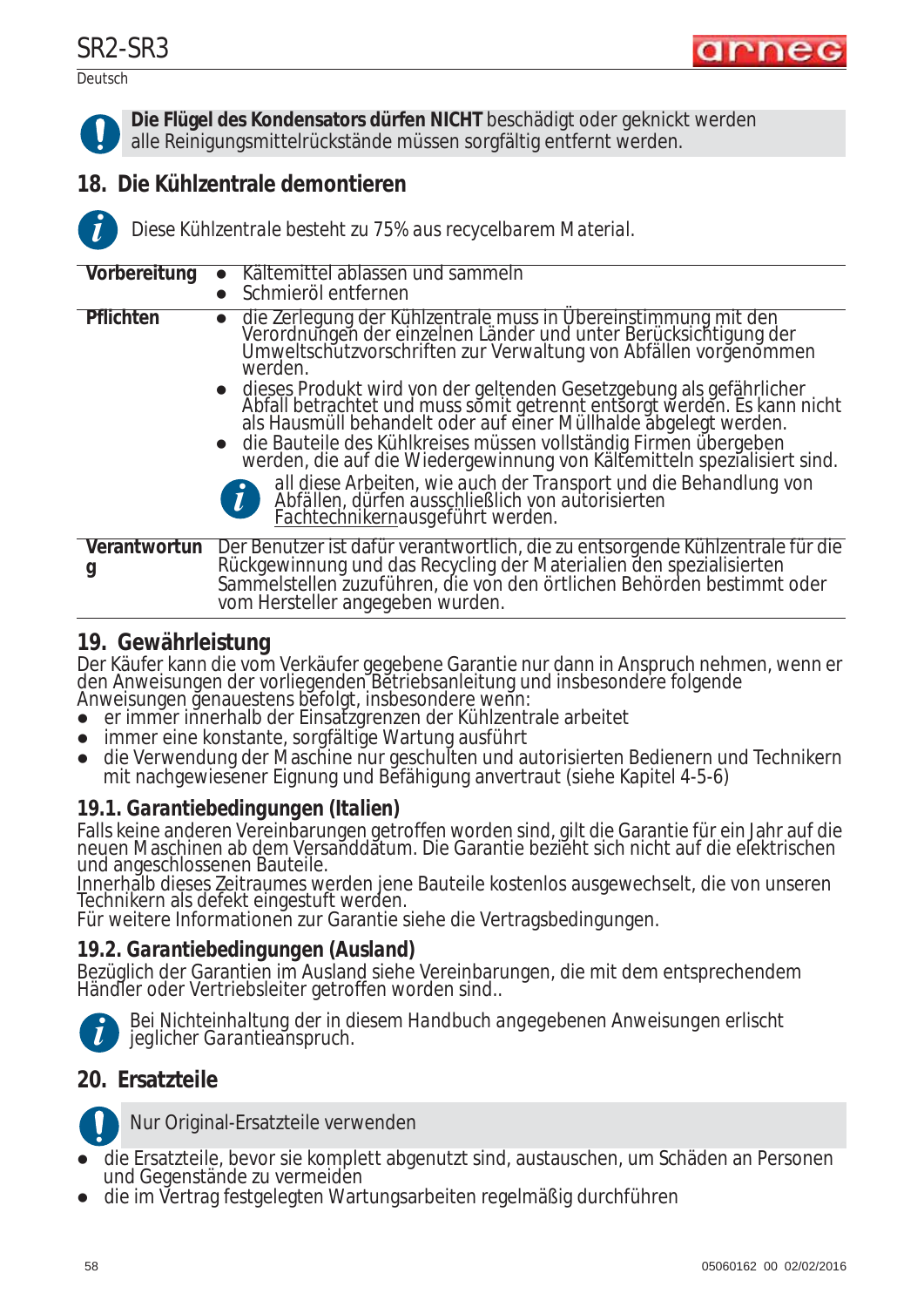

## **21. Problemlösung (Troubleshooting)**

| Problem                                                       | Möglicher Grund                                                                                   | Lösung                                                                                                                              |
|---------------------------------------------------------------|---------------------------------------------------------------------------------------------------|-------------------------------------------------------------------------------------------------------------------------------------|
| Der Kompressor                                                | Öffnung der Versorgungsleitung<br>$\bullet$                                                       | Den Leistungsschutzschalter<br>$\bullet$<br>zurücksetzeň                                                                            |
| funktioniert<br>nicht                                         | Eingriff des<br>$\bullet$<br>Leistungsschutzschalters                                             | Bodenentladungen oder<br>Kurzschlüsse in der<br>Steuerschaltung suchen<br>Den Leistungsschutzschalter<br>entfernen und zurücksetzen |
|                                                               | Eingriff des<br>$\bullet$<br>Sicherheitsdruckwächters                                             | Den Druckwächter zurücksetzen<br>$\bullet$                                                                                          |
|                                                               | Blockierung bei Offnung des<br>$\bullet$<br>Schützes                                              | Den Schütz ersetzen<br>$\bullet$                                                                                                    |
|                                                               | Lockerung der Klemmen<br>$\bullet$                                                                | Die Befestigung der Klemmen<br>kontrollieren<br>$\bullet$                                                                           |
|                                                               | Verbindungsfehler der<br>$\bullet$<br>Steuerungen                                                 | Die Anschlüsse kontrollieren<br>$\bullet$<br>Wenn notwendig, berichtigen<br>$\bullet$                                               |
|                                                               | Niedrige Leitungsspannung<br>$\bullet$                                                            | Die Leitungsspannung<br>kontrollieren, die Ursache des<br>Spannungsabfalls finden und<br>$\bullet$<br>beseitigen                    |
|                                                               | Motorstörung des Kompressors                                                                      | Falls notwendig, den Kompressor<br>austauschen                                                                                      |
|                                                               | Festsetzen des Kompressors<br>$\bullet$                                                           | Den Kompressor ersetzen<br>$\bullet$                                                                                                |
| <b>Stillstand des</b><br><b>Kompressors</b><br>durch Eingriff | Fehlfunktion des<br>Niederdruckwächters                                                           | Die Einstellung des<br>Differentialdruckwächters<br>erhöhen<br>Den Druckwächter ersetzen<br>$\bullet$                               |
| des<br>Niederdruckwäc                                         | Partielle Schließung Zufuhrventil<br>$\bullet$<br>des Kompressors                                 | Das Zufuhrventil des<br>$\bullet$<br>Kompressors öffnen                                                                             |
| hters                                                         | Geringe Menge an Kältemittel<br>$\bullet$                                                         | Kältemittel nachfüllen<br>$\bullet$                                                                                                 |
|                                                               | Verstopfung des Saugfilters des<br>$\bullet$<br>Kompressors                                       | Den Filter reinigen<br>$\bullet$                                                                                                    |
| <b>Stillstand des</b><br><b>Kompressors</b><br>durch Eingriff | Fehlfunktion des<br>$\bullet$<br>Hochdruckwächters                                                | Die Eichwerte des<br>$\bullet$<br>Druckwächters kontrollieren<br>Ersetzen<br>$\bullet$                                              |
| des<br>Hochdruckwächt                                         | Partielle Schließung des<br>Zufuhrventils des Kompressors                                         | Das Zufuhrventil des<br>Kompressors öffnen                                                                                          |
| ers                                                           | Anwesenheit von Luft im<br>$\bullet$<br>Kühlkreislauf                                             | Die Luft aus dem Kühlkreislauf<br>$\bullet$<br>ablassen                                                                             |
|                                                               | Kein Betrieb oder Betrieb mit<br>$\bullet$<br>niedrigem Volumenstrom<br>des(der) Ventilators (en) | Den Motor, Ventilator und die<br>$\bullet$<br>elektrischen Anschlüsse<br>kontrollieren                                              |
| Die Einheit                                                   | Geringe Menge an Kältemittel<br>$\bullet$                                                         | Kältemittel nachfüllen<br>$\bullet$                                                                                                 |
| funktioniert<br>lange, ohne                                   | Verschmelzung der<br>$\bullet$<br>Steuerkontakte                                                  | Das beschädigte Element<br>$\bullet$<br>ersetzen                                                                                    |
| anzuhalten                                                    | Anwesenheit von Luft im<br>$\bullet$<br>Kühlkreislauf                                             | Die Luft aus dem Kühlkreislauf<br>$\bullet$<br>ablassen                                                                             |
|                                                               | Geringe Isolierung<br>$\bullet$                                                                   | Die Isolierung ersetzen oder<br>$\bullet$<br>reparieren                                                                             |
|                                                               | Leistungsabfall des Kompressors<br>$\bullet$                                                      | Die Ventile des Kompressors<br>$\bullet$<br>kontrollieren<br>Falls notwendig, ersetzen<br>$\bullet$                                 |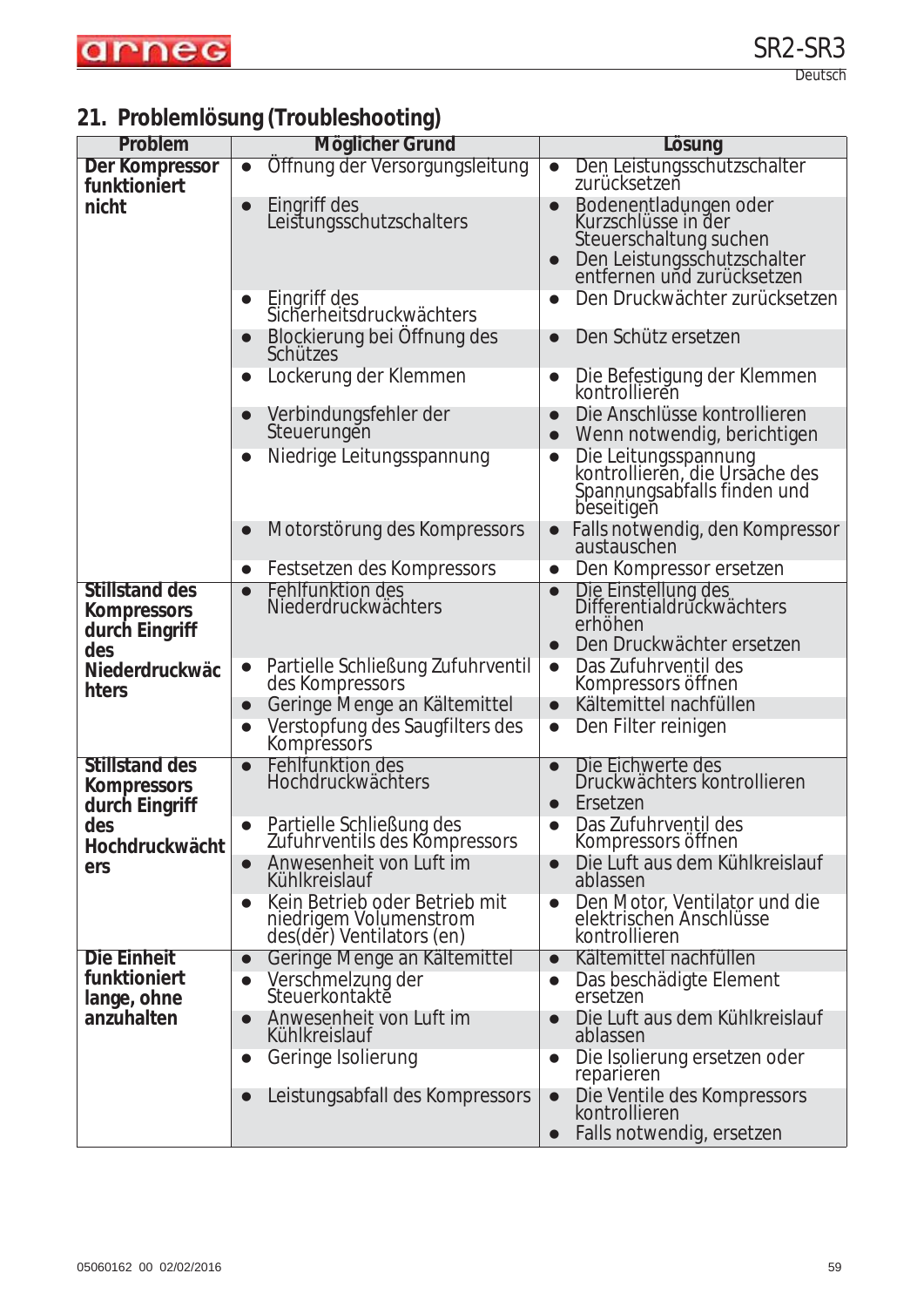**Deutsch** 



| Die Einheit ist<br>geräuschvoll                     | • Vibrationen der Leitungen                 | Die Leitungen befestigen<br>Die Befestigung der<br>Steckverbinder der Leitungen<br>kontrollieren                                                                                   |
|-----------------------------------------------------|---------------------------------------------|------------------------------------------------------------------------------------------------------------------------------------------------------------------------------------|
|                                                     | Geräuschentwicklung des<br>Kompressors      | Die Ventilplatte kontrollieren<br>Den Kompressor austauschen,<br>wenn die Lager verschleißt sind.<br>Die Befestigung der<br>Verankerungsschrauben des<br>Kompressors kontrollieren |
| Die Saugleitung<br>ist nass oder mit<br>Tau bedeckt | Die Isolierung ist verschleißt<br>$\bullet$ | Die Isolierung ersetzen                                                                                                                                                            |



*Setzen Sie sich für alle nicht aufgelisteten Probleme oder wenn das Problem mit den angeführten Lösungen nicht behoben werden kann, in Verbindung mit dem*  **nächsteller Sien Siehrer auf der Setzen Sie sich für alle nicht auf<br>angeführten Lösungen nicht be<br>nächstgelegenen Kundendienst**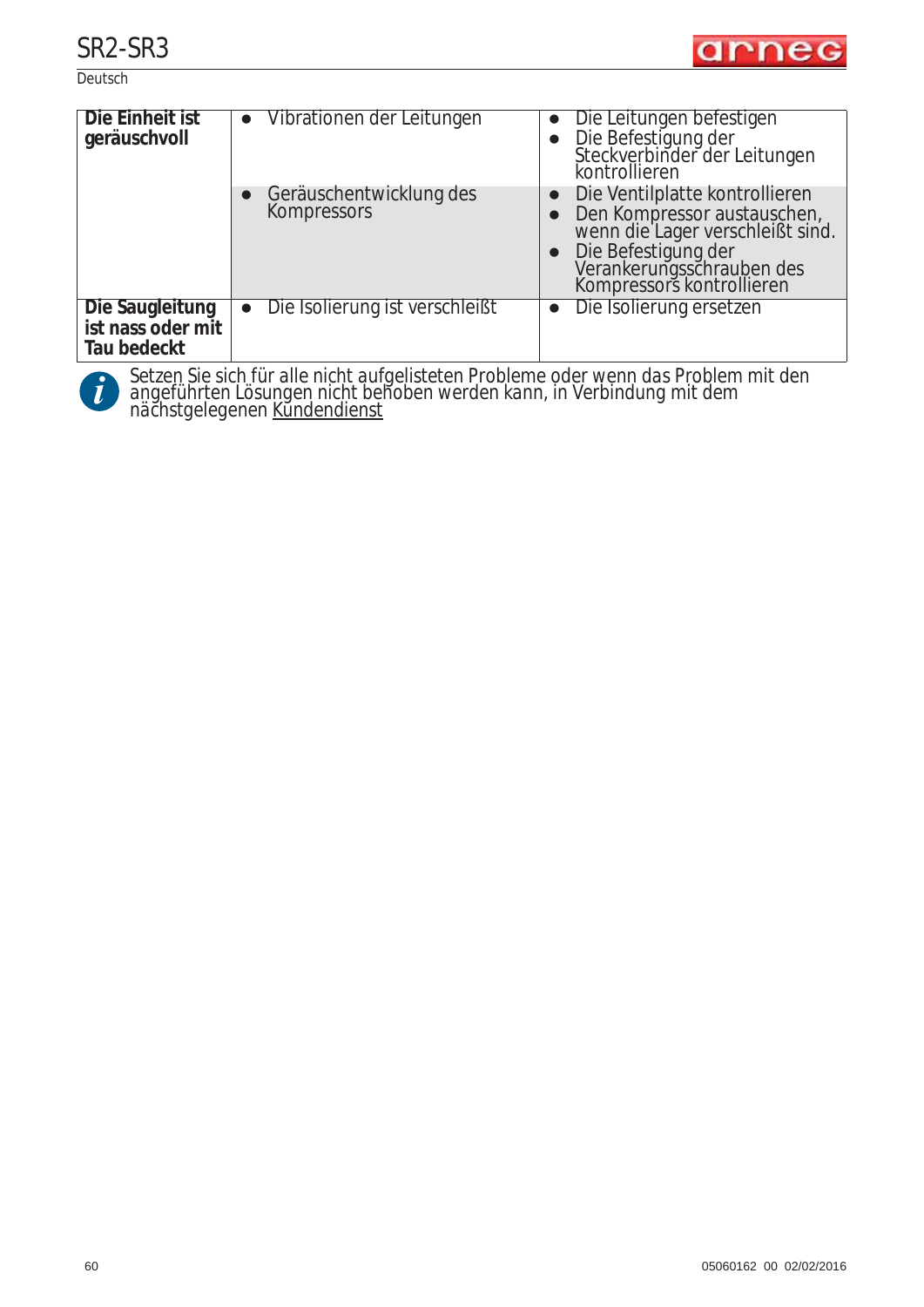

# Manuel d'installation et d'utilisation

# TABLES DES MATIÈRES

| Dangers résiduels, équipements de protection (EPI) et situations d'urgence 64 |  |
|-------------------------------------------------------------------------------|--|
|                                                                               |  |
|                                                                               |  |
|                                                                               |  |
|                                                                               |  |
|                                                                               |  |
|                                                                               |  |
|                                                                               |  |
|                                                                               |  |
|                                                                               |  |
|                                                                               |  |
|                                                                               |  |
|                                                                               |  |
|                                                                               |  |
|                                                                               |  |
|                                                                               |  |
|                                                                               |  |
|                                                                               |  |

#### **Matériel qui accompagne la centrale :**

Manuel d'installation et d'utilisation Manuel données techniques Manuel de fonctionnement et programmation tableau de commande Conformité produit Schémas électriques Schémas circuits frigorifiques Déclaration de conformité



Pour télécharger ce manuel visiter le site www.arneg.it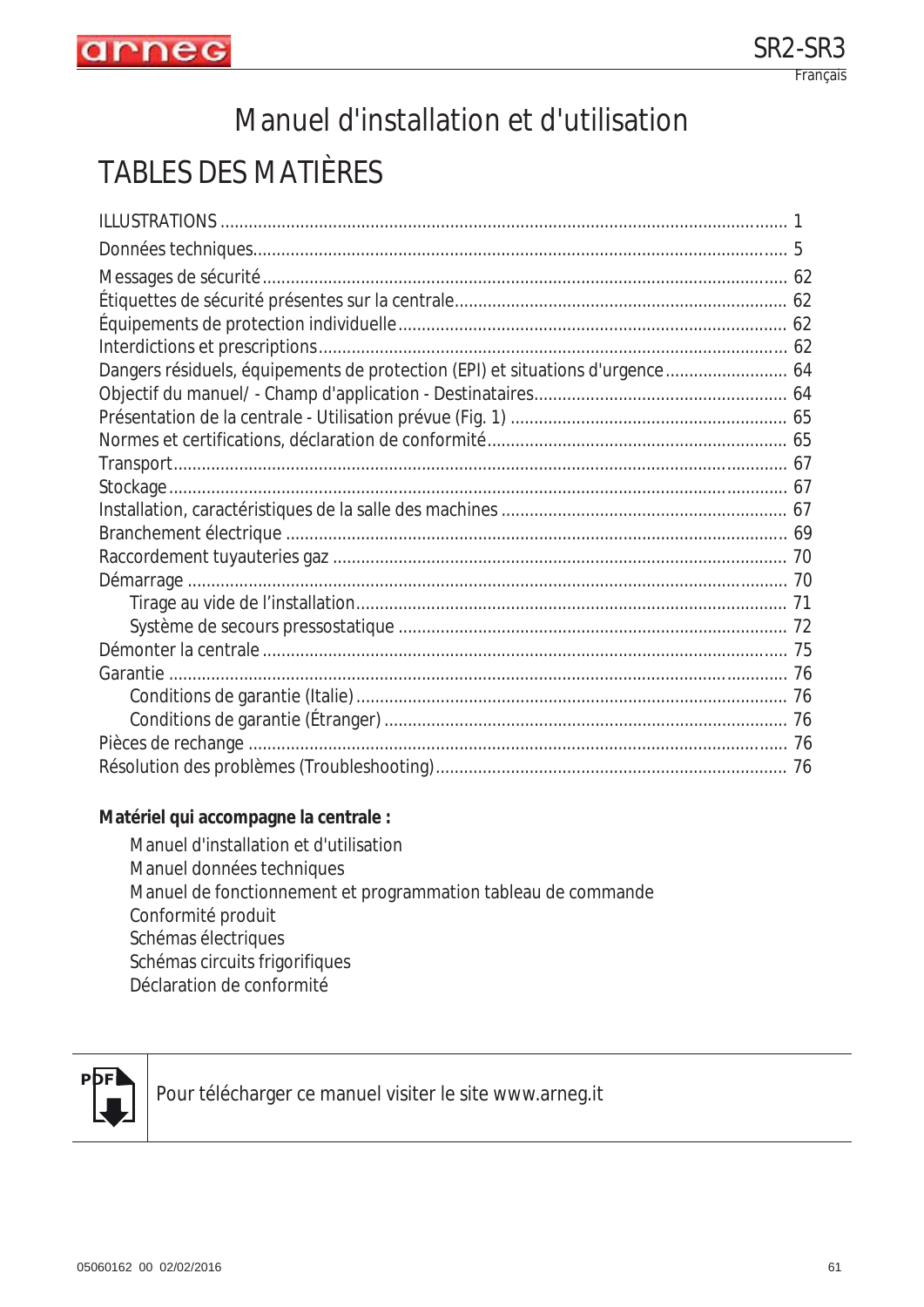Français



## **1. Messages de sécurité**

Ci-après les signalisations de sécurité prévues dans ce manuel:



**DANGER! Indique une situation dangereuse à éviter, qui peut causer la mort ou des blessures graves à la personne.**



**AVERTISSEMENT! Indique une situation dangereuse à éviter, elle peut causer la mort ou des blessures corporelles graves.**

**ATTENTION!** Indique une situation légèrement dangereuse à éviter, qui peut causer des blessures superficielles.

## **2. Étiquettes de sécurité présentes sur la centrale**

Sur les centrales sont présentes les étiquettes pour attirer l'attention des opérateurs et des techniciens sur les dangers et les précautions.



danger de tension électrique avec dariger de terision electrique avec<br>risque d'électrocution

danger **points** exacts d'introduction des bride du chariot élévateur voir (chap.10.)



Lire attentivement les étiquettes, **NE PAS** les couvrir, les endommager ou les enlever. Remplacer si endommagées.

## **3. Équipements de protection individuelle**

Ci-après les symboles des Équipements de protection individuelle (EPI) obligatoires pour les techniciens autorisés à intervenir sur la centrale frigorifique :

| lunettes de<br>protection | chaussures<br>de protection     | ' casque anti-bruit |
|---------------------------|---------------------------------|---------------------|
| gants de protection       | vêtement<br>tenue de protection |                     |

## **4. Interdictions et prescriptions**



**COUPER L'ALIMENTATION ÉLECTRIQUE AVANT D'EFFECTUER UNE QUELCONQUE OPÉRATION!**



- **AVERTISSEMENT! Fuite de gaz. Intoxication. Brûlures dues au froid**
- **Débrancher la centrale avec l'interrupteur général en amont.**
- **NE PAS rester dans la pièce où se trouve la centrale si elle n'a pas été opportunément aérée.**
- **NE PAS intervenir sur les parties sous pression.**
- **AVERTISSEMENT! Incendie. Brûlures. Suffocation**
- **Suivre les indications d'évacuation en vigueur en cas d'incendie.**
- **Débrancher la centrale avec l'interrupteur général en amont de celle-ci.**
- **Ne pas utiliser de l'eau pour éteindre le feu, mais uniquement des extincteurs à sec.**



**ATTENTION! Surfaces chaudes. Brûlures. - attendre que les surfaces chaudes refroidissent !**



Seuls les techniciens spécialisés par l'organisme indiqué dans le contrat (fabricant/ concessionnaire/distributeur) sont autorisés à effectuer les opérations dans le manuel.



Lire attentivement le manuel pour savoir comment éviter les accidents et utiliser correctement la centrale.

Pour le comportement en cas d'urgence se référer aux mesures de sécurité prévues dans le pays d'installation.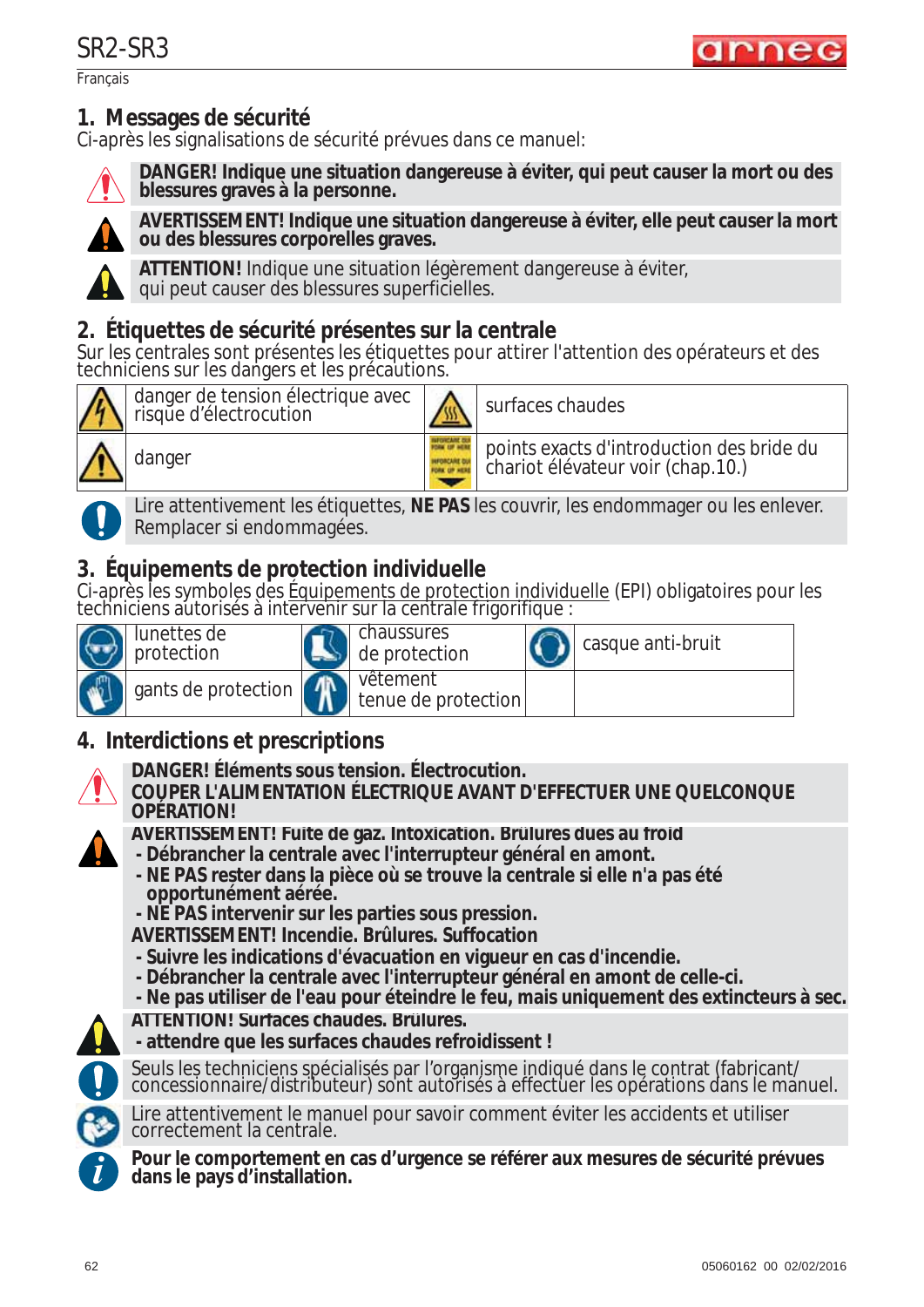

|                      | Responsabilité Le fabricant n'est pas responsable pour:                                                                                                                                                                                                                                     |
|----------------------|---------------------------------------------------------------------------------------------------------------------------------------------------------------------------------------------------------------------------------------------------------------------------------------------|
|                      | l'usage impropre, erroné et déraisonnable de la centrale                                                                                                                                                                                                                                    |
|                      | installation incorrecte, non effectuée selon les instructions indiquées<br>$\bullet$                                                                                                                                                                                                        |
|                      | usage de la part de personnel non qualifié/formé                                                                                                                                                                                                                                            |
|                      | défauts d'alimentation électrique                                                                                                                                                                                                                                                           |
|                      | négligences graves dans l'entretien et le nettoyage prévus                                                                                                                                                                                                                                  |
|                      | usage d'accessoires non prévus ou autorisés par ARNEG S.p.A.<br>$\bullet$                                                                                                                                                                                                                   |
|                      | modifications et interventions non autorisées<br>$\bullet$                                                                                                                                                                                                                                  |
|                      | usage de pièces de rechanges non originales<br>$\bullet$                                                                                                                                                                                                                                    |
|                      | non-respect des instructions                                                                                                                                                                                                                                                                |
| <b>Prescriptions</b> | travailler avec attention et prudence.<br>$\bullet$                                                                                                                                                                                                                                         |
|                      | utiliser toujours les EPI (équipements de protection individuelle) prévus<br>$(chap.3.)$ .                                                                                                                                                                                                  |
|                      | effectuer régulièrement les opérations d'entretien.                                                                                                                                                                                                                                         |
|                      | pour toute intervention sur la centrale demander l'assistance d'un<br>technicien spécialisé.                                                                                                                                                                                                |
|                      | les valeurs de température et d'humidité ambiante ne doivent pas<br>dépasser celles spécifiées.                                                                                                                                                                                             |
|                      | maintenir au maximum l'efficacité des installations de climatisation, de<br>ventilation et de chauffage du point de vente.                                                                                                                                                                  |
| <b>Interdictions</b> | Durant le fonctionnement                                                                                                                                                                                                                                                                    |
|                      | AVERTISSEMENT! Explosion de la tête du compresseur. Blessures.                                                                                                                                                                                                                              |
|                      | - NE PAS fermer le robinet de purge du compresseur                                                                                                                                                                                                                                          |
|                      | Endommagement compresseur :                                                                                                                                                                                                                                                                 |
|                      | - NE PAS fermer les robinets d'aspiration                                                                                                                                                                                                                                                   |
|                      | - NE PAS fermer les robinets huile                                                                                                                                                                                                                                                          |
|                      | Affaissements de la structure, fuites de fluides sous pression :                                                                                                                                                                                                                            |
|                      | - NE PAS intervenir sur les parties sous pression                                                                                                                                                                                                                                           |
|                      | <b>Durant l'utilisation</b>                                                                                                                                                                                                                                                                 |
|                      | DANGER! Parties sous tension. Electrocution.<br>NE PAS utiliser/toucher la centrale avec les mains et les pieds                                                                                                                                                                             |
|                      | mouillés ou humides.                                                                                                                                                                                                                                                                        |
|                      | NE PAS ajouter d'équipements                                                                                                                                                                                                                                                                |
|                      | NE PAS monter sur la centrale                                                                                                                                                                                                                                                               |
|                      | L'utilisation de la centrale N'EST PAS autorisée :                                                                                                                                                                                                                                          |
|                      | - aux enfants                                                                                                                                                                                                                                                                               |
|                      | - au personnel avec des capacités physiques, sensorielles ou mentales<br>réduites, sans expérience ou connaissance quant à l'utilisation de la<br>centrale, qui ne peut utiliser la centrale en toute sécurité sans<br>supervision ou instructions, non sobre, sous l'effet de stupéfiants. |
|                      | NE PAS permettre que les enfants et les jeunes jouent avec la centrale                                                                                                                                                                                                                      |

Tout autre utilisation ou modification non indiquées dans ce manuel ou non autorisées par ARNEG S.p.A. sont dangereuses et font déchoir la garantie et invalider la déclaration de conformité prévue par la directive des machines 2006/42/CE.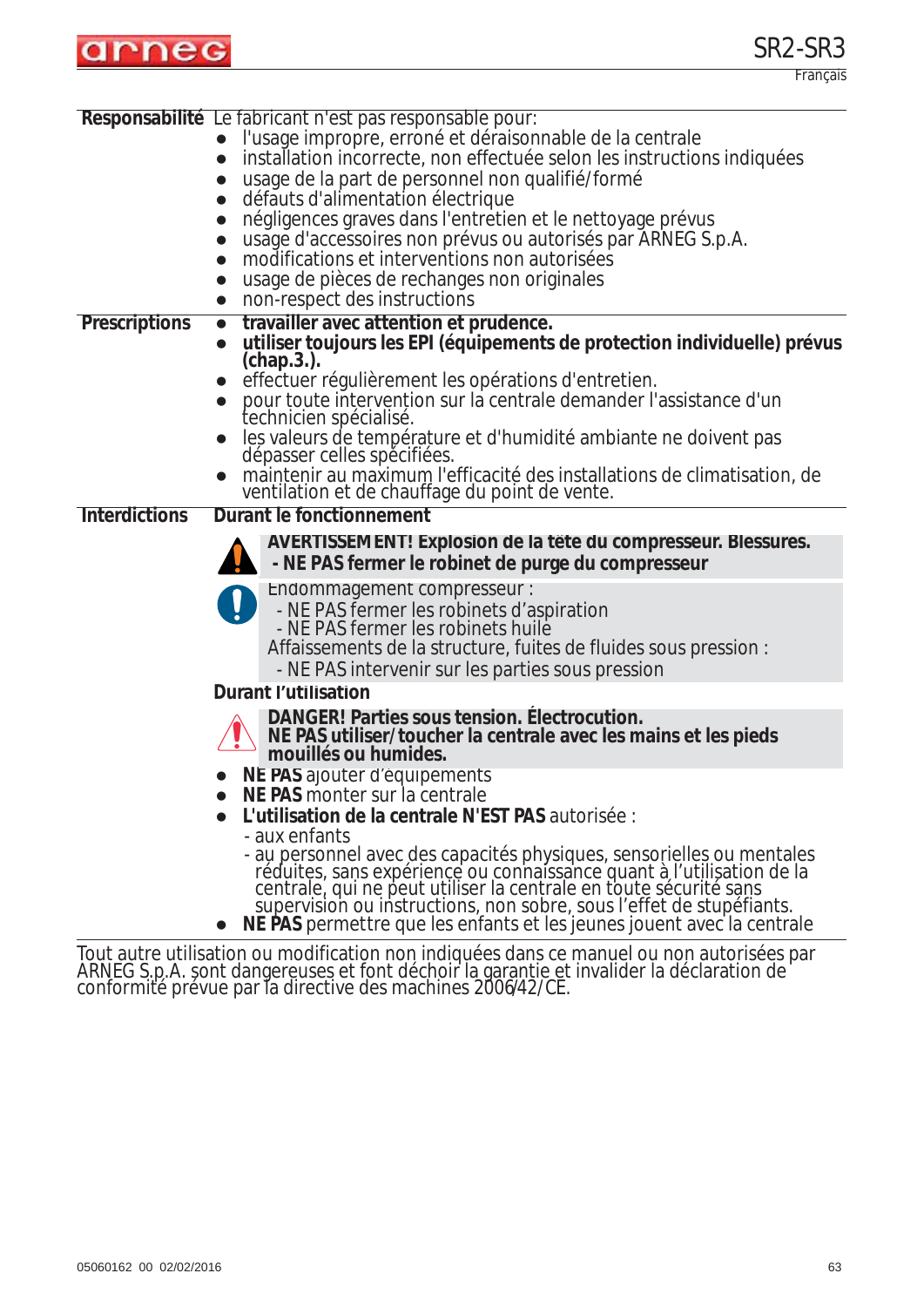

Français

## **5. Dangers résiduels, équipements de protection (EPI) et situations d'urgence**

À suivre les risques résiduels ne pouvant pas être éliminés avec reconception, techniques constructives et prévention des accidents:

| <b>Risques</b>                                                                                                                                                                                                                                               | Réduction du risque                                                                                                                                                                                                                                                                                                                                                                                                                                                                                                                                                                   |
|--------------------------------------------------------------------------------------------------------------------------------------------------------------------------------------------------------------------------------------------------------------|---------------------------------------------------------------------------------------------------------------------------------------------------------------------------------------------------------------------------------------------------------------------------------------------------------------------------------------------------------------------------------------------------------------------------------------------------------------------------------------------------------------------------------------------------------------------------------------|
| - parties saillantes et en relief<br>- charges suspendues (phase de<br>chargement/déchargement)<br>- câbles électriques d'alimentation,<br>- accumulations de charges<br>électrostatiques<br>- parties en mouvement<br>- chute de la charge de la structure, | porter des vêtements de travail appropriés (ex. sans<br>parties larges)<br>utiliser les équipements de protection individuelle<br>$(chap.3.)$ :<br>- chaussures de protection<br>- gants anti-coupure<br>- vêtements de protection anti-coupure pour le corps<br>(tablier avec bavette, protection des jambes, etc.)<br>- lunettes pour se protéger des projections d'éclats<br>- casque de protection<br>- casque anti-bruit<br>contrôler le branchement équipotentiel<br>signaler les comportements non appropriés avec des<br>avertissements, signaux etc. (à la charge du client) |

L'utilisation correcte de la centrale selon les indications dans le manuel, préserve l'opérateur et la centrale de situations de danger.



*Toutefois il peut y avoir des situations de danger pour lesquelles on se sert de l'expérience du technicien spécialisé, qui ne doit jamais compromettre sa sécurité et celle des autres avec des manœuvres imprudentes et précipitées.*

## **6. Objectif du manuel/ - Champ d'application - Destinataires**



Lire attentivement le manuel pour savoir comment éviter les accidents et utiliser correctement la centrale

Ce manuel contient les informations générales sur les centrales frigorifiques **SR2-SR3** réalisée par ARNEG S.p.A. et les instructions considérées nécessaires pour son bon fonctionnement.

**Destinataires** Le manuel s'adresse à une figure professionnelle spécifique :

*liées à des nouvelles réglementations ou connaissances.*

|                  | TECHNICIEN FRIGORISTE SPÉCIALISÉ:<br>technicien formé et autorisé par l'organisme indiqué dans le contrat<br>(fabricant/concessionnaire/distributeur) à effectuer selon les réglementations<br>en viqueur : installation, entretien extraordinaire, réparation, remplacement<br>et révision, à connaissance des risques auxquels il est exposé et capable<br>d'adopter toutes les mesures pour protéger soi-même et les autres personnes<br>en rendant moindre le dommage par rapport aux risques que les interventions<br>comportent.<br>On y trouve indiquées les compétences pour opérer sur la centrale en conditions de<br>sécurité. |
|------------------|-------------------------------------------------------------------------------------------------------------------------------------------------------------------------------------------------------------------------------------------------------------------------------------------------------------------------------------------------------------------------------------------------------------------------------------------------------------------------------------------------------------------------------------------------------------------------------------------------------------------------------------------|
| Rangement        | Le manuel doit être gardé:<br>- par du personnel sélectionné pour son but<br>- dans un lieu approprié et connu à tous les préposés à l'entretien, pour être<br>consulté en tout moment.<br>Si cédé à des tiers:<br>- remettre à chaque nouveau usager ou propriétaire<br>- le communiquer au fabricant.<br>Si endommagé ou perdu, faire demande au fabricant.                                                                                                                                                                                                                                                                             |
| $\boldsymbol{d}$ | - Le manuel fait partie de la centrale et il faut le conserver pendant toute la durée de<br>cette dernière.<br>- Le manuel a été rédigé à l'origine en italien et c'est la seule langue officielle<br>- Arneg S.p.A. n'assume aucune responsabilité en ce qui concerne les traductions dans<br>d'autres langues non conformes à la signification du texte original<br>- Le contenu du présent manuel représente l'état de la technique et de la technologie,<br>employées lors de la réalisation de la centrale valables lors de sa commercialisation, il<br>ne peut donc pas être considéré comme obsolèt                                |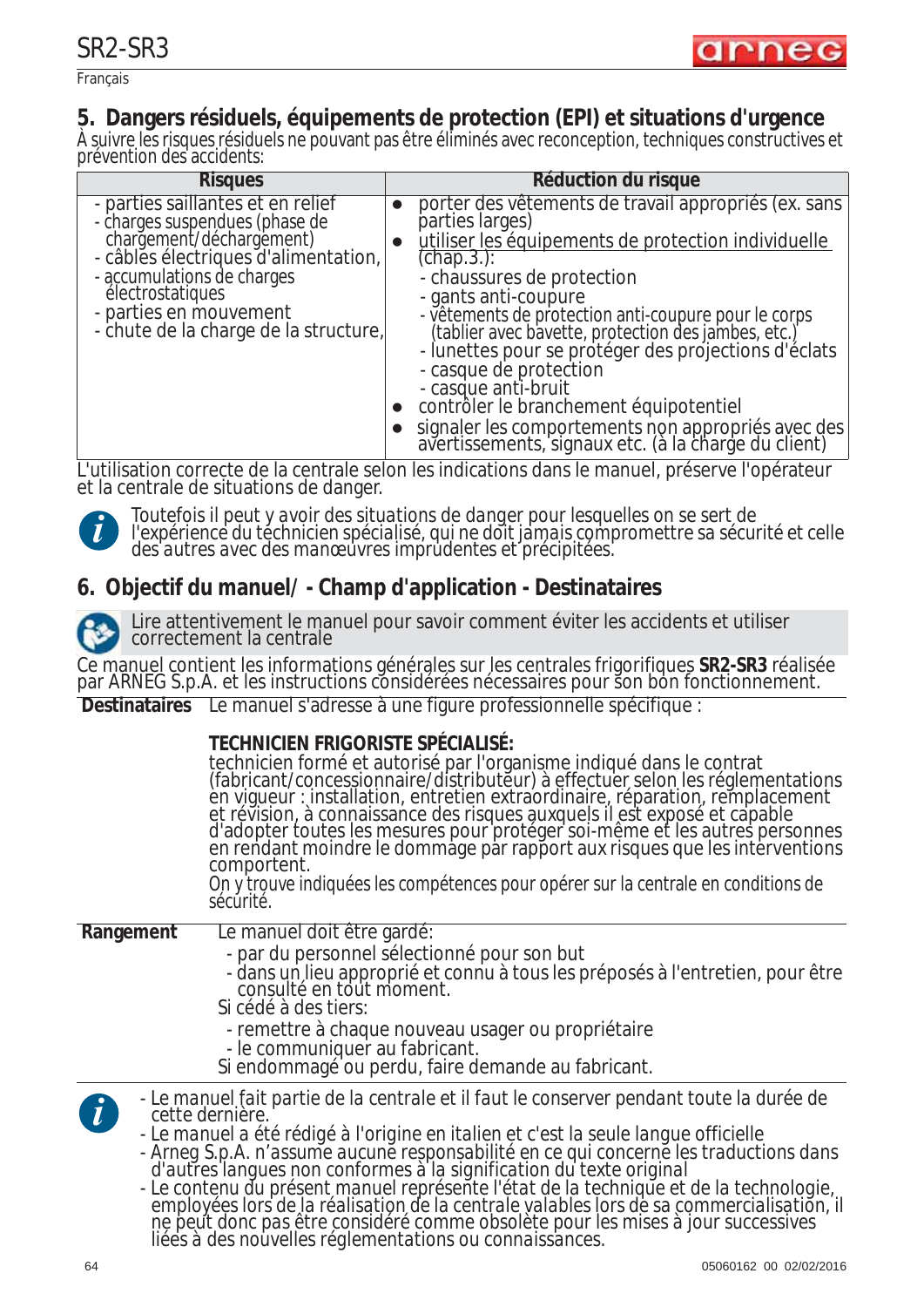

**7. Présentation de la centrale - Utilisation prévue (Fig. 1)**



**DANGER! Éléments sous tension. Électrocution.**

**Respecter les réglementations et les lois applicables lors de l'installation et l'utilisation.**

**i**

*- Lire attentivement le manuel avant l'utilisation et instruire les employés aux différentes opérations (transport, installation, entretien, etc.), chacun pour sa compétence selon les indications reportées. - Ce manuel NE peut en aucun cas compenser les carences culturelles ou intellectuelles du personnel qui interagit avec la centrale.* **À qui est-il destiné** La centrale est destinée à être utilisée par du personnel qualifié, instruit et formé par l'employeur aux usages et risques que cela peut comporter. **Utilisation prévue** Les centrales frigorifiques SR (Silent Rack) conviennent aux supermarchés de petites et moyennes dimensions, avec des puissances comprises entre 7 et 90 kW à une température moyenne (TN) et entre 3 et 26 kW à basse température (BT). Les centrales peuvent être équipées de 2 ou 3 compresseurs semihermétiques à pistons ou Scroll. **Versions prévues (Fig. 1) Contrôleur électronique** La centrale est dotée d'un contrôleur électronique (Fig. 8) qui : maintient les pressions d'évaporation et de condensation aux valeurs souhaitées en fonction des températures d'emploi permet le contrôle de tous les paramètres de fonctionnement et de sécurité de la centrale avec un afficheur (Fig. 9) • dispose d'un système de secours pressostatique qui, si le contrôleur ne fonctionne pas, permet à la centrale de fonctionner jusqu'à l'arrivée de l'assistance seulement centrale 2 centrale ouverte avec tableau électrique 3 centrale fermée avec tableau électrique *Le contrôleur est configuré en usine en phase d'essai.* **i** *Pour modifier la programmation, contacter le fabricant.*

| Indice de<br>protection | Centrale ouverte : IP30 - Centrale fermée : IP44                                                                     |                                              |                                                                                                                                        |
|-------------------------|----------------------------------------------------------------------------------------------------------------------|----------------------------------------------|----------------------------------------------------------------------------------------------------------------------------------------|
| Dispositifs de          | <b>Dispositif</b>                                                                                                    | <b>Positon</b>                               | Fonction                                                                                                                               |
| sécurité                | Mini-pressostat de<br>haute pression à<br>réarmement<br>automatique (Fig. 10)                                        | monté sur le<br>collecteur de<br>refoulement | préalarme de haute<br>pression                                                                                                         |
|                         | Pressostats de haute<br>pression à réarmement<br>manuel (Fig. 11)                                                    | un pour chaque<br>compresseur                | préalarme de haute<br>pression                                                                                                         |
|                         | Système de secours<br>pressostatique (Fig. 8)<br>(chap.16.1.)                                                        |                                              | se déclenche si le<br>contrôleur ne fonctionne<br>pas<br>maintient l'activité des<br>compresseurs jusqu'à<br>l'arrivée de l'assistance |
| Responsabilité          | l'état mental ou physique des figures professionnelles préposées à<br>l'utilisation et à l'entretien de la centrale. |                                              | Le Client ou employeur assume la responsabilité sur la qualification et sur                                                            |

### **8. Normes et certifications, déclaration de conformité**

Tous les modèles de centrales frigorifiques décrits dans ce manuel d'utilisation de la série **SR2-**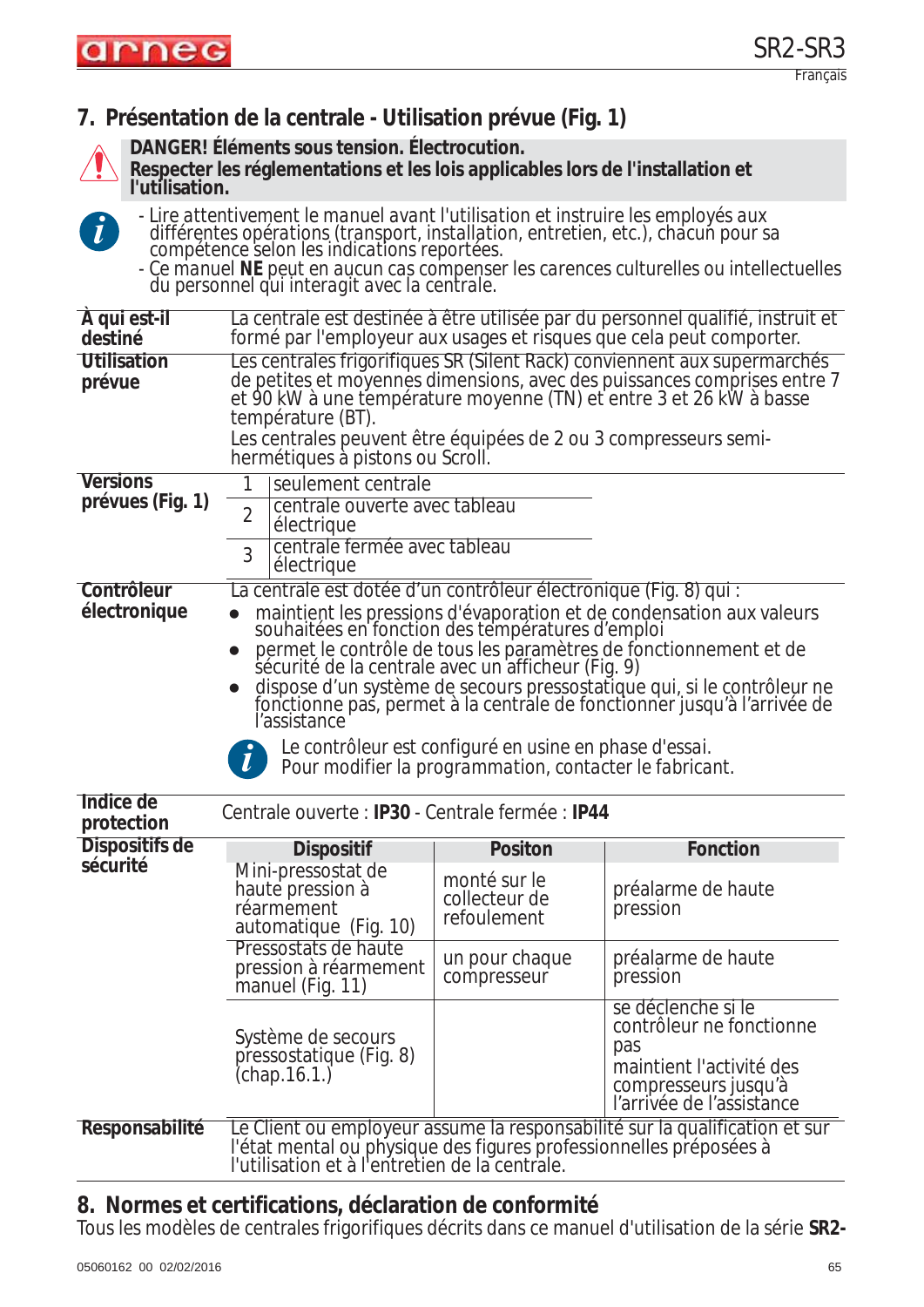

Français

**SR3** satisfont les exigences essentielles de sécurité, santé et protection selon les directives suivantes et les lois européennes:

| <b>Directive</b>                                                                                                                                      | Normes harmonisées appliquées:                                              |
|-------------------------------------------------------------------------------------------------------------------------------------------------------|-----------------------------------------------------------------------------|
| Machines 2006/42/CE                                                                                                                                   | ISO/TR 14121; EN ISO 12100; EN 378-2; EN 378-3; EN 378-<br>4; EN 60079-10-1 |
| Compatibilité électromagnétique 2004/<br>$108$ /CE;                                                                                                   | EN 61000-3-2; EN 61000-3-12; EN 55014-1; EN 55014-2                         |
| Basse tension 2006/95/CE;                                                                                                                             | EN 60335-1; EN 60335-2-89/A2                                                |
| Directive RoHs 2011/65/CE<br>(restriction de l'utilisation de certaines<br>substances dangereuses dans les<br>appareils électriques et électroniques) | EN 50581                                                                    |
| Directive PED 97/23/CE                                                                                                                                | <b>EN 378</b>                                                               |



*Les pressostats utilisés par Arneg Spa font partie de la catégorie IV de la directive PED.*

**Déclaration de conformité** La copie de la déclaration de conformité est annexée à la centrale Si l'on perd la copie originale de la Déclaration de Conformité fournie avec la centrale, télécharger une copie en remplissant le module disponible aux adresses Internet:

- pour l'Italie: http://www.arneg.it/conformita/it
- pour l'étranger: http://www.arneg.it/conformita/it

## **9. Identification - Données de plaque d'identification (Fig. 2)**

Sur les parties extérieures de la centrale se trouve la plaque signalétique (Fig. 2) avec toutes les données caractéristiques:



*Garder une copie des données dans le bureau préposé à la surveillance et à l'entretien des installations*

| $N^{\circ}$    | <b>Description</b>                                                                                                  |
|----------------|---------------------------------------------------------------------------------------------------------------------|
|                | nom commercial du produit                                                                                           |
| $\overline{2}$ | code du produit                                                                                                     |
| 3              | numéro de série                                                                                                     |
| 4              | tension d'alimentation - Nombre des phases - Fréquence d'alimentation                                               |
| 5              | puissance électrique absorbée nominale                                                                              |
| 6              | courant absorbé nominal                                                                                             |
|                | puissance frigorifique fournie nominale                                                                             |
| 8              | puissance maxi absorbée                                                                                             |
| 9              | type de gaz frigorigène                                                                                             |
| 10             | pression maxi admissible                                                                                            |
| 11             | température d'évaporation de référence                                                                              |
| 12             | température de condensation de référence                                                                            |
| 13             | numéro de commande avec lequel la machine a été produite                                                            |
| 14             | numéro de commande avec lequel la machine a été mise en production                                                  |
| 15             | année de fabrication                                                                                                |
| 16             | marquage CE avec numéro d'identification de l'Organisme Notifié - Directive 97/23/CE                                |
|                | Pour demander de l'assistance communiquer au fabricant :<br>- le nom de la centrale (1)<br>- le numéro de série (3) |

*- le numéro de commande (14)* **i**

**NE PAS** enlever en aucun cas la plaque d'immatriculation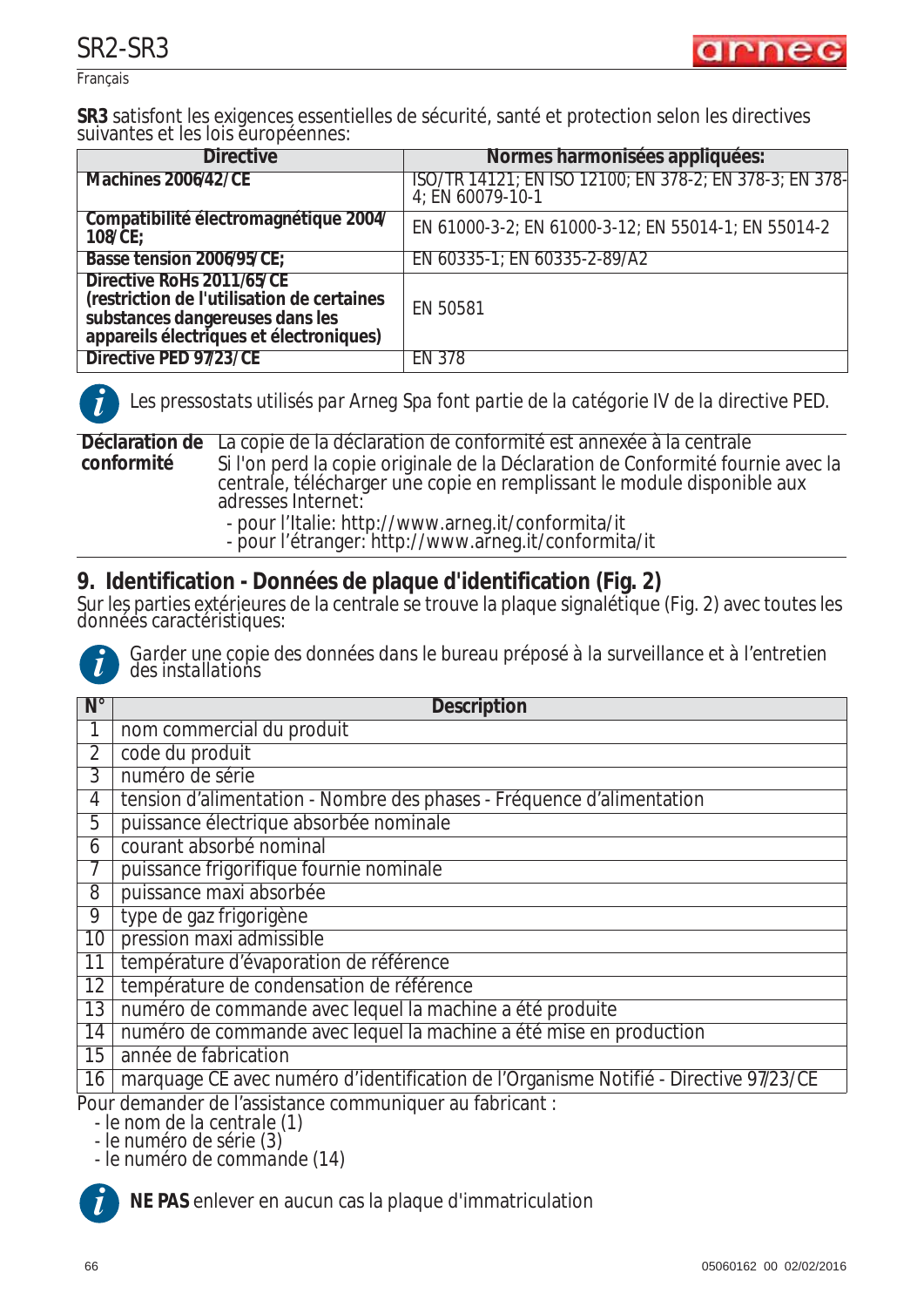## **10. Transport**



**AVERTISSEMENT! Objet lourd en mouvement. Écrasement La zone de transport doit être libre de personne et choses.**

| que pour la charge.                                            | Les opérations de chargement-déchargement doivent être effectuées par un personnel<br>qualifié en mesure de vérifier les poids, les points précis pour le levage (sans tuyaux,<br>câbles, tableaux électriques etc.) et le moyen le                                                                                                                                                                                                                                                                                                                                                                                                                                                |
|----------------------------------------------------------------|------------------------------------------------------------------------------------------------------------------------------------------------------------------------------------------------------------------------------------------------------------------------------------------------------------------------------------------------------------------------------------------------------------------------------------------------------------------------------------------------------------------------------------------------------------------------------------------------------------------------------------------------------------------------------------|
| élévateurs.                                                    | Les centrales sont équipées d'un châssis autoporteur pour le transport avec des chariots                                                                                                                                                                                                                                                                                                                                                                                                                                                                                                                                                                                           |
| Caractéristique<br>s du chariot<br>élévateur                   | Utiliser un chariot élévateur:<br>- avec des caractéristiques appropriées conformes aux normes en vigueur.<br>- NON usé/endommagé<br>- longueur étriers : minimum 950 mm<br>- manuel ou électrique approprié au levage de la centrale, avec une capacité<br>de charge nominale supérieure ou égale à 1000 kg<br>- avec cordes et câbles règlementaires et NON usés                                                                                                                                                                                                                                                                                                                 |
| <b>Manutentionn</b><br>er en toute<br>sécurité (que<br>faire?) | s'assurer qu'aucune personne non autorisée ne soit présente dans la zone<br>du transport<br>positionner toujours les étriers de chargement dans les points indiqués<br>(Fig. 4)<br>introduire toujours complètement les étriers<br>distribuer le poids de la centrale afin de maintenir en équilibre le centre<br>de gravité de la charge. (Fig. 3)<br><b>AVERTISSEMENT! Objet lourd en mouvement. Ecrasement</b><br>Respecter les indications pour déplacer en toute sécurité<br>Entraînement. Défaillances/déformations/déchirures<br>- NE PAS traîner/pousser la centrale<br>- Respecter les indications pour déplacer en toute sécurité<br>si l'on utilise une grue employer : |
|                                                                | un étrier ayant une capacité de charge appropriée au poids<br>un harnais qui ne sollicite pas transversalement la centrale et qui n'endommage pas ses composants                                                                                                                                                                                                                                                                                                                                                                                                                                                                                                                   |
|                                                                | Les procédures de transport autres que celles énumérées NE sont PAS autorisées.                                                                                                                                                                                                                                                                                                                                                                                                                                                                                                                                                                                                    |

## **11. Stockage**

**Que faire** zentreposer les centrales dans des lieux clos, à une température comprise entre **- 25°C et +55°C** et une humidité de l'air comprise entre **30%** et **80%**.

**Que ne pas faire**



## **12. Installation, caractéristiques de la salle des machines**



**AVERTISSEMENT! Avant toute opération utiliser toutes les précautions possibles afin d'éviter des accidents à l'opérateur, porter les Équipements de protection individuelle prévus (chap.3.).**



**L'installation est réservée aux techniciens formés et autorisés par l'entreprise prévue dans le contrat (fabricant/concessionnaire/distributeur)**

- **i**
- *Le client est tenu de préparer la zone d'installation*
- *Les modifications à l'installation décrite ici doivent être autorisées par ARNEG S.p.A.*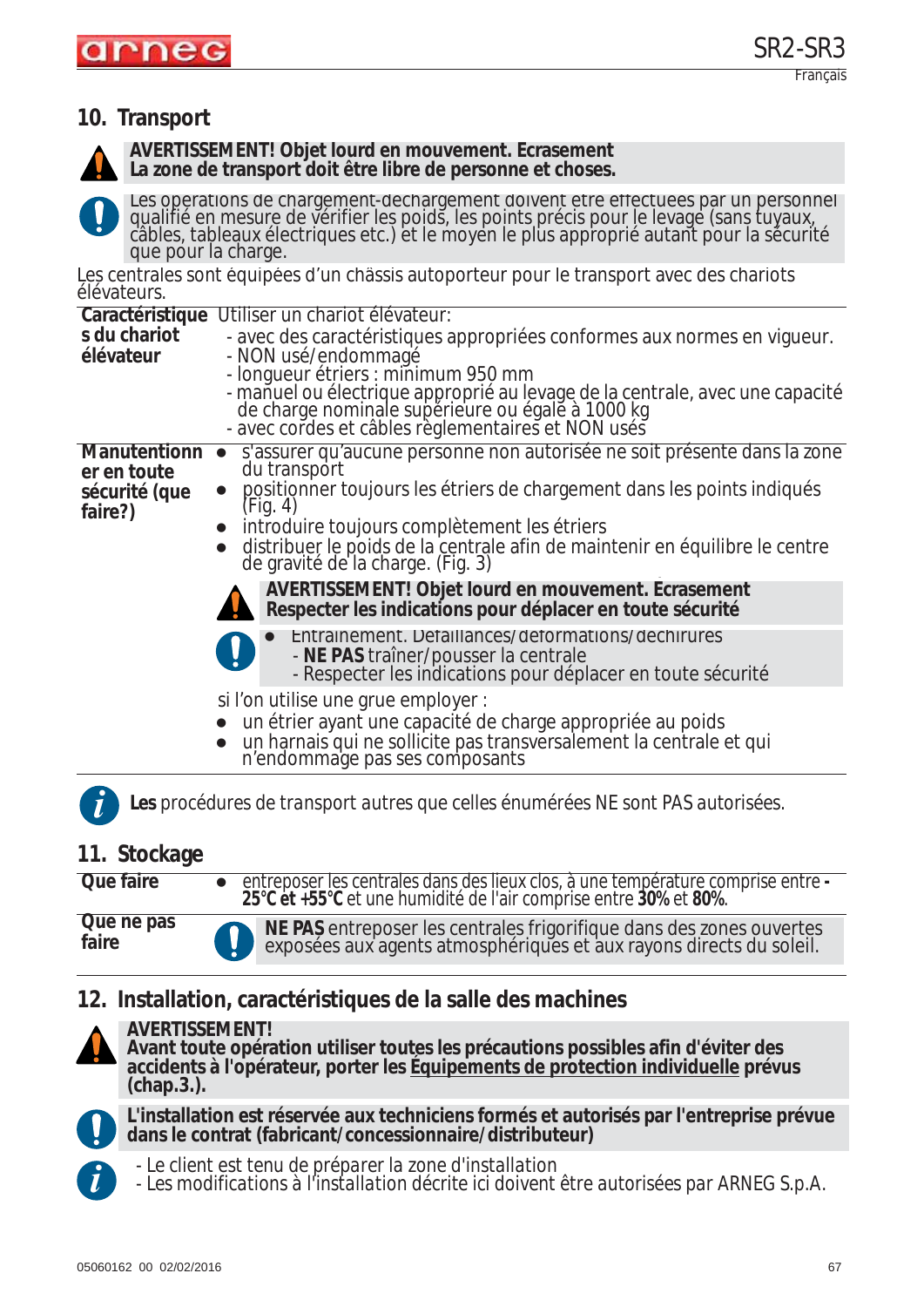| aг<br>10.7 |
|------------|
|------------|



|                                            | Protéger les ouvertures avec des grilles pour éviter l'entrée d'insectes<br>ou de rongeurs<br>Réception de · vérifier l'intégrité des composants de la centrale frigorifique                                                                                                                                                                                                                                                                                                                          |                                                                                                                                                                           |
|--------------------------------------------|-------------------------------------------------------------------------------------------------------------------------------------------------------------------------------------------------------------------------------------------------------------------------------------------------------------------------------------------------------------------------------------------------------------------------------------------------------------------------------------------------------|---------------------------------------------------------------------------------------------------------------------------------------------------------------------------|
|                                            | prévoir 2 ouvertures :<br>près du sol - près du plafond<br>4 changements d'air/heure                                                                                                                                                                                                                                                                                                                                                                                                                  | $V = 0, 14x^3\sqrt{G^2}$<br>V = débit d'air en $m^3$ /s<br>G = masse en kg du réfrigérant de<br>l'installation reliée à la centrale<br>minimum 15 changements d'air/heure |
|                                            |                                                                                                                                                                                                                                                                                                                                                                                                                                                                                                       | débit d'air                                                                                                                                                               |
|                                            | Aération naturelle                                                                                                                                                                                                                                                                                                                                                                                                                                                                                    | Aération mécanique (EN 378-3)                                                                                                                                             |
|                                            | - le lavage du local avec de l'air naturel - 4 changements d'air/heure<br>- en cas de panne, l'élimination des gaz produits par la centrale                                                                                                                                                                                                                                                                                                                                                           |                                                                                                                                                                           |
| Aération                                   | Prévoir des ouvertures pour :                                                                                                                                                                                                                                                                                                                                                                                                                                                                         |                                                                                                                                                                           |
| <b>Conditions</b><br>environneme<br>ntales | Température de -10°C à + 55°C<br>Humidité relative de 30% à 80%                                                                                                                                                                                                                                                                                                                                                                                                                                       |                                                                                                                                                                           |
|                                            | L'espace devant la porte doit être vide                                                                                                                                                                                                                                                                                                                                                                                                                                                               |                                                                                                                                                                           |
| Entrées                                    | La porte d'accès doit permettre l'entrée de la centrale et de ses composants.<br>- Dimensions minimales porte : 1,2 m x 2,4 m<br>- Ouverture vers l'extérieur de la zone                                                                                                                                                                                                                                                                                                                              |                                                                                                                                                                           |
|                                            | Résistance au feu des surfaces : REI 120                                                                                                                                                                                                                                                                                                                                                                                                                                                              |                                                                                                                                                                           |
| des machines •<br>(Fig. 5)                 | avoir l'espace utile pour:<br>- la correcte circulation de l'air<br>- l'utilisation et l'entretien<br>prévoir le risque de :<br>- incendie dû à des pannes mécaniques<br>- intoxication due à des fuites de gaz<br>- glissement dû à des fuites d'huile<br>- bruit<br>le sol doit :<br>- supporter le poids de la centrale<br>-être stable et nivelé<br>- résister aux taches d'huile<br>- avoir une résilience appropriée aux charges de la centrale<br>- permettre la fixation des tampons d'appui. |                                                                                                                                                                           |
| Caractéristiq<br>ues de la salle $\bullet$ | autoriser l'accès uniquement au personnel spécialisé<br>respecter les normes en vigueur dans le pays d'installation                                                                                                                                                                                                                                                                                                                                                                                   |                                                                                                                                                                           |

**la centrale**

• si vous constatez des dommages contacter immédiatement le fabricant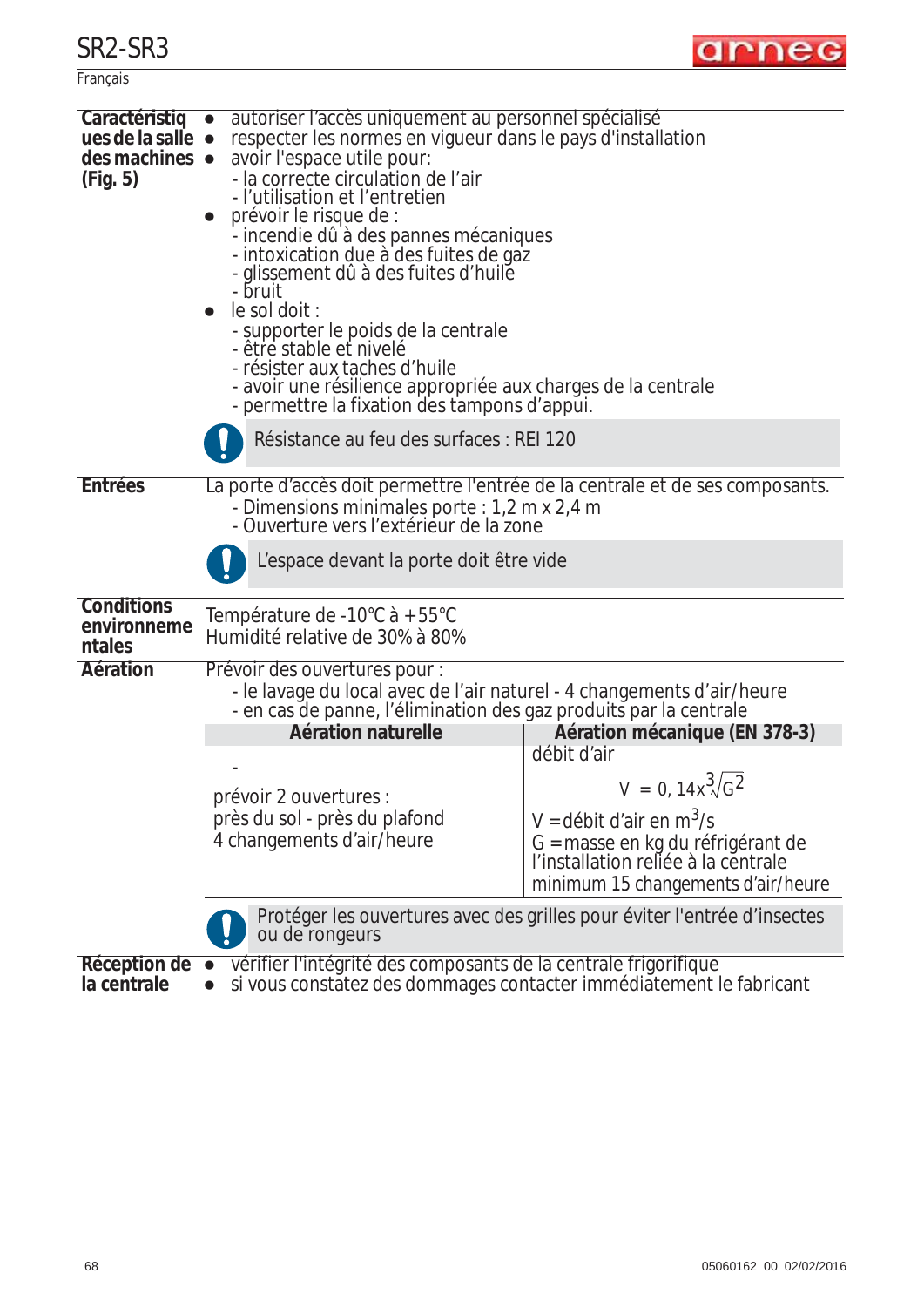

**Dispositifs de**  Outre les dispositifs prévus par les normes en vigueur dans le pays d'installation, **sécurité** installer :

| à la charge du<br>client | <b>Dispositif</b>                                             | <b>Positon</b>                           | Caractéristiques                                                         |
|--------------------------|---------------------------------------------------------------|------------------------------------------|--------------------------------------------------------------------------|
|                          | Interrupteur électrique<br>de secours, ou de<br>déclenchement | en dehors de la zone<br>près de l'entrée | coupe l'alimentation<br>électrique à toute la zone                       |
|                          | Extincteur anti-incendie<br>selon les normes en<br>viqueur    | près de l'interrupteur<br>de secours     | proportionné pour les<br>appareils sous tension<br>présents dans la zone |
|                          | Détecteur de fuites<br>gaz réfrigérant                        | dans la zone                             | active un signal d'alarme<br>sonore ou optique                           |
|                          | Signalisation de sécurité                                     | sur la porte d'entrée                    | indiquer type et quantité<br>globale du gaz                              |

#### **Procédure d'installation**

| Pas | Action                                                                                                                                                                                  |  |
|-----|-----------------------------------------------------------------------------------------------------------------------------------------------------------------------------------------|--|
|     | Examiner soigneusement la zone d'installation, éliminer tout danger<br>pour l'opérateur.                                                                                                |  |
|     | Positionner la centrale à l'endroit d'utilisation définitif                                                                                                                             |  |
| 2   | pour éviter des contraintes structurales, enlever l'emballage seulemen<br>si la centrale est positionnée dans la zone d'utilisation                                                     |  |
| 3   | Enlever les étriers et les pieds temporaires utilisés pour le transport.                                                                                                                |  |
| 4   | Poser soigneusement la centrale.                                                                                                                                                        |  |
| 5   | Contrôler:<br>- le nivellement horizontal avec un niveau à bulle (Fig. 6)<br>- que tous les pieds reposent sur le plancher                                                              |  |
| 6   | Fixer les supports anti-vibratiles au sol.                                                                                                                                              |  |
|     | Corriger les erreurs de nivellement avec des cales d'épaisseur appropriées.<br>Positionner la centrale de manière à NE PAS mettre en traction les câbles<br>électriques de raccordement |  |

#### **13. Branchement électrique**



#### **DANGER! Parties sous tension Électrocution.**

**COUPER L'ALIMENTATION ÉLECTRIQUE AVANT D'EFFECTUER UNE QUELCONQUE OPÉRATION!**



#### **Installer un système de mise à la terre approprié!**

*Réaliser les installations selon les directives qui en règlent la construction, la mise en place, l'usage et l'entretien prévus par les normes en vigueur dans le pays d'installation. Pour assurer un bon fonctionnement, la variation maximale de tension doit être comprise entre +/- 10% de la valeur nominale.* 

| Responsabilité Client |              | apprêter la ligne électrique d'alimentation jusqu'au point<br>de branchement de la centrale.                                                                                                                                                                                                                                             |
|-----------------------|--------------|------------------------------------------------------------------------------------------------------------------------------------------------------------------------------------------------------------------------------------------------------------------------------------------------------------------------------------------|
|                       | Installateur | fournir les dispositifs d'ancrage pour tous les câbles en<br>entrée et sortie de la centrale.                                                                                                                                                                                                                                            |
|                       | <b>ARNEG</b> | ARNEG S.p.A. décline toute responsabilité à l'égard de<br>l'utilisateur et de tiers pour:<br>- dommages causés par des pannes ou des<br>dysfonctionnements des installations disposées en<br>amont de la centrale<br>- dommages causés à la centrale pour des raisons<br>imputables au dysfonctionnement de l'installation<br>électrique |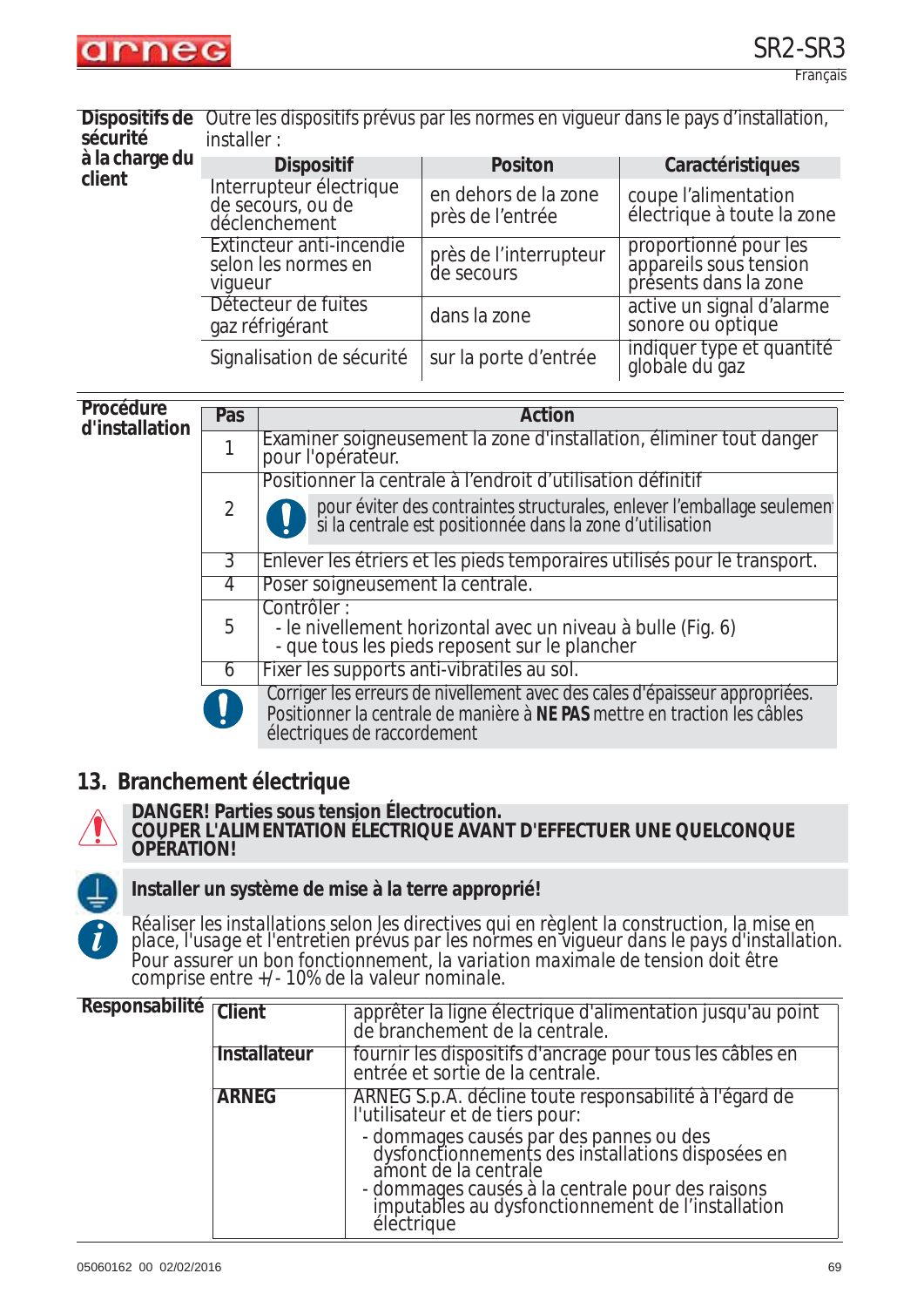**Francais** 

# arneg

| Ligne d'<br>alimentation                            | dimensionner les lignes d'alimentation de l'énergie électrique selon la<br>puissance absorbée par la centrale.<br>contrôler que la ligne d'alimentation:<br>- ait les câbles de section adéquate<br>- est protégée contre les surintensités et les dispersions vers la masse<br>conformément aux normes en vigueur<br>pour les lignes d'alimentation plus longues de 4-5 m augmenter de façon<br>appropriée la section des câbles<br>La substitution du câble d'alimentation endommagé est réservée au<br>fabricant ou à un organisme choisi par ce dernier.                                                                                                                                         |
|-----------------------------------------------------|------------------------------------------------------------------------------------------------------------------------------------------------------------------------------------------------------------------------------------------------------------------------------------------------------------------------------------------------------------------------------------------------------------------------------------------------------------------------------------------------------------------------------------------------------------------------------------------------------------------------------------------------------------------------------------------------------|
| <b>Interrupteurs</b><br>automatiques<br>de sécurité | protéger les centrales avec des interrupteurs automatiques magnétothermiques<br>omnipolaires ayant des caractéristiques adéquates qui feront aŭssi fonction<br>d'interrupteurs généraux de sectionnement de la ligne<br>instruire l'opérateur sur la position des interrupteurs de sorte à pouvoir être<br>atteints rapidement en cas d'URGENCE<br>DANGER! Parties sous tension Court-circuit. Electrocution<br>Les interrupteurs automatiques magnétothermiques doivent être tels qu'ils<br>n'ouvrent pas le circuit sur le neutre sans l'ouvrir simultanément sur les<br>phases et dans tous les cas doivent permettre la déconnexion totale dans les<br>conditions de surtension de catégorie III |
| Avant de<br>brancher                                | consulter les schémas électriques annexés à toute l'installation<br>vérifier la correspondance des données de la plaque avec les<br>caractéristiques du circuit électrique auquel doit être branchée la<br>centrale.<br>contrôler que la tension d'alimentation soit celle indiquée sur les données de<br>la plaque<br>retirer tous les objets métalliques portés: bagues, montres, bracelets, boucles d'oreilles, etc.<br>respecter la couleur des câbles et l'ordre des phases<br>procéder avec le branchement                                                                                                                                                                                     |
|                                                     | vérifier la valeur de déclenchement du différentiel pour garantir la sélectivité                                                                                                                                                                                                                                                                                                                                                                                                                                                                                                                                                                                                                     |

## **14. Raccordement tuyauteries gaz**

Les centrales sont contrôlées à une pression de 8 bars et sont fournies avec les tubes en sortie (Fig. 7)



**DANGER! Substances ou matériaux sous pression. Explosion. Vidanger la centrale au moyen des robinets prévus.**

#### **Procédure**:

| Pas | Action                                                                                                       |
|-----|--------------------------------------------------------------------------------------------------------------|
|     | vidanger la centrale, amener la pression à la pression atmosphérique.                                        |
|     | nettoyer soigneusement les parties internes                                                                  |
|     | insérer les joints anti-vibratiles et les vannes d'arrêt entre la centrale et les tubes de<br>l'installation |
| 3   | souder soigneusement les tubes en atmosphère protégée avec de l'azote selon les<br>normes en vigueur         |
|     | effectuer le contrôle avec les lignes sous pression                                                          |

## **15. Démarrage**



#### **DANGER! Parties sous tension Électrocution.**

**COUPER L'ALIMENTATION ÉLECTRIQUE AVANT D'EFFECTUER UNE QUELCONQUE OPÉRATION!**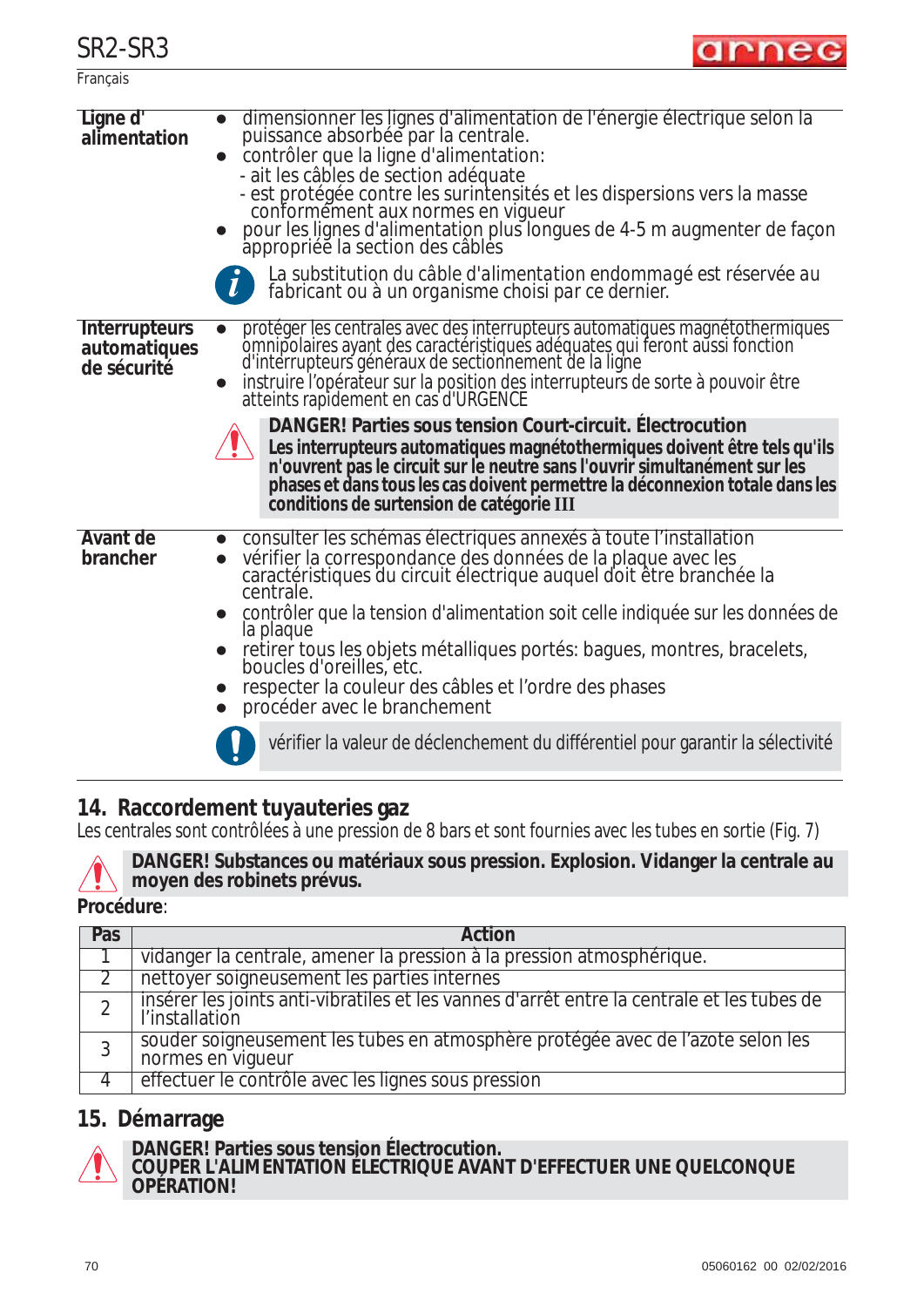## *15.1. Tirage au vide de l'installation*

NE PAS utiliser les compresseurs de la centrale pour le tirage au vide

*Utiliser une pompe à "haut vide" et un vacuomètre*

**Procédure**

**i**

| Pas            | Action                                                                                                                  |  |
|----------------|-------------------------------------------------------------------------------------------------------------------------|--|
|                | vérifier que les organes mécaniques (robinets), les organes<br>électriques (électrovannes), soient complètement ouverts |  |
|                | NE PAS obstruer le prélèvement régulier de l'air de<br>l'installation.                                                  |  |
| $\overline{2}$ | raccorder la pompe à "haut vide" aussi bien du côté de la haute que<br>de la basse pression                             |  |
| 3              | vérifier que tous les circuits frigorifiques soient raccordés à la pompe                                                |  |
| 4              | commencer le tirage au vide                                                                                             |  |
| 5              | lorsque le vacuomètre indique 1 mbar, arrêter la pompe.                                                                 |  |

**Vérification de**  6 heures après l'arrêt de la pompe vérifier l'évolution de la pression pendant 24 heures **la pression** :

| Si la pression                                                                                                                            | <b>Alors</b>                                                                                                   |
|-------------------------------------------------------------------------------------------------------------------------------------------|----------------------------------------------------------------------------------------------------------------|
| Au début remonte de façon<br>régulière et se stabilise à la<br>tension de saturation de l'eau<br>résiduelle, à la température<br>ambiante | L'installation est étanche mais contient<br>encore de l'eau répéter le tirage au vide.                         |
| continue à augmenter                                                                                                                      | L'installation contient de l'eau et n'est pas<br>étanche, éliminer les fuites et répéter le<br>tirage au vide. |
| n'augmente pas outre 0,5<br>mbar                                                                                                          | L'installation est parfaitement étanche et<br>correctement déshydratée.                                        |

#### *15.2. Charger le réfrigérant*

**DANGER! Gaz réfrigérant. Asphyxie, altération du rythme cardiaque, brûlures de gel, effets paralysants AVANT TOUTE OPÉRATION, VIDER COMPLÈTEMENT L'INSTALLATION! Vérifier l'absence de gaz avec un détecteur de fuites de gaz approprié. AVERTISSEMENT! Incendie. Brûlures. Suffocation NE PAS utiliser de flammes nues et d'instruments électriques près des gaz** Seuls les techniciens spécialisés peuvent recharger le réfrigérant et intervenir sur le circuit du gaz selon le *Règlement Européen 842/2006.* Charger le réfrigérant uniquement si l'installation est parfaitement étanche. Utiliser uniquement des pièces de rechange homologuées. **NE PAS** utiliser de fluides autres que ceux indiqués. **Gaz frigorigènes utilisés La centrale prévoir l'utilisation de gaz HFC, réfrigérant ayant un potentiel d'effet de serre élevé (GWP), ces gaz appartiennent à la famille :**  $\bullet$  HFC = gaz fluorés ayant une valeur élevée d'effet de serre (GWP), règlementés par le protocole de Kyoto. *Le type de réfrigérant se trouve sur la plaque signalétique (Fig. 2).* **i**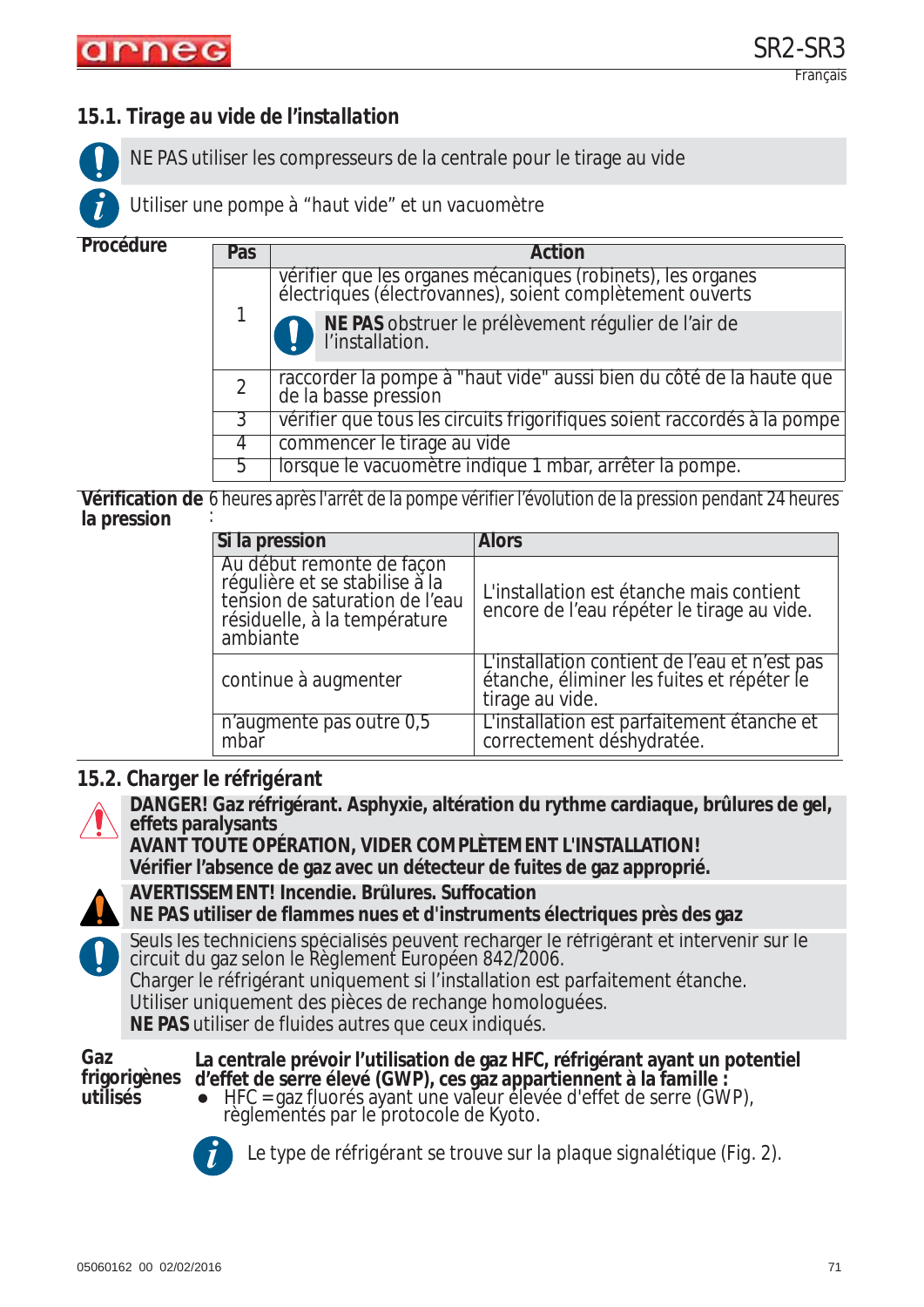Français

#### **Procédure**  de cha

| uure | Pas            | Action                                                                                                                                               |
|------|----------------|------------------------------------------------------------------------------------------------------------------------------------------------------|
| arge |                | tirer au vide le tube de raccordement entre la bouteille du réfrigérant et<br>l'installation                                                         |
|      | $\overline{2}$ | raccorder la bouteille de réfrigérant au circuit de haute pression à un<br>raccord compris entre le condensateur et la réserve de liquide            |
|      |                | effectuer la charge avec le raccord de la phase liquide de la bouteille.                                                                             |
|      | 3              | NE PAS renverser la bouteille                                                                                                                        |
|      | 4              | raccorder la phase liquide de la bouteille à un raccord de la ligne<br>d'aspiration.<br>le tube de raccordement doit contenir le liquide réfrigérant |
|      | 5              | allumer un compresseur pour réduire la pression dans le circuit<br>d'aspiration                                                                      |
|      | 6              | ouvrir le robinet de la bouteille et compléter la charge                                                                                             |
|      | $\overline{7}$ | si l'indicateur (Fig. 12) de présence de liquide à la sortie du récepteur de<br>liquide est plein alors la charge est complète                       |
|      | 8              | Presser l'interrupteur sur la tableau électrique pour mettre en marche la<br>centrale (Fig. 9)                                                       |
|      |                |                                                                                                                                                      |

**Inconvénien** Retour de liquide, panne du compresseur, un débit de recharge excessif cause **ts** un retour de liquide.

- vérifier que la température d'évacuation du compresseur soit supérieure à 50°C, et que la température du carter à huile soit supérieure à la température d'évaporation de 10K

*Les composants du circuit sont inaccessibles.* **i**

Pour toute intervention s'adresser à un centre d'assistance agréé ARNEG. *L'installation peut se surcharger lorsque la température de condensation est basse (ex. en hiver). Contrôler que le sous-refroidissement du liquide qui sort du condensateur soit d'environ 5K. Vérifier la charge durant la période estivale.*

### **16. Contrôle et réglage**

### *16.1. Système de secours pressostatique*

Dans ce chapitre sont indiquées les valeurs auxquelles le secours pressostatique se déclenche. Le témoin rouge sur le tableau électrique (Fig. 9) s'allume lorsque le secours s'active.



### **Si le témoin est allumé appeler l'assistance !**

*Les valeurs de calibrage sont réglées en usine*

**Tableau (Fig. 8)**

| Pos.           | <b>Description</b>                                                                                                                                          |
|----------------|-------------------------------------------------------------------------------------------------------------------------------------------------------------|
|                | Pressostat de contrôle condensation                                                                                                                         |
| $\overline{2}$ | Pressostat général de secours                                                                                                                               |
| $\overline{3}$ | Pressostat de contrôle compresseur I                                                                                                                        |
| $\overline{4}$ | Pressostat de contrôle compresseur II                                                                                                                       |
| 5              | Pressostat de contrôle compresseur III (en option)                                                                                                          |
| 6              | Transducteur LP                                                                                                                                             |
|                | <b>Transducteur HP</b>                                                                                                                                      |
| 8              | Manomètre LP                                                                                                                                                |
| 9              | Manomètre HP                                                                                                                                                |
|                | les pressostats 3-4-5 fonctionnent comme des pressostats de sécurité<br>de basse pression (ils éteignent les compresseurs si la pression est trop<br>basse) |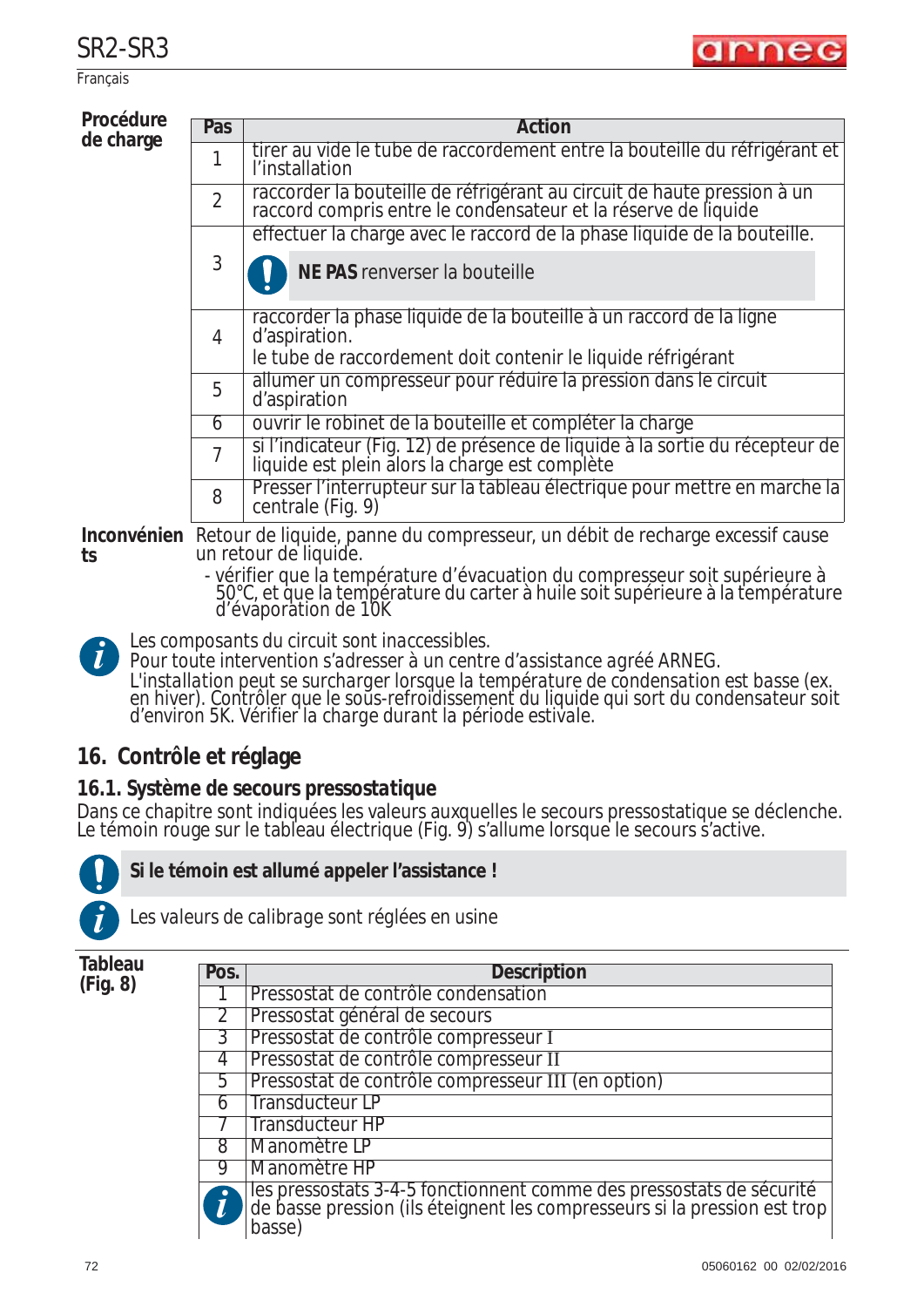

| Comment<br>Pos.<br><b>Description</b><br>ça marche<br>les compresseurs s'éteignent, la basse pression remonte |                |                                                                                                              |                                                                                                                                                        |                             |            |            |                |                |
|---------------------------------------------------------------------------------------------------------------|----------------|--------------------------------------------------------------------------------------------------------------|--------------------------------------------------------------------------------------------------------------------------------------------------------|-----------------------------|------------|------------|----------------|----------------|
|                                                                                                               | $\overline{2}$ |                                                                                                              |                                                                                                                                                        |                             |            |            |                |                |
|                                                                                                               |                |                                                                                                              | si la pression dépasse le point de consigne de calibrage du pressostat 2<br>pendant plus de 30 min, les relais de sortie du contrôleur se désactivent. |                             |            |            |                |                |
|                                                                                                               | $\overline{3}$ |                                                                                                              | le réglage électromécanique se met en marche                                                                                                           |                             |            |            |                |                |
| Contrôle de l'aspiration - COMPRESSEURS -<br>Réglage<br>Les compresseurs s'allument/éteignent ainsi :         |                |                                                                                                              |                                                                                                                                                        |                             |            |            |                |                |
| électromécan<br>ique                                                                                          |                |                                                                                                              | SR2 = en fonction des valeurs indiquées de calibrage des pressostats "3"; "4"                                                                          |                             |            |            |                |                |
|                                                                                                               |                |                                                                                                              | SR3 = en fonction des valeurs indiquées de calibrage des pressostats "3" ; "4" ; "5"                                                                   |                             |            |            |                |                |
|                                                                                                               |                |                                                                                                              | Valeurs de calibrage pressostats                                                                                                                       |                             |            |            |                |                |
|                                                                                                               |                |                                                                                                              |                                                                                                                                                        | <b>Centrales TN - R404A</b> |            |            |                |                |
|                                                                                                               |                | diff.<br>compresseur stop (rosée) start (rosée)<br>pressostat<br>stop start<br>$^{\circ}C$<br>n <sup>°</sup> |                                                                                                                                                        |                             |            |            |                |                |
|                                                                                                               |                | $\overline{2}$                                                                                               |                                                                                                                                                        | 3                           | bar<br>4   |            | $-12$          | $-5$           |
|                                                                                                               |                | $\overline{3}$                                                                                               | 1.                                                                                                                                                     | 0,8                         | 1,5        | 0,7        | $-33$          | $-25$          |
|                                                                                                               |                | 4                                                                                                            | $_{\rm II}$                                                                                                                                            | 1,0                         | 1,7        | 0,7        | $-30$          | $-23$          |
|                                                                                                               |                | 5                                                                                                            | Ш                                                                                                                                                      | 1,2                         | 1,9        | 0,7        | $-28$          | $-21$          |
|                                                                                                               |                |                                                                                                              |                                                                                                                                                        | Centrales TN - R134a        |            |            |                |                |
|                                                                                                               |                | pressostat                                                                                                   | compresseur stop (rosée) start (rosée)                                                                                                                 |                             |            | diff.      |                | stop start     |
|                                                                                                               |                | $n^{\circ}$                                                                                                  |                                                                                                                                                        |                             | bar        |            |                | $^{\circ}C$    |
|                                                                                                               |                | $\overline{2}$                                                                                               |                                                                                                                                                        | 1,2                         | 1,9        | 0,7        | -7             | $\overline{0}$ |
|                                                                                                               |                | $\overline{3}$<br>$\overline{4}$                                                                             | $\overline{\rm II}$                                                                                                                                    | $\Omega$<br>0,2             | 0,7<br>0,9 | 0,7<br>0,7 | $-26$<br>$-23$ | $-15$<br>$-12$ |
|                                                                                                               |                | 5                                                                                                            | $\overline{\rm III}$                                                                                                                                   | 0,4                         | 1,1        | 0,7        | $-19$          | $-9$           |
|                                                                                                               |                |                                                                                                              |                                                                                                                                                        | <b>Centrales TN - R407F</b> |            |            |                |                |
|                                                                                                               |                | pressostat                                                                                                   | compresseur stop (rosée) start (rosée)                                                                                                                 |                             |            | diff.      |                | stop start     |
|                                                                                                               |                | $n^{\circ}$                                                                                                  |                                                                                                                                                        |                             | bar        |            |                |                |
|                                                                                                               |                | $\overline{2}$<br>$\overline{3}$                                                                             |                                                                                                                                                        | 2,5<br>$\overline{0}$       | 3,5        | 1<br>0,7   | $-11$<br>$-40$ | $-4$<br>-28    |
|                                                                                                               |                | $\overline{4}$                                                                                               | T.<br>$_{\rm II}$                                                                                                                                      | 0,2                         | 0,7<br>0,8 | 0,7        | $-38$          | $-26$          |
|                                                                                                               |                | 5                                                                                                            | Ш                                                                                                                                                      | 0,3                         | 1,0        | 0,7        | $-36$          | $-24$          |
|                                                                                                               |                |                                                                                                              |                                                                                                                                                        | <b>Centrales BT - R404A</b> |            |            |                |                |
|                                                                                                               |                | pressostat                                                                                                   | compresseur stop (rosée) start (rosée)                                                                                                                 |                             |            | diff.      |                | stop start     |
|                                                                                                               |                |                                                                                                              | $n^{\circ}$                                                                                                                                            |                             | bar        |            |                |                |
|                                                                                                               |                | 2<br>3                                                                                                       |                                                                                                                                                        | 0,8                         | 1,5        | 0,7        | $-33$<br>-44   | $-25$          |
|                                                                                                               |                | $\overline{4}$                                                                                               | $_{\rm II}$                                                                                                                                            | 0,1<br>0,2                  | 0,8<br>0,9 | 0,7<br>0,7 | $-42$          | $-33$<br>$-32$ |
|                                                                                                               |                | 5                                                                                                            | $\overline{\mathbf{III}}$                                                                                                                              | 0,3                         |            | 0,7        | $-40$          | $-30$          |
|                                                                                                               |                |                                                                                                              |                                                                                                                                                        | Centrales BT - R407F        |            |            |                |                |
|                                                                                                               |                | pressostat<br>n <sup>°</sup>                                                                                 | compresseur stop (rosée) start (rosée)                                                                                                                 |                             | bar        | diff.      |                | stop start     |
|                                                                                                               |                | $\overline{2}$                                                                                               |                                                                                                                                                        | 0,3                         | 1,0        | 0,7        | $-11$          | $-24$          |
|                                                                                                               |                | $\overline{3}$                                                                                               |                                                                                                                                                        | $\overline{0}$              | 0,7        | 0,7        | $-40$          | $-28$          |
|                                                                                                               |                | 4                                                                                                            | $\overline{\rm II}$                                                                                                                                    | 0,1                         | 0,8        | 0,7        | $-38$          | $-26$          |
|                                                                                                               |                | 5                                                                                                            | Ш                                                                                                                                                      | 0,2                         |            | 0,7        | $-36$          | $-24$          |
|                                                                                                               |                |                                                                                                              |                                                                                                                                                        |                             |            |            |                |                |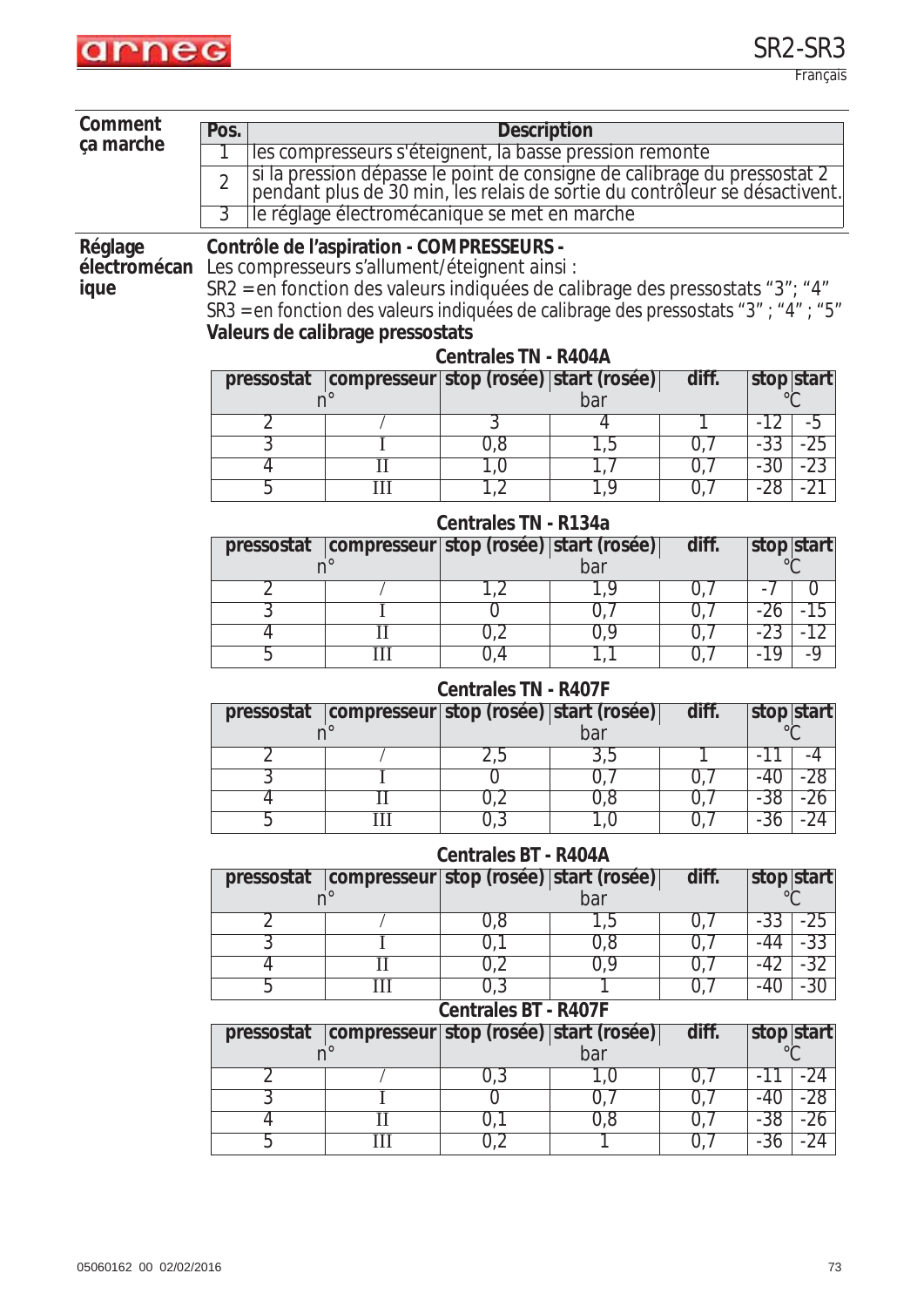

#### **Contrôle de la condensation - VENTILATEURS-**

|                                                                                                                                                                            | Si                         |       |                                            | <b>Alors</b> |                |
|----------------------------------------------------------------------------------------------------------------------------------------------------------------------------|----------------------------|-------|--------------------------------------------|--------------|----------------|
|                                                                                                                                                                            | si un compresseur s'allume |       | le 1er étage de condensation<br>s'actionne |              |                |
| la pression de condensation dépasse<br>les valeurs du point de consigne du<br>pressostat de contrôle condensation<br><b>Valeurs de calibrage pressostat haute pression</b> |                            |       | le 2ème et le 3ème étages de               |              |                |
|                                                                                                                                                                            |                            |       | R <sub>134</sub> a                         |              |                |
| pressostat                                                                                                                                                                 | étage                      | start | stop                                       | diff.        | nti<br>on      |
| n                                                                                                                                                                          |                            |       | bar                                        |              | $\circ$ $\cap$ |
|                                                                                                                                                                            | $I-II$                     | 10    | 8                                          | 2            | 39<br>31       |
|                                                                                                                                                                            | <b>R404A</b>               |       |                                            |              |                |
| pressostat                                                                                                                                                                 | étage                      | start | stop                                       | diff.        | off<br>on      |
|                                                                                                                                                                            |                            |       | bar                                        |              | $\circ$        |
|                                                                                                                                                                            |                            |       | 14                                         | 3            | 36<br>41       |
|                                                                                                                                                                            | <b>R407F</b>               |       |                                            |              |                |
| pressostat                                                                                                                                                                 | étage                      | start | stop                                       | diff.        | on<br>nti      |
|                                                                                                                                                                            |                            |       | bar                                        |              | $\circ$ $\cap$ |
|                                                                                                                                                                            | I – I I                    | 16    | 12,5                                       | 3,5          | 39<br>31       |



*Un relais dans le tableau électrique permet de relancer à distance l'avis de déclenchement du secours*

### **17. Entretien et nettoyage**

- 
- **DANGER! Parties sous tension Électrocution.**
	- **COUPER L'ALIMENTATION ÉLECTRIQUE AVANT D'EFFECTUER UNE QUELCONQUE OPÉRATION!**

**NE PAS toucher la centrale avec les mains et les pieds mouillés ou humides**

- **AVERTISSEMENT! Fuite de gaz. Intoxication. Brûlures dues au froid**
- **débrancher la centrale avec l'interrupteur général en amont de cette dernière. - NE PAS rester dans la pièce où se trouve la centrale si elle n'a pas été**
- **opportunément aérée - NE PAS intervenir sur les parties sous pression**
- **ATTENTION! Surfaces chaudes. Brûlures.** 
	- attendre que les surfaces chaudes refroidissent !

**ATTENTION! Produits pour carrelages. Vapeurs. Corrosion. Difficultés respiratoires.** - éviter le contact et l'inhalation.



**Avant toute opération utiliser toutes les précautions possibles afin d'éviter des accidents à l'opérateur, porter les Équipements de protection individuelle prévus (chap.3.).**

Outre suivre les indications dans le contrat d'entretien stipulé avec le fabricant procéder comme décrit.

### *17.1. Entrer dans la salle des machines*

#### **Procédure**

| Pas | <b>Action</b>                                                                                        |                        |  |  |
|-----|------------------------------------------------------------------------------------------------------|------------------------|--|--|
|     | ouvrir la porte tout en restant dans la zone de sécurité (derrière la porte)                         |                        |  |  |
|     | rester sur le seuil                                                                                  |                        |  |  |
|     | Si l'on ne remarque aucun                                                                            | <b>Alors</b>           |  |  |
|     | - bruit de fonctionnement anomal<br>- fuite d'huile ou de gaz<br>- tout suspect de dysfonctionnement | entrer avec précaution |  |  |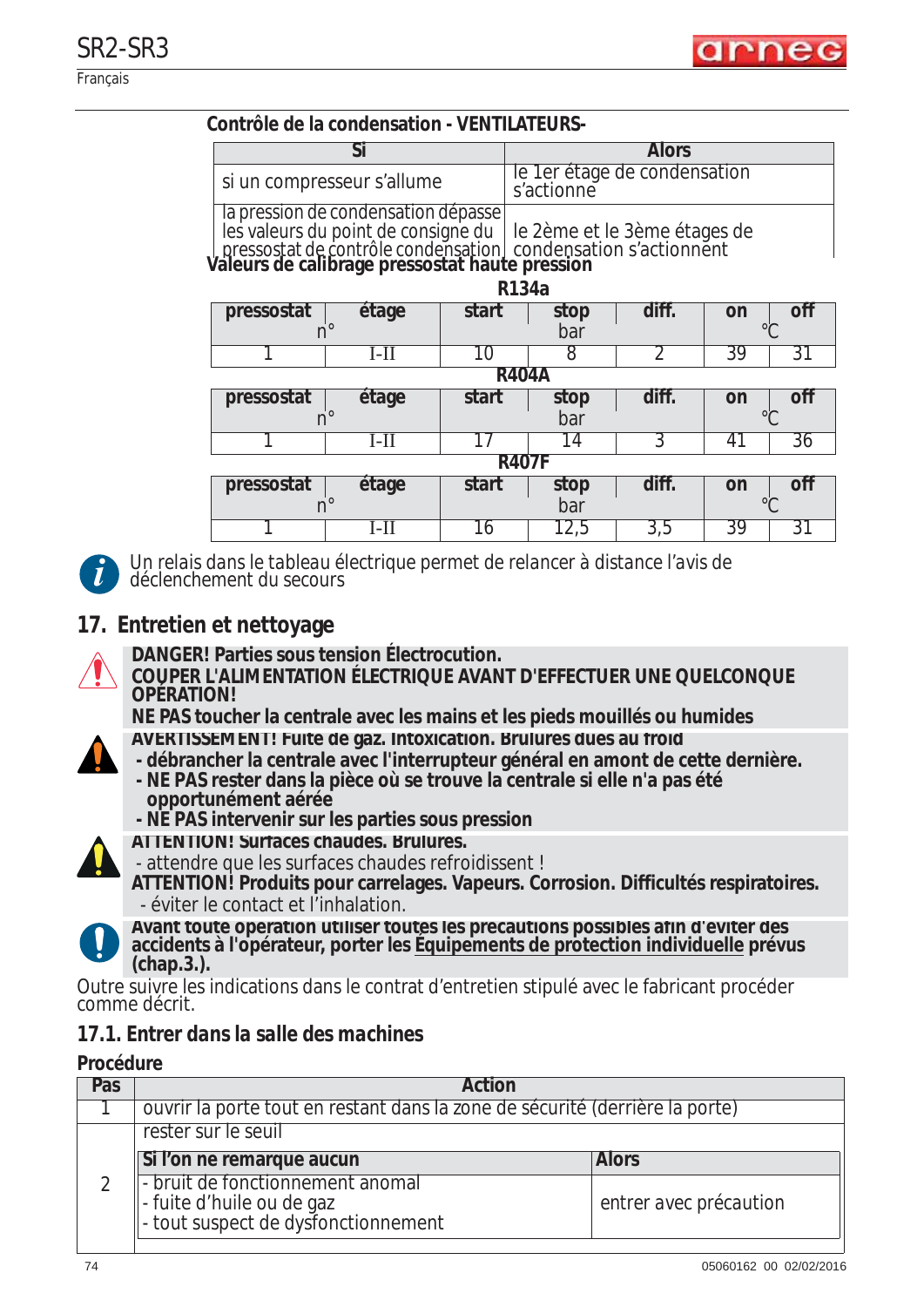### *17.2. Entretien*

| Vérifier                                                   | Fréquence       |
|------------------------------------------------------------|-----------------|
| couple de serrage des vis des borniers                     |                 |
| présence de dysfonctionnements, bruits, vibrations         |                 |
| serrage des boulons                                        |                 |
| fonctionnement des supports anti-vibratiles                |                 |
| pression d'aspiration                                      |                 |
| température du gaz aspiré                                  |                 |
| niveau de l'huile                                          |                 |
| acidité de l'huile (effectuer le test)                     |                 |
| état du témoin niveau humidité                             | tous les 6 mois |
| état des filtres de la ligne de liquide                    |                 |
| pour chaque compresseur :                                  |                 |
| - température de fin compression                           |                 |
| - pression de refoulement                                  |                 |
| - fonctionnement de la pompe de l'huile                    |                 |
| - fonctionnement pressostat différentiel<br>- niveau huile |                 |
| - consommation électrique                                  |                 |
| - résistance carter                                        |                 |
|                                                            |                 |

### *17.3. Nettoyage - indications générales*

Enlever la poussière, les toiles d'araignée, etc visibles de la centrale tous les trois mois. Après les opérations d'entretien et de nettoyage procéder comme décrit :

- $\bullet$  vérifier que les pièces ne soient ni endommagées ni excessivement usées
- nettoyer le condensateur (à distance) (Fig. 13) tous les 30 jours avec des brosses à crins durs (non métalliques) ou un aspirateur
- remplacer les parties usées avec des neuves fournies seulement par le fabricant
- rétablir l'alimentation électrique



**ATTENTION!** Plancher glissant. Chutes.

Éliminer du plancher tout élément tel que chiffons, résidus d'eau ou de détergent.

**NE PAS** abîmer ou plier les ailettes du condensateur

éliminer soigneusement tout résidu de détergent.

### **18. Démonter la centrale**



*Cette centrale est constituée à 75% de matériaux recyclables.*

| Préparation        | • récupérer le réfrigérant<br>vider l'huile lubrifiant                                                                                                                                                                                 |
|--------------------|----------------------------------------------------------------------------------------------------------------------------------------------------------------------------------------------------------------------------------------|
| <b>Obligations</b> | · démonter la centrale conformément à la réglementation en vigueur sur la<br>gestion des déchets prévue dans chaque pays et en respectant<br>l'environnement où nous vivons                                                            |
|                    | • selon la législation en vigueur cette centrale frigorifique est considérée<br>comme un déchet dangereux et relève de l'obligation de la collecte<br>sélective et donc ne peut être traitée comme un déchet domestique ni<br>conférée |
|                    | • remettre les composants du circuit de réfrigération intacts dans les<br>centres spécialisés pour la récupération du réfrigérant                                                                                                      |
|                    | toutes ces opérations comme le transport et le traitement des déchets<br>doivent être effectuées exclusivement par des techniciens spécialisés et<br>autorisés.                                                                        |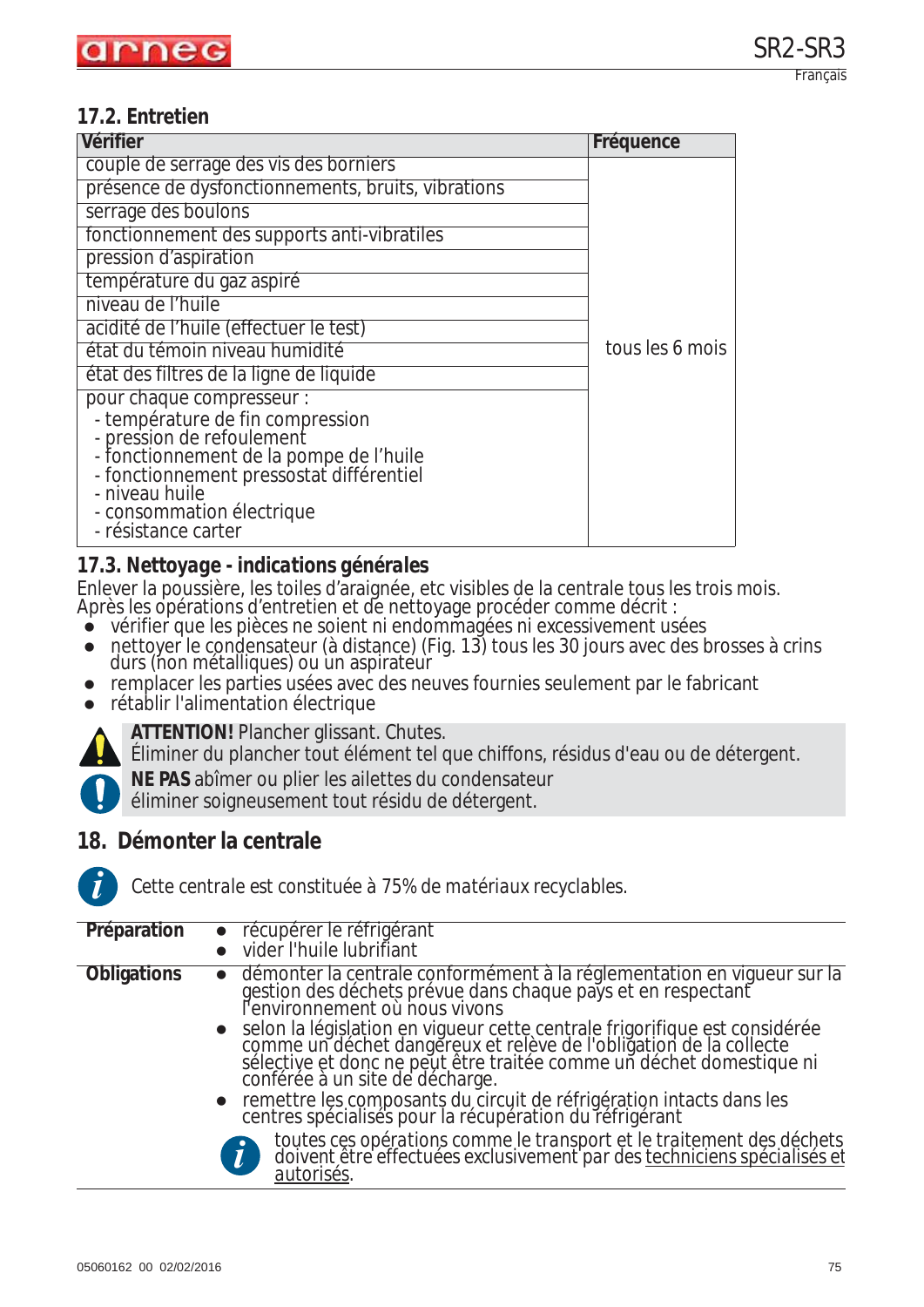Français



**Responsabilité** l'utilisateur doit remettre la centrale frigorifique à démonter, au centre de collecte spécifié par l'autorité locale ou indiqué par le fabricant pour la récupération et le recyclage des matériaux.

### **19. Garantie**

L'acheteur peut bénéficier de la garantie fournie par le fournisseur exclusivement s'il respecte scrupuleusement les indications contenues dans le présent manuel surtout s'il:

- zopère toujours dans les limites d'emploi de la centrale frigorifique
- zeffectue toujours un entretien constant et diligent
- autorise à l'utilisation de la machine des opérateurs et techniciens formés pour ce travail et dont la capacité et aptitude sont prouvées (voir chap.4-5-6)

### *19.1. Conditions de garantie (Italie)*

À l'exception de conventions personnalisées les machines sont garanties, exclusivement si elles sont neuves sortant d'usine, pendant un an à compter de la date d'expédition à l'exception des parties électriques et celles connexes.

Dans ce délai les composants qui par avis incontestable de nos techniciens seront retenus défectueux, seront remplacés ou réparés gratuitement.

Pour tout autre détail sur les conditions de garantie voir les conditions de vente.

### *19.2. Conditions de garantie (Étranger)*

Pour les garanties avec l'étranger voir les accords pris avec les respectifs concessionnaires ou zone gérance.



*Le non-respect des prescriptions contenues dans ce manuel fera déchoir la garantie.*

### **20. Pièces de rechange**



Employer exclusivement des pièces de rechange originales

- zremplacer les composant avant qu'ils soient usés par l'utilisation pour éviter des dommages aux personnes et choses
- zeffectuer les contrôles périodiques d'entretien prévus dans le contrat

### **21. Résolution des problèmes (Troubleshooting)**

| Problème                        | <b>Causes possibles</b>                                          | <b>Solutions possibles</b>                                                                                                                                            |
|---------------------------------|------------------------------------------------------------------|-----------------------------------------------------------------------------------------------------------------------------------------------------------------------|
| Le compresseur<br>ne fonctionne | Ouverture de la ligne<br>d'alimentation<br>$\bullet$             | Réarmer l'interrupteur<br>magnétothermique<br>$\bullet$                                                                                                               |
| pas                             | Déclenchement de l'interrupteur<br>magnétothermique<br>$\bullet$ | Rechercher des évacuations à<br>$\bullet$<br>terre ou des courts-circuits dans<br>le circuit de contrôle<br>Eliminer et réarmer<br>l'interrupteur<br>magnétothermique |
|                                 | Déclenchement du pressostat de<br>$\bullet$<br>sécurité          | Réarmer le pressostat<br>$\bullet$                                                                                                                                    |
|                                 | Blocage en ouverture du<br>$\bullet$<br>contacteur               | remplacer le contacteur                                                                                                                                               |
|                                 | Desserrage des bornes<br>$\bullet$                               | Contrôler le serrage des bornes                                                                                                                                       |
|                                 | Erreur de connexion des<br>$\bullet$<br>contrôles                | Contrôler les connexions<br>Si nécessaire rectifier                                                                                                                   |
|                                 | Faible tension de ligne<br>$\bullet$                             | Contrôler la tension de ligne,<br>identifier et éliminer la cause de<br>la chute de tension                                                                           |
|                                 | Panne du moteur du<br>$\bullet$<br>compresseur                   | Si nécessaire remplacer le<br>compresseur                                                                                                                             |
|                                 | Grippage du compresseur<br>$\bullet$                             | Remplacer le compresseur<br>$\bullet$                                                                                                                                 |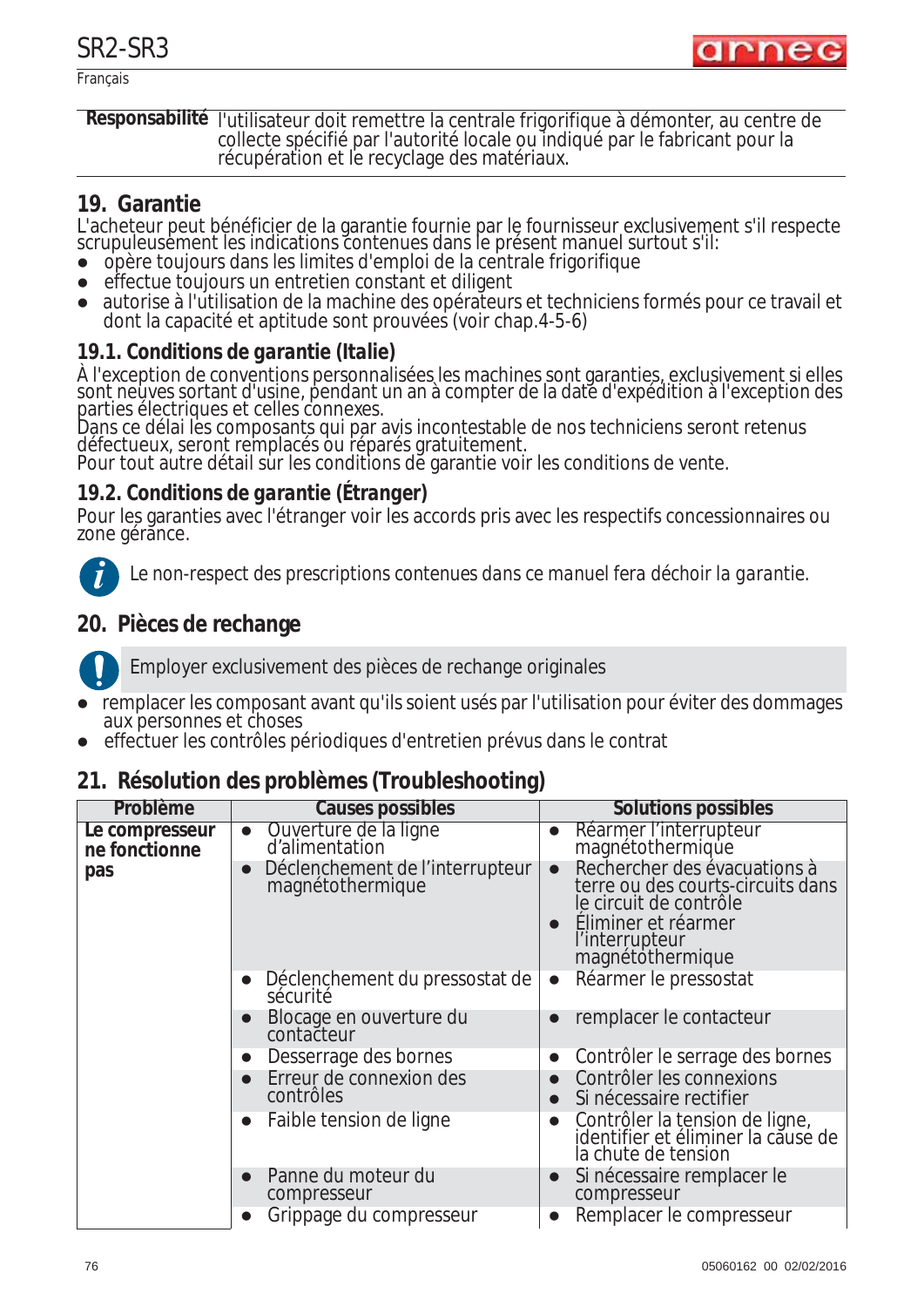

Français

| Arrêt du<br>compresseur dû<br>au<br>déclenchement<br>du pressostat<br>basse pression | Dysfonctionnement du<br>$\bullet$<br>pressostat basse pression<br>Fermeture partielle clapet de<br>$\bullet$<br>refoulement du compresseur<br>Charge de réfrigérant<br>insuffisante<br>$\bullet$<br>Engorgement filtre d'aspiration<br>$\bullet$<br>du compresseur                                           | Augmenter le réglage du<br>différentiel<br>Remplacer le pressostat<br>$\bullet$<br>Quvrir le clapet de refoulement<br>$\bullet$<br>du compresseur<br>Remettre à niveau la charge de<br>$\bullet$<br>réfrigérant<br>Nettoyer le filtre<br>$\bullet$                                                  |
|--------------------------------------------------------------------------------------|--------------------------------------------------------------------------------------------------------------------------------------------------------------------------------------------------------------------------------------------------------------------------------------------------------------|-----------------------------------------------------------------------------------------------------------------------------------------------------------------------------------------------------------------------------------------------------------------------------------------------------|
| Arrêt du<br>compresseur dû<br>au<br>déclenchement<br>du pressostat<br>haute pression | Dysfonctionnement du<br>$\bullet$<br>pressostat haute pression<br>Fermeture partielle du clapet de<br>$\bullet$<br>refoulement du compresseur<br>Présence d'air dans le circuit<br>$\bullet$<br>frigorifique<br>Non-fonctionnement ou<br>$\bullet$<br>fonctionnement à faible débit<br>du/des ventilateur(s) | Contrôler les valeurs de calibrage<br>$\bullet$<br>du pressostat<br>Remplacer<br>$\bullet$<br>Quvrir le clapet de refoulement<br>$\bullet$<br>du compresseur<br>Purger l'air du circuit frigorifique<br>$\bullet$<br>Contrôler moteur, ventilateur et<br>$\bullet$<br>connexions électriques        |
| L'unité<br>fonctionne<br>pendant<br>longtemps sans<br>s'arrêter                      | Charge de réfrigérant<br>insuffisante<br>$\bullet$<br>Fusion des contacts des<br>$\bullet$<br>contrôles<br>Présence d'air dans le circuit<br>$\bullet$<br>frigorifique<br>Isolation insuffisante<br>$\bullet$<br>Baisse de rendement du<br>$\bullet$<br>compresseur                                          | Remettre à niveau la charge de<br>$\bullet$<br>réfrigérant<br>Remplacer l'élément<br>$\bullet$<br>endommagé<br>Purger l'air du circuit frigorifique<br>$\bullet$<br>Remplacer ou réparer l'isolation<br>$\bullet$<br>Contrôler les vannes du<br>compresseur<br>Si nécessaire remplacer<br>$\bullet$ |
| L'unité est<br>bruyante                                                              | Vibration des tuyauteries<br>$\bullet$<br>Bruit du compresseur<br>$\bullet$                                                                                                                                                                                                                                  | Lier les tuyauteries<br>$\bullet$<br>Contrôler le serrage des<br>$\bullet$<br>connecteurs des tuyauteries<br>Contrôler la plaque de vannes.<br>$\bullet$<br>Remplacer le compresseur si les<br>roulements sont usés.<br>Contrôler le serrage des vis<br>d'ancrage du compresseur                    |
| La ligne<br>d'aspiration est<br>mouillée ou<br>couverte de<br>givre                  | L'isolation est usée<br>$\bullet$                                                                                                                                                                                                                                                                            | Remplacer l'isolation<br>$\bullet$                                                                                                                                                                                                                                                                  |



*pour tous les cas non décrits ou pour lesquels il est impossible de résoudre le problème* **i** *avec ces indications contacter le centre d'assistance le plus proche*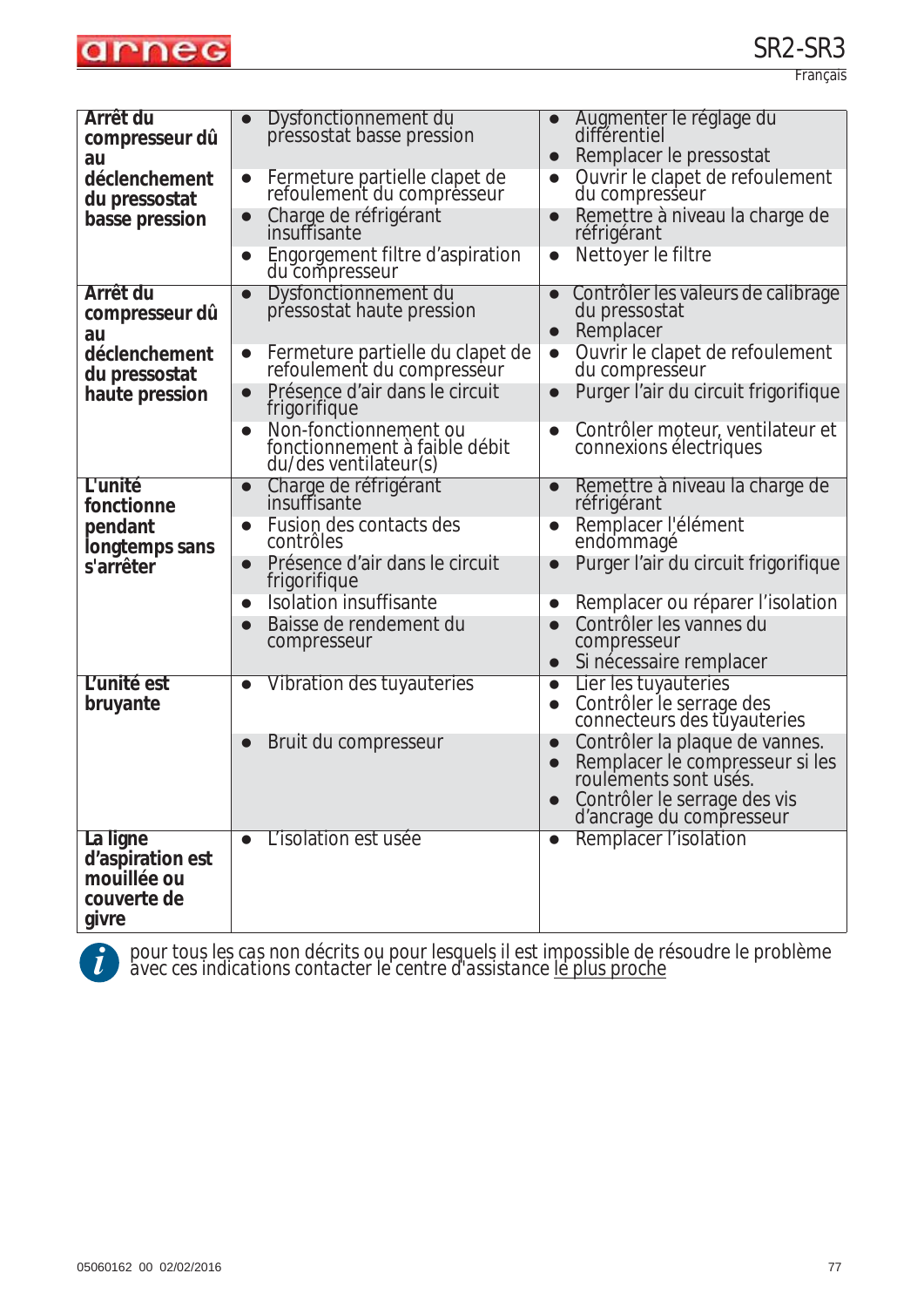

# Manual de instalación y de Uso

# ÍNDICE

| Peligros residuales, Dispositivos de Protección (DPI) y situaciones de emergencia  81 |  |
|---------------------------------------------------------------------------------------|--|
|                                                                                       |  |
|                                                                                       |  |
|                                                                                       |  |
|                                                                                       |  |
|                                                                                       |  |
|                                                                                       |  |
|                                                                                       |  |
|                                                                                       |  |
|                                                                                       |  |
|                                                                                       |  |
|                                                                                       |  |
|                                                                                       |  |
|                                                                                       |  |
|                                                                                       |  |
|                                                                                       |  |
|                                                                                       |  |
|                                                                                       |  |

#### **Material adjuntado a la central:**

Manual de instalación y de uso Manual de los datos técnicos Manual de funcionamiento y de programación del panel de mando Conformidad producto Esquemas eléctricos Esquemas de los circuitos frigoríficos Declaración de conformidad



Para descargar este manual conectarse al sitio www.arneg.it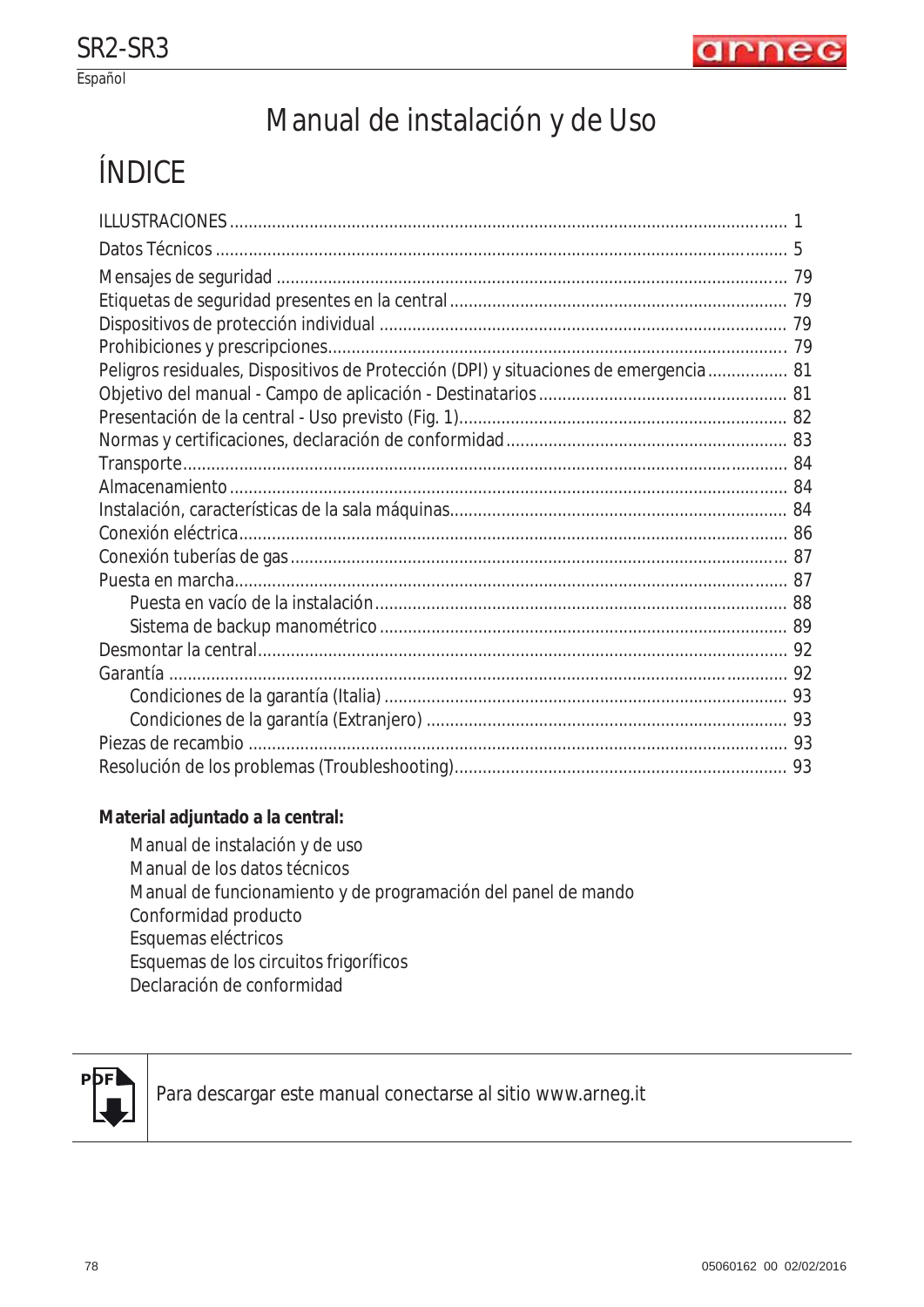## **1. Mensajes de seguridad**

A continuación las señalizaciones de seguridad previstas en este manual:



**¡PELIGRO! Indica una situación arriesgada que si no se evita, es causa de muerte o heridas graves a la persona.**



**¡ADVERTENCIA! Indica una situación arriesgada que si no se evita, puede causar la muerte o heridas graves a la persona.**

**¡ATENCIÓN!** Indica una situación ligeramente arriesgada que si no se evita, puede causar heridas leves.

### **2. Etiquetas de seguridad presentes en la central**

En las centrales hay etiquetas para llamar la atención de los operadores y técnicos sobre los peligros y las precauciones.



peligro de tensión eléctrica con pengro de terisión electrica con superficies calientes

peligro puntos exactos de introducción de los estribos del carro elevador, ver (cap.10.)



Leer atentamente las etiquetas, **NO** cubrirlas, dañarlas o quitarlas. Sustituir si están dañadas.

## **3. Dispositivos de protección individual**

A continuación los símbolos de los Dispositivos de Protección Individual (DPI) obligatorios para los técnicos autorizados a intervenir en la central frigorífica:



## **4. Prohibiciones y prescripciones**



**¡PELIGRO! Elementos en tensión. Electrocución.**

- **¡ANTES DE REALIZAR CUALQUIER OPERACIÓN QUITAR LA ALIMENTACIÓN ELÉCTRICA!**
- **¡ADVERTENCIA! Fuga de gas. Intoxicación. Quemaduras por frío**
- **Desconectar la central con el interruptor general situado antes del mueble.**
- **NO detenerse en la habitación en la que se encuentra la central si no está bien ventilada.**
- **NO intervenir en partes en presión.**
- **¡ADVERTENCIA! Incendio. Quemaduras. Asfixia**
- **Seguir las indicaciones de evacuación vigentes en caso de incendio.**
- **Desconectar la central con el interruptor general situado antes de la central.**
- **No utilizar agua para apagar las llamas sino sólo extintores en seco.**



**¡ATENCIÓN! Superficies calientes. Quemaduras. - ¡esperar que las superficies calientes se enfríen!**





Leer atentamente el manual para saber cómo evitar los accidentes y usar correctamente la central.

**Para el comportamiento en los casos de emergencias hacer referencia a las medidas i de seguridad previstas en el país de instalación.**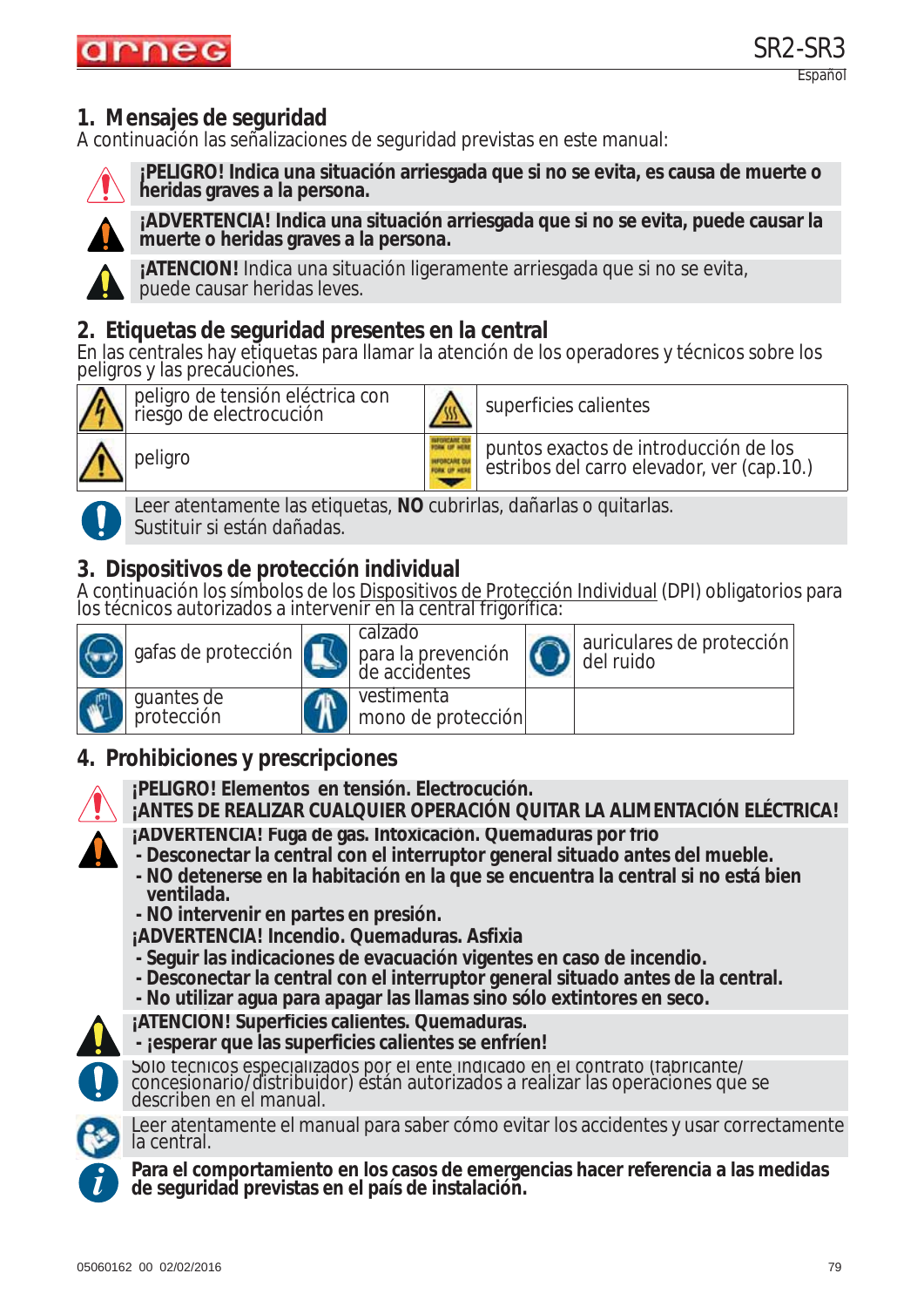

|                       | Responsabilida El fabricante no es responsable de:                                                                                                                                                                                                                                             |
|-----------------------|------------------------------------------------------------------------------------------------------------------------------------------------------------------------------------------------------------------------------------------------------------------------------------------------|
| d                     | uso impropio, erróneo e irracional de la central                                                                                                                                                                                                                                               |
|                       | instalación incorrecta, no efectuada de acuerdo con las instrucciones<br>indicadas                                                                                                                                                                                                             |
|                       | uso por parte de personal no cualificado/instruido                                                                                                                                                                                                                                             |
|                       | defectos de alimentación eléctrica                                                                                                                                                                                                                                                             |
|                       | graves carencias en el mantenimiento y limpieza previstos                                                                                                                                                                                                                                      |
|                       | uso de accesorios no previstos o autorizados por ARNEG S.p.A.<br>$\bullet$                                                                                                                                                                                                                     |
|                       | modificaciones e intervenciones no autorizadas<br>$\bullet$                                                                                                                                                                                                                                    |
|                       | uso de recambios no originales<br>$\bullet$                                                                                                                                                                                                                                                    |
|                       | incumplimiento de las instrucciones<br>$\bullet$                                                                                                                                                                                                                                               |
| <b>Prescripciones</b> | trabajar con atención y diligencia.<br>$\bullet$                                                                                                                                                                                                                                               |
|                       | usar siempre los DPI (dispositivos de protección individual) previstos<br>$(cap.3.)$ .                                                                                                                                                                                                         |
|                       | efectuar con regularidad las operaciones de mantenimiento.                                                                                                                                                                                                                                     |
|                       | para cualquier intervención en la central solicitar la asistencia de un<br>$\bullet$<br>técnico especializado.                                                                                                                                                                                 |
|                       | Los valores de la temperatura y de la humedad ambiental no deben ser<br>superiores a los especificados                                                                                                                                                                                         |
|                       | mantener siempre al máximo la eficiencia de los equipos de climatización, de ventilación y de calentamiento del punto de venta.                                                                                                                                                                |
| <b>Prohibiciones</b>  | Durante el funcionamiento                                                                                                                                                                                                                                                                      |
|                       | ¡ADVERTENCIA! Explosión de la cabeza del compresor. Heridas.                                                                                                                                                                                                                                   |
|                       | - NO cerrar el grifo de descarga del compresor                                                                                                                                                                                                                                                 |
|                       | Daño compresor:                                                                                                                                                                                                                                                                                |
|                       | - NO cerrar los grifos de aspiración                                                                                                                                                                                                                                                           |
|                       | - NO cerrar los grifos de aceite<br>Hundimientos estructurales, pérdidas de fluidos en presión:                                                                                                                                                                                                |
|                       | - NO intervenir en partes en presión                                                                                                                                                                                                                                                           |
|                       | Durante el uso                                                                                                                                                                                                                                                                                 |
|                       |                                                                                                                                                                                                                                                                                                |
|                       | ¡PELIGRO! Partes bajo tensión. Electrocución.<br>NO usar/tocar la central con las manos y los pies mojados o<br>húmedos.                                                                                                                                                                       |
|                       | NO agregar usuarios                                                                                                                                                                                                                                                                            |
|                       | NO subirse en la central                                                                                                                                                                                                                                                                       |
|                       | NO está permitido el uso de la central:                                                                                                                                                                                                                                                        |
|                       | - por parte de niños                                                                                                                                                                                                                                                                           |
|                       | - por personal con reducidas capacidades físicas sensoriales o mentales,<br>sin experiencia o conocimiento sobre el uso de la central, que no pueda<br>usar la central en condiciones de seguridad sin supervisión o instrucción,<br>personal que no esté sobrio, bajo el efecto de sustancias |
|                       | estupefacientes.<br>NO permitir que los niños y muchachos jueguen con la central                                                                                                                                                                                                               |
|                       |                                                                                                                                                                                                                                                                                                |

Cualquier otro uso o modificación no indicado en este manual o no autorizado por ARNEG S.p.A. es peligros, hace que se invalide la garantía y anula la declaración de conformidad prevista por la directiva máquinas 2006/42/CE.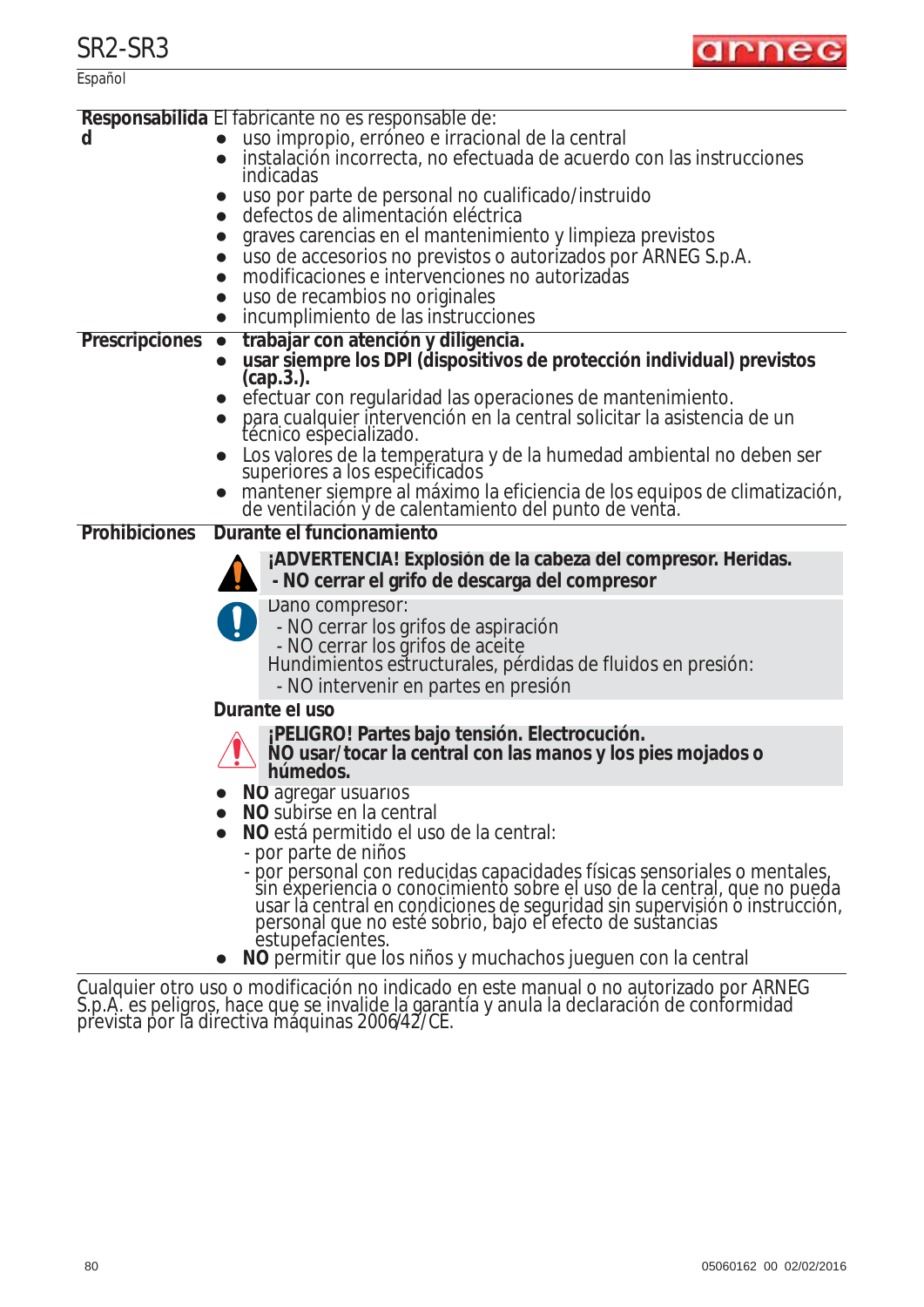

# **5. Peligros residuales, Dispositivos de Protección (DPI) y situaciones de emergencia**

A continuación los riesgos residuales no eliminables con reconfiguración, técnicas constructivas y de prevención de accidentes:

| <b>Riesgos</b>                                                                                                                                                                                                                                           | Reducción del riesgo                                                                                                                                                                                                                                                                                                                                                                                                                                                                                                                                                                                                                                         |
|----------------------------------------------------------------------------------------------------------------------------------------------------------------------------------------------------------------------------------------------------------|--------------------------------------------------------------------------------------------------------------------------------------------------------------------------------------------------------------------------------------------------------------------------------------------------------------------------------------------------------------------------------------------------------------------------------------------------------------------------------------------------------------------------------------------------------------------------------------------------------------------------------------------------------------|
| - partes sobresalientes y en relieve<br>- cargas suspendidas (fase de carga/<br>descarga)<br>- cables eléctricos de alimentación<br>- acumulaciones de cargas<br>electrostáticas<br>- partes en movimiento<br>- caída de la carga desde la<br>estructura | Ilevar puesta vestimenta de trabajo idónea (ej. sin<br>$\bullet$<br>partes' sueltas)<br>usar los Dispositivos de Protección Individual<br>$\bullet$<br>$(cap.3.)$ :<br>- calzado para la prevención de accidentes<br>- guantes a prueba de cortes<br>- indumentaria de protección a prueba de cortes para el<br>cuerpo (delantales con pechera, protección de las<br>piernas, etc.)<br>- gafas para la protección ante proyecciones de<br>fragmentos<br>- casco de protección<br>- auriculares insonorizados<br>comprobar la conexión equipotencial<br>avisar acerca de comportamientos no adecuados<br>mediante avisos, señales, etc. (a cargo del Cliente) |

El uso correcto de la central según todo aquello prescrito en el manual, evita las situaciones de peligro para el operador y la central.



*De todas formas, se pueden dar situaciones de emergencia para las cuales se necesita la experiencia del técnico especializado, que nunca debe poner en peligro su seguridad ni la de los otros con maniobras peligrosas o veloces.*

### **6. Objetivo del manual - Campo de aplicación - Destinatarios**



Leer atentamente el manual para saber cómo evitar los accidentes y usar correctamente la central

Este manual contiene informaciones generales sobre la línea de centrales refrigeradas **SR2-SR3** realizada por ARNEG S.p.A. y las instrucciones consideradas necesarias para su buen funcionamiento.

**Destinatarios** El manual está dirigido a una figura profesional específica:

#### **TÉCNICO DE REFRIGERACIÓN ESPECIALIZADO:**

técnico instruido y autorizado por el ente indicado en el contrato (fabricante/ concesionario/distribuidor) para realizar en conformidad con las normativas vigentes: instalación, mantenimiento extraordinario, reparación, sustitución y revisión, consciente de los riesgos a los que está expuesto y capaz de adoptar todas las medidas para proteger a él mismo y a las otras personas minimizando el daño respecto a los riesgoš que comportán las intervenciones.

Se definen las competencias para operar en la central en condiciones de seguridad.

| Custodia | El manual debe ser custodiado:                                                                                                                                |
|----------|---------------------------------------------------------------------------------------------------------------------------------------------------------------|
|          | - por personal elegido para dicho fin                                                                                                                         |
|          | - en un lugar adecuado y conocido por todos los encargados del<br>mantenimiento, para ser consultado en cualquier momento.<br>Si se cede a terceras personas: |
|          | - entregar a cada usuario o propietario nuevo<br>- comunicarlo inmediatamente al fabricante.<br>Si se daña o extravía, solicitar otro al fabricante.          |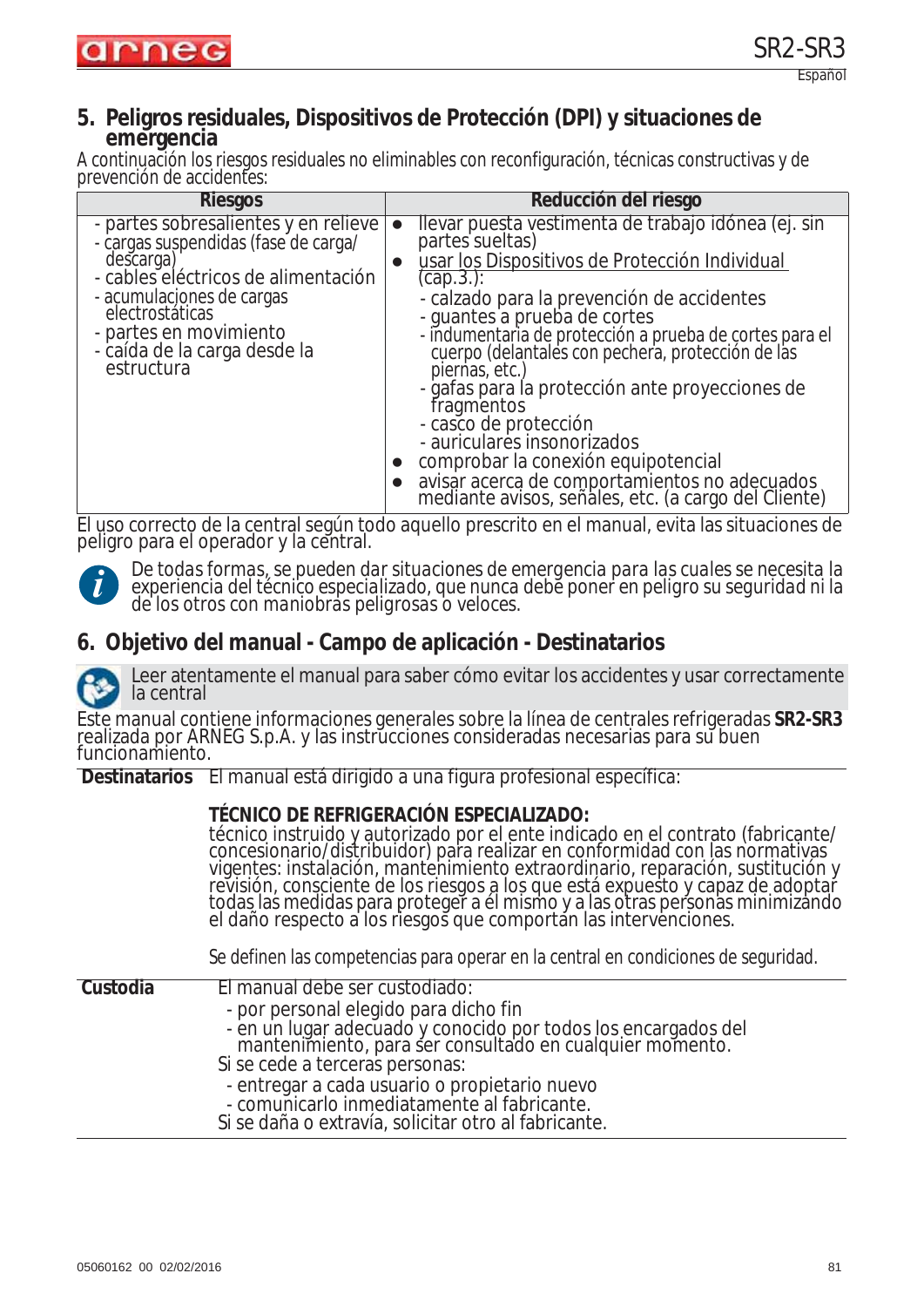Español



arneg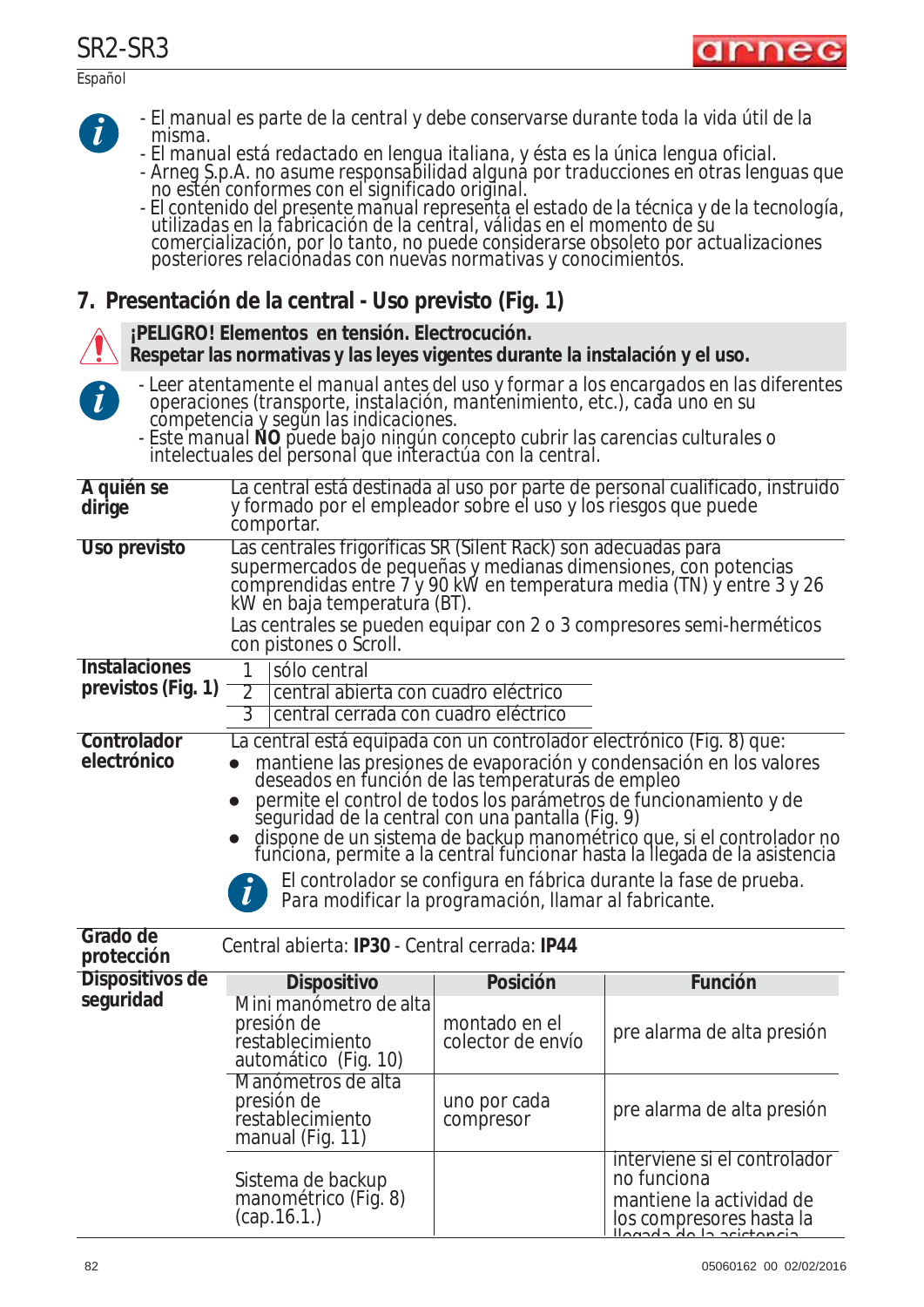

**Responsabilidad** El cliente o el contratista asumen la responsabilidad sobre la formación y el estado mental o físico de los profesionales encargados del uso y del mantenimiento de la central.

#### **8. Normas y certificaciones, declaración de conformidad**

Todos los modelos de centrales refrigeradas descritos en este manual de uso de la serie **SR2- SR3** cumplen con los requisitos esenciales de seguridad, higiene y protección requeridos por<br>las siguientes directivas y leyes europeas:

| <b>Directiva</b>                                                                                                                        | Normas armonizadas aplicadas                                                           |
|-----------------------------------------------------------------------------------------------------------------------------------------|----------------------------------------------------------------------------------------|
| Máquinas 2006/42/CE                                                                                                                     | ISO/TR 14121; EN ISO 12100; EN 378-2; EN 378-3; EN 378-<br>4; EN 60079-10-1            |
| Compatibilidad Electromagnética 2004/<br><b>108/CE</b>                                                                                  | EN 61000-3-2; EN 61000-3-12; EN 55014-1; EN 55014-2                                    |
| Baja Tensión 2006/95/CE                                                                                                                 | EN 60335-1; EN 60335-2-89/A2                                                           |
| Directiva RoHs 2011/65/CE<br>(restricción del uso de determinadas<br>sustancias peligrosas en los equipos<br>eléctricos y electrónicos) | EN 50581                                                                               |
| Directiva PED 97/23/CE                                                                                                                  | <b>EN 378</b>                                                                          |
|                                                                                                                                         | Los manómetros utilizados por Arneg Spa entran en la categoría IV de la directiva PED. |

**Declaración de**  A la central se anexa una copia de la declaración de conformidad. **conformidad** Si se pierde la copia original de la Declaración de Conformidad que se proporciona en dotación con la central, descargar una copia rellenando el formulario presente en las direcciones de Internet:

- para Italia: http://www.arneg.it/conformita/it

- para el extranjero: http://www.arneg.it/conformita/en

### **9. Identificación - Datos de la placa (Fig. 2)**

En las partes externas de la central hay una placa (Fig. 2) con todos los datos característicos:



*Tener copia de los datos en la oficina encargada del control y del mantenimiento de las instalaciones.*

| $N^{\circ}$    | Descripción                                                                         |
|----------------|-------------------------------------------------------------------------------------|
|                | nombre comercial del producto                                                       |
| $\overline{2}$ | código del producto                                                                 |
| 3              | número de matrícula                                                                 |
| 4              | tensión de alimentación - Número de las fases - Frecuencia de alimentación          |
| 5              | potencia eléctrica absorbida nominal                                                |
| 6              | corriente absorbida nominal                                                         |
| $\overline{7}$ | potencia frigorífica erogada nominal                                                |
| 8              | máxima absorción de corriente                                                       |
| 9              | Tipo de gas frigorífico                                                             |
| 10             | máxima presión admisible                                                            |
| 11             | temperatura de evaporación de referencia                                            |
| 12             | temperatura de condensación de referencia                                           |
| 13             | número del pedido con el que se ha fabricado la máquina                             |
| 14             | número del pedido con el que se ha puesto en producción la máquina                  |
| 15             | año de producción                                                                   |
| 16             | marca CE con número de identificación del Organismo Notificado - Directiva 97/23/CE |
|                | Dara collector colotangle comunicar el febricante:                                  |

Para solicitar asistencia comunicar al fabricante:

*- el nombre de la central (1)*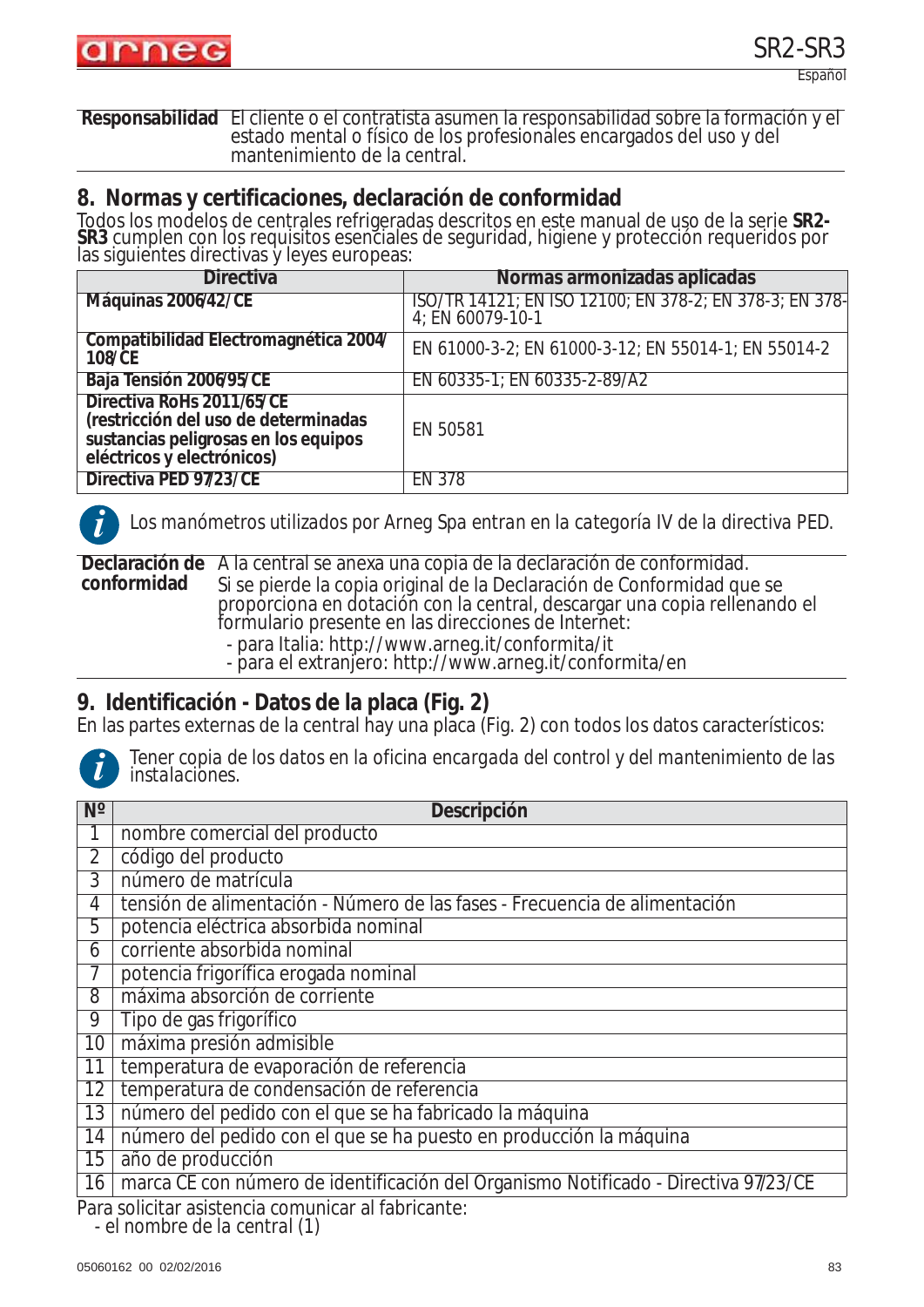





**NO** quitar bajo ningún concepto la placa

### **10. Transporte**



#### **¡ADVERTENCIA! Objeto pesado en movimiento. Aplastamiento La zona de transporte debe estar libre siempre de personas y cosas.**

Las operaciones de carga-descarga deben ser llevadas a cabo por personal cualificado capaz de comprobar pesos, puntos exactos de elevación (sin lubricaciones, cables, cuadros eléctricos etc.) y el medio más adecuado para la seguridad y la capacidad.

Las centrales se entregan con un armazón de sustentación con carretillas elevadoras.

| Características                   | Usar una carretilla elevadora:                                                                                                                                                      |
|-----------------------------------|-------------------------------------------------------------------------------------------------------------------------------------------------------------------------------------|
| de la carretilla                  | - con características adecuadas y que respete las normas vigentes                                                                                                                   |
| elevadora                         | - NO desgastada/dañada<br>- largo estribos: mínimo 950 mm                                                                                                                           |
|                                   |                                                                                                                                                                                     |
|                                   | - de mano o eléctrica adecuada para la elevación de la central, con una<br>capacidad nominal superior o igual a 1.000 kg.<br>- con cuerdas y cables reglamentarios y NO desgastados |
|                                   |                                                                                                                                                                                     |
| Desplazar con<br>seguridad (qué · | asegurarse de que no haya personas ajenas en la zona de transporte<br>posicionar siempre las placas de carga en los puntos indicados (Fig. 4)                                       |
| hacer)                            | Colocar siempre completamente las placas                                                                                                                                            |
|                                   | distribuir el peso de la central para mantener en equilibrio el baricentro de la carga. (Fig. 3)                                                                                    |
|                                   | ¡ADVERTENCIA! Objeto pesado en movimiento. Aplastamiento<br>Respetar las indicaciones para un desplazamiento con seguridad                                                          |
|                                   | • Arrastre Hundimientos/deformaciones/rasgaduras                                                                                                                                    |
|                                   | - NO arrastrar/empujar la central<br>- Respetar las indicaciones para un desplazamiento con seguridad                                                                               |
|                                   | si se usa una grúa emplear:                                                                                                                                                         |
|                                   | un estribo de capacidad adecuada para el peso                                                                                                                                       |
|                                   | un embragado que no someta a esfuerzos transversalmente la central y<br>que no dañe sus componentes                                                                                 |
|                                   | NO están permitidos procedimientos de transporte diferentes de aquellos indicados.                                                                                                  |
|                                   |                                                                                                                                                                                     |

### **11. Almacenamiento**

| Qué hacer               | • almacenar las centrales en ambientes cerrados, con una temperatura de entre -<br>25°C y +55°C y una humedad del aire de entre el 30% y el 80%. |
|-------------------------|--------------------------------------------------------------------------------------------------------------------------------------------------|
| Qué no se<br>debe hacer | NO almacenar las centrales en zonas al aire libre sometidas a los<br>agentes atmosféricos y a la luz directa del sol.                            |

### **12. Instalación, características de la sala máquinas**



### **¡ADVERTENCIA!**

**Antes de cualquier operación adoptar todas las precauciones posibles para evitar accidentes al operador, llevar puestos los Dispositivos de protección individual previstos (cap.3.).**



**La instalación está reservada a técnicos instruidos y autorizados por el ente previsto en el contrato (fabricante/concesionario/distribuidor)**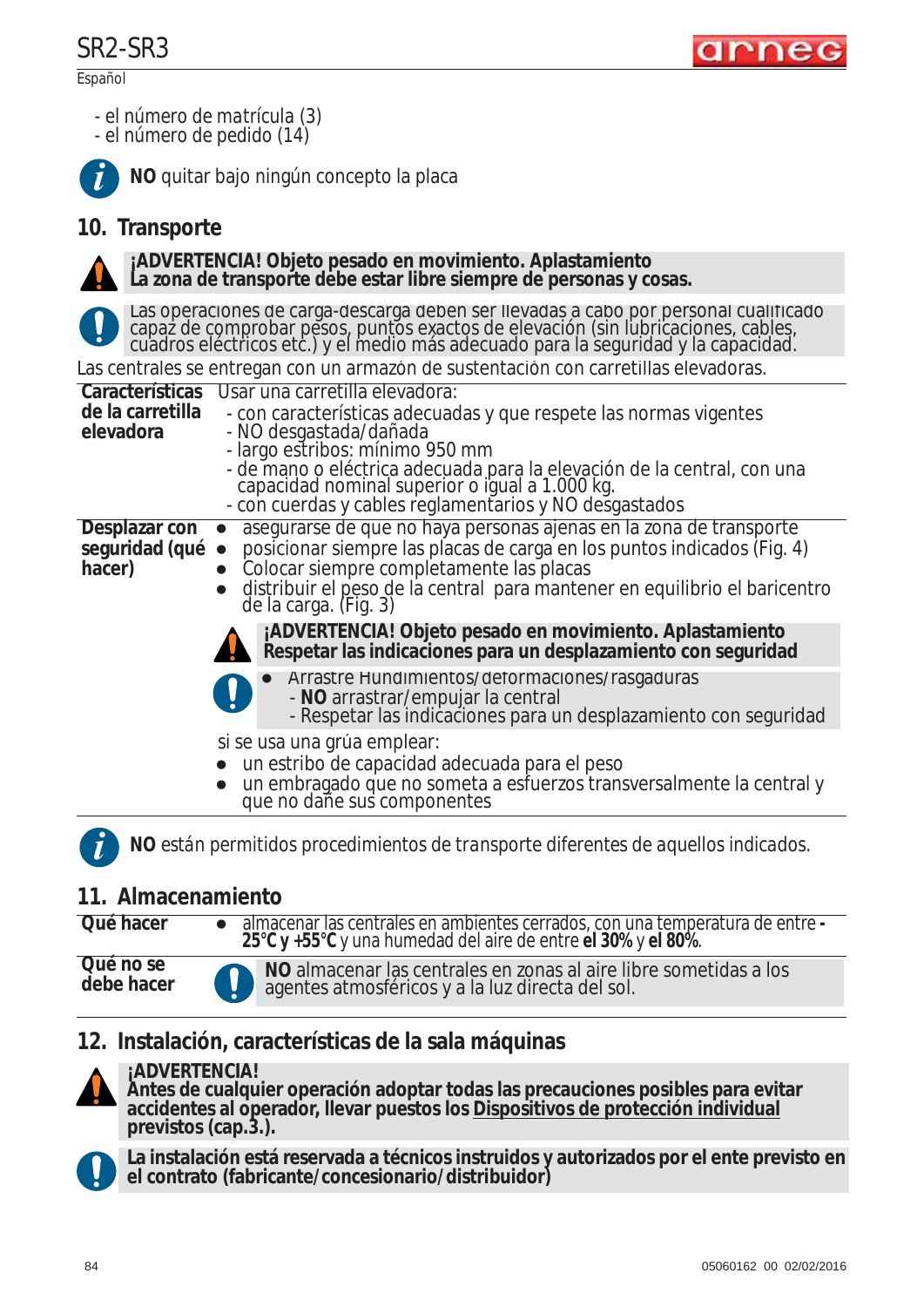

| $\left  \mathbf{j} \right $                                   | la empresa ARNEG Spa.                                                                                                                                                                                                                                                                                                                                                                                                                                                                                                                                                                                                           | - Es responsabilidad del cliente la preparación de la zona de instalación<br>- Las modificaciones a la instalación descrita en este manual deben ser autorizadas por |
|---------------------------------------------------------------|---------------------------------------------------------------------------------------------------------------------------------------------------------------------------------------------------------------------------------------------------------------------------------------------------------------------------------------------------------------------------------------------------------------------------------------------------------------------------------------------------------------------------------------------------------------------------------------------------------------------------------|----------------------------------------------------------------------------------------------------------------------------------------------------------------------|
| Característica ·<br>s de la sala de ·<br>máquinas<br>(Fig. 5) | permitir el acceso sólo a personal especializado<br>respetar las normas vigentes en el país de instalación<br>tener el espacio necesario para:<br>- la correcta circulación del aire<br>- el uso y el mantenimiento<br>contemplar riesgo de:<br>- incendio por averías eléctricas<br>- intoxicación por fugas de gas<br>- resbalamiento por pérdidas de aceite<br>- ruido<br>el pavimento debe:<br>- soportar el peso de la central<br>- ser estable y estar nivelado<br>- resistir a las manchas de aceite<br>- tener una resistencia a las cargas concentradas de la central<br>- permitir la fijación de los topes de apoyo. |                                                                                                                                                                      |
|                                                               | Resistencia al fuego de las superficies: REI 120                                                                                                                                                                                                                                                                                                                                                                                                                                                                                                                                                                                |                                                                                                                                                                      |
| <b>Entradas</b>                                               | La puerta de acceso debe permitir la entrada de la central y la de sus partes.<br>- Dimensiones mínimas puerta: 1,2 m x 2,4 m<br>- Abertura hacia el exterior del área                                                                                                                                                                                                                                                                                                                                                                                                                                                          |                                                                                                                                                                      |
|                                                               | El espacio delante de la puerta debe estar libre.                                                                                                                                                                                                                                                                                                                                                                                                                                                                                                                                                                               |                                                                                                                                                                      |
| Condiciones<br>ambientales                                    | Temperatura de -10°C a + 55°C<br>Humedad relativa de 30% a 80%                                                                                                                                                                                                                                                                                                                                                                                                                                                                                                                                                                  |                                                                                                                                                                      |
| Aireación                                                     | Realizar las aberturas para:<br>- el lavado del ambiente con aire natural - 4 recambios de aire/hora<br>Aireación natural                                                                                                                                                                                                                                                                                                                                                                                                                                                                                                       | - en caso de avería, la eliminación de los gases producidos por la central<br>Aireación mecánica (EN 378-3)                                                          |
|                                                               |                                                                                                                                                                                                                                                                                                                                                                                                                                                                                                                                                                                                                                 | capacidad de aire                                                                                                                                                    |
|                                                               | realizar 2 aberturas:                                                                                                                                                                                                                                                                                                                                                                                                                                                                                                                                                                                                           | $V = 0$ , $14x^3\sqrt{G^2}$                                                                                                                                          |
|                                                               | cerca del suelo - cerca del techo<br>4 recambios de aire/hora                                                                                                                                                                                                                                                                                                                                                                                                                                                                                                                                                                   | V = capacidad de aire en $m^3$ /s<br>G = masa en kg del refrigerante de la<br>instalación conectada a la central<br>mínimo 15 recambios de aire/hora                 |
|                                                               | roedores                                                                                                                                                                                                                                                                                                                                                                                                                                                                                                                                                                                                                        | Proteger las aberturas con rejillas para evitar la entrada de insectos o                                                                                             |
| Recibimiento •                                                | comprobar que los componentes de la central estén en buen estado                                                                                                                                                                                                                                                                                                                                                                                                                                                                                                                                                                |                                                                                                                                                                      |

**de la central ●** si se encontraran daños llamar inmediatamente al fabricante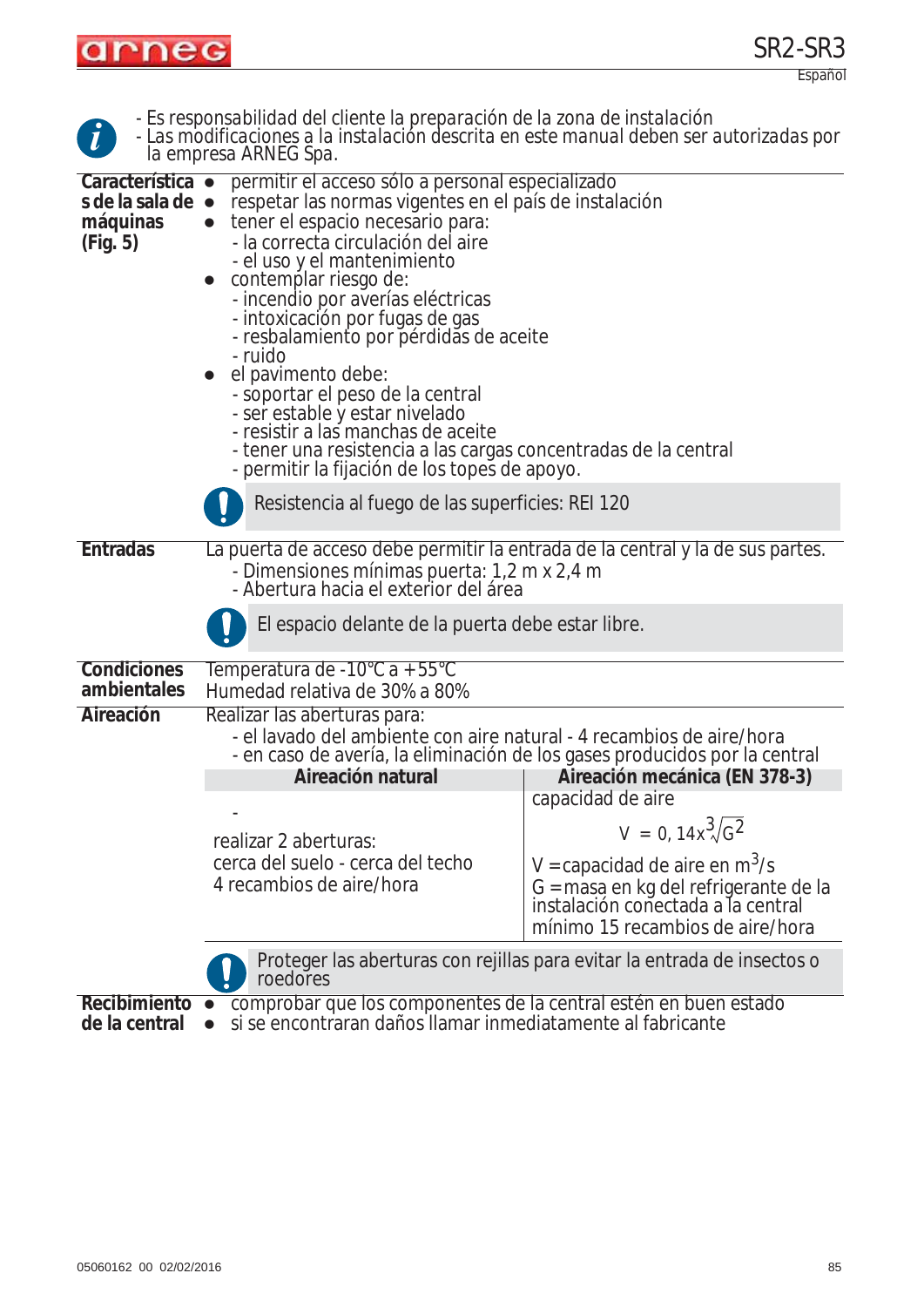



Español

|                                          | Dispositivos Además de los dispositivos previstos por las normas vigentes en el país de |          |                 |
|------------------------------------------|-----------------------------------------------------------------------------------------|----------|-----------------|
| de seguridad instalación,<br>a cargo del | instalar:                                                                               |          |                 |
|                                          |                                                                                         |          |                 |
| cliente                                  | <b>Dispositivo</b>                                                                      | Posición | Características |

| <b>Dispositivo</b>                                                 | Posición                               | Características                                                    |
|--------------------------------------------------------------------|----------------------------------------|--------------------------------------------------------------------|
| Interruptor eléctrico de<br>emergencia, o de<br>desenganche        | fuera del área<br>cerca de la entrada  | quita la alimentación<br>eléctrica a toda el área                  |
| Extintor antiincendio en<br>conformidad con las<br>normas vigentes | cerca del interruptor<br>de emergencia | adecuado para los<br>aparatos bajo tensión<br>presentes en el área |
| Detector de fugas<br>gas refrigerante                              | en el área                             | activa una señal de<br>alarma acústica u óptica                    |
| Señales de seguridad                                               | en la puerta de<br>entrada             | indicar tipo y cantidad<br>total del gas                           |

| Procedimient<br>o de | Paso           | Acción                                                                                                                                                 |  |
|----------------------|----------------|--------------------------------------------------------------------------------------------------------------------------------------------------------|--|
| instalación          |                | Examinar con atención el área de la instalación, eliminar todos los<br>peligros para el operador.                                                      |  |
|                      |                | Colocar la central en el punto definitivo de uso.                                                                                                      |  |
|                      | $\overline{2}$ | para evitar esfuerzos estructurales, quitar el embalaje sólo si la<br>central está colocada en la zona de uso                                          |  |
|                      | 3              | Quitar los estribos y los pies provisionales usados para el transporte.                                                                                |  |
|                      | 4              | Apoyar con delicadeza la central.                                                                                                                      |  |
|                      | 5              | Controlar:<br>- la nivelación horizontal con una regla (Fig. 6)<br>- que todos los pies se apoyen sobre el suelo.                                      |  |
|                      | b              | Fijar los soportes antivibrantes al suelo.                                                                                                             |  |
|                      |                | Corregir errores de nivelación con espesores adecuados.<br>Colocar la central de manera de NO colocar en tracción los cables<br>eléctricos de conexión |  |

### **13. Conexión eléctrica**



#### **¡PELIGRO! Partes en tensión. Electrocución. ¡ANTES DE REALIZAR CUALQUIER OPERACIÓN QUITAR LA ALIMENTACIÓN ELÉCTRICA!**



### **¡Instalar un sistema de puesta a tierra adecuado!**

*Realizar las instalaciones de acuerdo con las directivas que regulan su fabricación, instalación, uso y mantenimiento previstos por las normas vigentes en el país de instalación.*

*Para garantizar un funcionamiento regular, es necesario que la variación máxima de tensión esté comprendida entre +/- 10% del valor nominal.* 

| Responsabilida Cliente<br>d |              | preparar la línea eléctrica de alimentación hasta el punto<br>de conexión de la central.                                                                                                                                               |
|-----------------------------|--------------|----------------------------------------------------------------------------------------------------------------------------------------------------------------------------------------------------------------------------------------|
|                             | Instalador   | proporcionar los dispositivos de fijación para todos los<br>cables en entrada y salida de la central.                                                                                                                                  |
|                             | <b>ARNEG</b> | ARNEG S.p.A. declina cualquier responsabilidad ante el<br>usuario y terceros por:                                                                                                                                                      |
|                             |              | - daños causados por averías o funcionamientos anómalos<br>de las instalaciones preparadas aguas arriba de la central<br>- daños causados a la central por motivos imputables al<br>funcionamiento anómalo de la instalación eléctrica |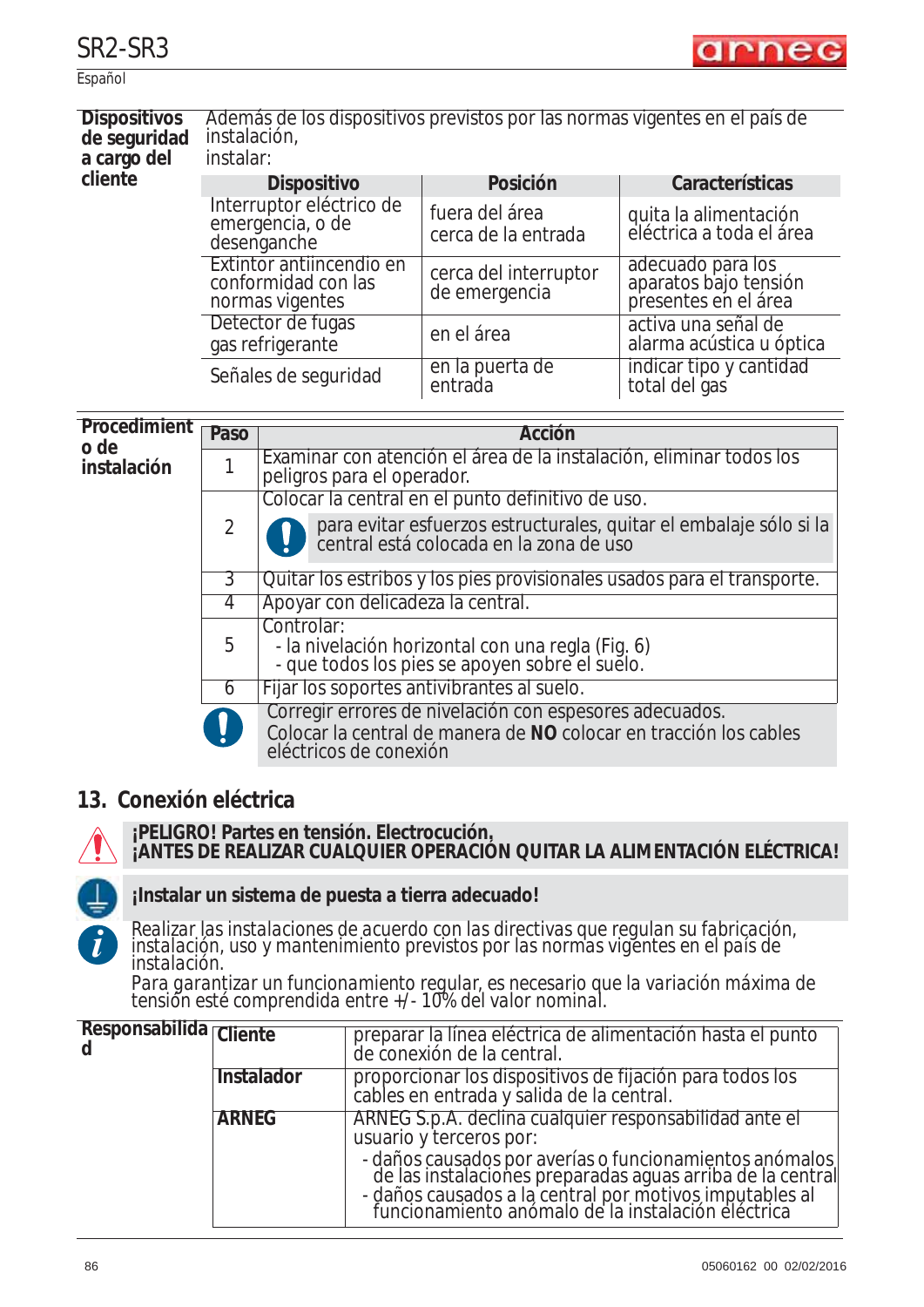

| Línea de<br>alimentación                            | dimensionar las líneas de alimentación de la energía eléctrica según la<br>potencia absorbida de la central.<br>verificar que la línea de alimentación:<br>- tenga los cables con la sección adecuada<br>- esté protegida contra las corrientes excesivas y las dispersiones hacia<br>masa de conformidad con las normas vigentes<br>para líneas de alimentación superiores a 4-5 m, aumentar de manera<br>adecuada la sección de los cables.<br>La sustitución del cable de alimentación dañado está reservada al<br>fabricante o a un ente indicado por el mismo.                                                                                                                                                             |
|-----------------------------------------------------|---------------------------------------------------------------------------------------------------------------------------------------------------------------------------------------------------------------------------------------------------------------------------------------------------------------------------------------------------------------------------------------------------------------------------------------------------------------------------------------------------------------------------------------------------------------------------------------------------------------------------------------------------------------------------------------------------------------------------------|
| <b>Interruptores</b><br>automáticos<br>de seguridad | proteger las centrales aguas arriba con interruptores automáticos<br>magnetotérmicos omnipolares con características adecuadas y que<br>tendrán también la función de interruptores generales de seccionamiento<br>de la línea<br>instruir al operador sobre la posición de los interruptores para que se<br>pueda llegar a su altura rápidamente en caso de EMERGENCIA<br>¡PELIGRO! Partes en tensión. Cortocircuito. Electrocución<br>Los interruptores automáticos magnetotérmicos no deben permitir<br>que se abra el circuito en el neutro sin tener que abrirlo al mismo<br>tiempo en las fases y, en cualquier caso, no deben permitir la<br>desconexión completa en las condiciones de sobretensión de<br>categoría III |
| Antes de<br>conectar                                | consultar los esquemas eléctricos anexados a la instalación completa<br>verificar que los datos de la placa se correspondan con las características<br>de la instalación eléctrica a la que debe conectarse la central<br>comprobar que la tensión de alimentación sea la indicada en los datos de la<br>placa<br>quitarse todos los objetos metálicos que se lleven puestos: anillos, relojes,<br>pulseras, pendientes, etc.<br>respetar el color de los cables y el orden de las fases<br>proceder con la conexión<br>controlar el valor de intervención del diferencial para garantizar la selectividad                                                                                                                      |

### **14. Conexión tuberías de gas**

Las centrales están probadas con una presión de 8 bar y están suministradas con los tubos de salida (Fig. 7)



**¡PELIGRO! Sustancias o materiales en presión. Explosión. Descargar la central mediante los grifos previstos.**

#### **Procedimiento**:

| Paso | Acción                                                                                                                 |
|------|------------------------------------------------------------------------------------------------------------------------|
|      | descargar la central, llevar la presión a la presión atmosférica.                                                      |
|      | limpiar cuidadosamente las partes internas                                                                             |
|      | introducir las juntas antivibrantes y las válvulas de interceptación entre la central y los<br>tubos de la instalación |
| 3    | soldar los tubos cuidadosamente en atmósfera protegida con nitrógeno en<br>conformidad con las normas vigentes         |
|      | realizar la prueba de presión de las líneas                                                                            |

### **15. Puesta en marcha**

**¡PELIGRO! Partes en tensión. Electrocución. ¡ANTES DE REALIZAR CUALQUIER OPERACIÓN QUITAR LA ALIMENTACIÓN ELÉCTRICA!**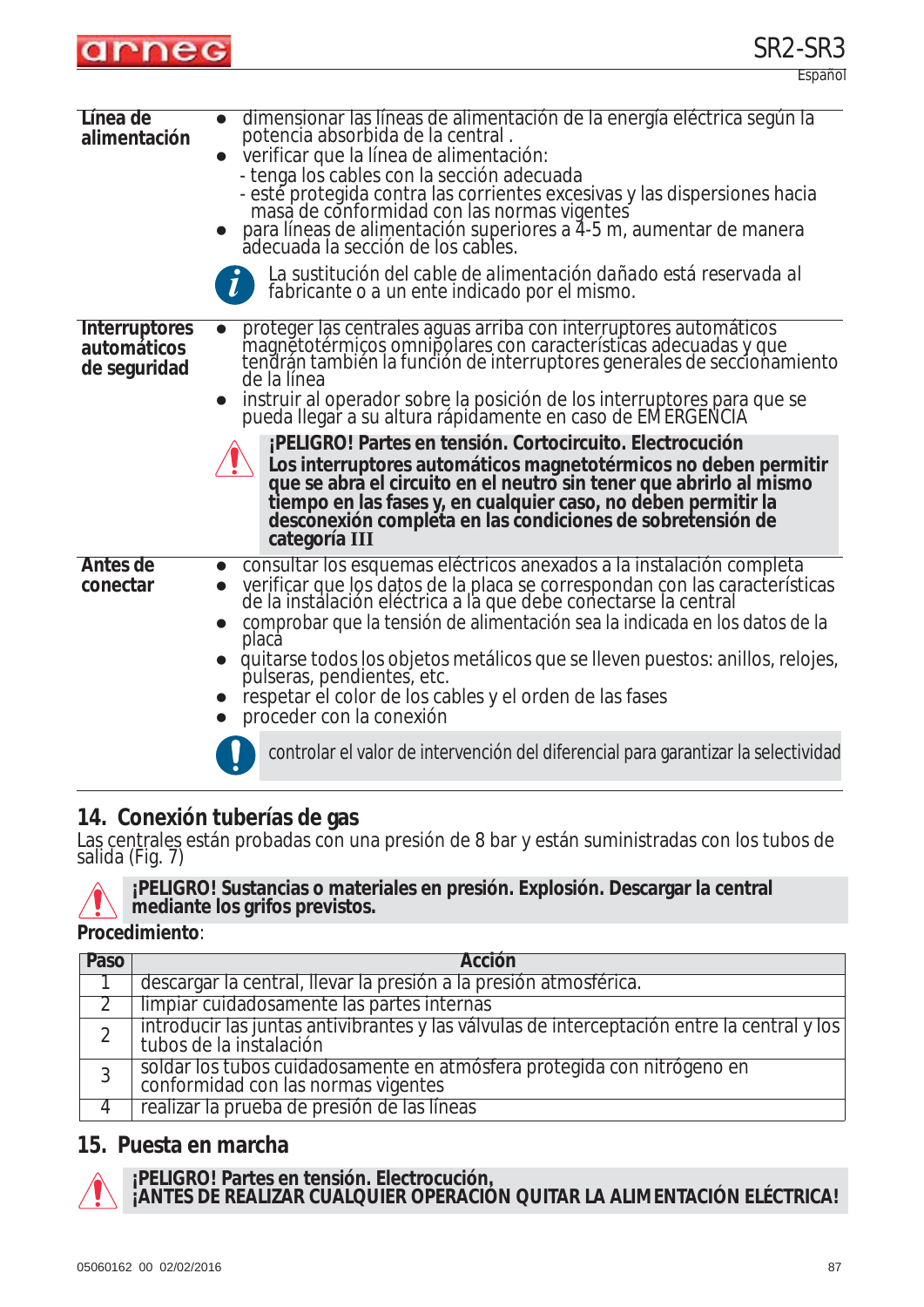**i**

### *15.1. Puesta en vacío de la instalación*

NO usar los compresores de la central para la puesta en vacío.

*Usar una bomba de "alto vacío" y un vacuómetro* 

| Procedimiento           | Paso                                                                                                  | <b>Acción</b>                                                                                                         |                                                                                                         |  |  |
|-------------------------|-------------------------------------------------------------------------------------------------------|-----------------------------------------------------------------------------------------------------------------------|---------------------------------------------------------------------------------------------------------|--|--|
|                         |                                                                                                       |                                                                                                                       |                                                                                                         |  |  |
|                         |                                                                                                       | controlar que órganos mecánicos (grifos), órganos eléctricos (válvulas)<br>solenoides), estén completamente abiertas  |                                                                                                         |  |  |
|                         |                                                                                                       |                                                                                                                       | NO obstaculizar la extirpación regular del aire de la instalación                                       |  |  |
|                         | $\overline{2}$                                                                                        | conectar la bomba de "alto vacío" tanto en el lado de alta como en el<br>de baja presión                              |                                                                                                         |  |  |
|                         | 3                                                                                                     | bomba                                                                                                                 | controlar que todos los circuitos frigoríficos estén conectados a la                                    |  |  |
|                         | 4                                                                                                     | iniciar con la puesta en vacío                                                                                        |                                                                                                         |  |  |
|                         | 5                                                                                                     | cuando el vacuómetro indica 1 mbar, detener la bomba.                                                                 |                                                                                                         |  |  |
| Controlar la<br>presión | Después de 6 horas de la detención de la bomba controlar la evolución de la presión<br>por '24 horas: |                                                                                                                       |                                                                                                         |  |  |
|                         | Si la presión                                                                                         |                                                                                                                       | <b>Entonces</b>                                                                                         |  |  |
|                         | ambiente                                                                                              | Al inicio sube de manera<br>regular y se estabiliza a la<br>tensión de saturación del aqua<br>residual, a temperatura | La instalación es estanca pero todavía<br>contiene agua, repetir la puesta en vacío.                    |  |  |
|                         |                                                                                                       | continua aumentando                                                                                                   | La instalación contiene agua y no es<br>estanca, eliminar las pérdidas y repetir la<br>puesta en vacío. |  |  |
|                         |                                                                                                       | no aumenta más de 0,5 mbar                                                                                            | La instalación es perfectamente estanca y<br>correctamente deshidratada.                                |  |  |

### *15.2. Cargar el refrigerante*

**¡PELIGRO! Gas refrigerante. Asfixia, alteración del ritmo cardíaco, quemaduras por el** 

**hielo, efectos anestesiantes. ¡ANTES DE CUALQUIER OPERACIÓN DESCONECTAR LA CORRIENTE DE LA INSTALACIÓN!**

**Comprobar la ausencia de gas con un idóneo detector de fugas**

**¡ADVERTENCIA! Incendio. Quemaduras. Asfixia**



**NO usar llamas libres e instrumentos eléctricos cerca del gas**

Sólo los técnicos especializados pueden efectuar la recarga del refrigerante e intervenir en el circuito del gas según el *Reglamento Europeo 842/2006.* Sólo si la instalación es perfectamente estanca, cargar el refrigerador.

Usar sólo recambios originales homologados.

**NO** usar fluidos distintos de los indicados.

**Gases frigoríficos utilizados**

#### **La central contempla el uso de gas HFC, refrigerante de elevado valor de efecto invernadero (GWP) estos gases pertenecen a la familia:**

HFC= gases fluorados de alto valor de efecto invernadero (GWP), reglamentados por el protocolo de Kioto.



*El tipo de refrigerante se encuentra en la placa con los datos (Fig. 2).* **i**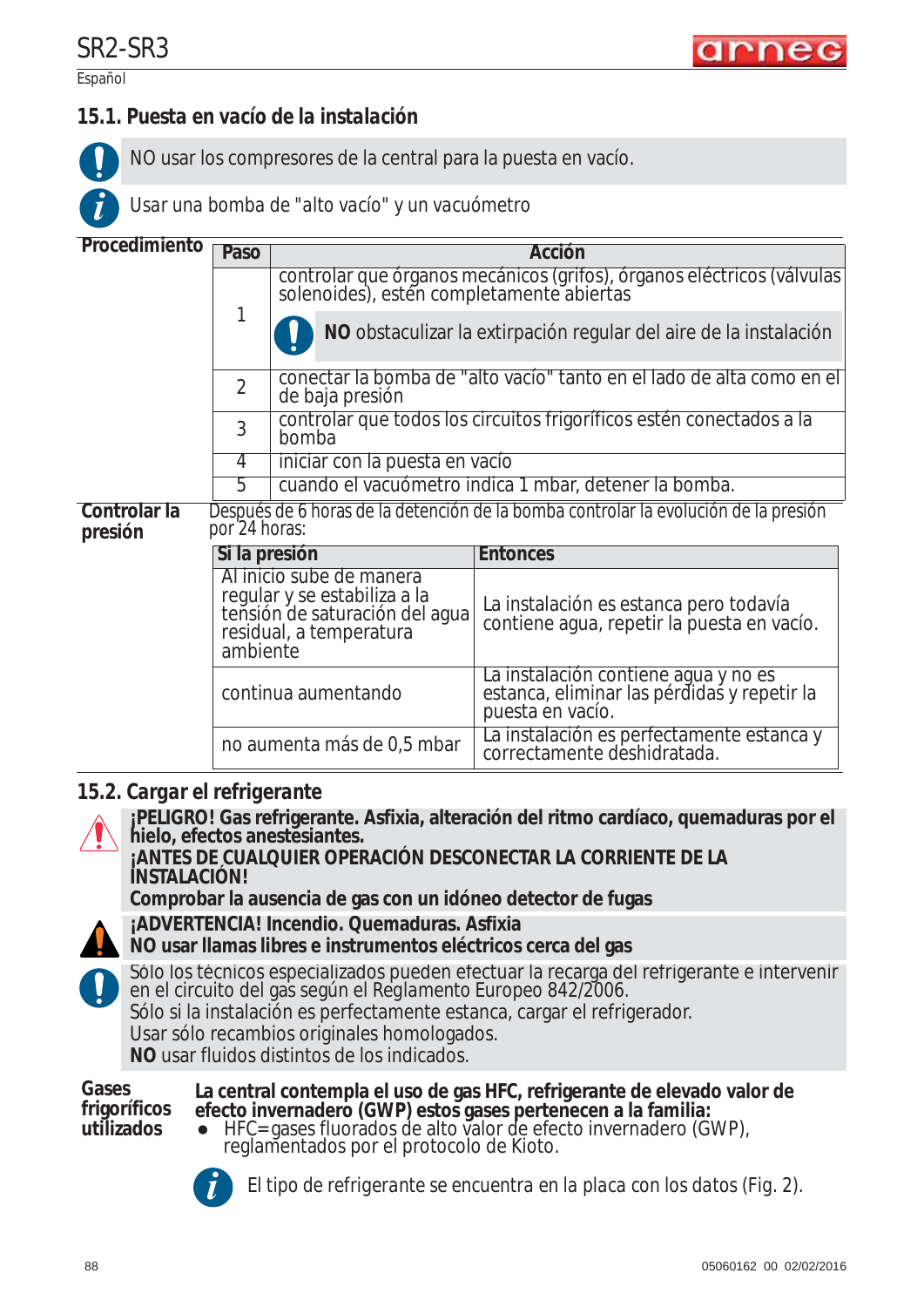

#### **Procedimien to de carga**

| UU.<br>F                                                                                   | Paso           | Acción                                                                                                                                    |  |  |  |
|--------------------------------------------------------------------------------------------|----------------|-------------------------------------------------------------------------------------------------------------------------------------------|--|--|--|
|                                                                                            |                | poner en vacío el tubo de conexión entre la bombona del refrigerante y<br>la instalación                                                  |  |  |  |
|                                                                                            | $\mathfrak{D}$ | conectar la bombona del refrigerante al circuito de alta presión con un<br>enganche incluido entre el condensador y la reserva de líquido |  |  |  |
|                                                                                            |                | realizar la carga con la conexión de la fase líquida de la bombona.                                                                       |  |  |  |
|                                                                                            | 3              | NO invertir la bombona                                                                                                                    |  |  |  |
|                                                                                            | 4              | conectar la fase líquida de la bombona a un enganche de la línea de<br>aspiración.                                                        |  |  |  |
|                                                                                            |                | el tubo de conexión debe contener el líquido refrigerante                                                                                 |  |  |  |
|                                                                                            | 5              | encender un compresor para reducir la presión en el circuito de<br>aspiración                                                             |  |  |  |
|                                                                                            | 6              | abrir el grifo de la bombona y completar la carga.                                                                                        |  |  |  |
|                                                                                            | $\overline{7}$ | si el indicador (Fig. 12) de presencia de líquido en salida del receptor de<br>líquido está lleno entónces la carga está completa         |  |  |  |
| Presionar el interruptor en el cuadro eléctrico para poner en marcha la<br>8<br>$\sqrt{2}$ |                |                                                                                                                                           |  |  |  |
|                                                                                            |                |                                                                                                                                           |  |  |  |

**Inconvenien** Retorno del líquido, avería del compresor, una excesiva capacidad de recarga **tes** causa un retorno de líquido.

- controlar que la temperatura de descarga del compresor sea superior a los 50°C, y que la temperatura del cárter del aceite sea 10K mayor de la temperatura de evaporación

**i**

*Los componentes del circuito son inaccesibles.*

*Para cualquier intervención comunicarse con un centro de asistencia autorizado ARNEG. La instalación se puede sobrecargar cuando la temperatura de condensación es baja (por ej.: en invierno). Controlar que el subenfriamiento del líquido de salida del condensador sea de aproximadamente 5K. Durante el periodo de verano controlar la carga.*

### **16. Control y regulación**

### *16.1. Sistema de backup manométrico*

En este capítulo se indican los valores en donde interviene el backup manométrico. El indicador rojo en el cuadro eléctrico (Fig. 9) se enciende cuando se activa el backup.



**¡Si el indicador está encendido comunicarse con la asistencia!**

*Los valores de calibrado se configuran en la fábrica*

**Panel (Fig. 8)**

| Pos.           | <b>Descripción</b>                                                                                                                        |
|----------------|-------------------------------------------------------------------------------------------------------------------------------------------|
|                | Manómetro de control de condensación                                                                                                      |
| $\overline{2}$ | Manómetro general de backup                                                                                                               |
| 3              | Manómetro de control compresor I                                                                                                          |
| 4              | Manómetro de control compresor II                                                                                                         |
| 5              | Manómetro de control compresor III (opcional)                                                                                             |
| h              | <b>Transductor LP</b>                                                                                                                     |
|                | <b>Transductor HP</b>                                                                                                                     |
| 8              | Manómetro LP                                                                                                                              |
| 9              | Manómetro HP                                                                                                                              |
|                | Los manómetros 3-4-5 funcionan como manómetros de seguridad de<br>  baja presión (apagan los compresores si la presión es demasiado baja) |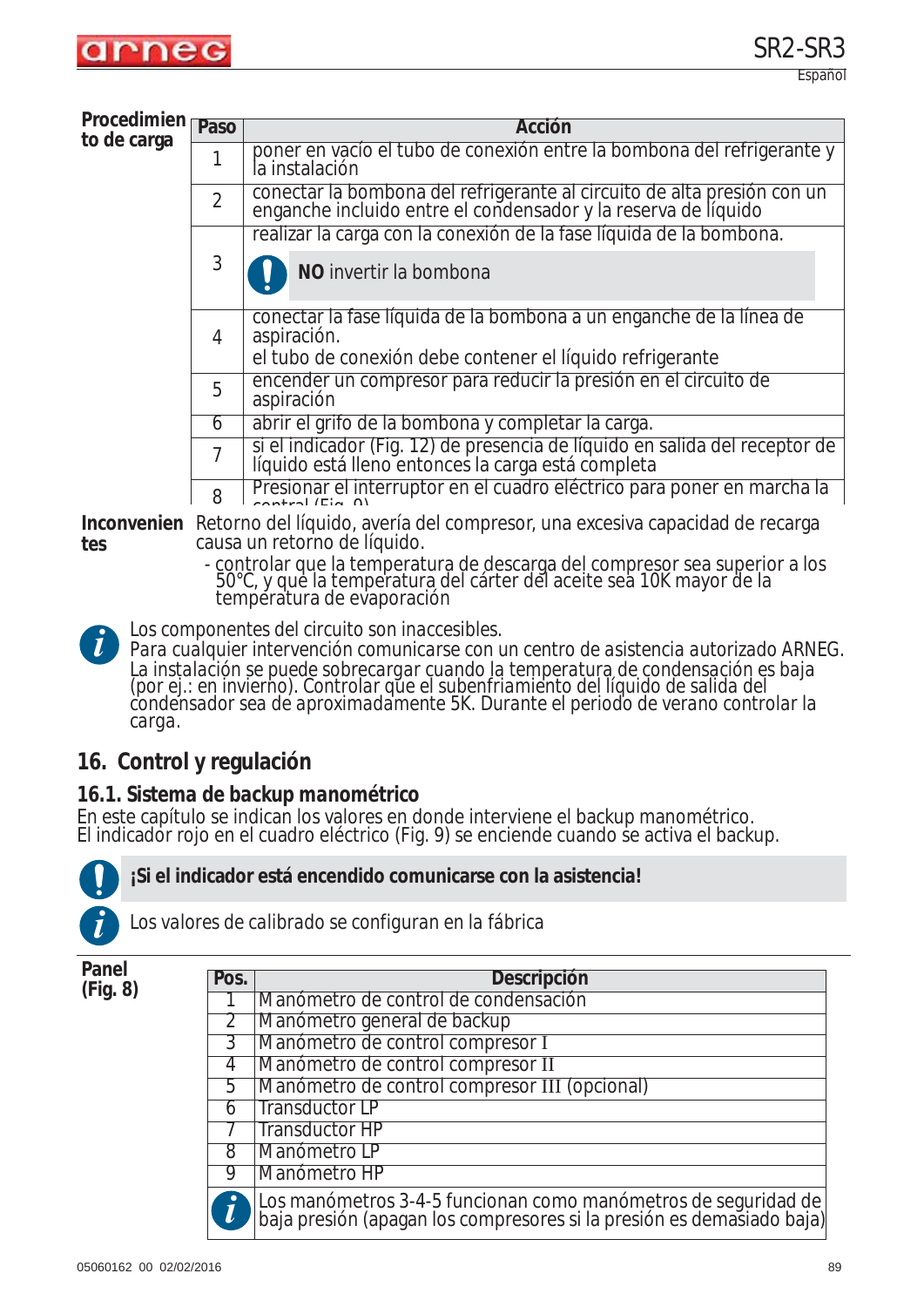Español



| Como<br>funciona            | ase                                                                                                                      |                                                                                                                                   |                                                                                                                                                   | Descripción                 |             |      |                             |
|-----------------------------|--------------------------------------------------------------------------------------------------------------------------|-----------------------------------------------------------------------------------------------------------------------------------|---------------------------------------------------------------------------------------------------------------------------------------------------|-----------------------------|-------------|------|-----------------------------|
|                             | 1                                                                                                                        |                                                                                                                                   | los compresores se apagan, la presión de baja sube                                                                                                |                             |             |      |                             |
|                             | $\overline{2}$                                                                                                           | si la presión supera el set de calibrado del manómetro2 por más de 30<br>min, los relés de salida del controlador se inhabilitan. |                                                                                                                                                   |                             |             |      |                             |
|                             | $\overline{3}$                                                                                                           | entra en función la regulación electromecánica                                                                                    |                                                                                                                                                   |                             |             |      |                             |
| Regulación                  |                                                                                                                          |                                                                                                                                   | Control de la aspiración - COMPRESORES -                                                                                                          |                             |             |      |                             |
| electromecán<br>ica         |                                                                                                                          |                                                                                                                                   | Los compresores se encienden/apagan de la siguiente manera:<br>SR2 = en función de los valores indicados con calibrado de los manómetros "3"; "4" |                             |             |      |                             |
|                             |                                                                                                                          | $4''$ ; $45''$                                                                                                                    | SR3 = en función de los valores indicados con calibrado de los manómetros "3";                                                                    |                             |             |      |                             |
|                             |                                                                                                                          |                                                                                                                                   | Valores de calibrado manómetros                                                                                                                   |                             |             |      |                             |
|                             |                                                                                                                          |                                                                                                                                   |                                                                                                                                                   | <b>Centrales TN - R404A</b> |             |      |                             |
|                             |                                                                                                                          | manómetro                                                                                                                         | compresor                                                                                                                                         | stop (dew)                  | start (dew) | dif. | stop start                  |
|                             |                                                                                                                          | $n^{\circ}$                                                                                                                       |                                                                                                                                                   |                             | bar         |      |                             |
|                             |                                                                                                                          | 2                                                                                                                                 |                                                                                                                                                   | 3                           | 4           |      | $-12$<br>-5                 |
|                             |                                                                                                                          | $\overline{3}$                                                                                                                    |                                                                                                                                                   | 0,8                         | 1,5         | 0,7  | $-25$<br>$-33$              |
|                             |                                                                                                                          | $\overline{4}$                                                                                                                    | П                                                                                                                                                 | 1,0                         | 1,7         | 0,7  | $-30$<br>$-23$              |
|                             |                                                                                                                          | 5                                                                                                                                 | Ш                                                                                                                                                 | 1,2                         | 1,9         | 0,7  | $-21$<br>$-28$              |
|                             |                                                                                                                          | Centrales TN - R134a                                                                                                              |                                                                                                                                                   |                             |             |      |                             |
|                             | dif.<br>stop (dew)<br>start (dew)<br>manómetro<br>compresor<br>$n^{\circ}$<br>bar<br>$\overline{2}$<br>1,2<br>1,9<br>0,7 |                                                                                                                                   |                                                                                                                                                   | stop start<br>$^{\circ}$ C  |             |      |                             |
|                             |                                                                                                                          |                                                                                                                                   |                                                                                                                                                   |                             |             |      | 0<br>$-1$                   |
|                             |                                                                                                                          | $\overline{3}$                                                                                                                    |                                                                                                                                                   | $\overline{0}$              | 0,7         | 0,7  | $-15$<br>$-26$              |
|                             |                                                                                                                          | $\overline{4}$                                                                                                                    | $_{\rm II}$                                                                                                                                       | 0,2                         | 0,9         | 0,7  | $-23$<br>$-12$              |
|                             |                                                                                                                          | 5                                                                                                                                 | $\overline{\mathrm{III}}$                                                                                                                         | 0,4                         | 1,1         | 0,7  | $-19$<br>$-9$               |
| <b>Centrales TN - R407F</b> |                                                                                                                          |                                                                                                                                   |                                                                                                                                                   |                             |             |      |                             |
|                             |                                                                                                                          | manómetro                                                                                                                         | compresor                                                                                                                                         | stop (dew)                  | start (dew) | dif. | stop start                  |
|                             |                                                                                                                          | $n^{\circ}$                                                                                                                       |                                                                                                                                                   |                             | bar         |      | $\circ$ C                   |
|                             |                                                                                                                          | 2<br>$\overline{3}$                                                                                                               |                                                                                                                                                   | 2,5<br>$\overline{0}$       | 3,5<br>0,7  | 0,7  | -11<br>$-4$<br>$-28$<br>-40 |
|                             |                                                                                                                          | $\overline{4}$                                                                                                                    | $\mathbf{I}$<br>$\overline{\rm II}$                                                                                                               | 0,2                         | 0,8         | 0,7  | $-38$<br>$-26$              |
|                             |                                                                                                                          | 5                                                                                                                                 | Ш                                                                                                                                                 | 0,3                         | 1,0         | 0,7  | $-36$<br>$-24$              |
|                             |                                                                                                                          |                                                                                                                                   |                                                                                                                                                   | <b>Centrales BT - R404A</b> |             |      |                             |
|                             |                                                                                                                          | manómetro                                                                                                                         | compresor                                                                                                                                         | stop (dew)                  | start (dew) | dif. | stop start                  |
|                             |                                                                                                                          | $n^{\circ}$                                                                                                                       |                                                                                                                                                   |                             | bar         |      | $^{\circ}C$                 |
|                             |                                                                                                                          | 2                                                                                                                                 |                                                                                                                                                   | 0,8                         | 1,5         | 0,7  | $-33$<br>$-25$              |
|                             |                                                                                                                          | 3                                                                                                                                 |                                                                                                                                                   | 0,1                         | 0,8         | 0,7  | $-33$<br>-44                |
|                             |                                                                                                                          | 4                                                                                                                                 | $\rm II$                                                                                                                                          | 0,2                         | 0,9         | 0,7  | $-32$<br>$-42$              |
|                             |                                                                                                                          | 5                                                                                                                                 | $\overline{\rm III}$                                                                                                                              | 0,3                         |             | 0,7  | $-30$<br>$-40$              |
|                             |                                                                                                                          |                                                                                                                                   |                                                                                                                                                   | <b>Centrales BT - R407F</b> |             |      |                             |
|                             | dif.<br>stop (dew)<br>start (dew)<br>manómetro<br>compresor<br>$n^{\circ}$<br>bar                                        |                                                                                                                                   |                                                                                                                                                   | stop start<br>$^{\circ}$ C  |             |      |                             |
|                             |                                                                                                                          | 2                                                                                                                                 |                                                                                                                                                   | 0,3                         | 1,0         | 0,7  | $-24$<br>-11                |
|                             |                                                                                                                          | 3                                                                                                                                 |                                                                                                                                                   | $\overline{0}$              | 0,7         | 0,7  | $-28$<br>$-40$              |
|                             |                                                                                                                          | 4                                                                                                                                 | $\rm II$                                                                                                                                          | 0,1                         | 0,8         | 0,7  | $-38$<br>$-26$              |
|                             |                                                                                                                          | 5                                                                                                                                 | $\overline{\mathbf{H}}$                                                                                                                           | 0,2                         |             | 0,7  | $-24$<br>$-36$              |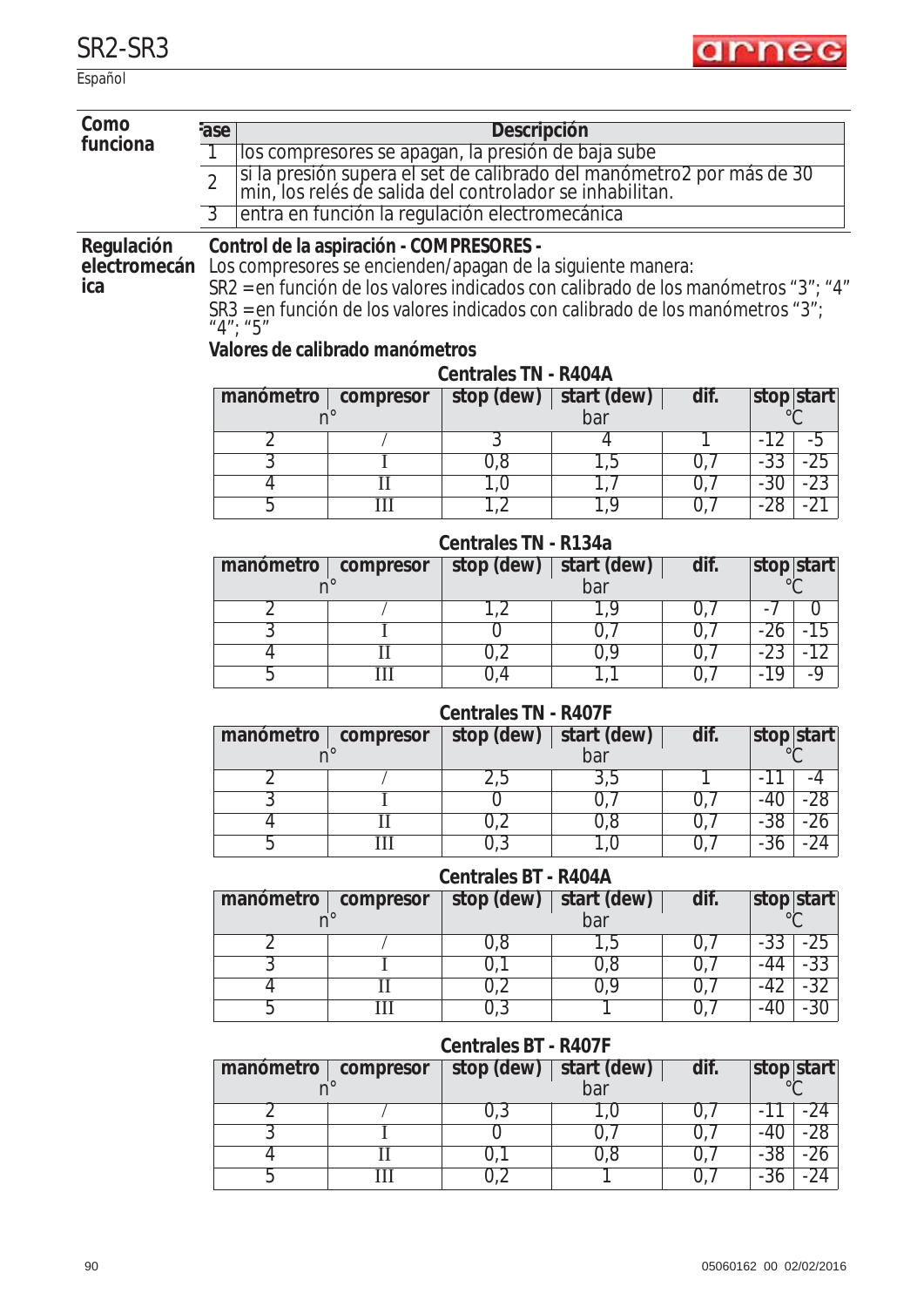

#### **Control de la condensación - VENTILADORES -**

|                                                                                                      | <b>Entonces</b>                                   |
|------------------------------------------------------------------------------------------------------|---------------------------------------------------|
| se enciende un compresor                                                                             | se acciona el 1° grado de condensación            |
| la presión de condensación supera<br>los valores de set del manómetro de<br>control condensación "1" | se acciona el 2° y el 3° grado de<br>condensación |

#### **Valores de calibrado manómetro alta presión**

| R134a        |                |              |      |                  |                       |
|--------------|----------------|--------------|------|------------------|-----------------------|
| manómetro    | grado          | start        | stop | dif.             | off<br>on             |
| $n^{\circ}$  |                |              | bar  |                  | $\circ$               |
|              | $I-II$         | 10           | 8    | 2                | $\overline{3}9$<br>31 |
|              |                | <b>R404A</b> |      |                  |                       |
| manómetro    | grado          | start        | stop | dif.             | off<br>on             |
| $n^{\circ}$  |                |              | bar  |                  | $\circ$               |
|              | $I-II$         |              | 14   | 3                | 36<br>41              |
| <b>R407F</b> |                |              |      |                  |                       |
| manómetro    | grado          | start        | stop | dif.             | on<br>ott             |
|              | bar<br>$\circ$ |              |      |                  |                       |
|              | $I-II$         | 16           | 12,5 | $\overline{3,5}$ | 39<br>31              |



*Un relé en el cuadro eléctrico permite enviar a distancia el aviso de la intervención del backup*

### **17. Mantenimiento y limpieza**



**¡PELIGRO! Partes en tensión. Electrocución.**

- **¡ANTES DE REALIZAR CUALQUIER OPERACIÓN QUITAR LA ALIMENTACIÓN ELÉCTRICA! NO tocar la central con las manos y los pies mojados o húmedos**
- **¡ADVERTENCIA! Fuga de gas. Intoxicación. Quemaduras por frío**
- **desconectar la central con el interruptor general situado antes de la central**
- **NO detenerse en la habitación en la que se encuentra la central si no está bien ventilada**
- **NO intervenir en partes en presión**



- **¡ATENCIÓN! Superficies calientes. Quemaduras.**  .<br>- ¡esperar que las superficies calientes se enfríen!
- **¡ATENCIÓN! Productos para pavimentos. Vapores. Corrosión. Dificultades respiratorias.** - evitar el contacto y la inhalación.



**Antes de cualquier operación adoptar todas las precauciones posibles para evitar accidentes al operador, llevar puestos los Dispositivos de protección individual previstos (cap.3.).**

Además de respetar lo que se indica en el contrato de mantenimiento estipulado con el fabricante proceder de la siguiente manera.

### *17.1. Entrar en la sala máquinas*

#### **Procedimiento**

| Paso | Acción                                                                                                              |                       |  |
|------|---------------------------------------------------------------------------------------------------------------------|-----------------------|--|
|      | abrir la puerta permaneciendo en zona de seguridad (detrás de la puerta)                                            |                       |  |
|      | permanecer en el umbral                                                                                             |                       |  |
|      | Si no se notan                                                                                                      | <b>Entonces</b>       |  |
|      | - ruidos de funcionamientos anómalos<br>- pérdidas de aceite o de gas<br>- cualquier sospecha de mal funcionamiento | entrar con precaución |  |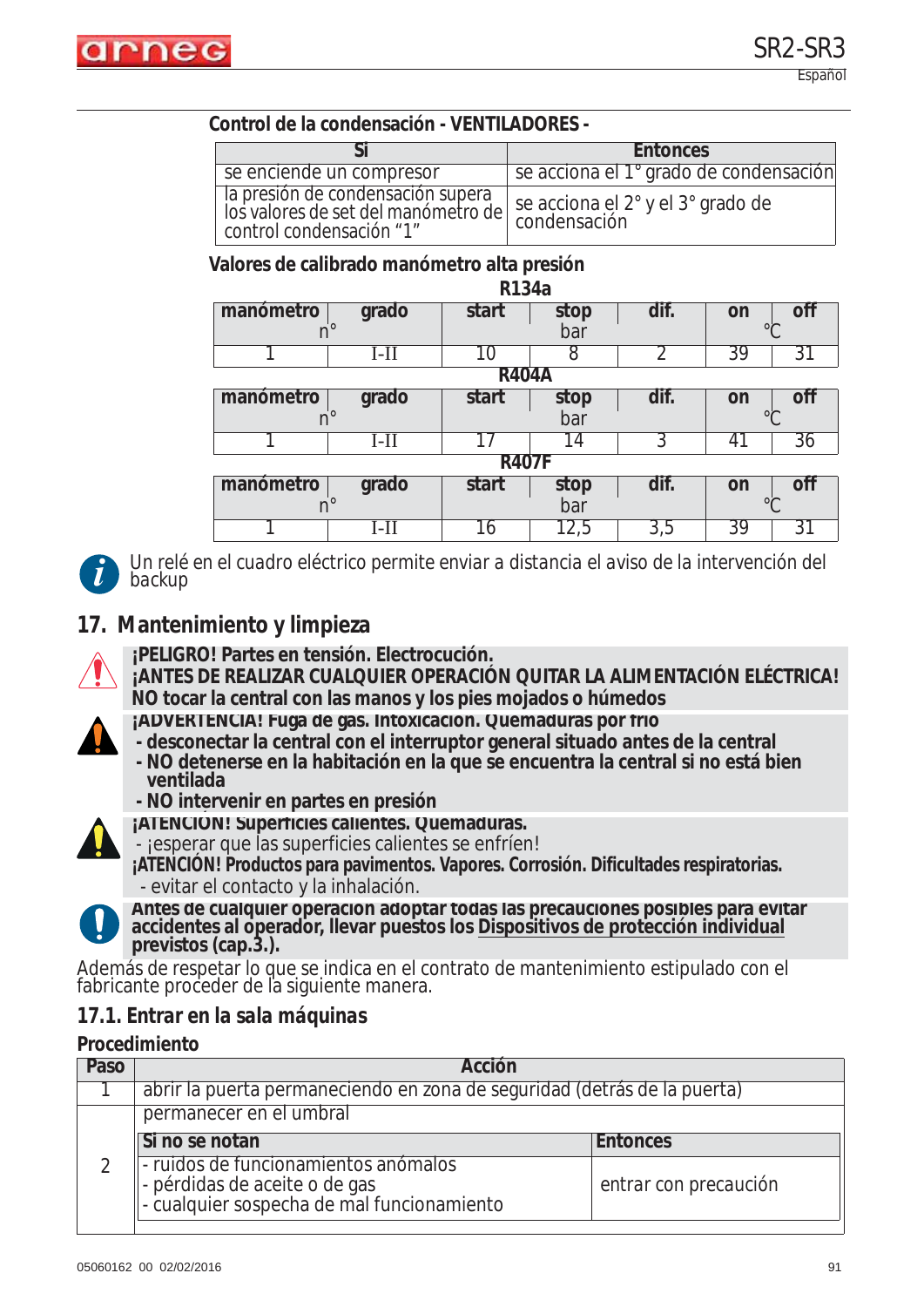

#### *17.2. Mantenimiento*

| Controlar                                               | Frecuencia   |
|---------------------------------------------------------|--------------|
| par de ajuste de los tornillos de los bornes            |              |
| presencia de municionamientos, ruidos, vibraciones      |              |
| ajuste de los pernos                                    |              |
| funcionamiento de los soportes antivibrantes            |              |
| presión de aspiración                                   |              |
| temperatura del gas aspirado                            |              |
| nivel del aceite                                        |              |
| acidez del aceite (realizar la prueba)                  |              |
| estado del indicador nivel de humedad                   | cada 6 meses |
| estado de los filtros de la línea de líquido            |              |
| para cada compresor:                                    |              |
| - temperatura de final compresión<br>- presión de envío |              |
| - funcionamiento de la bomba del aceite                 |              |
| - funcionamiento manómetro diferencial                  |              |
| - nivel del aceite                                      |              |
| - absorción eléctrica                                   |              |
| - resistencia cárter                                    |              |

### *17.3. Limpieza - indicaciones generales*

Limpiar la central cuando se verifica la presencia de polvo, telarañas, etc. cada tres meses.

- Una vez terminadas las operaciones de, mantenimiento y limpieza proceder como se describe: ● controlar que las partes no estén dañadas o desgastadas
- limpiar el condensador (remoto) (Fig. 13) cada 30 días con cepillos con cerdas rígidas (no metálicas) o aspirador
- sustituir las partes desgastadas por partes nuevas entregadas sólo por el fabricante
- restablecer la alimentación eléctrica



**¡ATENCIÓN!** Pavimento resbaladizo. Caídas.

Quitar del pavimento todo elemento, como, trapos, residuos de agua o de detergente.

**NO** plegar o dañar las aletas del condensador

quitar con cuidado cualquier residuo de detergente.

### **18. Desmontar la central**



*Esta central está fabricada con un 75% con materiales reciclables*

| Preparación         | • recuperar el refrigerador                                                                                                                                                                                                  |
|---------------------|------------------------------------------------------------------------------------------------------------------------------------------------------------------------------------------------------------------------------|
|                     | quitar el aceite lubricante                                                                                                                                                                                                  |
|                     |                                                                                                                                                                                                                              |
| <b>Obligaciones</b> | desmontar la central de conformidad con la normativa de residuos                                                                                                                                                             |
|                     | prevista en cada país y respetando el espacio en el que vivimos.                                                                                                                                                             |
|                     | ● según la Legislación vigente esta central es considerada como desecho<br>peligroso, entra en la obligación de recogida separada y no puede ser<br>tratada como un desecho doméstico ni ser depositada en vertidos ilegales |
|                     |                                                                                                                                                                                                                              |
|                     |                                                                                                                                                                                                                              |
|                     |                                                                                                                                                                                                                              |
|                     | • entregar los componentes del circuito de refrigeración íntegros en los                                                                                                                                                     |
|                     | centros especializados para la recuperación del refrigerante                                                                                                                                                                 |
|                     |                                                                                                                                                                                                                              |
|                     |                                                                                                                                                                                                                              |
|                     | todas estas operaciones así como el transporte y el tratamiento de los residuos deben ser efectuados exclusivamente técnicos especializados y                                                                                |
|                     | autorizados                                                                                                                                                                                                                  |
| Responsabilid       | el usuario debe entregar la central a desguazar en el centro de recogida                                                                                                                                                     |
|                     |                                                                                                                                                                                                                              |
| ad                  | especificado por las autoridades locales o indicado por el fabricante para la                                                                                                                                                |
|                     | recuperación y reciclaje de los materiales.                                                                                                                                                                                  |

### **19. Garantía**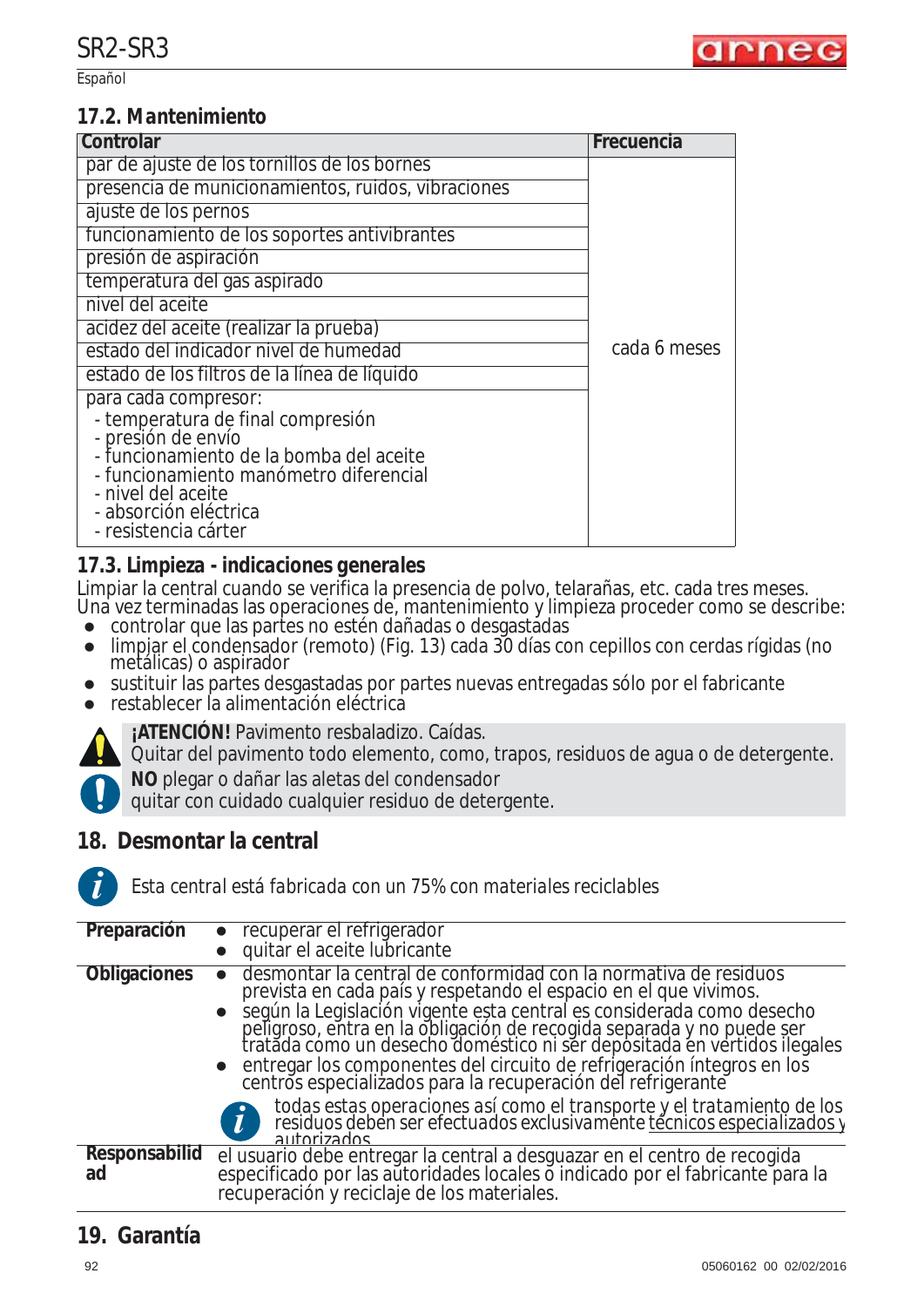

El comprador puede aprovechar la garantía entregada por el proveedor sólo si cumple escrupulosamente todo aquello indicado en este manual, en especial si:

- zopera siempre en los límites de uso de la central
- efectúa siempre un mantenimiento constante y diligente
- autoriza al uso de la máquina a operadores y técnicos instruidos para dicho fin y que tienen una capacidad y actitud probadas (véanse cap.4-5-6)

#### *19.1. Condiciones de la garantía (Italia)*

Salvo convenciones personalizadas, las máquinas están garantizadas, sólo si son nuevas de fábrica, durante un año desde la fecha de envío con exclusión de las partes eléctricas y de aquellas análogas.

Dentro de ese periodo se sustituirán o repararán gratuitamente los componentes que, según el juicio indiscutible de nuestros técnicos, serán considerados defectuosos.

Para cualquier otro detalle sobre las condiciones de garantía, se han de ver las condiciones de venta.

### *19.2. Condiciones de la garantía (Extranjero)*

Para las garantías con el extranjero se han de ver los acuerdos realizados con los respectivos proveedores o directores de zona.



*El incumplimiento de las prescripciones incluidas en este manual hará que se elimine la garantía.*

### **20. Piezas de recambio**

Emplear sólo piezas de recambio originales

- sustituir los componentes antes de que estén desgastados para evitar daños a personas y cosas
- zrealizar los controles periódicos de mantenimiento previstos por el contrato

### **21. Resolución de los problemas (Troubleshooting)**

| Problema                    | Causas posibles                                         | <b>Soluciones posibles</b>                                                                                                            |
|-----------------------------|---------------------------------------------------------|---------------------------------------------------------------------------------------------------------------------------------------|
| El compresor no<br>funciona | • Abertura de la línea de<br>alimentación               | Restablecer el magnetotérmico<br>$\bullet$                                                                                            |
|                             | Intervención del<br>$\bullet$<br>magnetotérmico         | Buscar descargas a tierra o<br>cortocircuitos en el circuito de<br>$\bullet$<br>control<br>Eliminar y restablecer e<br>magnetotérmico |
|                             | Intervención del manómetro de<br>$\bullet$<br>seguridad | Restablecer el manómetro<br>$\bullet$                                                                                                 |
|                             | Bloqueo en abertura del<br>$\bullet$<br>contactor       | Sustituir el contactor                                                                                                                |
|                             | Aflojamiento de los bornes<br>$\bullet$                 | Controlar el ajuste de los bornes<br>$\bullet$                                                                                        |
|                             | Error de conexión de los<br>$\bullet$<br>controles      | Controlar las conexiones<br>Si es necesario rectificar<br>$\bullet$                                                                   |
|                             | Baja tensión de línea<br>$\bullet$                      | Controlar la tensión de línea,<br>$\bullet$<br>localizar y eliminar la causa de la<br>caída de tensión                                |
|                             | Avería del motor del compresor<br>$\bullet$             | Si es necesario sustituir el<br>$\bullet$<br>compresor                                                                                |
|                             | Gripado del compresor<br>$\bullet$                      | Sustituir el compresor                                                                                                                |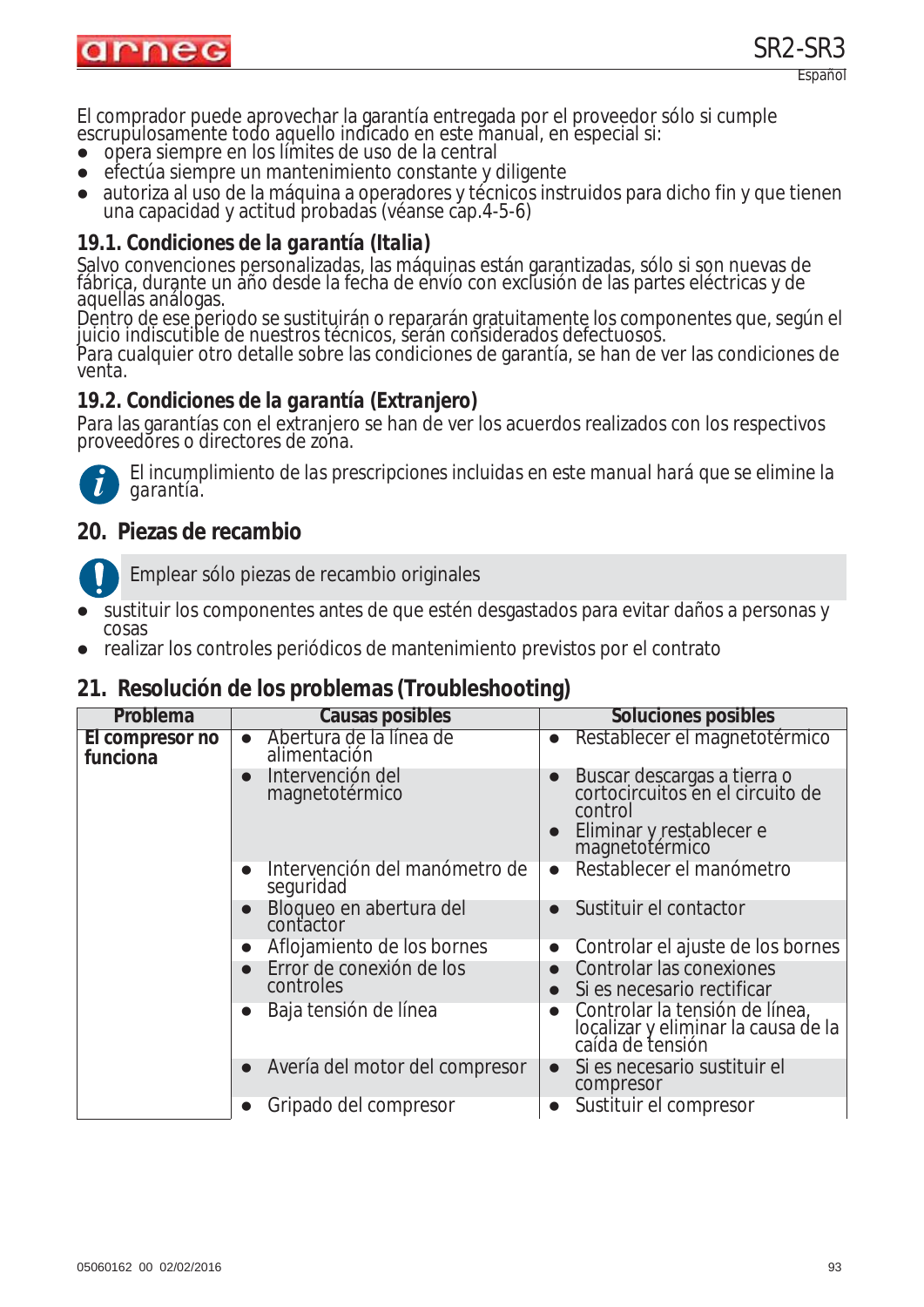Español



| Detención del<br>compresor por<br>intervención del                    | Mal funcionamiento del<br>$\bullet$<br>manómetro de baja                                     | Incrementar la configuración del<br>diferencial<br>Sustituir el manómetro<br>$\bullet$                                                                                                                       |
|-----------------------------------------------------------------------|----------------------------------------------------------------------------------------------|--------------------------------------------------------------------------------------------------------------------------------------------------------------------------------------------------------------|
| manómetro de<br>baja                                                  | Cierre parcial válvula de envío<br>$\bullet$<br>del compresor                                | Abrir la válvula de envío del<br>$\bullet$<br>compresor                                                                                                                                                      |
|                                                                       | Falta de carga de refrigerante<br>$\bullet$                                                  | Rellenar la carga de refrigerante<br>$\bullet$                                                                                                                                                               |
|                                                                       | Atascamiento filtro de aspiración<br>del compresor                                           | Limpiar el filtro<br>$\bullet$                                                                                                                                                                               |
| Detención del<br>compresor por<br>intervención del                    | Mal funcionamiento del<br>$\bullet$<br>manómetro de alta                                     | Controlar los valores de<br>$\bullet$<br>calibrado del manómetro<br>Sustituir<br>$\bullet$                                                                                                                   |
| manómetro de<br>alta                                                  | Cierre parcial de la válvula de<br>$\bullet$<br>envío del compresor                          | Abrir la válvula de envío del<br>$\bullet$<br>compresor                                                                                                                                                      |
|                                                                       | Presencia de aire en el circuito<br>$\bullet$<br>frigorífico                                 | Purgar el aire del circuito<br>$\bullet$<br>frigorífico                                                                                                                                                      |
|                                                                       | Falta funcionamiento o<br>funcionamiento con baja<br>capacidad del(de los)<br>ventilador(es) | Controlar el motor, ventilador y<br>conexiones eléctricas                                                                                                                                                    |
| La unidad                                                             | Falta de carga de refrigerante<br>$\bullet$                                                  | Rellenar la carga de refrigerante<br>$\bullet$                                                                                                                                                               |
| funciona mucho<br>tiempo sin                                          | Fusión de los contactos de los<br>$\bullet$<br>controles                                     | Sustituir el elemento dañado<br>$\bullet$                                                                                                                                                                    |
| detenerse                                                             | Presencia de aire en el circuito<br>$\bullet$<br>frigorífico                                 | Purgar el aire del circuito<br>$\bullet$<br>frigorífico                                                                                                                                                      |
|                                                                       | Aislamiento carente<br>$\bullet$                                                             | Sustituir o reparar I aislamiento<br>$\bullet$                                                                                                                                                               |
|                                                                       | Disminución de la eficiencia del<br>$\bullet$<br>compresor                                   | Controlar las válvulas del<br>$\bullet$<br>compresor                                                                                                                                                         |
|                                                                       |                                                                                              | Si es necesario sustituir<br>$\bullet$                                                                                                                                                                       |
| La unidad es<br>ruidosa                                               | Vibración de las tuberías<br>$\bullet$                                                       | Vincular las tuberías<br>$\bullet$<br>Controlar el ajuste de los<br>$\bullet$<br>conectores de las tuberías                                                                                                  |
|                                                                       | Ruido del compresor<br>$\bullet$                                                             | Controlar la placa válvulas.<br>$\bullet$<br>Sustituir el compresor si los<br>$\bullet$<br>cojinetes están desgastados.<br>Controlar el ajuste de los<br>$\bullet$<br>tornillos de fijación del<br>compresor |
| La línea de<br>aspiración está<br>mojada o<br>cubierta de<br>escarcha | El aislamiento está desgastado<br>$\bullet$                                                  | Sustituir el aislamiento<br>$\bullet$                                                                                                                                                                        |



*en todos los casos no descritos o en los que no haya sido posible resolver el problema* **i** *con estas indicaciones, llamara al centro de asistencia más cercano*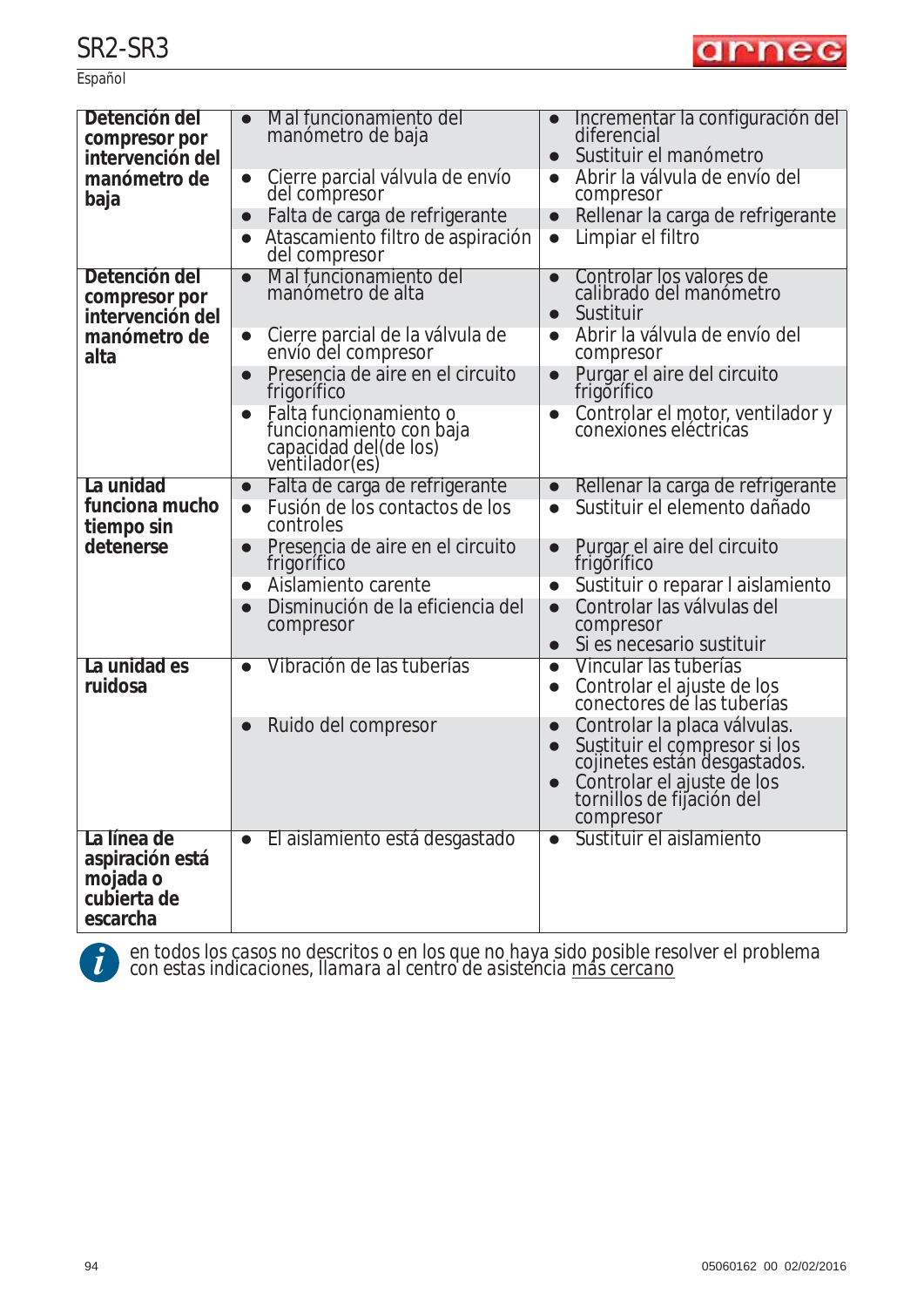

# Руководство по установке и эксплуатации ОГЛАВЛЕНИЕ

| Остаточные риски, средства индивидуальной защиты (СИЗ) и чрезвычайные |  |
|-----------------------------------------------------------------------|--|
|                                                                       |  |
| Цель руководства — Сфера применения — Кому предназначено  98          |  |
| Описание установки — Предусмотренное применение (Fig. 1)  99          |  |
|                                                                       |  |
|                                                                       |  |
|                                                                       |  |
|                                                                       |  |
|                                                                       |  |
|                                                                       |  |
|                                                                       |  |
|                                                                       |  |
| Система резервного копирования датчиков давления  107                 |  |
|                                                                       |  |
|                                                                       |  |
|                                                                       |  |
|                                                                       |  |
|                                                                       |  |
|                                                                       |  |

#### **Материал в приложении к установке:**

Руководство по установке и эксплуатации Руководство технических данных Руководство по принципу работы и программированию панели управления Соответствие изделия Электрические схемы Схемы холодильных контуров Заявление о соответствии



Чтобы скачать данное руководство, зайти на сайт www.arneg.it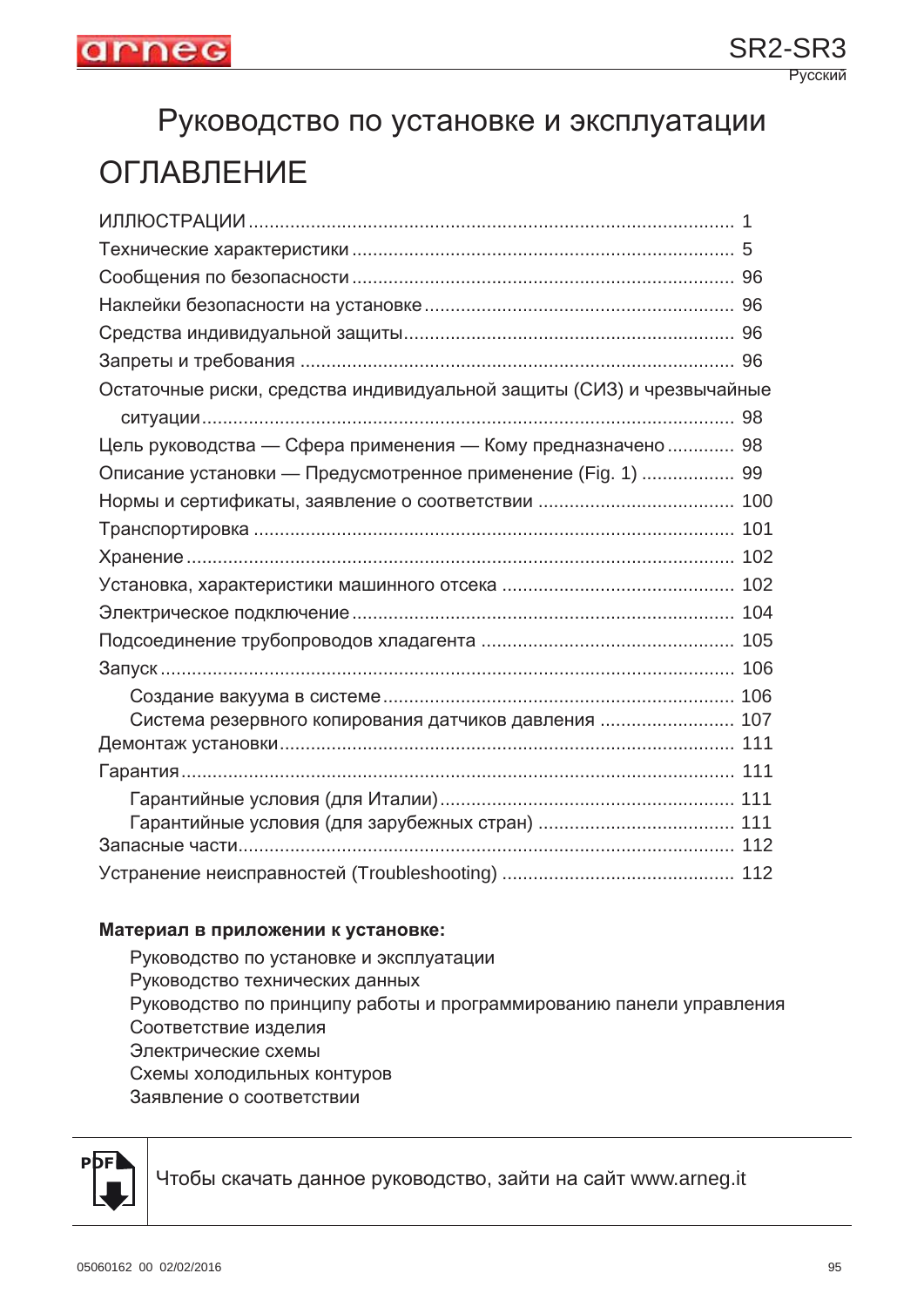Русский



Далее приводятся сообщения по безопасности, принятые в настоящем руководстве.:



**ɈɉȺɋɇɈ! ɍɤɚɡɵɜɚɟɬ ɧɚ ɨɩɚɫɧɭɸ ɫɢɬɭɚɰɢɸ, ɤɨɬɨɪɚɹ ɩɪɢ ИГНОРИРОВАНИИ ВЫЗЫВАЄТ СМЕРЬ ИЛИ ТЯЖЕЛЫЕ ТРАВМЫ.** 



**ɉɊȿȾɍɉɊȿɀȾȿɇɂȿ! ɍɤɚɡɵɜɚɟɬ ɧɚ ɨɩɚɫɧɭɸ ɫɢɬɭɚɰɢɸ, ɤɨɬɨɪɚɹ ɩɪɢ ɢɝɧɨɪɢɪɨɜɚɧɢɢ ɦɨɠɟɬ ɜɵɡɜɚɬɶ ɫɦɟɪɶ ɢɥɢ ɬɹɠɟɥɵɟ ɬɪɚɜɦɵ.**



**ОСТОРОЖНО!** Указывает на ситуацию легкой степени риска, которая при игнорировании

может стать причиной легких травм.

### $2.$  Наклейки безопасности на установке

На установках имеются наклейки для привлечения внимания операторов и техников к опасностям и к мерам предосторожности.



напряжения с риском электрического разряда

опасность электрического



горячие поверхности

опасно! и в также и точки подвода вилочного захвата погрузчика.  $(\text{rn.10.})$ 

arned

Внимательно прочитать наклейки, НЕ закрывать, повреждать или снимать наклейки. Заменить наклейки, если повреждены.

### **3. ɋɪɟɞɫɬɜɚ ɢɧɞɢɜɢɞɭɚɥɶɧɨɣ ɡɚɳɢɬɵ**

Далее приводятся символы <u>средств индивидуальной защиты</u> (СИЗ),<br>обязательных для техников холодильного оборудования во время работ на холодильной установке:



| защитные очки        | защитная<br>обувь |
|----------------------|-------------------|
|                      | одежда            |
| защитные<br>перчатки | защитный          |
|                      | комбинезон        |

|  | наушники для защиты<br>от шума |
|--|--------------------------------|
|  |                                |

### **4. Запреты и требования**



#### **ɈɉȺɋɇɈ! ɗɥɟɦɟɧɬɵ ɩɨɞ ɧɚɩɪɹɠɟɧɢɟɦ. ɗɥɟɤɬɪɢɱɟɫɤɨɟ ɩɨɪɚɠɟɧɢɟ. ɉȿɊȿȾ ȼɕɉɈɅɇȿɇɂȿɆ ɅɘȻɕɏ ɈɉȿɊȺɐɂɃ ɈɌɄɅɘɑɂɌɖ ЭЛЕКТРИЧЕСКОЕ ПИТАНИЕ!**

ПРЕДУПРЕЖДЕНИЕ! Утечка газа. Интоксикация. Холодные ожоги

- **Отключить установку от электрического питания с помощью** главного выключателя на линии перед оборудованием.
- **НЕ оставаться в помещении, где находится установка, если оно не вентилируется должным образом.**
- **НЕ работать на частях под давлением.**

**ɉɊȿȾɍɉɊȿɀȾȿɇɂȿ! ȼɨɡɝɨɪɚɧɢɟ. Ɉɠɨɝɢ. ɍɞɭɲɟɧɢɟ.**

- **Следовать инструкциям по эвакуации на случай пожара.**
- **Отключить установку от электрического питания с помощью**<br>главного выключателя на линии перед ней.
- **ɝɥɚɜɧɨɝɨ ɜɵɤɥɸɱɚɬɟɥɹ ɧɚ ɥɢɧɢɢ ɩɟɪɟɞ ɧɟɣ. ɈɋɌɈɊɈɀɇɈ! Ƚɨɪɹɱɢɟ ɩɨɜɟɪɯɧɨɫɬɢ. Ɉɠɨɝɢ.**

**- Ⱦɨɠɞɚɬɶɫɹ ɨɯɥɚɠɞɟɧɢɹ ɝɨɪɹɱɢɯ ɩɨɜɟɪɯɧɨɫɬɟɣ!**



- Іолько квалифицированные техники указанной в контракте организации<br>(производитель/уполномоченный дистрибьютор/дилер) допускаются к
- проведению действий из настоящего руководства.

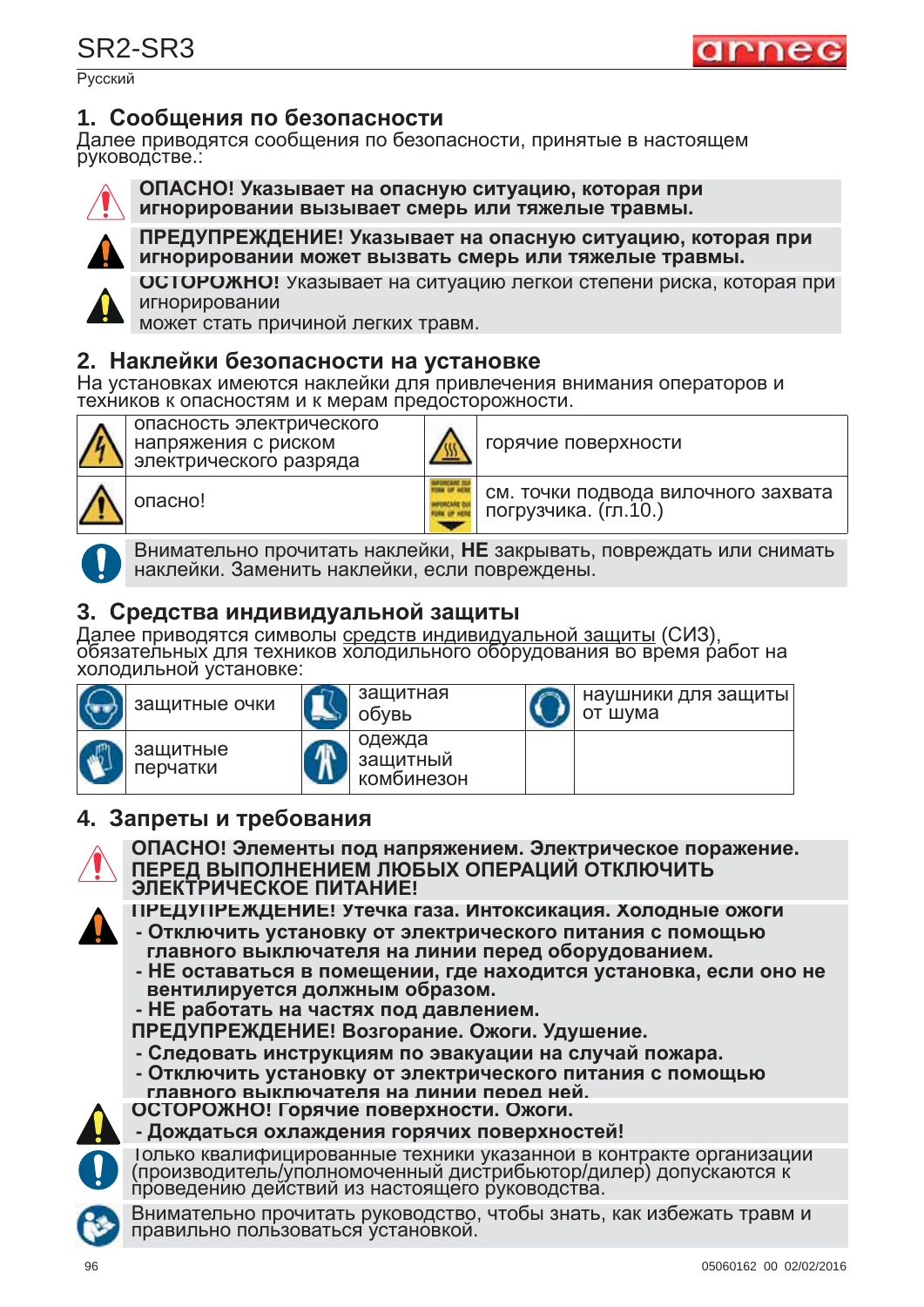

Правила поведения в чрезвычайных случаях указаны в мерах по технике безопасности, предусмотренных в стране установки. **i**

**Ответственн** Производитель не несет ответственности за:

|               | Ответственн Производитель не несет ответственности за:                                            |
|---------------|---------------------------------------------------------------------------------------------------|
| ОСТЬ          | ненадлежащее, ошибочное и нерациональное применение<br>установки;                                 |
|               | • неправильную установку, выполненную в нарушение указанных<br>требований;                        |
|               | • использование неквалифицированным/неподготовленным<br>персоналом;                               |
|               | • дефекты электропитания;                                                                         |
|               | • хроническое невыполнение предусмотренного технического                                          |
|               | обслуживания и очистки;                                                                           |
|               | использование непредусмотренных или не разрешенных<br>ARNEG S.p.A. комплектующих;                 |
|               | несанкционированные модификации или ремонт;<br>$\bullet$                                          |
|               | использование неоригинальных запасных частей;<br>$\bullet$                                        |
|               | несоблюдение инструкций.<br>$\bullet$                                                             |
| Предписания • | Выполнять работу тщательно и надлежащим образом.                                                  |
|               | Всегда пользоваться предусмотренными СИЗ (средствами<br>$\bullet$                                 |
|               | индивидуальной защиты) (гл.3.).                                                                   |
|               | • Регулярно соблюдать периодичность техобслуживания.                                              |
|               | • Для выполнения любых работ на установке привлекать                                              |
|               | специализированного техника холодильных устройств.                                                |
|               | Значения температуры и влажности окружающей среды не<br>должны превышать установленных значений.  |
|               | В торговых точках целесообразно всегда поддерживать                                               |
|               | максимально эффективный режим работы систем                                                       |
|               | климатизации, вентиляции и отопления.                                                             |
| Запреты       | Во время работы                                                                                   |
|               | ПРЕДУПРЕЖДЕНИЕ! Взрыв головки компрессора. Раны.                                                  |
|               | - НЕ закрывать сливной вентиль компрессора                                                        |
|               | Повреждение компрессора:                                                                          |
|               | - НЕ закрывать вентили всасывания                                                                 |
|               | - НЕ закрывать масляные краны                                                                     |
|               | Проседание конструкций, утечка жидкостей под давлением:                                           |
|               | - НЕ работать на частях под давлением                                                             |
|               | Во время эксплуатации                                                                             |
|               | ОПАСНО! Части под напряжением. Электрическое                                                      |
|               | поражение.                                                                                        |
|               | НЕ прикасаться к установке мокрыми или влажными                                                   |
|               | руками и ногами.                                                                                  |
|               | НЕ добавлять пользовательские устройства                                                          |
|               | НЕ подниматься на установку                                                                       |
|               | НЕ допускается эксплуатация установки:<br>$\bullet$                                               |
|               | - детьми;<br>- лицами с ограниченными физическими, сенсорными или                                 |
|               | умственными способностями, лицами без опыта или навыков                                           |
|               | эксплуатации установки, которые не могут использовать                                             |
|               | установку без надзора или инструкций, нетрезвыми, лицами                                          |
|               | под воздействием наркотических веществ.<br>Установка НЕ является игрушкой для детей и подростков. |
|               |                                                                                                   |

Любое другое применение или изменение, не указанные в настоящем руководстве или не разрешенные ARNEG S.p.A., являются опасными,<br>прекращают действие гарантийного срока и нарушают заявление о соответствии,<br>предусмотренное согласно Директиве о машинном оборудовании 2006/42 ЕС.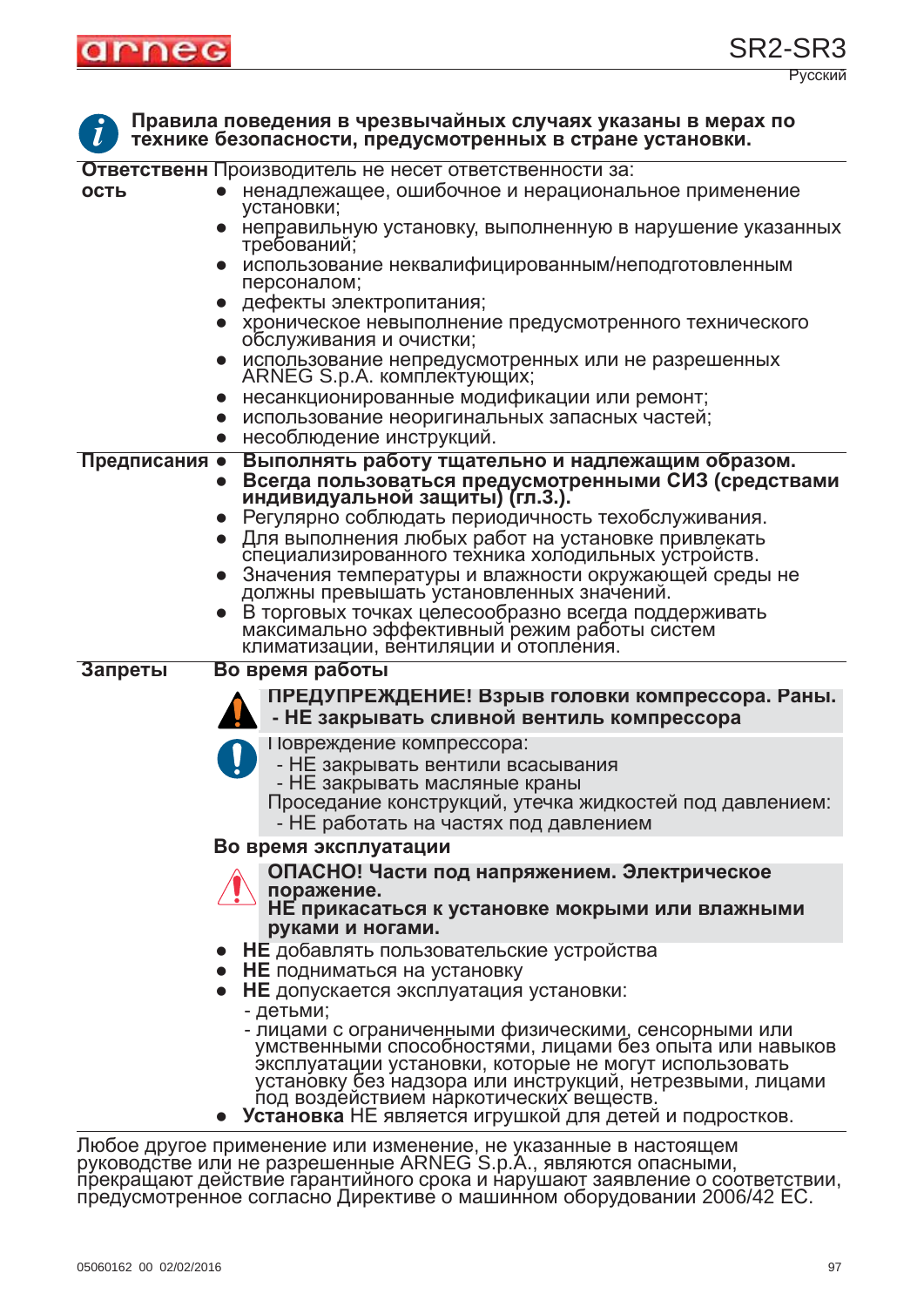

Русский

#### 5. Остаточные риски, средства индивидуальной защиты (СИЗ) и чрезвычайные ситуации

Далее приводятся остаточные риски, которые невозможно устранить при проектировании,<br>изготовлении и при соблюдении мер по технике безопасности.

| Риски                                                                                                                                                                                                                                    | Уменьшение риска                                                                                                                                                                                                                                                                                                                                                                                                                                                                                                                                         |
|------------------------------------------------------------------------------------------------------------------------------------------------------------------------------------------------------------------------------------------|----------------------------------------------------------------------------------------------------------------------------------------------------------------------------------------------------------------------------------------------------------------------------------------------------------------------------------------------------------------------------------------------------------------------------------------------------------------------------------------------------------------------------------------------------------|
| - острых и выступающих<br>частей<br>- подвешенного груза (на этапе/<br>погрузки/разгрузки)<br>- электрических проводов<br>питания<br>- накопления электростатических<br>разрядов<br>- движущихся частей<br>- падения груза с конструкции | Иметь подходящую рабочую одежду<br>(например, без развевающихся частей).<br>Пользоваться средствами индивидуальной<br><u>защиты (гл.3.):</u><br>- защитной обувью<br>- перчатками, предохраняющими от порезов<br>- плотной одеждой с защитой от порезов (фартук с<br>нагрудником, защита для ног и проч.)<br>- очками для защиты от осколков<br>- защитной каской<br>- звукоизоляционными наушниками<br>Проверить эквипотенциальное соединение.<br>Установить предупреждения и сигналы о<br>запрете несоответствующих действий<br>(обязанность клиента). |

Правильная эксплуатация установки согласно предусмотренному в руководстве защищает оператора и саму установку от опасных ситуаций.



**Кому** 

**ɨ**

В любом случае имеется возможность возникновения чрезвычайных<br>ситуаций, в которых следует полагаться на опыт квалифицированного техника, который ни в коем случае не должен нарушать собственную<br>безопасность и безопасность окружающих из-за рискованных или лоспешных действий.

#### **6. Цель руководства — Сфера применения — Кому** предназначено

Внимательно прочитать руководство, чтобы знать, как избежать травм и правильно пользоваться установкой.

В настоящем руководстве содержатся основные сведения о холодильных установках **SR2-SR3** производства компании ARNEG S.p.A., а также необходимые инструкции для их исправной работы.

Руководство предназначено для следующего профессионала:

предназнач **e**HO руководств ОБОРУДОВАНИЯ: **ɄȼȺɅɂɎɂɐɂɊɈȼȺɇɇɕɃ ɌȿɏɇɂɄ ɏɈɅɈȾɂɅɖɇɈȽɈ**

подготовленный и уполномоченный указанной в контракте<br>организацией (производителем/дилером/дистрибьютором) специалист по выполнению согласно действующим нормам установки, внепланового обслуживания, ремонта, замены и капитального ремонта, знакомый с рисками, которым подвержен, и в состоянии принять все меры по защите себя и других лиц с минимальным ущербом по сравнению с опасностью, которая исходит от таких действий.

Определены сферы его компетенции для работы на установке в условиях<br>безопасности.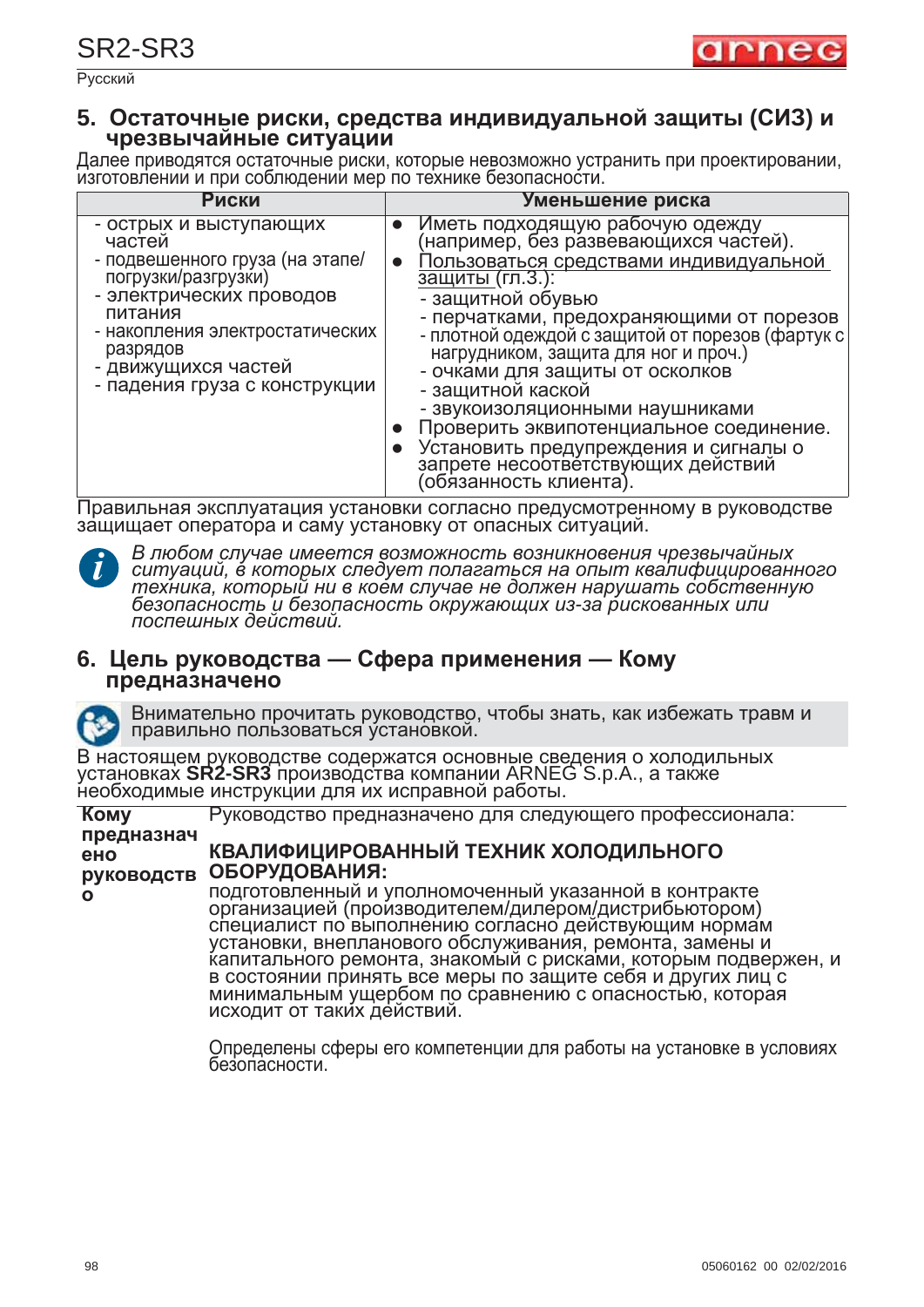

| Хранение                                     | Руководство следует хранить:<br>- уполномоченным для этого персоналом<br>- в подходящем месте, известном всем допущенным к<br>техобслуживанию для дальнейших обращений.<br>Если витрина передается третьим лицам:<br>- передавать каждому новому пользователю или владельцу<br>- своевременно извещать производителя.<br>Если руководство утеряно или повреждено, следует запросить его<br>копию у производителя.                                                                                                                                                                                                                                                                                                                               |
|----------------------------------------------|-------------------------------------------------------------------------------------------------------------------------------------------------------------------------------------------------------------------------------------------------------------------------------------------------------------------------------------------------------------------------------------------------------------------------------------------------------------------------------------------------------------------------------------------------------------------------------------------------------------------------------------------------------------------------------------------------------------------------------------------------|
| $\left  \boldsymbol{i} \right $              | - Руководство является неотъемлемой частью установки и должно<br>храниться на протяжении всего срока ее службы.<br>- Оригинал руководства составлен на итальянском языке, который<br>является его единственным официальным языком.<br>- Компания Arneg S.p.A. не несет ответственности за перевод на<br>другие языки, который не соответствует значению оригинала.<br>- Содержание настоящего руководства отображает состояние<br>техники и технологии на момент производства установки и<br>действительное в момент его сбыта, поэтому руководство нельзя<br>считать устаревшим в случае выпуска последующих обновлений,<br>связанных с новыми стандартами или новыми знаниями.<br>7. Описание установки — Предусмотренное применение (Fig. 1) |
|                                              | ОПАСНО! Элементы под напряжением. Электрическое поражение.<br>Во время установки и эксплуатации оборудования необходимо<br>соблюдать требования действующих норм и законов.                                                                                                                                                                                                                                                                                                                                                                                                                                                                                                                                                                     |
| $\mathbf{\hat{i}}$                           | - Перед эксплуатацией необходимо внимательно прочесть данное<br>руководство и соответственным образом проинструктировать<br>персонал, ответственный за выполнение различных работ<br>(транспортировку, установку, техническое обслуживание и т.д.), в<br>зависимости от специфики предусмотренных действий.<br>- Настоящее руководство НЕ может полностью компенсировать<br>недостаток культуры или знаний персонала, который будет<br>работать с оборудованием.                                                                                                                                                                                                                                                                                |
| Для кого<br>Ο                                | Данная установка предназначена для использования<br>предназначен квалифицированным персоналом, специально обученным и<br>осведомленным работодателем о рисках, с которыми связана<br>работа с данным оборудованием.                                                                                                                                                                                                                                                                                                                                                                                                                                                                                                                             |
| Предусмотре<br>нное<br>применение            | Холодильные установки SR (Silent Rack) предназначены для<br>супермаркетов малых и средних размеров. Их мощность<br>составляет от 7 до 90 кВт на средней температуре (TN) и от 3 до<br>26 кВт на низкой температуре (ВТ).<br>Установки могут оснащаться 2 или 3 полугерметичными<br>поршневыми или спиральными компрессорами.                                                                                                                                                                                                                                                                                                                                                                                                                    |
| Предусмотре<br>нное<br>оснащение<br>(Fig. 1) | 1<br>только установка<br>$\overline{2}$<br>открытая установка с электрическим щитом<br>3<br>закрытая установка с электрическим щитом                                                                                                                                                                                                                                                                                                                                                                                                                                                                                                                                                                                                            |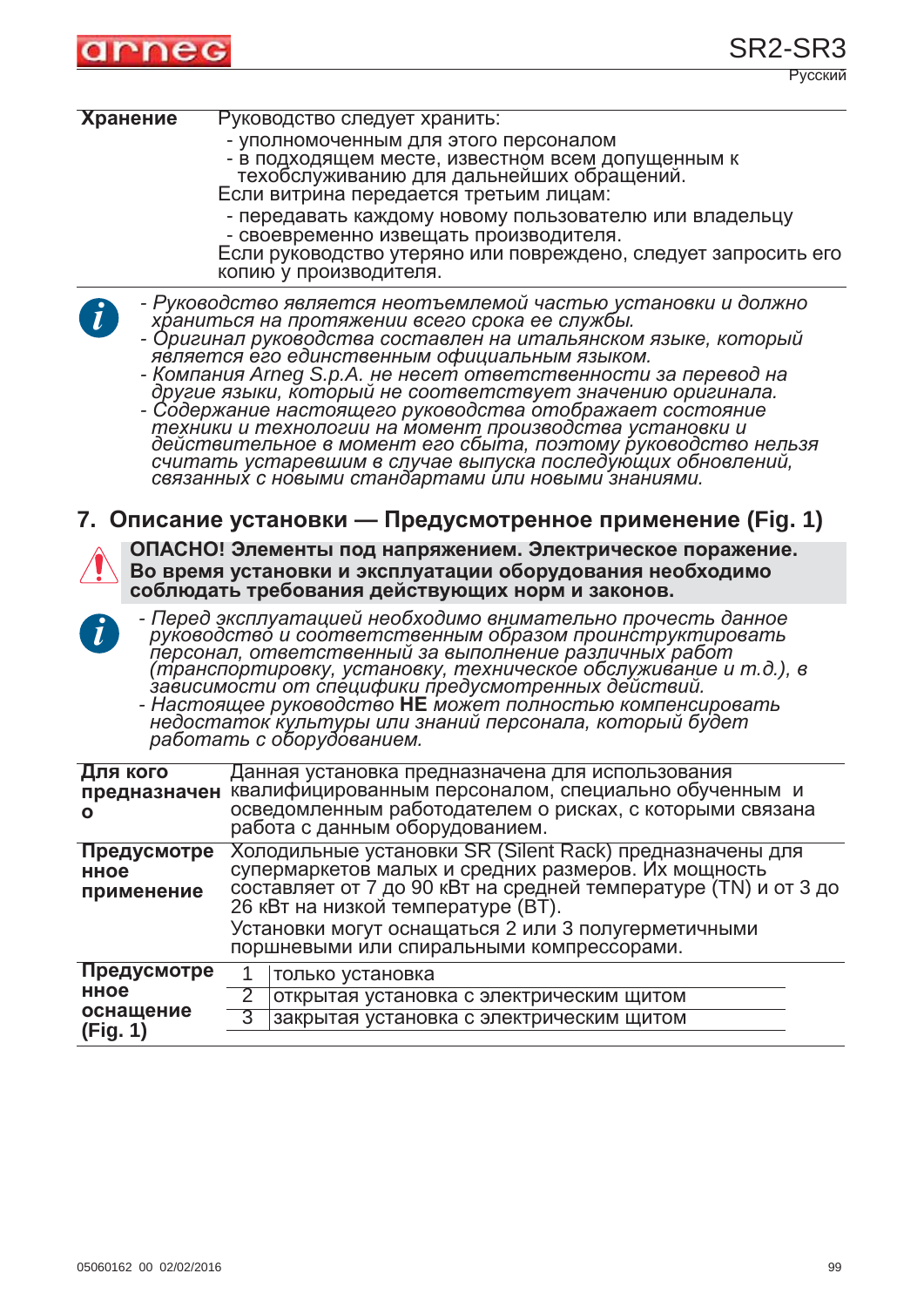

Русский

| Электронный<br>контроллер         | Установка оснащена электронным контроллером, (Fig. 8)<br>который:<br>значениях в зависимости от рабочей температуры;<br>приемочных испытаний. |                                          | поддерживает давление испарения и конденсации на нужных<br>обеспечивает контроль всех рабочих и предохранительных<br>параметров установки на дисплее; (Fig. 9)<br>имеет систему резервного копирования датчиков давления,<br>которая при неисправности контроллера позволяет установке<br>работать до прибытия сервисной службы.<br>Контроллер настраивается на предприятии производите<br>Лля внесения изменений в программирование обрашаться |
|-----------------------------------|-----------------------------------------------------------------------------------------------------------------------------------------------|------------------------------------------|-------------------------------------------------------------------------------------------------------------------------------------------------------------------------------------------------------------------------------------------------------------------------------------------------------------------------------------------------------------------------------------------------------------------------------------------------|
| Степень<br>защиты                 | Открытая установка: IP30 — Закрытая установка: IP44                                                                                           |                                          |                                                                                                                                                                                                                                                                                                                                                                                                                                                 |
| Предохранит                       | <b>Устройство</b>                                                                                                                             | Положение                                | Функция                                                                                                                                                                                                                                                                                                                                                                                                                                         |
| ельные<br>устройства              | Мини датчик<br>высокого давления<br>автоматического<br>возврата в исходное<br>положение (Fig. 10)                                             | установлен на<br>приточном<br>коллекторе | предварительный<br>сигнал высокого<br>давления                                                                                                                                                                                                                                                                                                                                                                                                  |
|                                   | Датчики высокого<br>давления ручного<br>возврата в исходное<br>положение (Fig. 11)                                                            | по одному на<br>каждый<br>компрессор     | предварительный<br>сигнал высокого<br>давления                                                                                                                                                                                                                                                                                                                                                                                                  |
|                                   | Система резервного                                                                                                                            |                                          | срабатывает при<br>неполадке контроллера                                                                                                                                                                                                                                                                                                                                                                                                        |
| <b>Ответственно</b><br><b>СТЬ</b> | за квалификацию и умственное и физическое состояние<br>обслуживание установки.                                                                |                                          | Хапирования в полнятель берет на себя всю ответственность<br>специалистов, ответственных за эксплуатацию и техническое                                                                                                                                                                                                                                                                                                                          |

### 8. Нормы и сертификаты, заявление о соответствии

Все модели холодильных установок серии SR2-SR3 описанные в данном руководстве, отвечают основным требованиям безопасности, охраны здоровья и за́щиты, установленным в перечисленных ниже европейских законах и директивах:

| Директива                                                                                                                                | Применяемые нормы                                                          |
|------------------------------------------------------------------------------------------------------------------------------------------|----------------------------------------------------------------------------|
| О машинном оборудовании 2006/<br>42/EC                                                                                                   | ISO/TR 14121; EN ISO 12100; EN 378-2; EN 378-3;<br>EN 378-4; EN 60079-10-1 |
| Об электромагнитной<br>совместимости 2004/108/ЕС                                                                                         | EN 61000-3-2; EN 61000-3-12; EN 55014-1; EN<br>55014-2                     |
| О низком напряжении 2006/95/ЕС                                                                                                           | EN 60335-1; EN 60335-2-89/A2                                               |
| Директива RoHs 2011/65/EC<br>(Об ограничении использования<br>определенных опасных веществ<br>в электрических и электронных<br>приборах) | EN 50581                                                                   |
| Директива PED 97/23/EC                                                                                                                   | <b>EN 378</b>                                                              |



*ɉɪɢɦɟɧɹɟɦɵɟ ɤɨɦɩɚɧɢɟɣ Arneg Spa ɞɚɬɱɢɤɢ ɞɚɜɥɟɧɢɹ ɨɬɧɨɫɹɬɫɹ ɤ ĸameгopuu IV дupективы PED.*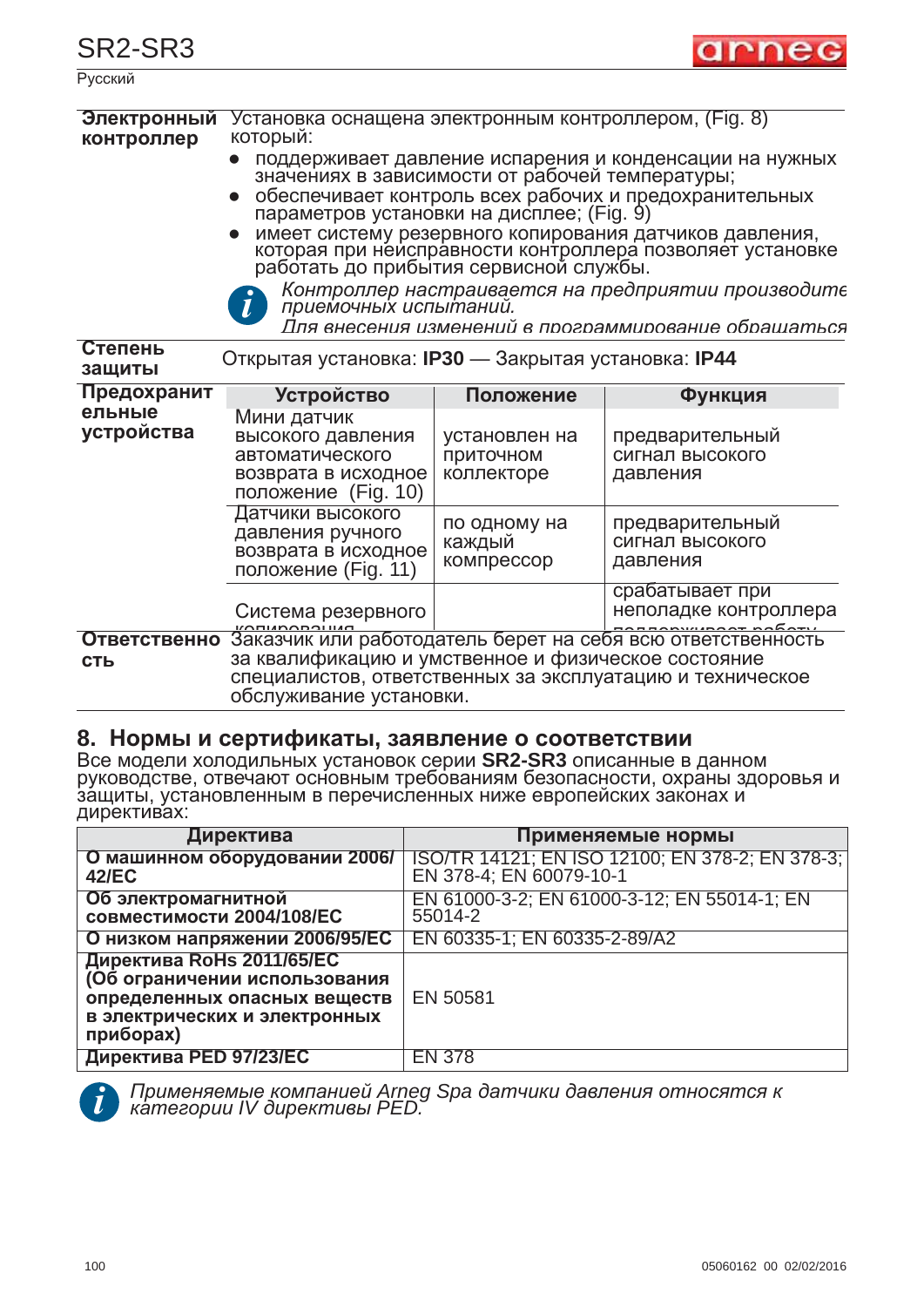

Русский

**Заявление о СООТВЕТСТВИИ** Копия заявления о соответствии прилагается к установке. В случае потери оригинала заявления о соответствии, прилагаемого к установке, можно скачать его копию, заполнив

бланк по следующим адресам в Интернете:

- 
- для Италии: http://www.arneg.it/conformita/it<br>- для зарубежных стран: http://www.arneg.it/conformita/en

## **9. ɂɞɟɧɬɢɮɢɤɚɰɢɹ — Ⱦɚɧɧɵɟ ɩɚɫɩɨɪɬɧɨɣ ɬɚɛɥɢɱɤɢ (Fig. 2)**

На внешних частях установки расположена заводская табличка (Fig. 2) со всеми идентификационными данными:



 $X$ ранить копию данных в отделе, ответственном за надзор и  $\delta$ *бслуживание систем.* 

| N <sub>2</sub> | Описание                                                                                         |
|----------------|--------------------------------------------------------------------------------------------------|
|                | Коммерческое наименование изделия                                                                |
| $\overline{2}$ | Код изделия                                                                                      |
| 3              | Заводской номер                                                                                  |
| 4              | Напряжение питания — количество фаз — частота питания                                            |
| 5              | Поглощенная номинальная электрическая мощность                                                   |
| 6              | Номинальный поглощенный ток                                                                      |
| 7              | Номинальная выдаваемая холодопроизводительность                                                  |
| 8              | Максимальное поглощение тока                                                                     |
| 9              | Тип хладагента                                                                                   |
| 10             | Максимально допустимое давление                                                                  |
| 11             | Контрольная температура испарения                                                                |
| 12             | Контрольная температура конденсации                                                              |
| 13             | Номер заказа, по которому была изготовлена установка                                             |
| 14             | Порядковый номер производства установки                                                          |
| 15             | Год выпуска                                                                                      |
| 16             | Маркировка СЕ с идентификационным номером уполномоченного органа<br>директива 97/23/ЕС           |
|                | При запросе сервисного обслуживания сообщить производителю:<br><u>- HABAAHIIA WOMAHOAKII (1)</u> |

ɉɪɢ ɡɚɩɪɨɫɟ ɫɟɪɜɢɫɧɨɝɨ ɨɛɫɥɭɠɢɜɚɧɢɹ ɫɨɨɛɳɢɬɶ ɩɪɨɢɡɜɨɞɢɬɟɥɸ: *- ɧɚɡɜɚɧɢɟ ɭɫɬɚɧɨɜɤɢ (1) - ɡɚɜɨɞɫɤɨɣ ɧɨɦɟɪ (3) - ɧɨɦɟɪ ɡɚɤɚɡɚ (14)*

**i**

Ни в коем случае НЕ снимать паспортную табличку.

### **10. Транспортировка**



**ɉɊȿȾɍɉɊȿɀȾȿɇɂȿ! ɉɟɪɟɦɟɳɟɧɢɟ ɬɹɠɟɥɨɝɨ ɩɪɟɞɦɟɬɚ. ɉɪɢɞɚɜɥɢɜɚɧɢɟ** Зона транспортировки должна быть свободна от людей и предметов.



Все погрузочно-разгрузочные работы должны осуществляться<br>квалифицированным персоналом, который способен определить вес, точки подъема (без трубопроводов, проводов, электрических щитов и проч.) и наиболее`подхо́дящее с точки зрения безопасности и мощности средство разгрузки.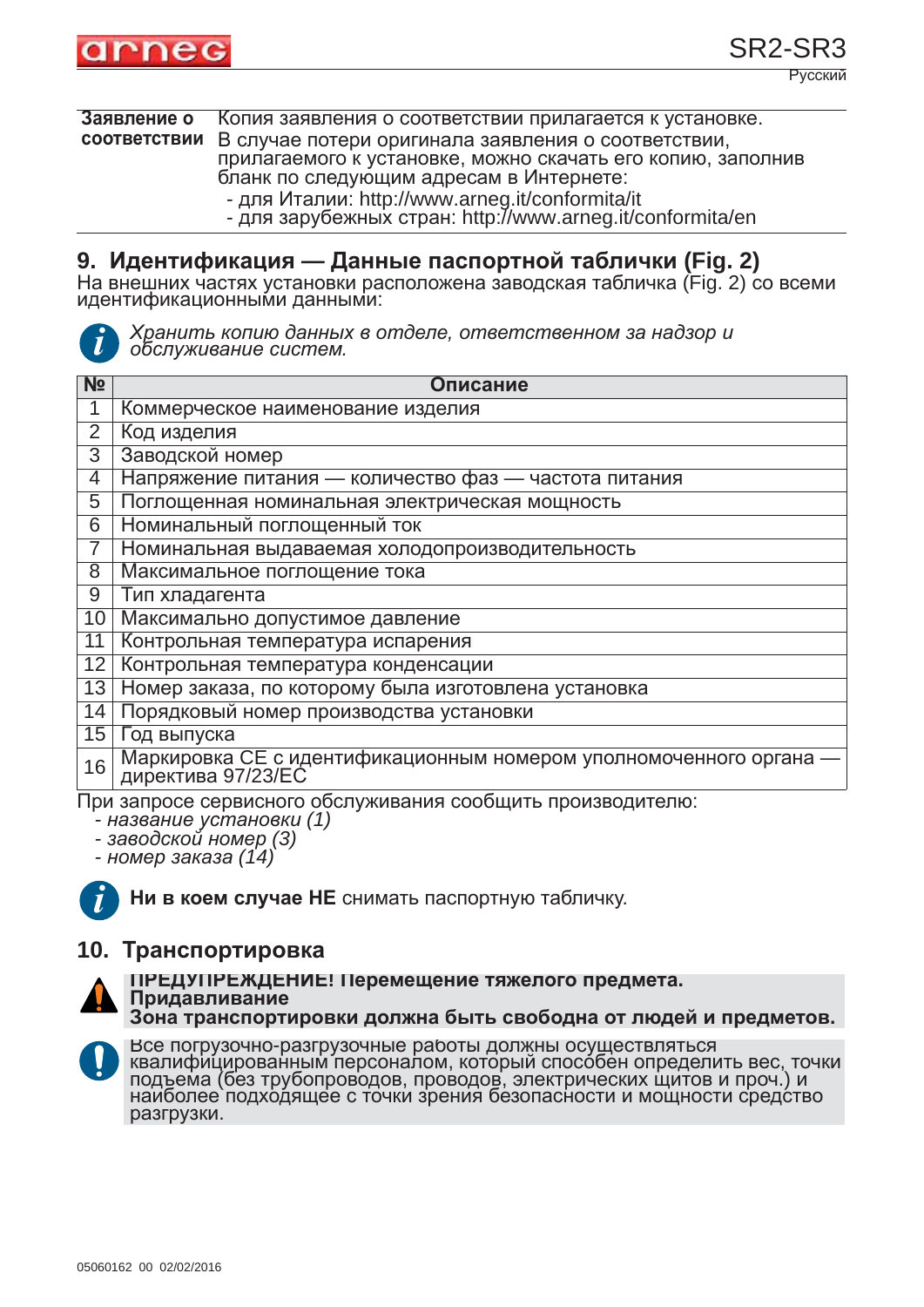Русский

| Установки имеют несущую раму для транспортировки с помощью погрузчика. |                                                 |  |
|------------------------------------------------------------------------|-------------------------------------------------|--|
|                                                                        | Характерист Использовать вилочный погрузчик:    |  |
| ики                                                                    | - с подходящими характеристиками при соблюдении |  |

| ИКИ<br><b>ВИЛОЧНОГО</b><br>погрузчика | - с подходящими характеристиками при соблюдении<br>действующих норм;<br>- НЕ изношенный/поврежденный;<br>- длина вилочного захвата: минимум 950 мм;<br>- механический или электрический, подходящий для подъема<br>установки с номинальной грузоподъемностью большей или<br>равной 1000 кг;<br>- с тросами и кабелями согласно нормам и НЕ изношенными.                                                               |
|---------------------------------------|-----------------------------------------------------------------------------------------------------------------------------------------------------------------------------------------------------------------------------------------------------------------------------------------------------------------------------------------------------------------------------------------------------------------------|
| перемещени •<br>е (что<br>делать)     | Безопасное • Убедиться в отсутствии посторонних в зоне транспортировки.<br>Всегда размещать погрузочные скобы в указанных точках. (Fig.<br>41<br>• Всегда заводить скобы до конца.<br>• Вес установки необходимо распределить таким образом, чтобы сохранить равновесие центра тяжести. (Fig. 3)<br>ПРЕДУПРЕЖДЕНИЕ! Перемещение тяжелого предмета.<br>Придавливание<br>Соблюдать указания по безопасному перемещению. |
|                                       | • Затягивание. Проседание/деформации/обрывы<br>- НЕ тянуть/толкать установку.<br>- Соблюдать указания по безопасному перемещению.                                                                                                                                                                                                                                                                                     |
|                                       | При использовании подъемного крана пользоваться:<br>скобой подходящей по весу грузоподъемности;                                                                                                                                                                                                                                                                                                                       |

стропованием, которое не оказывает поперечное давление на установку и не повреждает ее компоненты.

НЕ допускаются процедуры транспортировки, отличные от указанных.

### **11. Хранение**

Что делать • Хранить установки в закрытых помещениях при температуре от -25°С **до +55°С** и относительной влажности от 30% до 80%.

**что не делать** 

**i**

**НЕ** хранить установки на открытом воздухе в местах, подверженных воздействию атмосферных осадков и прямых солнечных лучей.

### 12. Установка, характеристики машинного отсека



### **ɉɊȿȾɍɉɊȿɀȾȿɇɂȿ!**

Перед выполнением любых действий принять все возможные меры<br>предосторожности, чтобы избежать несчастных случаев с оператором. Надевать предусмотренные средства индивидуальной защиты (гл.3.).



Vстановку должны выполнять уполномоченные и подготовленные  $\textbf{H}\times\textbf{H}\times\textbf{H}$  **изавитной и халичерить (производитель/дилер/** дистрибьютор).



- Клиент несет ответственность за подготовку места установки.<br>- Любое изменение описанной в данном ру<u>ков</u>одстве процедуры

*ɭɫɬɚɧɨɜɤɢ ɞɨɥɠɧɨ ɛɵɬɶ ɪɚɡɪɟɲɟɧɨ ARNEG S.p.Ⱥ.*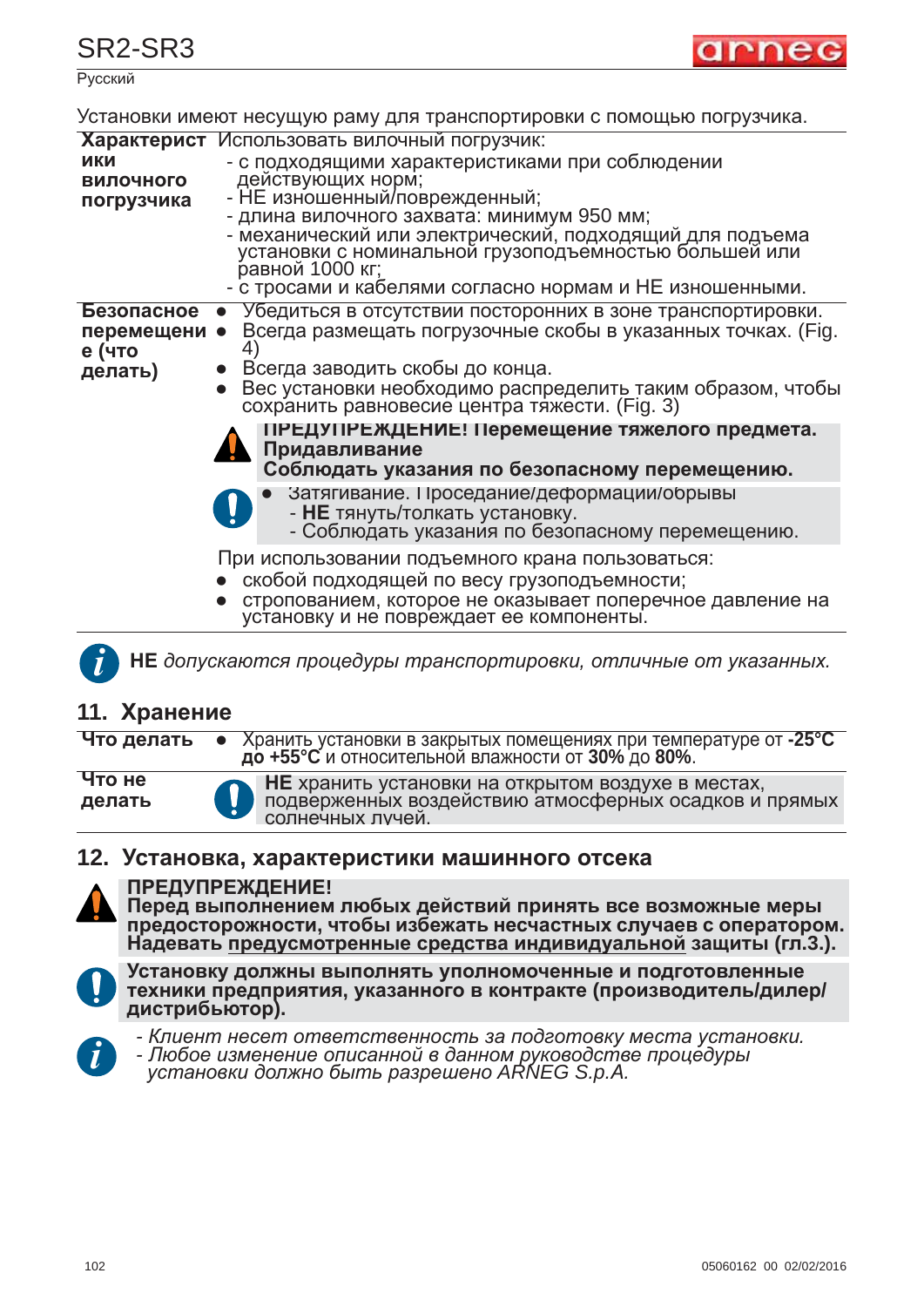

| :скии |  |
|-------|--|
|       |  |

| <b>ТИКИ</b><br>машинного •<br>отсека<br>(Fig. 5) | Характерис • доступ только для квалифицированного персонала;<br>отвечать требованиям действующих в стране установки норм;<br>иметь пространство, необходимое для:<br>- правильной циркуляции воздуха<br>- эксплуатации и обслуживания<br>предусмотреть риск:<br>- возгораний из-за электрических неполадок<br>- интоксикации из-за утечки газа<br>- подскальзывания из-за утечки масла<br>- шума<br>пол должен:<br>- выдерживать вес установки<br>- быть устойчивым и выровненным<br>- быть устойчивым к масляным пятнам<br>- иметь устойчивость к концентрированным нагрузкам установки<br>- обеспечивать крепление опорных заглушек.<br>Огнестойкость поверхностей: REI 120 |                                                                                                                                                                                          |  |
|--------------------------------------------------|-------------------------------------------------------------------------------------------------------------------------------------------------------------------------------------------------------------------------------------------------------------------------------------------------------------------------------------------------------------------------------------------------------------------------------------------------------------------------------------------------------------------------------------------------------------------------------------------------------------------------------------------------------------------------------|------------------------------------------------------------------------------------------------------------------------------------------------------------------------------------------|--|
| Входы                                            | Входная дверь должна обеспечивать проход установки и ее частей.<br>- Минимальные размеры двери: 1,2 х 2,4 м<br>- Открытие наружу<br>Пространство перед дверью должно быть свободным.                                                                                                                                                                                                                                                                                                                                                                                                                                                                                          |                                                                                                                                                                                          |  |
|                                                  |                                                                                                                                                                                                                                                                                                                                                                                                                                                                                                                                                                                                                                                                               |                                                                                                                                                                                          |  |
| Окружающ<br>ие условия                           | Температура от -10°С до + 55°С<br>Относительная влажность от 30% до 80%                                                                                                                                                                                                                                                                                                                                                                                                                                                                                                                                                                                                       |                                                                                                                                                                                          |  |
| Воздухооб<br>орот                                | Предусмотреть открытия:<br>- для очистки помещения естественным воздухом - 4 смены<br>воздуха/час;<br>- в случае поломки вывода газов, испускаемых установкой.                                                                                                                                                                                                                                                                                                                                                                                                                                                                                                                |                                                                                                                                                                                          |  |
|                                                  | Естественная вентиляция                                                                                                                                                                                                                                                                                                                                                                                                                                                                                                                                                                                                                                                       | <b>Механическая вентиляция (EN</b><br>$378-3)$                                                                                                                                           |  |
|                                                  | Предусмотреть 2 отверстия:<br>рядом с полом — поблизости от<br>потолка<br>4 смены воздуха/час                                                                                                                                                                                                                                                                                                                                                                                                                                                                                                                                                                                 | расход воздуха<br>$V = 0, 14x^3\sqrt{G^2}$<br>V = расход воздуха в м <sup>3</sup> /с<br>G = масса в кг хладагента<br>системы, соединенной с<br>установкой<br>минимум 15 смен воздуха/час |  |
|                                                  | Установить на отверстия решетки для защиты от насекомых<br>или грызунов.                                                                                                                                                                                                                                                                                                                                                                                                                                                                                                                                                                                                      |                                                                                                                                                                                          |  |
| Приемка<br>установки                             | Убедиться в отсутствии повреждений компонентов установки.<br>При обнаружении повреждений немедленно известить<br>производителя.                                                                                                                                                                                                                                                                                                                                                                                                                                                                                                                                               |                                                                                                                                                                                          |  |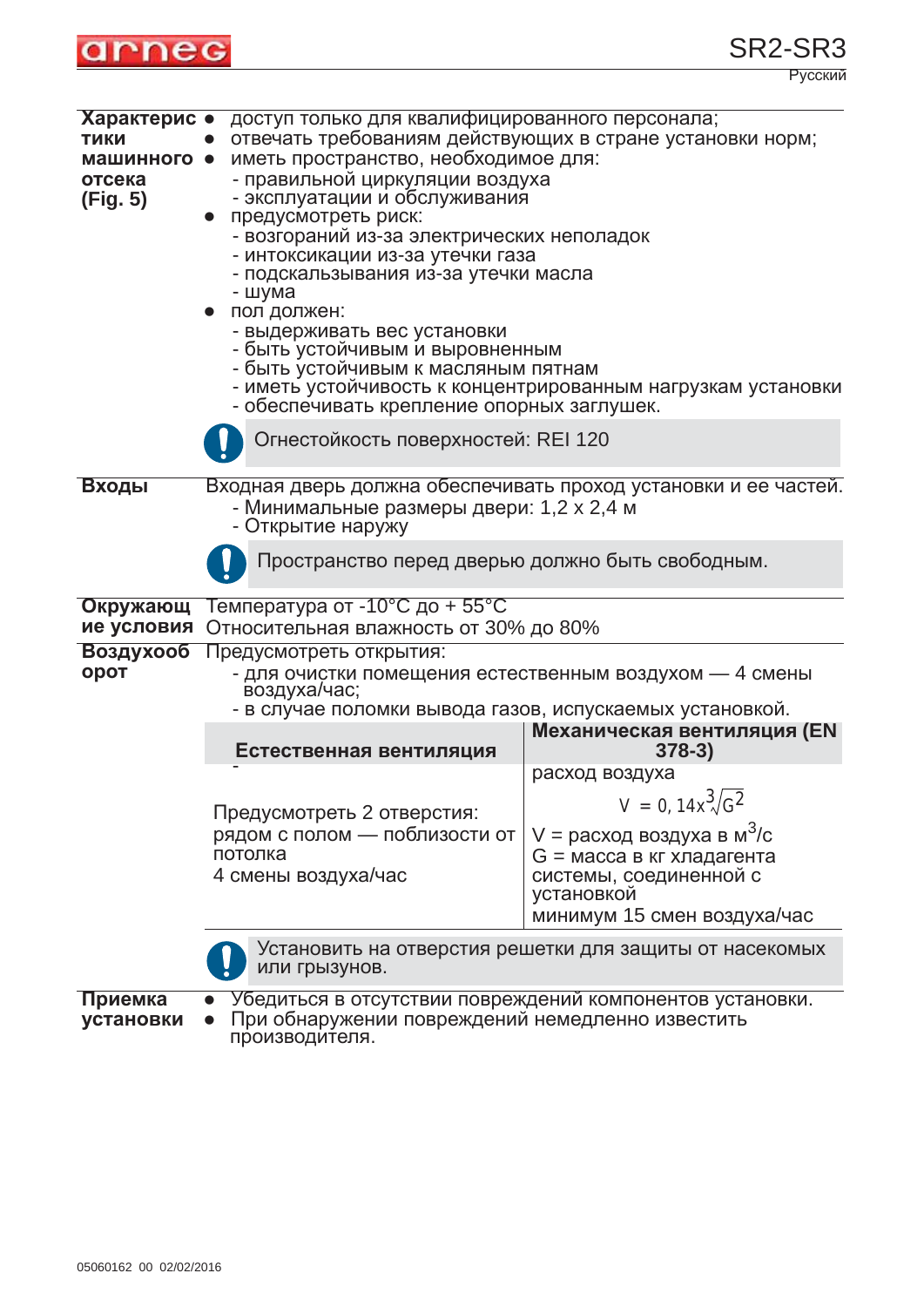Русский



| Предохран<br>ительные<br>устройства | Помимо предусмотренных по действующим в стране установки<br>нормам<br>установить: |                                                                                                                                                                                   |                                                                                                 |                                                                           |
|-------------------------------------|-----------------------------------------------------------------------------------|-----------------------------------------------------------------------------------------------------------------------------------------------------------------------------------|-------------------------------------------------------------------------------------------------|---------------------------------------------------------------------------|
| за счет<br>клиента                  | <b>Устройство</b>                                                                 |                                                                                                                                                                                   | Положение                                                                                       | Характеристики                                                            |
|                                     | Электрический<br>аварийный<br>выключатель или<br>расцепитель                      |                                                                                                                                                                                   | за пределами<br>помещения<br>поблизости от<br>входа                                             | отключает<br>электрическое<br>питание во всей зоне                        |
|                                     | Пожарный<br>огнетушитель<br>согласно<br>действующим нормам                        |                                                                                                                                                                                   | рядом с аварийным<br>выключателем                                                               | соответствующий для<br>тушения приборов<br>под напряжением в<br>помещении |
|                                     |                                                                                   | Детектор утечек<br>газ-хладагент                                                                                                                                                  | в помещении                                                                                     | подает звуковой или<br>оптический<br>яварийный сигнап                     |
| Порядок                             | Шаг                                                                               | Действие                                                                                                                                                                          |                                                                                                 |                                                                           |
| действий<br><b>NO</b>               | 1                                                                                 | Внимательно осмотреть место установки и устранить все<br>источники опасности для оператора.                                                                                       |                                                                                                 |                                                                           |
| установке                           | $\overline{2}$                                                                    | Разместить установку в месте окончательной эксплуатации.<br>Во избежание воздействий на конструкцию снимать<br>упаковку только после размещения установки в зоне<br>эксплуатации. |                                                                                                 |                                                                           |
|                                     | 3                                                                                 | Снять временные скобы и опоры, использованные для<br>транспортировки.                                                                                                             |                                                                                                 |                                                                           |
|                                     | $\overline{4}$                                                                    | Осторожно опустить установку.                                                                                                                                                     |                                                                                                 |                                                                           |
|                                     | 5                                                                                 | Проверить:<br>- горизонтальное выравнивание с помощью уровня (Fig. 6)<br>- убедиться, что все опорные ножки стоят на земле.                                                       |                                                                                                 |                                                                           |
|                                     | $6\overline{6}$                                                                   |                                                                                                                                                                                   | Закрепить к полу виброгасящие опоры.                                                            |                                                                           |
|                                     |                                                                                   | специальных подкладок.                                                                                                                                                            | Откорректировать ошибки выравнивания с помощью<br>Разместить установку так, чтобы НЕ натягивать |                                                                           |

электрические соединительные кабели.

#### **13. Электрическое подключение**



# ОПАСНО! Части под напряжением. Электрическое поражение.<br>ПЕРЕД ВЫПОЛНЕНИЕМ ЛЮБЫХ ОПЕРАЦИЙ ОТКЛЮЧИТЬ **ЭЛЕКТРИЧЕСКОЕ ПИТАНИЕ!**



#### Установить соответствующую систему заземления!

Электрические системы должны быть выполнены в соответствии со стандартами, регулирующими их изготовление, установку, зксплуатацию и техническое обслуживание по действующим нормам страны установки витрины.

 $\mu$ ля бесперебойной работы оборудования необходимо, чтобы  $\overline{M}$ аксимальное напряжение колебалось в пределах +/- 10% от  $HO$ MUНАЛЬНО*г*О *значения*.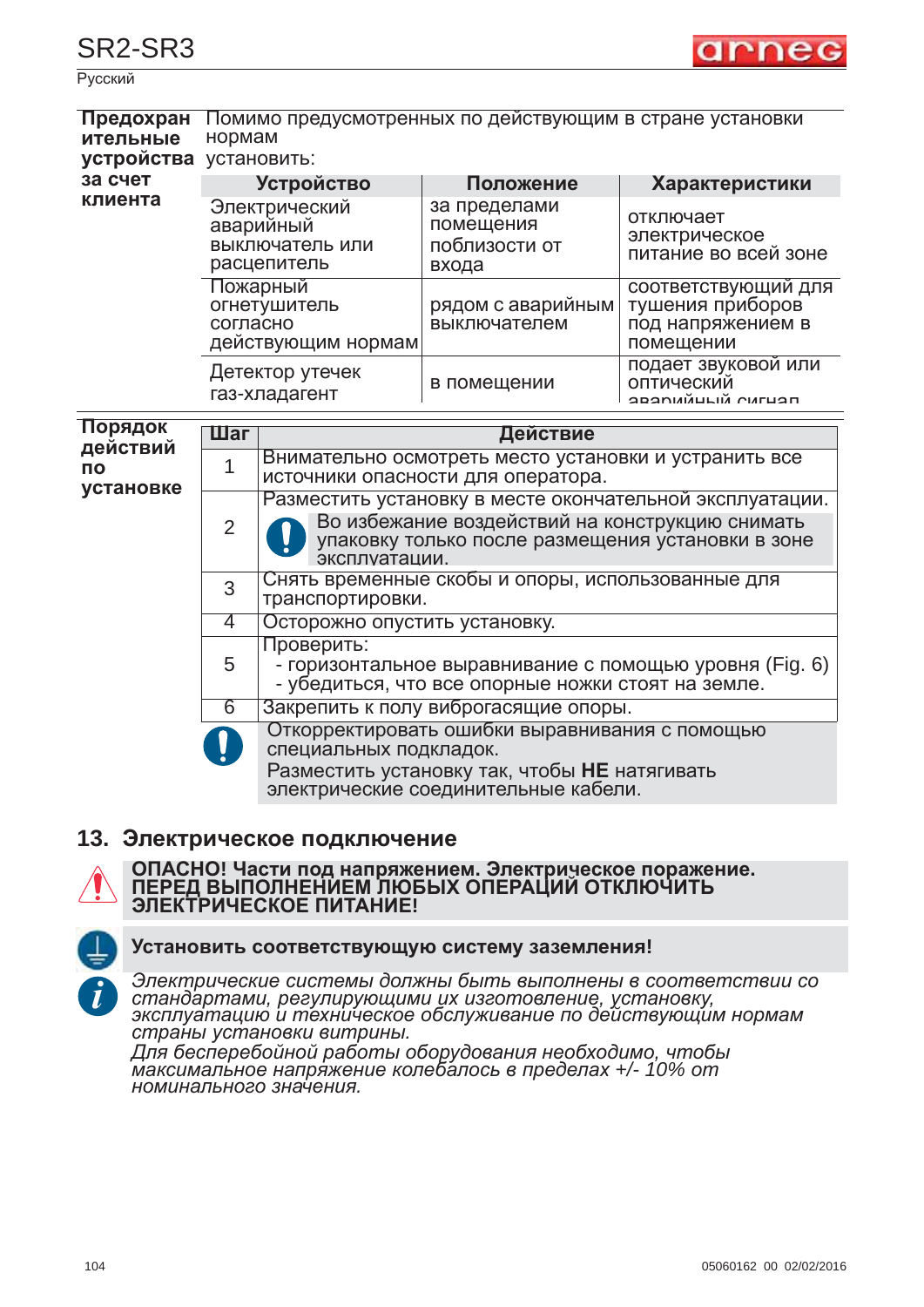

| <b>Ответственн Клиент</b><br>ОСТЬ           |                                                                                                                                                                                                                         | Подготовить электрическую линию питания до<br>точки подключения установки.                                                                                                                                                                  |  |  |
|---------------------------------------------|-------------------------------------------------------------------------------------------------------------------------------------------------------------------------------------------------------------------------|---------------------------------------------------------------------------------------------------------------------------------------------------------------------------------------------------------------------------------------------|--|--|
|                                             | Специалист<br>ПО<br>установке                                                                                                                                                                                           | Должен установить устройства крепления для всех<br>проводов на входе и выходе установки.                                                                                                                                                    |  |  |
|                                             | <b>ARNEG</b>                                                                                                                                                                                                            | Компания ARNEG S.p.A. не несет никакой<br>ответственности в отношении пользователя и<br>третьих лиц за:                                                                                                                                     |  |  |
|                                             |                                                                                                                                                                                                                         | - ущерб, причиненный вследствие аварий или<br>неисправности систем на линии до установки;                                                                                                                                                   |  |  |
| Линия<br>питания                            | Подготовить линии электропитания в зависимости от<br>поглощенной мощности установки.<br>Убедиться, что линия питания:                                                                                                   |                                                                                                                                                                                                                                             |  |  |
|                                             |                                                                                                                                                                                                                         | - имеет провода соответствующего сечения;<br>- защищена от перегрузок и утечек на массу в соответствии с<br>действующими нормами.                                                                                                           |  |  |
|                                             | Для линий питания длиной более 4-5 м соответствующим<br>образом увеличить сечение кабелей.                                                                                                                              |                                                                                                                                                                                                                                             |  |  |
|                                             |                                                                                                                                                                                                                         | Замену поврежденного шнура питания должен выполнять<br>только производитель или указанная им организация.                                                                                                                                   |  |  |
| Предохрани<br>тельные<br>автоматичес<br>кие | Установка должна быть защищена при помощи многополюсного<br>автоматического магнитотермического выключателя с<br>соответствующими характеристиками, который обладает также<br>функцией общего рубильника линии.         |                                                                                                                                                                                                                                             |  |  |
| выключател<br>И                             | Показать оператору положение таких выключателей, которые<br>должны быстро достигаться в ЧРЕЗВЫЧАЙНЫХ ситуациях.                                                                                                         |                                                                                                                                                                                                                                             |  |  |
|                                             |                                                                                                                                                                                                                         | ОПАСНО! Части под напряжением. Короткое замыкание.<br>Электрическое поражение.                                                                                                                                                              |  |  |
|                                             |                                                                                                                                                                                                                         | Автоматические магнитотермические выключатели не<br>должны размыкать цепь на нейтрали без<br>одновременного ее размыкания на фазах. В любом<br>случае они должны обеспечивать полное отключение в<br>условиях сверхнапряжения категории III |  |  |
| Перед<br>подключени                         | установке                                                                                                                                                                                                               | обратиться к электрическим схемам, что прилагаются к                                                                                                                                                                                        |  |  |
| eм                                          | • убедиться, что параметры таблички отвечают характеристикам<br>электрической системы, к которой подключается установка<br>• убедиться, что напряжение питания соответствует данным,<br>указанным на заводской табличке |                                                                                                                                                                                                                                             |  |  |
|                                             | • необходимо снять с себя все металлические предметы: кольца,<br>часы, браслеты, сережки и т.д.<br>соблюдать цвет проводов и порядок фаз<br>выполнить подключение                                                       |                                                                                                                                                                                                                                             |  |  |
|                                             |                                                                                                                                                                                                                         |                                                                                                                                                                                                                                             |  |  |
|                                             |                                                                                                                                                                                                                         | проверить значение срабатывания дифференциала, чтобы<br>гарантировать избирательность.                                                                                                                                                      |  |  |

#### 14. Подсоединение трубопроводов хладагента

Установки отлажены на давление 8 бар и поставляются с трубами на выходе.<br>(Fig. 7)



**ɈɉȺɋɇɈ! ȼɟɳɟɫɬɜɚ ɢɥɢ ɦɚɬɟɪɢɚɥɵ ɩɨɞ ɞɚɜɥɟɧɢɟɦ. ȼɡɪɵɜ. ɋɩɭɫɬɢɬɶ**  $\,$ давление установок с помощью предусмотренных вентилей.

#### Порядок действий:

| Шаг | Действие                                                            |
|-----|---------------------------------------------------------------------|
|     | Спустить давление в установке, приведя его к значению атмосферного. |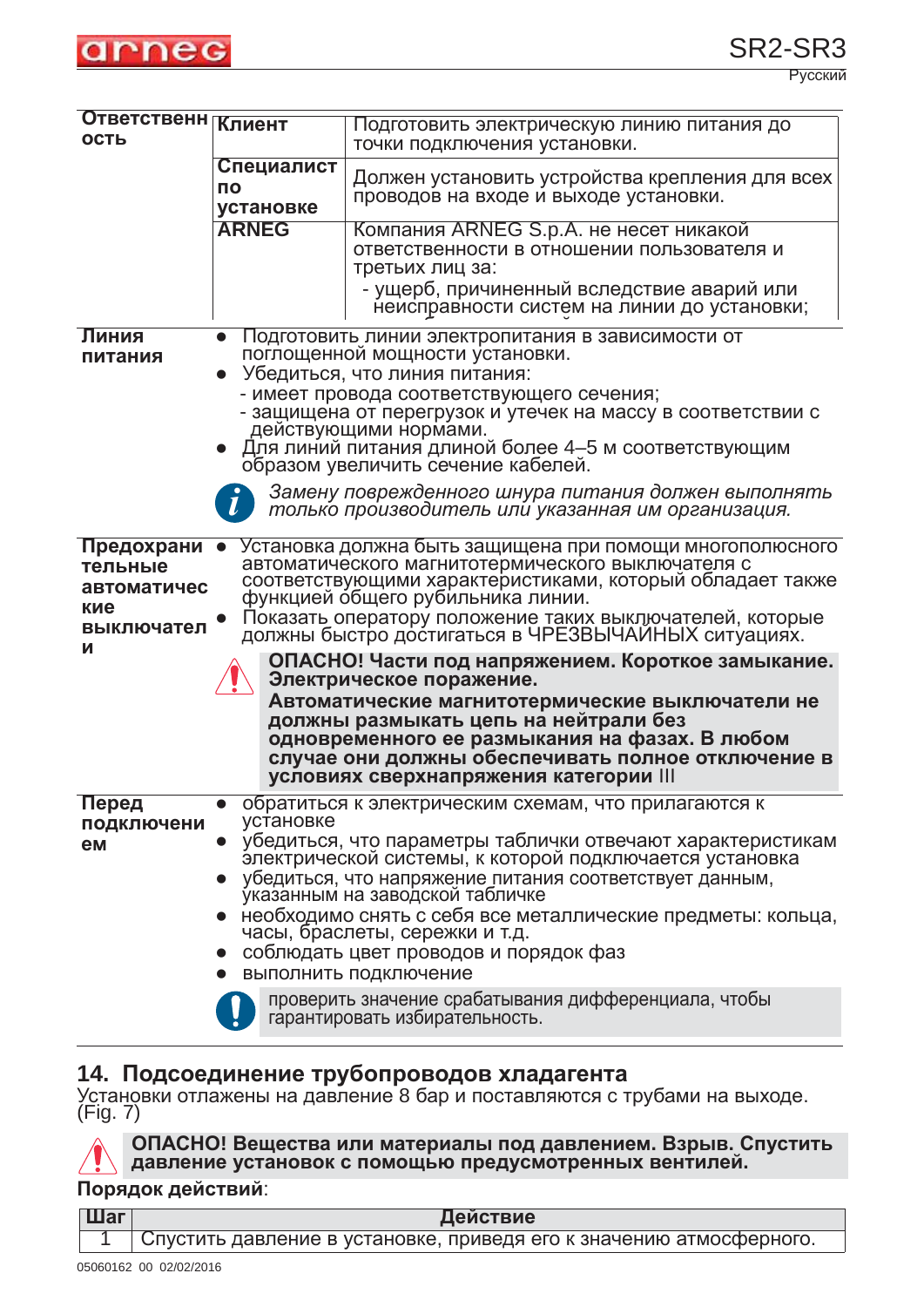Русский



|   | Тщательно очистить внутренние части.                                                    |
|---|-----------------------------------------------------------------------------------------|
|   | Между установкой и трубами системы установить виброгасящие муфты и<br>отсечные клапаны. |
| 3 | Тщательно сварить трубы в защищенной атмосфере с азотом согласно<br>действующим нормам. |
|   | Выполнить тест линии под давлением.                                                     |

### 15. Запуск



| ОПАСНО! Части под напряжением. Электрическое поражение. |
|---------------------------------------------------------|
| ПЕРЕД ВЫПОЛНЕНИЕМ ЛЮБЫХ ОПЕРАЦИЙ ОТКЛЮЧИТЬ              |
| ЭЛЕКТРИЧЕСКОЕ ПИТАНИЕ!                                  |

### 15.1. Создание вакуума в системе



НЕ использовать компрессоры установки для создания вакуума.

Использовать вакуумный насос и вакуумметр.

| Порядок<br>действий                                                                                          | Шаг            | Действие                                                                                                           |                                                                                                         |  |
|--------------------------------------------------------------------------------------------------------------|----------------|--------------------------------------------------------------------------------------------------------------------|---------------------------------------------------------------------------------------------------------|--|
|                                                                                                              | 1              | Убедиться, что механические органы (вентили) и<br>электрические органы (соленоидные клапаны) полностью<br>ОТКРЫТЫ. |                                                                                                         |  |
|                                                                                                              |                |                                                                                                                    | НЕ нарушать регулярный отвод воздуха из системы.                                                        |  |
|                                                                                                              | $\overline{2}$ | Подсоединить вакуумный насос как со стороны высокого,<br>так и со стороны низкого давления.                        |                                                                                                         |  |
|                                                                                                              | 3              | Убедиться, что все холодильные контуры подсоединены к<br>HACOCY.                                                   |                                                                                                         |  |
|                                                                                                              | 4              | Начать создание вакуума.                                                                                           |                                                                                                         |  |
|                                                                                                              | 5              | Когда вакуумметр показывает 1 мбар, остановить насос.                                                              |                                                                                                         |  |
| Через 6 часов с момента остановки насоса проверить состояние давления<br>Проверка<br>на 24 часа.<br>давления |                |                                                                                                                    |                                                                                                         |  |
|                                                                                                              |                | Если давление                                                                                                      | тогда                                                                                                   |  |
|                                                                                                              |                | В начале поднимается<br>регулярно и<br>стабилизируется на<br>значении напряжения<br>насыщения остаточной           | Система герметична, но в ней еще<br>есть вода, повторить доведение до<br>вакуума.                       |  |
|                                                                                                              |                | воды при комнатной<br>температуре                                                                                  |                                                                                                         |  |
|                                                                                                              |                | продолжает<br>увеличиваться                                                                                        | В системе содержится вода и она не<br>герметична, устранить утечки и<br>повторить доведение до вакуума. |  |
|                                                                                                              | мбар           | не поднимается более 0,5                                                                                           | Система идеально герметична и<br>правильно осушена.                                                     |  |

### 15.2. Залить хладагент



ОПАСНО! Газ-хладагент. Удушье, нарушение сердечного ритма, ожоги  $\sigma$ т холода, анестезирующий эффект.

**ɉȿɊȿȾ ȼɕɉɈɅɇȿɇɂȿɆ ɅɘȻɕɏ ɊȺȻɈɌ ɉɈɅɇɈɋɌɖɘ ɈɉɈɊɈɀɇɂɌɖ** CUCTEMY!

С помощью подходящего течеискателя проверить наличие утечки **иладагента.**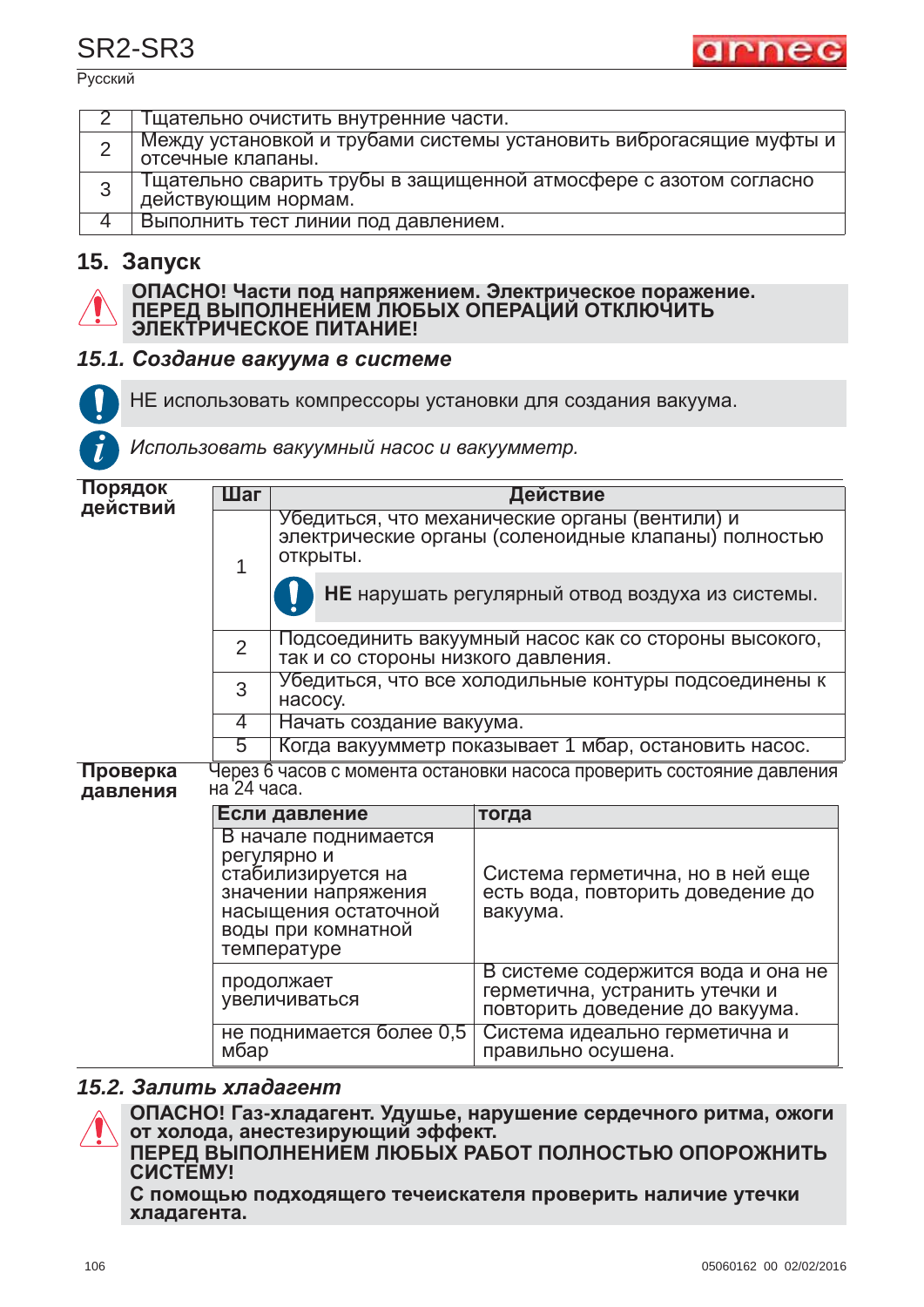

**ɉɊȿȾɍɉɊȿɀȾȿɇɂȿ! ȼɨɡɝɨɪɚɧɢɟ. Ɉɠɨɝɢ. ɍɞɭɲɟɧɢɟ.** НЕ пользоваться источниками открытого пламени и электрическими приборами поблизости от газовых источников. Только квалифицированные техники могут осуществлять заливку хладагента и проводить работы на контуре согласно *Европейскому* регламенту 842/2006. Заливать хладагент только в систему с идеальной герметизацией. Использовать только омологированные оригинальные запасные части. **НЕ** использовать жидкости, которые отличаются от указанных. Применяе В установке предусмотрено использование холодильного **мые ХОЛОДИЛЬ ные ɚɝɟɧɬɵ** Процедур  $a$  заливки **Неполадки** Возврат жидкости, поломка компрессора, повышенный расход заправки вызывает возврат жидкости. - Убедиться, что температура слива компрессора превышает 50°С, **ɚɝɟɧɬɚ HFC <sup>ɫ</sup> ɩɨɜɵɲɟɧɧɵɦ ɩɨɤɚɡɚɬɟɥɟɦ ɩɚɪɧɢɤɨɜɨɝɨ ɷɮɮɟɤɬɚ (GWP), ɤɨɬɨɪɵɟ ɩɪɢɧɚɞɥɟɠɚɬ <sup>ɤ</sup> ɫɟɦɟɣɫɬɜɭ:** е HFC = фторидные газы с повышенным показателем парникового<br>эффекта (GWP), подпадающие под действие протокола Киото. **эффекта (GWP), подпадающие под действие протокола Киото.**<br>▶ *Тuп хла∂агента γказан на заво∂ской табличке (Fig. 2).* Шаг Действие 1 Создать вакуум в соединительной трубе между баллоном хладагента и системой. 2 │ Соединить баллон хладагента с контуром высокого давления в месте между конденсатором и резервом жидкости. 3 Выполнить заливку с подсоединением жидкой фазы баллона. 4 Подсоединить жидкую фазу баллона к подсоединению линии всасывания. В соединительной трубе должен находиться хладагент. 5 Включить компрессор, чтобы понизить давление в контуре всасывания. 6 Сткрыть вентиль баллона и завершить заливку.  $_{7}$   $\,$   $\,$   $\,$  Если индикатор (Fig. 12) наличия жидкости на выходе из приемника жидкости полон, заливка завершена. 8 │ Нажать выключатель на электрическом щите, чтобы запустить установку. (Fig. 9) **НЕ** переворачивать баллон.

а температура масляного картера на 10К выше температуры испарения.

 $\mu$ доступ к компонентам контура закрыт. **i**

*Ⱦɥɹ ɜɵɩɨɥɧɟɧɢɹ ɥɸɛɵɯ ɪɚɛɨɬ ɨɛɪɚɳɚɬɶɫɹ ɜ ɚɜɬɨɪɢɡɨɜɚɧɧɵɣ ɫɟɪɜɢɫɧɵɣ ɰɟɧɬɪ ARNEG.*

 $C$ истема может перегружаться, если температура конденсации низкая *(например, зимой). Убедиться, что переохлаждение жидкости на выходе uarpancey, camea/r receament, the hepeemiancenae macheema ha ceme*<br>из конденсатора было около 5К. В летний период проверить загрузку.

### **16. Контроль и регулировка**

#### *16.1. Система резервного копирования датчиков давления*

В этой главе указываются значения, при которых срабатывает система<br>резервного копирования датчиков давления.

Красный индикатор на электрической панели (Fig. 9) загорается, если начинается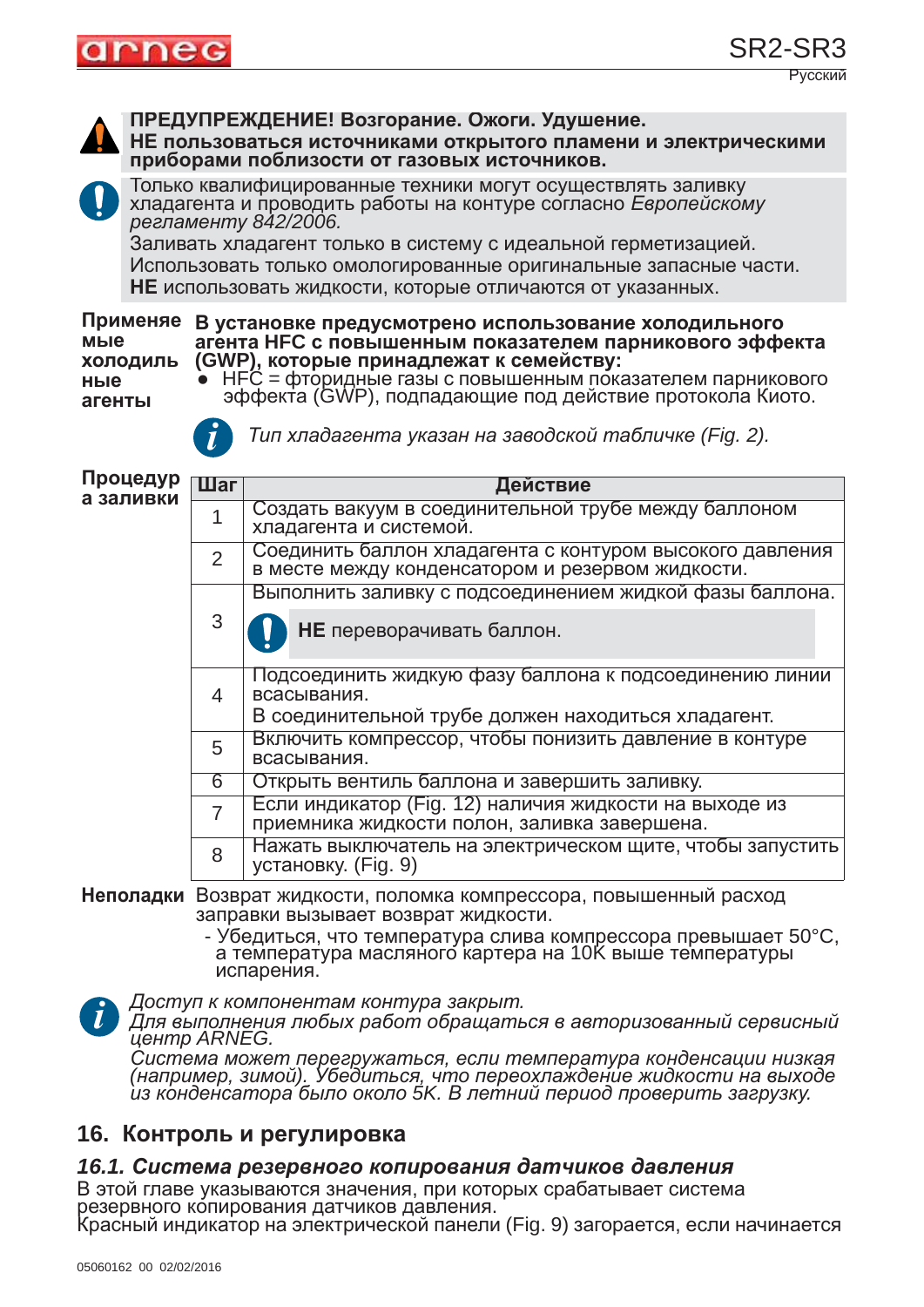



Русский

**i**

резервное копирование.

### Если индикатор горит, обратиться в сервисный центр!

Значения тарирования задаются производителем.

#### **Панель (Fig. 8)**

| Поз.           | Описание                                              |
|----------------|-------------------------------------------------------|
|                | Датчик давления контроля конденсации                  |
| $\overline{2}$ | Общий датчик давления резервного копирования          |
| $\overline{3}$ | Датчик контроля компрессора                           |
| 4              | Датчик контроля компрессора II                        |
| $\overline{5}$ | Датчик контроля компрессора III (факультативно)       |
| 6              | Датчик-преобразователь LP                             |
|                | Датчик-преобразователь НР                             |
| 8 <sup>1</sup> | <b>Манометр LP</b>                                    |
| 9              | Манометр НР                                           |
| $\bullet$      | Датчики давления 3–4–5 работают как предохранительные |
|                | датчики низкого давления (выключают компрессоры при   |
|                | слишком низком давлении).                             |

#### **Как работает**

| Этап           | Описание                                                                                                                     |
|----------------|------------------------------------------------------------------------------------------------------------------------------|
|                | Компрессоры отключаются, низкое давление поднимается                                                                         |
| $\overline{2}$ | Если давление превышает показание тарирования датчика<br>2 более чем на 30 минут, реле на выходе контроллера<br>отключаются. |
|                | Вступает в действие электромеханическая регулировка.                                                                         |

### Электромеха Проверка всасывания - КОМПРЕССОРЫ -

**НИЧЕСКАЯ** Компрессоры включаются/выключаются так:

**регулировка** SR2 = в зависимости от значений, указанных тарированием датчиков 3, 4

 $SR3 = B 3$ ависимости от значений, указанных тарированием датчиков 3, 4, 5

#### Значения тарирования датчиков давления **Установки TN - R404A**

| датчик<br>давления | компрессор stop (dew) start (dew) дифф. stopstart |     |    |  |  |  |
|--------------------|---------------------------------------------------|-----|----|--|--|--|
|                    | $K-BO$                                            | бар |    |  |  |  |
|                    |                                                   |     |    |  |  |  |
|                    |                                                   |     | .ຕ |  |  |  |
|                    |                                                   |     |    |  |  |  |
|                    |                                                   |     |    |  |  |  |

#### **Установки TN - R134a**

| датчик<br>давления | компрессор stop (dew) start (dew)  дифф.  stop start |     |  |  |  |    |  |
|--------------------|------------------------------------------------------|-----|--|--|--|----|--|
|                    | $K-BO$                                               | бар |  |  |  |    |  |
|                    |                                                      |     |  |  |  |    |  |
|                    |                                                      |     |  |  |  |    |  |
|                    |                                                      |     |  |  |  |    |  |
|                    |                                                      |     |  |  |  | -9 |  |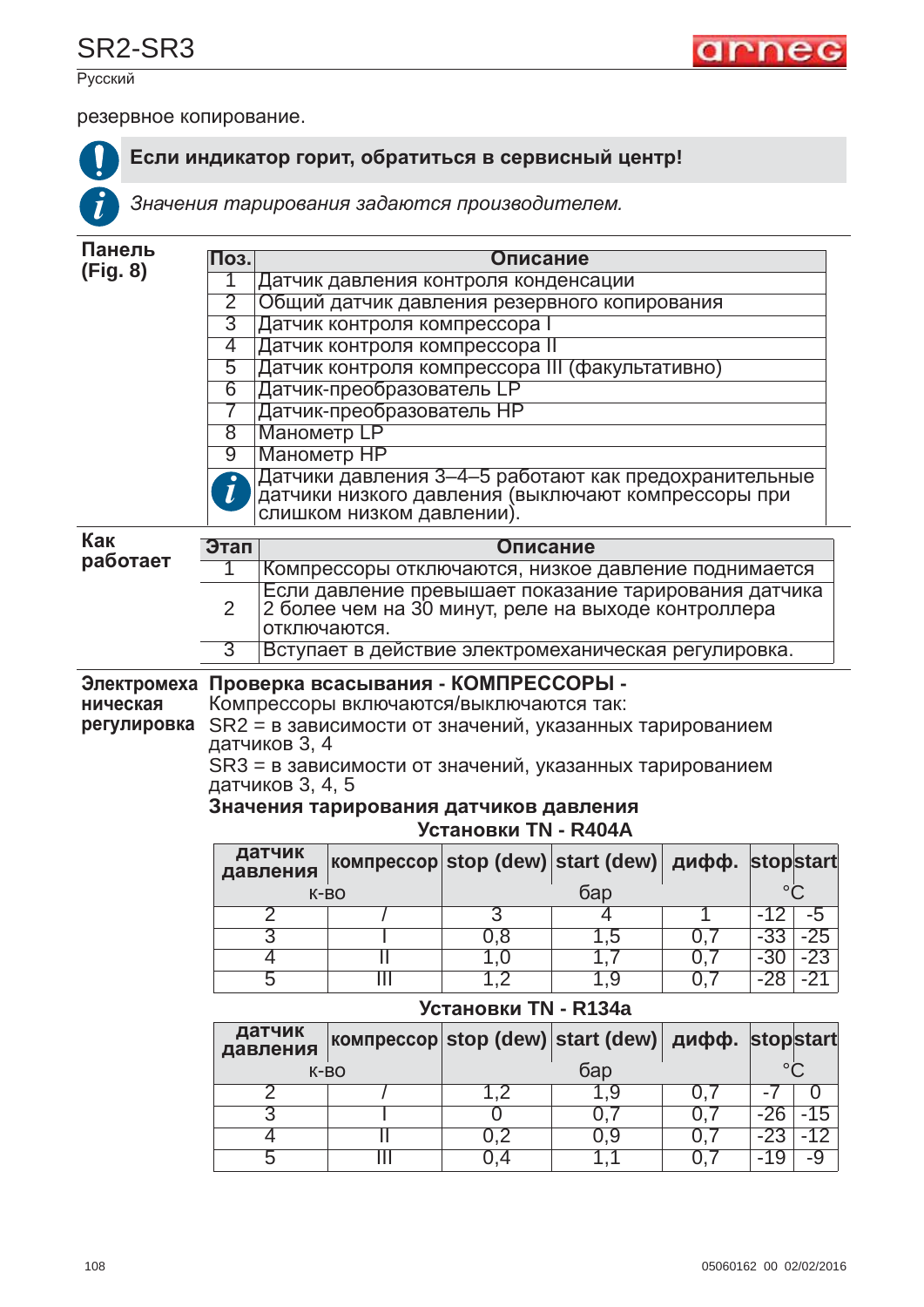

Русский

#### **Электромеха НИЧЕСКАЯ** регулировка

| Установки TN - R407F |                                                   |     |     |  |  |     |  |  |
|----------------------|---------------------------------------------------|-----|-----|--|--|-----|--|--|
| датчик<br>давления   | компрессор stop (dew) start (dew) дифф. stopstart |     |     |  |  |     |  |  |
| $K-BO$               |                                                   | бар |     |  |  |     |  |  |
|                      |                                                   | 2,5 | 3,5 |  |  |     |  |  |
|                      |                                                   |     |     |  |  | -28 |  |  |
|                      |                                                   | 0.2 | 0.8 |  |  | -26 |  |  |
| .h                   |                                                   | 0.3 |     |  |  |     |  |  |
| Установки ВТ - R404A |                                                   |     |     |  |  |     |  |  |

| датчик<br>давления |  |     | компрессор stop (dew) start (dew)  дифф. stop start |  |  |  |  |
|--------------------|--|-----|-----------------------------------------------------|--|--|--|--|
| $K-BO$             |  | бар |                                                     |  |  |  |  |
|                    |  | .8  |                                                     |  |  |  |  |
|                    |  |     |                                                     |  |  |  |  |
|                    |  |     |                                                     |  |  |  |  |
| b                  |  |     |                                                     |  |  |  |  |

### **ɍɫɬɚɧɨɜɤɢ BT - R407F**

| датчик<br>давления | компрессор stop (dew) start (dew)  дифф.  stop start |     |  |  |  |  |  |
|--------------------|------------------------------------------------------|-----|--|--|--|--|--|
| $K-BO$             |                                                      | бар |  |  |  |  |  |
|                    |                                                      |     |  |  |  |  |  |
|                    |                                                      |     |  |  |  |  |  |
|                    |                                                      |     |  |  |  |  |  |
| b                  |                                                      |     |  |  |  |  |  |

### Проверка конденсации - ВЕНТИЛЯТОРЫ -

| Если                                                                                  | тогда                                |
|---------------------------------------------------------------------------------------|--------------------------------------|
| включается компрессор                                                                 | срабатывает 1 ступень<br>конденсации |
| давление конденсации<br><b>THADLIFE CONTROLLER MANUSCRIPTED</b> CONTROLLER CONTROLLER |                                      |

превышает значения установки датчика контроля конденсации срабатывает 2 и 3 ступень конденсации

### Значения тарирования датчика высокого давления

| датчик<br>давления | ступень | <b>start</b> | <b>stop</b> | дифф. | on      | off |  |
|--------------------|---------|--------------|-------------|-------|---------|-----|--|
| $K-BO$             |         | бар          |             |       | $\circ$ |     |  |
|                    | ч.      |              |             |       |         |     |  |
|                    |         |              |             |       |         |     |  |

| <b>R404A</b>       |         |              |             |       |         |            |  |  |
|--------------------|---------|--------------|-------------|-------|---------|------------|--|--|
| датчик<br>давления | ступень | <b>start</b> | <b>stop</b> | дифф. | on      | <b>off</b> |  |  |
| $K-BO$             |         | бар          |             |       | $\circ$ |            |  |  |
|                    | l-II    |              | 14          |       |         | 36         |  |  |
| <b>R407F</b>       |         |              |             |       |         |            |  |  |

| .                  |         |              |               |       |    |            |  |  |
|--------------------|---------|--------------|---------------|-------|----|------------|--|--|
| датчик<br>давления | ступень | <b>start</b> | <b>stop</b>   | дифф. | on | <b>off</b> |  |  |
| $K-BO$             |         |              | бар           |       |    |            |  |  |
|                    | l-ll    | 16           | $\cap$<br>2,5 | 3,5   | 39 | Q,         |  |  |



Реле в электрическом щите позволяет дистанционно запустить сигнал  $\sigma$  резервном копировании.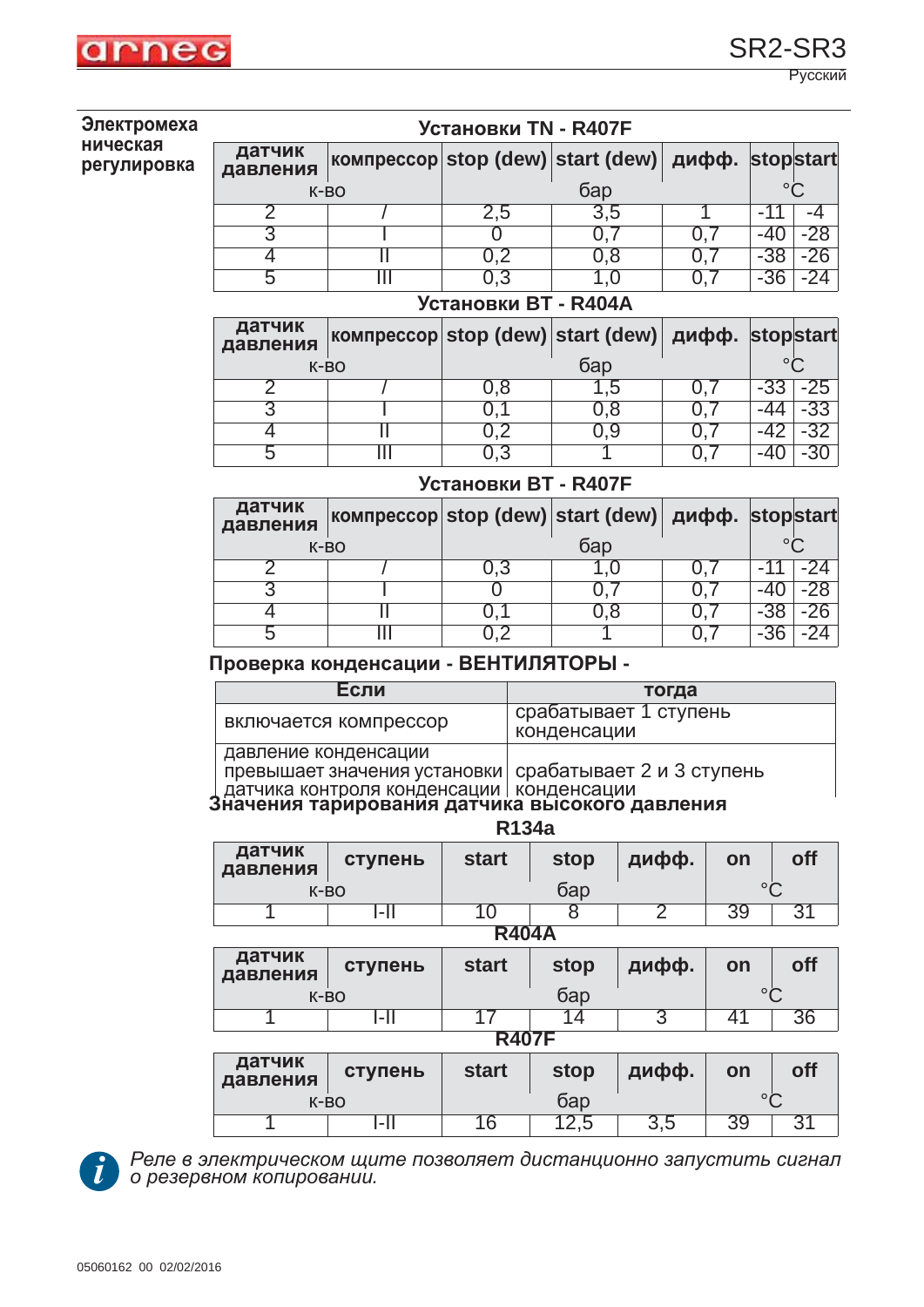# SR2-SR3

Русский



### **17. Техническое обслуживание и очистка**



**ɈɉȺɋɇɈ! ɑɚɫɬɢ ɩɨɞ ɧɚɩɪɹɠɟɧɢɟɦ. ɗɥɟɤɬɪɢɱɟɫɤɨɟ ɩɨɪɚɠɟɧɢɟ. ɉȿɊȿȾ ȼɕɉɈɅɇȿɇɂȿɆ ɅɘȻɕɏ ɈɉȿɊȺɐɂɃ ɈɌɄɅɘɑɂɌɖ ЭЛЕКТРИЧЕСКОЕ ПИТАНИЕ!** 

НЕ прикасаться к установке мокрыми или влажными руками и ногами.

- ПРЕДУПРЕЖДЕНИЕ! Утечка газа. Интоксикация. Холодные ожоги
- **Отключить установку от электрического питания с помощью**<br>главного выключателя на линии перед ней.
- НЕ оставаться в помещении, где находится установка, если оно не **вентилируется должным образом.**
- **НЕ работать на частях под давлением.**
- **ɈɋɌɈɊɈɀɇɈ! Ƚɨɪɹɱɢɟ ɩɨɜɟɪɯɧɨɫɬɢ. Ɉɠɨɝɢ.**
- Дождаться охлаждения горячих поверхностей!

**ОСТОРОЖНО! Средства для пола. Пары. Коррозия. Затруднение** дыхания.

- Избегать контакта и вдыхания.



Перед выполнением любых действий принять все возможные меры предосторожности, чтобы избежать несчастных случаев с **ынатором. Надевать предусмотренные средства индивидуальной ɡɚɳɢɬɵ (ɝɥ.3.).**

Следовать указанному в договоре техобслуживания, заключенном с производителем, а также выполнить следующее.

### *17.1. Зайти в машинный отсек.*

#### Порядок действий

| Шаг | Действие                                                                                           |                 |  |
|-----|----------------------------------------------------------------------------------------------------|-----------------|--|
|     | Открыть дверь, находясь в безопасной зоне (за дверью).                                             |                 |  |
|     | Оставаться на пороге.                                                                              |                 |  |
|     | Если не отмечается                                                                                 | тогда           |  |
| 2   | - анормальные шумы работы<br>- утечки масла или хладагента<br>- любая подозрительная неисправность | осторожно зайти |  |

### 17.2. Обслуживание

| Проверить                                                                | Периодичность |
|--------------------------------------------------------------------------|---------------|
| момент затяжки винтов клеммных панелей                                   |               |
| наличие неисправностей, шумов, вибраций                                  |               |
| затяжка болтов                                                           |               |
| работа виброгасящих опор                                                 |               |
| давление всасывания                                                      |               |
| температура всасываемого газа                                            |               |
| уровень масла                                                            |               |
| кислотность масла (выполнить тест)                                       | каждые 6      |
| состояние индикатора уровня влажности                                    | месяцев       |
| состояние фильтров линии жидкости                                        |               |
| для каждого компрессора:                                                 |               |
| - температура конца сжатия                                               |               |
| - давление притока                                                       |               |
| - работа масляного насоса<br>- работа дифференциального датчика давления |               |
| - уровень масла                                                          |               |
| - электрическое поглощение                                               |               |
| - сопротивление картера                                                  |               |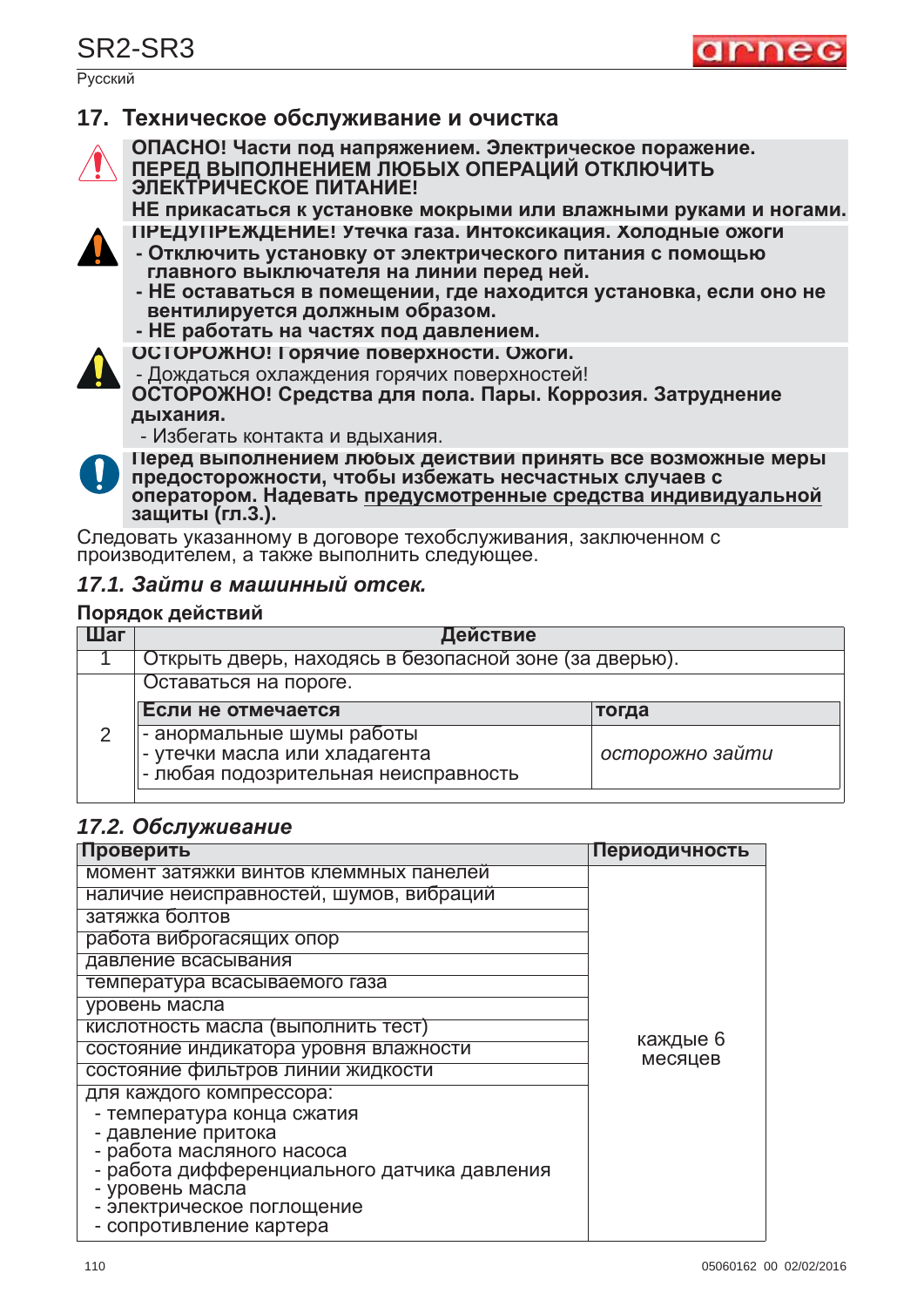

### *17.3. Очистка — общие указания*

Очищать установку от пыли, паутины и проч. каждые три месяца.<br>После завершения действий по обслуживанию и очистке выполнить следующее:

- убедиться в отсутствии поврежденных или сильно изношенных частей;
- очишать блок холодоснабжения (выносной) (Fig. 13) каждые 30 дней с помощью щетки с жестким ворсом (не металлическим) или пылесосом;
- заменить изношенные части на новые, предоставленные только производителем;
- восстановить электропитание.



**ОСТОРОЖНО!** Скользкий пол. Падения.

Убрать с пола все губки, тряпки, остатки воды или чистящего средства.

- **НЕ** повреждать и не сгибать оребрение конденсатора.
- Тщательно убрать все остатки чистящего средства.

### **18. Демонтаж установки**



*Ⱦɚɧɧɚɹ ɭɫɬɚɧɨɜɤɚ ɧɚ 75 % ɫɨɫɬɨɢɬ ɢɡ ɦɚɬɟɪɢɚɥɨɜ, ɤɨɬɨɪɵɟ ɦɨɠɧɨ*  $\mu$ *спользовать повторно.* 

|                                   | Подготовка • Слить хладагент<br>Слить смазочное масло                                                                                                                                                                                                                                                                                                                                                                                                                                                                                                     |
|-----------------------------------|-----------------------------------------------------------------------------------------------------------------------------------------------------------------------------------------------------------------------------------------------------------------------------------------------------------------------------------------------------------------------------------------------------------------------------------------------------------------------------------------------------------------------------------------------------------|
| Обязательс •<br>тва               | Утилизировать установку необходимо в соответствии с<br>действующим в каждой отдельной стране законодательством<br>по управлению отходами и при соблюдении норм охраны<br>окружающей среды.<br>• Данная установка по действующему законодательству<br>относится к опасным отходам, а значит она не входит в<br>категорию домашних отходов и не может быть вывезена на<br>свалку, а подлежит обязательному раздельному сбору отходов.<br>• Неповрежденные компоненты холодильного контура следует<br>сдать в специализированные центры по сбору хладагента. |
|                                   | Такие действия, как транспортировка и обработка<br>отходов, должны выполняться только<br>специализированным и уполномоченным персоналом.                                                                                                                                                                                                                                                                                                                                                                                                                  |
| <b>Ответствен</b><br><b>НОСТЬ</b> | Пользователь должен передать установку в указанный местными<br>властями или производителем центр по сбору отходов и<br>вторичной переработке материалов.                                                                                                                                                                                                                                                                                                                                                                                                  |

### 19. Гарантия

Покупатель может воспользоваться предоставленной производителем гарантией только в том случае, если тщательно придерживается инструкций из настоящего руководства:

- не превышать эксплуатационных ограничений для установки;
- всегда выполнять постоянное и тщательное техобслуживание;
- допускать к эксплуатации оборудования подготовленных операторов и техников с проверенным опытом и навыками (см. гл. 4–5–6).

### 19.1. Гарантийные условия (для Италии)

За исключением особо оговоренных условий, новое оборудование имеет гарантийный срок в размере одного года с даты поставки. Гарантия не

паспространяется на электрические и связанные с ними части.<br>В течение данного периода будет выполнена бесплатная замена или ремонт компонентов, которые признаны дефектными согласно неоспоримой оценке<br>техников производителя.

Любые другие подробности о гарантийных условиях см. в условиях продажи.

### *19.2. Ƚɚɪɚɧɬɢɣɧɵɟ ɭɫɥɨɜɢɹ (ɞɥɹ ɡɚɪɭɛɟɠɧɵɯ ɫɬɪɚɧ)*

Гарантийные условия для зарубежных стран указаны в соглашениях с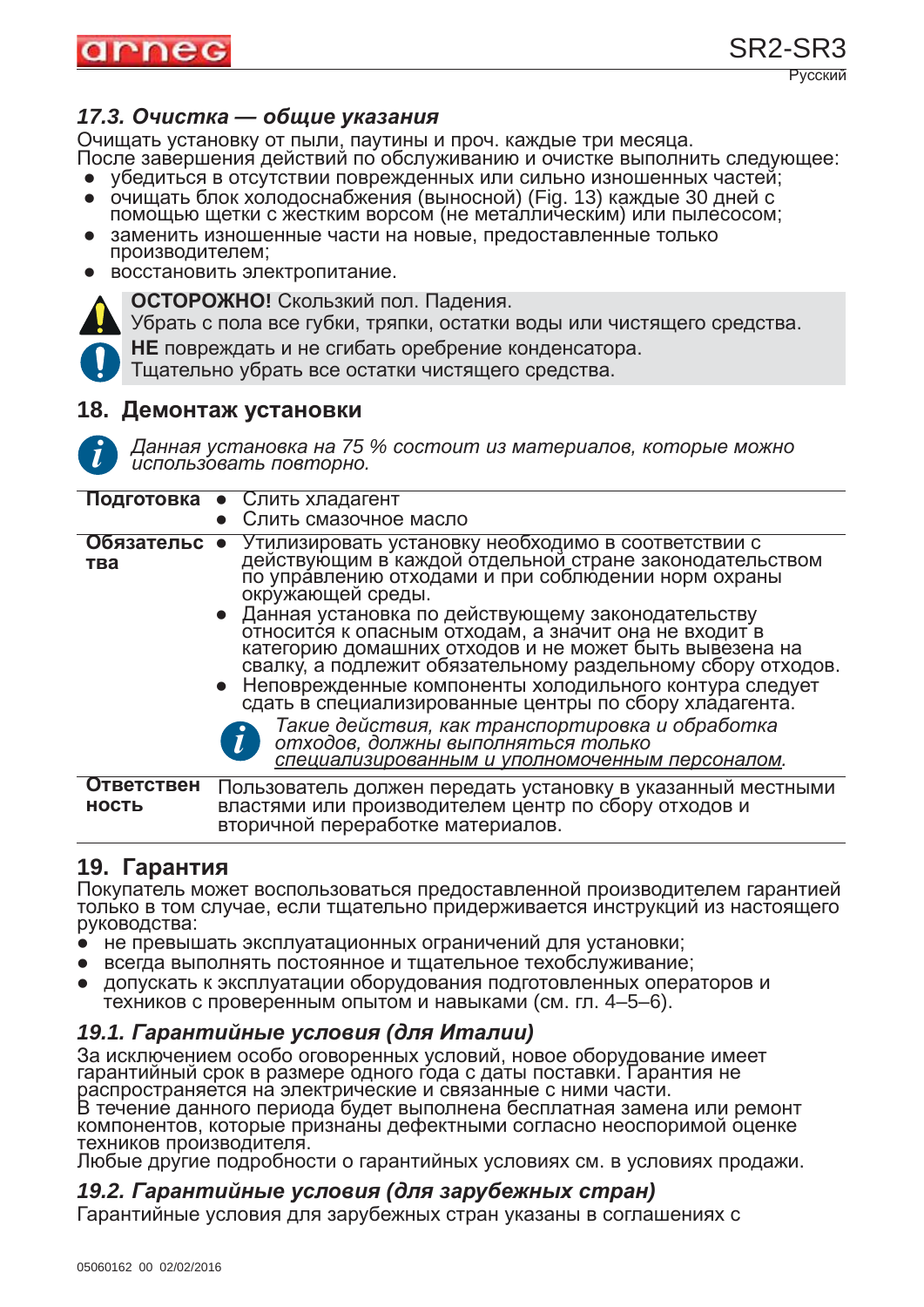## SR2-SR3

Русский



соответствующими дилерами или региональными менеджерами..



*Несоблюдение предписаний из настоящего руководства прекращает*<br>действие гарантии.

### $20.$  Запасные части

Использовать только оригинальные запасные части.

- Выполнять замену компонентов до их полного изнашивания во избежание ущерба людям и и́муществу.
- Выполнять плановые проверки по техобслуживанию, предусмотренные по контракту.

### **21. Устранение неисправностей (Troubleshooting)**

| Неисправност<br>ь                          | Возможные причины                                                    | Вероятные решения                                                                                                                   |
|--------------------------------------------|----------------------------------------------------------------------|-------------------------------------------------------------------------------------------------------------------------------------|
| Компрессор<br>не работает                  | Размыкание линии питания<br>$\bullet$                                | Взвести<br>$\bullet$<br>магнитотермический<br>выключатель                                                                           |
|                                            | Срабатывание<br>$\bullet$<br>магнитотермического<br>выключателя      | Искать разряды на землю<br>или короткое замыкание в<br>контрольной цепи<br>Устранить и взвести<br>магнитотермический<br>выключатель |
|                                            | Срабатывание<br>$\bullet$<br>предохранительного<br>датчика давления  | Взвести датчик давления                                                                                                             |
|                                            | Блокировка замыкателя в<br>$\bullet$<br>размыкании                   | Заменить замыкатель<br>$\bullet$                                                                                                    |
|                                            | Ослабление клемм<br>$\bullet$                                        | Проверить затяжку клемм<br>$\bullet$                                                                                                |
|                                            | Ошибка подсоединения<br>$\bullet$<br>проверок                        | Проверить подсоединения<br>$\bullet$<br>При необходимости<br>$\bullet$<br>исправить                                                 |
|                                            | Низкое напряжение линии<br>$\bullet$                                 | Проверить напряжение<br>линии, найти и устранить<br>причину падения<br>напряжения                                                   |
|                                            | Авария двигателя<br>$\bullet$<br>компрессора                         | При необходимости<br>$\bullet$<br>заменить компрессор                                                                               |
|                                            | Заклинивание компрессора<br>$\bullet$                                | Заменить компрессор<br>$\bullet$                                                                                                    |
| Остановка<br>компрессора<br>из-за          | Неисправность датчика<br>$\bullet$<br>низкого давления               | Увеличить настройку<br>$\bullet$<br>дифференциала<br>Заменить датчик давления<br>$\bullet$                                          |
| срабатывани<br>я датчика<br><b>НИЗКОГО</b> | Частичное закрытие<br>$\bullet$<br>приточного клапана<br>компрессора | Открыть приточный клапан<br>$\bullet$<br>компрессора                                                                                |
| давления                                   | Недостаточное количество<br>$\bullet$<br>хладагента                  | Долить хладагент                                                                                                                    |
|                                            | Закупорка всасывающего<br>$\bullet$<br>фильтра компрессора           | Очистить фильтр<br>$\bullet$                                                                                                        |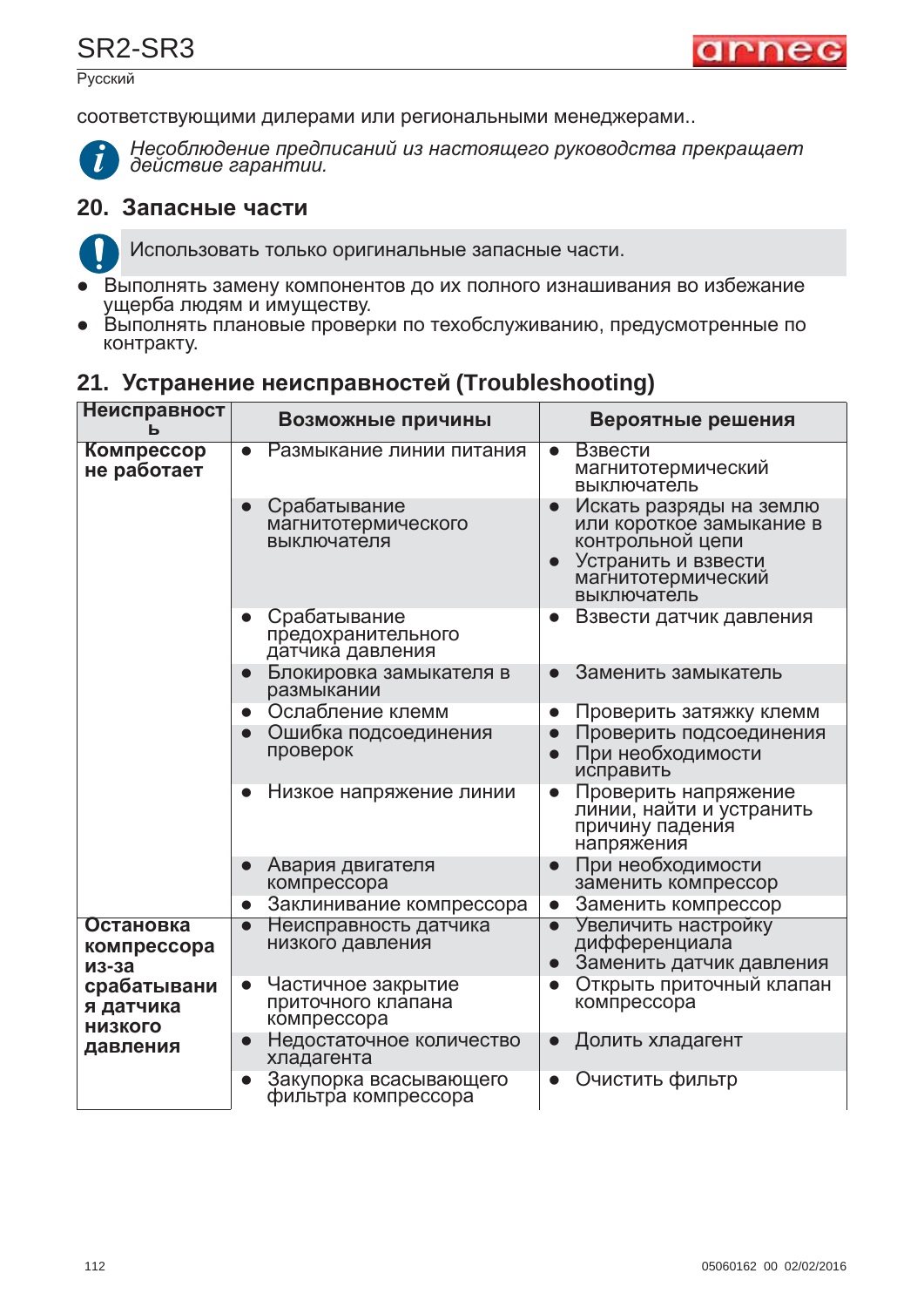

Русский

| Остановка<br>компрессора<br>из-за<br>срабатывани                  | Неисправность датчика<br>высокого давления                                                   | Проверить значения<br>тарирования датчика<br>давления<br>Заменить<br>$\bullet$                                                                                                 |
|-------------------------------------------------------------------|----------------------------------------------------------------------------------------------|--------------------------------------------------------------------------------------------------------------------------------------------------------------------------------|
| я датчика<br><b>ВЫСОКОГО</b><br>давления                          | Частичное закрытие<br>$\bullet$<br>приточного клапана<br>компрессора                         | Открыть приточный клапан<br>$\bullet$<br>компрессора                                                                                                                           |
|                                                                   | Наличие воздуха в<br>$\bullet$<br>холодильном контуре                                        | Стравить воздух из<br>$\bullet$<br>холодильного контура                                                                                                                        |
|                                                                   | Отсутствие работы или<br>$\bullet$<br>работа с низким расходом<br>вентилятора (вентиляторов) | Проверить двигатель,<br>$\bullet$<br>вентилятор и электрические<br>подключения                                                                                                 |
| Блок<br>работает                                                  | Недостаточное количество<br>$\bullet$<br>хладагента                                          | Долить хладагент<br>$\bullet$                                                                                                                                                  |
| длительное<br>время без                                           | Расплавлены контрольные<br>$\bullet$<br>контакты                                             | Заменить поврежденный<br>$\bullet$<br>элемент                                                                                                                                  |
| остановки                                                         | Наличие воздуха в<br>$\bullet$<br>холодильном контуре                                        | Стравить воздух из<br>холодильного контура                                                                                                                                     |
|                                                                   | Плохая изоляция<br>$\bullet$                                                                 | Заменить или починить<br>изоляцию                                                                                                                                              |
|                                                                   | Падение эффективности<br>компрессора                                                         | Проверить клапаны<br>$\bullet$<br>компрессора<br>При необходимости<br>$\bullet$<br>заменить                                                                                    |
| Блок<br>издает<br><b>СЛИШКОМ</b>                                  | Вибрация трубопроводов<br>$\bullet$                                                          | Закрепить трубопроводы<br>$\bullet$<br>Проверить затяжку<br>$\bullet$<br>соединений трубопроводов                                                                              |
| много шума                                                        | Шумность компрессора                                                                         | Проверить пластину<br>$\bullet$<br>клапанов<br>Заменить компрессор, если<br>$\bullet$<br>подшипники изношены<br>Проверить затяжку винтов<br>$\bullet$<br>крепления компрессора |
| Линия<br>всасывания<br>влажная или<br>покрыта<br><b>ИЗМОРОЗЬЮ</b> | Изоляция изношена<br>$\bullet$                                                               | Заменить изоляцию<br>$\bullet$                                                                                                                                                 |



При наличии не указанных выше случаев или при невозможности *устранить проблему при помощи приведенных инструкций обращаться в ́ближайший <u>сервисны́й центр</u>*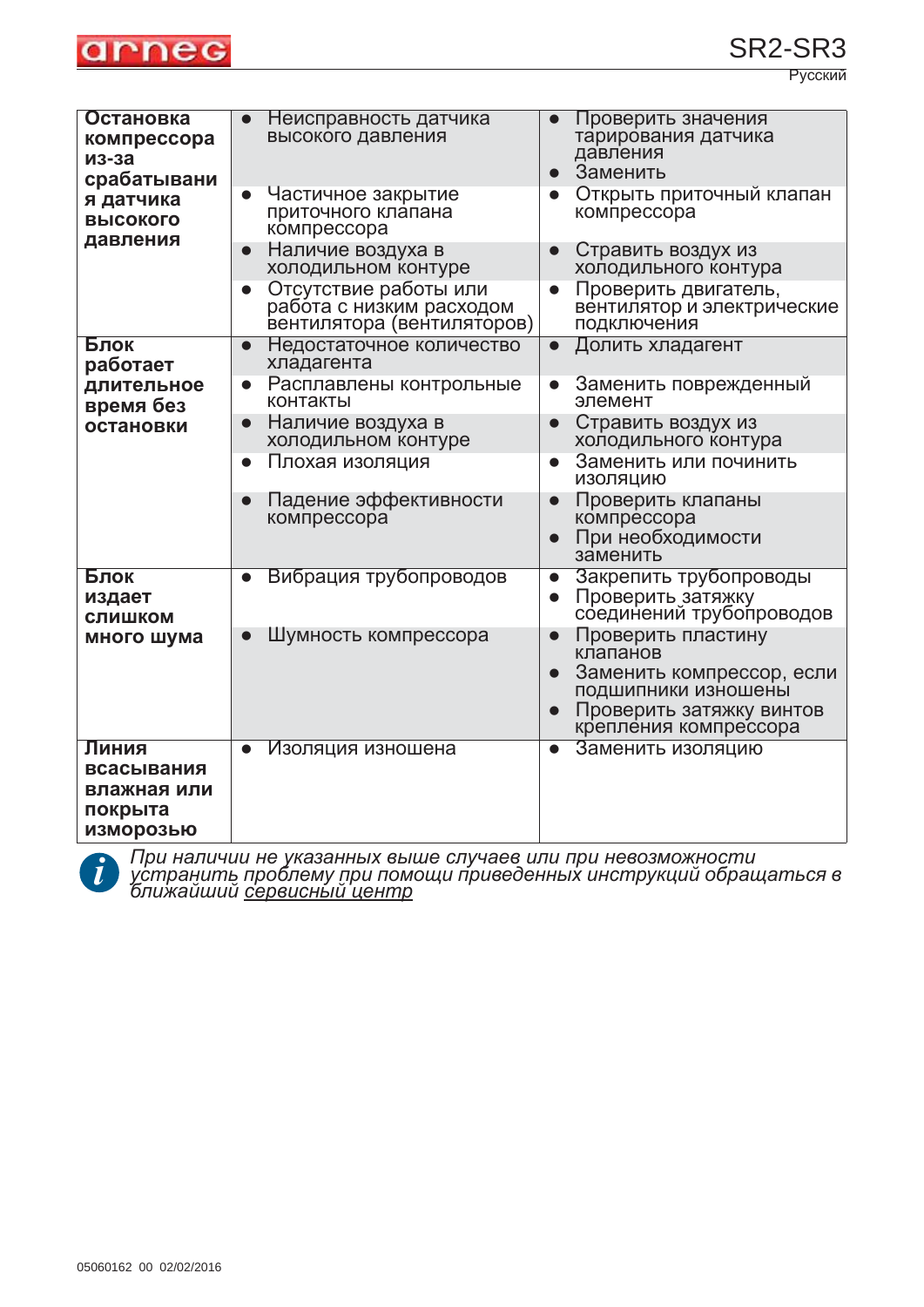

#### Декларация о соответствии ЕАС

Нижеподписавшаяся фирма Arneg Spa, расположенная по адресу Via Venezia, 58 -35010 Campo San Martino (PD), заявляет, что оборудование, описание которого приводится в настоящих инструкциях, соответствует требованиям Технического регламента Таможенного союза «Электромагнитная совместимость технических средств» (ТР ТС 020/2011), Технического регламента Таможенного союза «О безопасности низковольтного оборудования» (ТР ТС 004/2011), Технического регламента Таможенного союза «О безопасности машин и оборудования» (ТР ТС 010/2011).

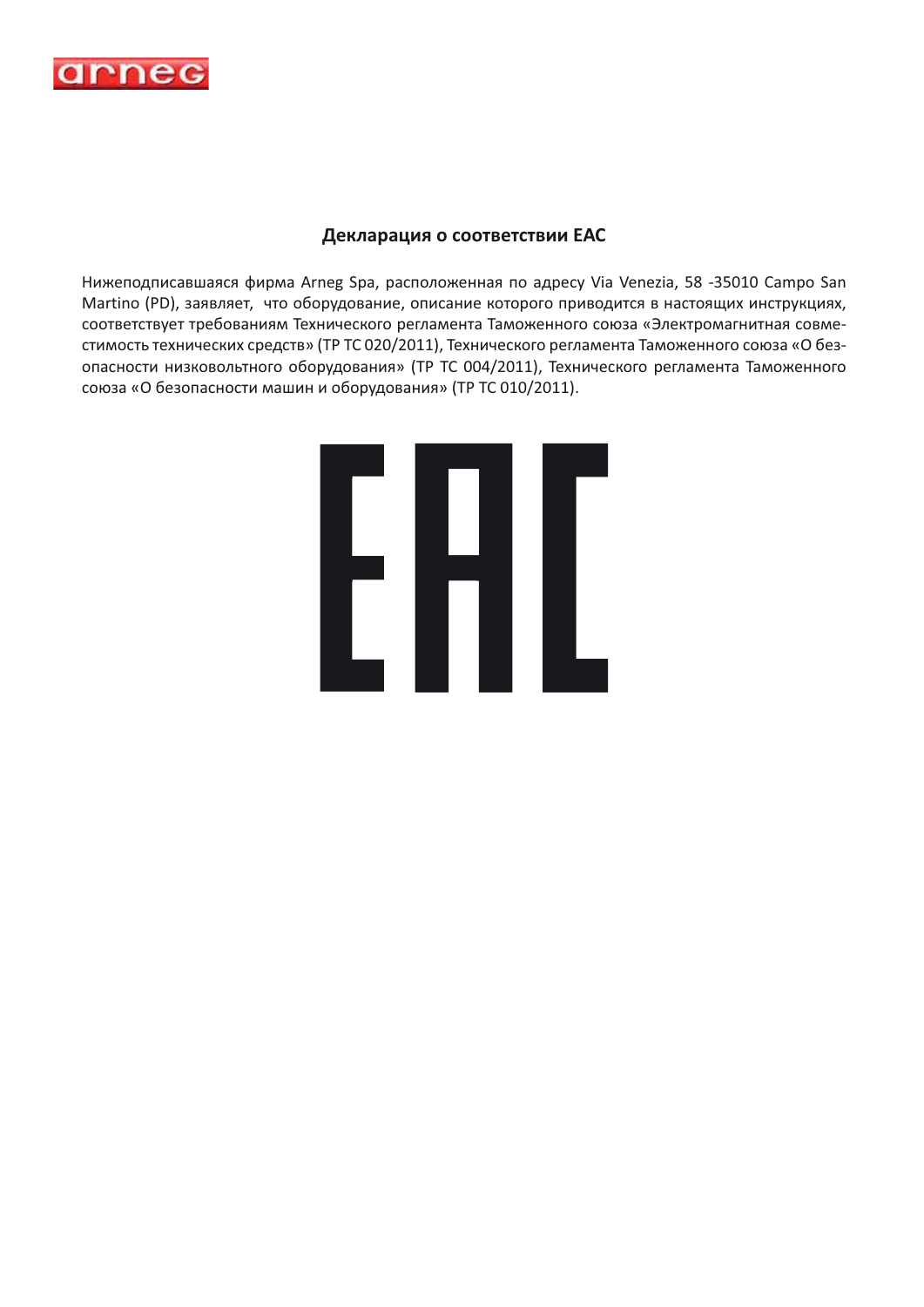

**I**

Ci riserviamo il diritto di apportare in qualunque momento, le modifiche alle specifiche e ai dati contenuti in questa pubblicazione senza obbligo di avviso preventivo.

La presente pubblicazione non può essere riprodotta e/o comunicata a terzi senza preventiva autorizzazione ed è stata approntata per essere utilizzata esclusivamente dai nostri clienti.



We reserve the right to change our technical specifications without notice. This brochure may not be reproduced, nor its contents disclosed to third parties without arneg' s consent and it is meant only for use by our customers.



Änderungen der in dieser Broschüre enthaltenen Angaben und Informationen voberhalten. Diese Broschüre darf ohne usere ausdrückliche Genehmigung weder vervielfältigt noch an Dritte weitergegeben werden und sie ist ausschließlich für unsere Kunden bestimmt.



Nous nous réservons le droit d'apporter à tout moment des modification aux spécifiques et aux caractéristiques contenues danse cette publication, sans aucune obligation de préavis de notre part. Cette publication ne peut être reproduite et/ou communiquée â des tiers sans autorisation préalable. Elle a été réalisée pour étre utilisée exclusivement par nos clients.



Nos reservamos el derecho de aportar en cualquier momento las modificaciones a las especificaciones y a los datos contenidos en esta publicació sin ninguna obligación de aiso anticipado.La presente publicación no puede ser reproducida y/o comunicada a terceros sin la previa autorización y ha sido aprontada para ser utilizada exclusivamente por nuestros clientes.



Мы оставляем за собой право вносить в любой момент и без предупреждения изменения в спецификации и данные приведенные в настоящем пособии. Запрещается воспроизводить и/или передавать третьим лицам без нашего согласия настоящую публикацию которая подготовлена исключительно для наших клиентов.